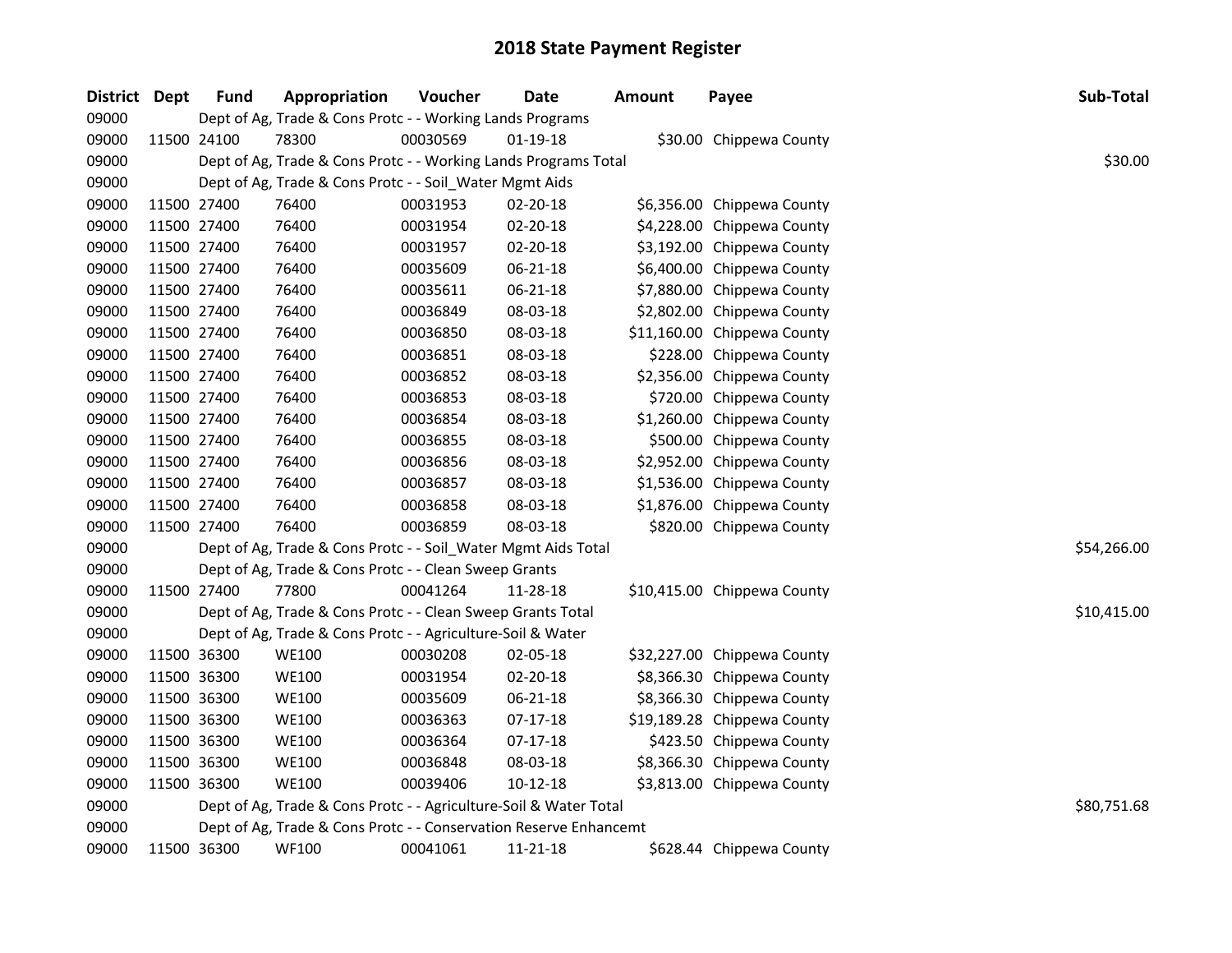| District Dept |             | <b>Fund</b> | Appropriation                                                           | Voucher  | <b>Date</b>    | Amount | Payee                       | Sub-Total   |
|---------------|-------------|-------------|-------------------------------------------------------------------------|----------|----------------|--------|-----------------------------|-------------|
| 09000         |             |             | Dept of Ag, Trade & Cons Protc - - Conservation Reserve Enhancemt Total |          |                |        |                             | \$628.44    |
| 09000         |             |             | Wisconsin Historical Society - - General Program Operations-Prf         |          |                |        |                             |             |
| 09000         | 24500 10000 |             | 14100                                                                   | 00017836 | 07-05-18       |        | \$30.00 Chippewa County     |             |
| 09000         |             |             | Wisconsin Historical Society - - General Program Operations-Prf Total   |          |                |        |                             | \$30.00     |
| 09000         |             |             | Dept of Natural Resources - - Gen Program Ops-State Funds               |          |                |        |                             |             |
| 09000         |             | 37000 21200 | 16100                                                                   | 00228474 | 05-07-18       |        | \$72.10 Chippewa County     |             |
| 09000         | 37000 21200 |             | 16100                                                                   | 00236077 | 05-14-18       |        | \$355.00 Chippewa County    |             |
| 09000         | 37000 21200 |             | 16100                                                                   | 00236107 | 05-14-18       |        | \$305.00 Chippewa County    |             |
| 09000         |             |             | Dept of Natural Resources - - Gen Program Ops-State Funds Total         |          |                |        |                             | \$732.10    |
| 09000         |             |             | Dept of Natural Resources - - General Program Operations --             |          |                |        |                             |             |
| 09000         |             | 37000 21200 | 25400                                                                   | 00218481 | 03-06-18       |        | \$30.00 Chippewa County     |             |
| 09000         | 37000 21200 |             | 25400                                                                   | 00218762 | 03-09-18       |        | \$450.00 Chippewa County    |             |
| 09000         | 37000 21200 |             | 25400                                                                   | 00250750 | $07 - 11 - 18$ |        | \$330.00 Chippewa County    |             |
| 09000         | 37000 21200 |             | 25400                                                                   | 00283452 | 12-10-18       |        | \$450.00 Chippewa County    |             |
| 09000         |             | 37000 21200 | 25400                                                                   | 00286328 | 12-19-18       |        | \$270.00 Chippewa County    |             |
| 09000         |             |             | Dept of Natural Resources - - General Program Operations -- Total       |          |                |        |                             | \$1,530.00  |
| 09000         |             |             | Dept of Natural Resources - - Gpo -Federal Funds                        |          |                |        |                             |             |
| 09000         | 37000 21200 |             | 38100                                                                   | 00222191 | 03-23-18       |        | \$10,744.45 Chippewa County |             |
| 09000         |             |             | Dept of Natural Resources - - Gpo -Federal Funds Total                  |          |                |        |                             | \$10,744.45 |
| 09000         |             |             | Dept of Natural Resources - - Venison Processing                        |          |                |        |                             |             |
| 09000         | 37000 21200 |             | 54900                                                                   | 00220110 | 03-21-18       |        | \$673.00 Chippewa County    |             |
| 09000         | 37000 21200 |             | 54900                                                                   | 00240049 | 05-31-18       |        | \$495.00 Chippewa County    |             |
| 09000         |             |             | Dept of Natural Resources - - Venison Processing Total                  |          |                |        |                             | \$1,168.00  |
| 09000         |             |             | Dept of Natural Resources - - Enf A - Boating Enforcement               |          |                |        |                             |             |
| 09000         | 37000 21200 |             | 55000                                                                   | 00222191 | 03-23-18       |        | \$23,574.17 Chippewa County |             |
| 09000         |             |             | Dept of Natural Resources - - Enf A - Boating Enforcement Total         |          |                |        |                             | \$23,574.17 |
| 09000         |             |             | Dept of Natural Resources - - Enf A - Atv & Utv Enforcement             |          |                |        |                             |             |
| 09000         | 37000 21200 |             | 55100                                                                   | 00268003 | 09-27-18       |        | \$18,489.24 Chippewa County |             |
| 09000         |             | 37000 21200 | 55100                                                                   | 00268536 | 09-27-18       |        | \$18,458.46 Chippewa County |             |
| 09000         |             |             | Dept of Natural Resources - - Enf A - Atv & Utv Enforcement Total       |          |                |        |                             | \$36,947.70 |
| 09000         |             |             | Dept of Natural Resources - - Wildlife Damage Claims & Abat             |          |                |        |                             |             |
| 09000         | 37000 21200 |             | 55300                                                                   | 00220110 | 03-21-18       |        | \$3,030.12 Chippewa County  |             |
| 09000         |             | 37000 21200 | 55300                                                                   | 00225418 | 04-06-18       |        | \$10,363.88 Chippewa County |             |
| 09000         |             | 37000 21200 | 55300                                                                   | 00240487 | 06-01-18       |        | \$975.00 Chippewa County    |             |
| 09000         | 37000 21200 |             | 55300                                                                   | 00241413 | 06-07-18       |        | \$4,777.24 Chippewa County  |             |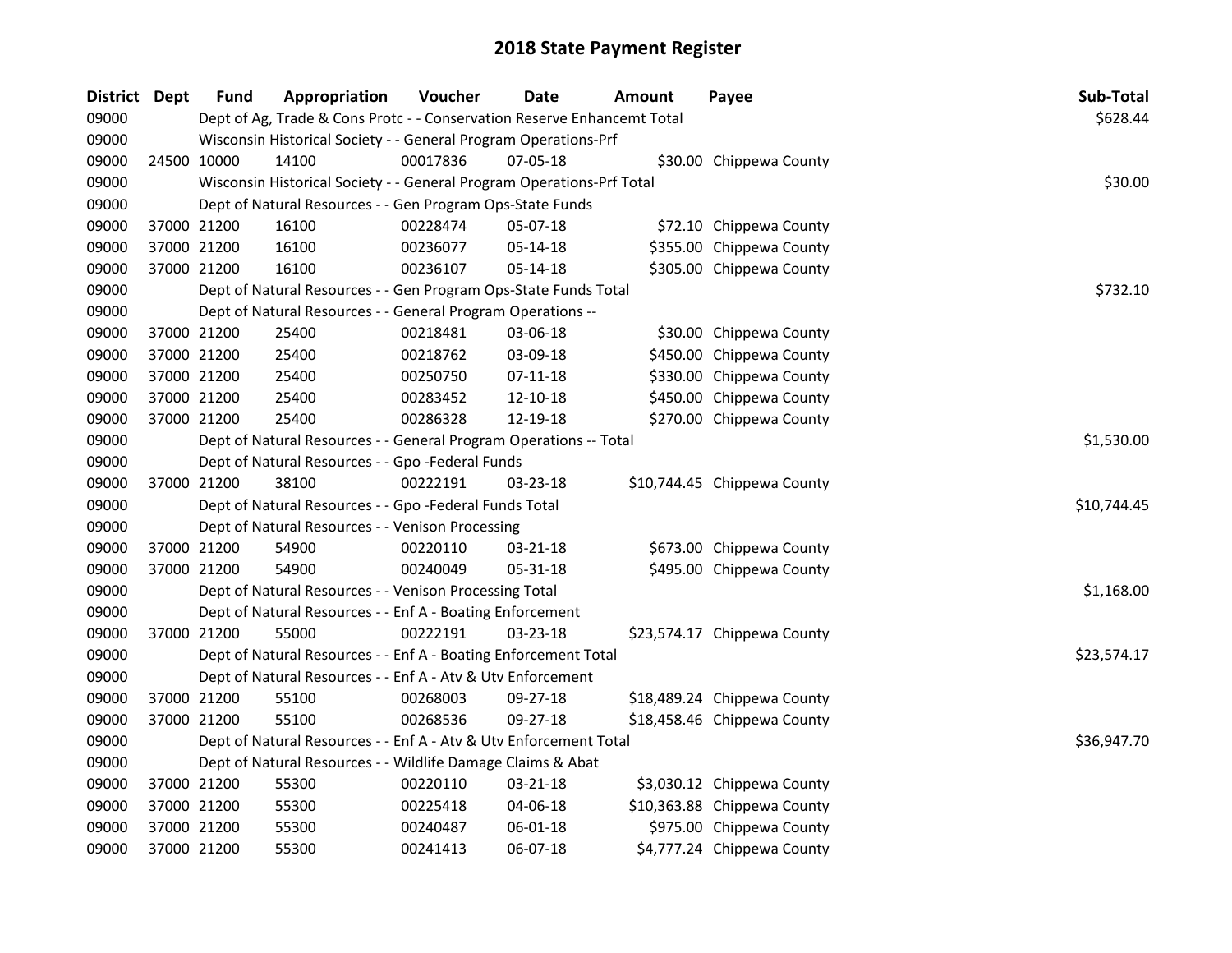| <b>District Dept</b> |             | <b>Fund</b> | Appropriation                                                      | Voucher  | <b>Date</b>    | Amount | Payee                        | Sub-Total    |
|----------------------|-------------|-------------|--------------------------------------------------------------------|----------|----------------|--------|------------------------------|--------------|
| 09000                |             | 37000 21200 | 55300                                                              | 00284597 | 12-10-18       |        | \$10,995.00 Chippewa County  |              |
| 09000                | 37000 21200 |             | 55300                                                              | 00284899 | 12-14-18       |        | \$7,033.14 Chippewa County   |              |
| 09000                |             | 37000 21200 | 55300                                                              | 00286916 | 12-28-18       |        | \$5,804.09 Chippewa County   |              |
| 09000                |             |             | Dept of Natural Resources - - Wildlife Damage Claims & Abat Total  |          |                |        |                              | \$42,978.47  |
| 09000                |             |             | Dept of Natural Resources - - Ra- Fish, WI & Forestry              |          |                |        |                              |              |
| 09000                |             | 37000 21200 | 56400                                                              | 00228510 | 04-19-18       |        | \$1,615.86 Chippewa County   |              |
| 09000                |             |             | Dept of Natural Resources - - Ra- Fish, WI & Forestry Total        |          |                |        |                              | \$1,615.86   |
| 09000                |             |             | Dept of Natural Resources - - Resaids - Cnty Forst & Admin         |          |                |        |                              |              |
| 09000                |             | 37000 21200 | 57200                                                              | 00216735 | 02-26-18       |        | \$34,405.12 Chippewa County  |              |
| 09000                |             |             | Dept of Natural Resources - - Resaids - Cnty Forst & Admin Total   |          |                |        |                              | \$34,405.12  |
| 09000                |             |             | Dept of Natural Resources - - Ra- Cnty Snow Trail & Area Aid       |          |                |        |                              |              |
| 09000                |             | 37000 21200 | 57400                                                              | 00233427 | 05-15-18       |        | \$19,350.00 Chippewa County  |              |
| 09000                |             |             | Dept of Natural Resources - - Ra- Cnty Snow Trail & Area Aid Total |          |                |        |                              | \$19,350.00  |
| 09000                |             |             | Dept of Natural Resources - - Ra- Snowmobile Trail Areas           |          |                |        |                              |              |
| 09000                |             | 37000 21200 | 57500                                                              | 00231442 | 05-07-18       |        | \$28,056.32 Chippewa County  |              |
| 09000                | 37000 21200 |             | 57500                                                              | 00259762 | 08-15-18       |        | \$108,780.00 Chippewa County |              |
| 09000                |             | 37000 21200 | 57500                                                              | 00259763 | 08-15-18       |        | \$54,390.00 Chippewa County  |              |
| 09000                |             | 37000 21200 | 57500                                                              | 00269057 | 09-28-18       |        | \$30,676.73 Chippewa County  |              |
| 09000                |             |             | Dept of Natural Resources - - Ra- Snowmobile Trail Areas Total     |          |                |        |                              | \$221,903.05 |
| 09000                |             |             | Dept of Natural Resources - - Ra- Atv Prj Aids, Gas Tax Pymt       |          |                |        |                              |              |
| 09000                |             | 37000 21200 | 57600                                                              | 00281032 | 11-23-18       |        | \$8,085.00 Chippewa County   |              |
| 09000                |             | 37000 21200 | 57600                                                              | 00281033 | 11-23-18       |        | \$1,180.64 Chippewa County   |              |
| 09000                |             |             | Dept of Natural Resources - - Ra- Atv Prj Aids, Gas Tax Pymt Total |          |                |        |                              | \$9,265.64   |
| 09000                |             |             | Dept of Natural Resources - - Resaids - Pymt In Lieu Tax Fed       |          |                |        |                              |              |
| 09000                |             | 37000 21200 | 58400                                                              | 00270423 | 10-01-18       |        | \$111.00 Chippewa County     |              |
| 09000                |             |             | Dept of Natural Resources - - Resaids - Pymt In Lieu Tax Fed Total |          |                |        |                              | \$111.00     |
| 09000                |             |             | Dept of Natural Resources - - Gpo-Environmental Fund               |          |                |        |                              |              |
| 09000                |             | 37000 27400 | 46100                                                              | 00258964 | 08-09-18       |        | \$30.00 Chippewa County      |              |
| 09000                |             | 37000 27400 | 46100                                                              | 00269326 | $10 - 15 - 18$ |        | \$908.70 Chippewa County     |              |
| 09000                |             |             | Dept of Natural Resources - - Gpo-Environmental Fund Total         |          |                |        |                              | \$938.70     |
| 09000                |             |             | Dept of Natural Resources - - Fin Asst For Responsible Units       |          |                |        |                              |              |
| 09000                |             | 37000 27400 | 67000                                                              | 00235406 | 05-11-18       |        | \$203,176.82 Chippewa County |              |
| 09000                |             |             | Dept of Natural Resources - - Fin Asst For Responsible Units Total |          |                |        |                              | \$203,176.82 |
| 09000                |             |             | Dept of Natural Resources - - Recycling Consolidation Grants       |          |                |        |                              |              |
| 09000                |             | 37000 27400 | 67300                                                              | 00235406 | 05-11-18       |        | \$15,360.77 Chippewa County  |              |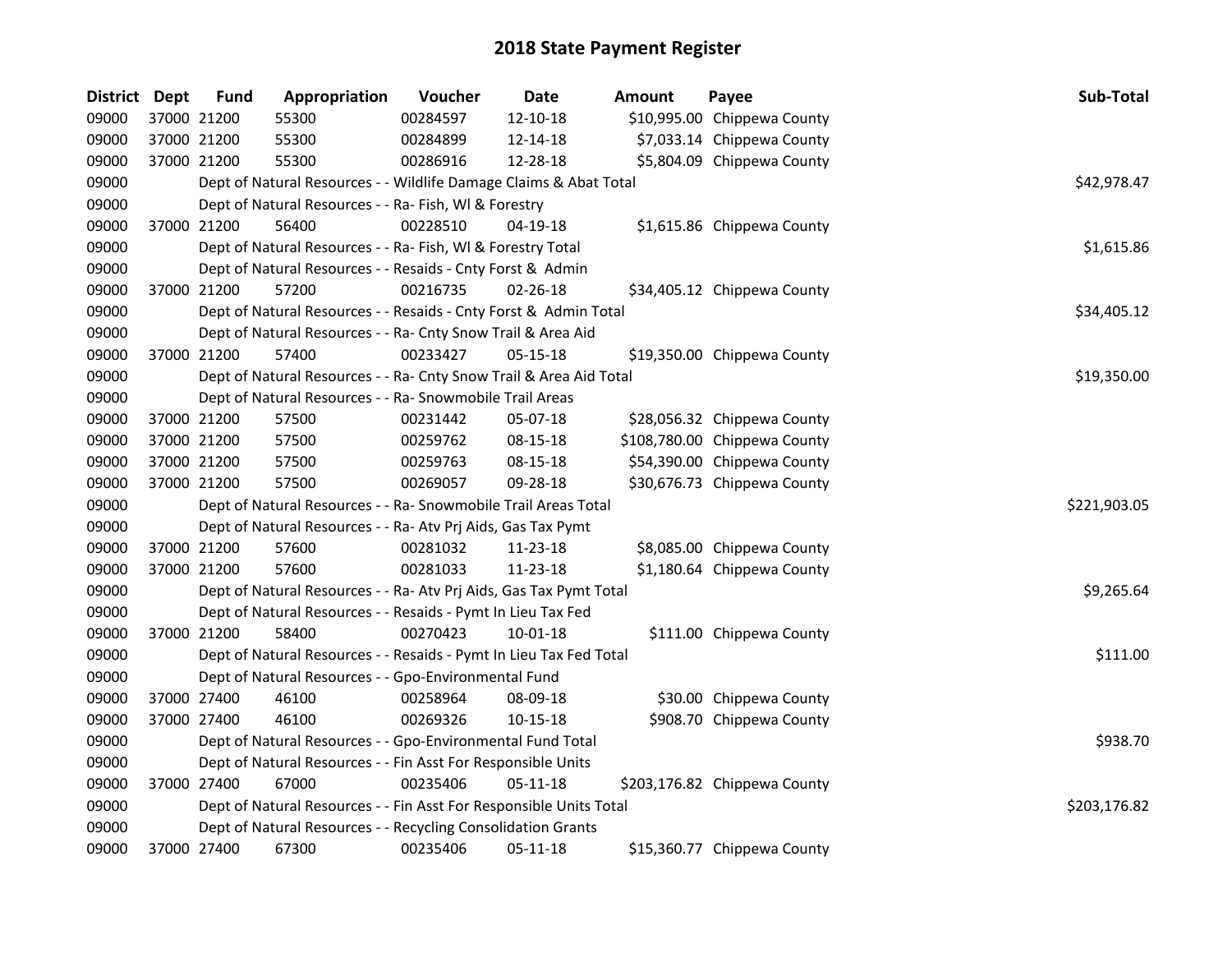| District Dept | <b>Fund</b> | Appropriation                                                      | Voucher  | <b>Date</b>    | <b>Amount</b> | Payee                        | Sub-Total      |  |  |  |  |
|---------------|-------------|--------------------------------------------------------------------|----------|----------------|---------------|------------------------------|----------------|--|--|--|--|
| 09000         |             | Dept of Natural Resources - - Recycling Consolidation Grants Total |          |                |               |                              | \$15,360.77    |  |  |  |  |
| 09000         |             | Dept of Natural Resources - - Land Acquisition                     |          |                |               |                              |                |  |  |  |  |
| 09000         | 37000 36300 | TA100                                                              | 00232559 | 05-01-18       |               | \$30.00 Chippewa County      |                |  |  |  |  |
| 09000         | 37000 36300 | <b>TA100</b>                                                       | 00259253 | 08-15-18       |               | \$9.00 Chippewa County       |                |  |  |  |  |
| 09000         |             | Dept of Natural Resources - - Land Acquisition Total               |          |                |               |                              | \$39.00        |  |  |  |  |
| 09000         |             | Dept of Natural Resources - - Prop Develp Projects                 |          |                |               |                              |                |  |  |  |  |
| 09000         | 37000 36300 | <b>TA170</b>                                                       | 00234408 | 05-09-18       |               | \$21,120.00 Chippewa County  |                |  |  |  |  |
| 09000         |             | Dept of Natural Resources - - Prop Develp Projects Total           |          |                |               |                              | \$21,120.00    |  |  |  |  |
| 09000         |             | Dept of Natural Resources - - Gpo - Sd Water Loan Prog, Fed        |          |                |               |                              |                |  |  |  |  |
| 09000         | 37000 57300 | 48200                                                              | 00214909 | 02-20-18       |               | \$11,591.50 Chippewa County  |                |  |  |  |  |
| 09000         | 37000 57300 | 48200                                                              | 00222010 | 04-19-18       |               | \$7,542.50 Chippewa County   |                |  |  |  |  |
| 09000         | 37000 57300 | 48200                                                              | 00244127 | 06-18-18       |               | \$7,542.50 Chippewa County   |                |  |  |  |  |
| 09000         | 37000 57300 | 48200                                                              | 00267380 | 09-17-18       |               | \$7,542.50 Chippewa County   |                |  |  |  |  |
| 09000         |             | Dept of Natural Resources - - Gpo - Sd Water Loan Prog, Fed Total  |          |                |               |                              | \$34,219.00    |  |  |  |  |
| 09000         |             | WI Dept of Transportation - - Eldly&Disa Co/Aid Sf                 |          |                |               |                              |                |  |  |  |  |
| 09000         | 39500 21100 | 16800                                                              | 00238271 | 04-04-18       |               | \$158,295.00 Chippewa County |                |  |  |  |  |
| 09000         |             | WI Dept of Transportation - - Eldly&Disa Co/Aid Sf Total           |          |                |               |                              | \$158,295.00   |  |  |  |  |
| 09000         |             | WI Dept of Transportation - - County Forest Aids                   |          |                |               |                              |                |  |  |  |  |
| 09000         | 39500 21100 | 17000                                                              | 00223723 | $02 - 21 - 18$ |               | \$5,654.56 Chippewa County   |                |  |  |  |  |
| 09000         |             | WI Dept of Transportation - - County Forest Aids Total             |          |                |               |                              | \$5,654.56     |  |  |  |  |
| 09000         |             | WI Dept of Transportation - - Hwy Sfty Loc Aid Ffd                 |          |                |               |                              |                |  |  |  |  |
| 09000         | 39500 21100 | 18500                                                              | 00210928 | $01 - 11 - 18$ |               | \$1,544.00 Chippewa County   |                |  |  |  |  |
| 09000         | 39500 21100 | 18500                                                              | 00230443 | 03-16-18       |               | \$959.84 Chippewa County     |                |  |  |  |  |
| 09000         | 39500 21100 | 18500                                                              | 00254147 | 05-25-18       |               | \$119.52 Chippewa County     |                |  |  |  |  |
| 09000         | 39500 21100 | 18500                                                              | 00261585 | 06-14-18       |               | \$249.84 Chippewa County     |                |  |  |  |  |
| 09000         | 39500 21100 | 18500                                                              | 00283374 | 08-28-18       |               | \$3,800.90 Chippewa County   |                |  |  |  |  |
| 09000         | 39500 21100 | 18500                                                              | 00286950 | 08-28-18       |               | \$5,940.16 Chippewa County   |                |  |  |  |  |
| 09000         | 39500 21100 | 18500                                                              | 00300014 | 09-24-18       |               | \$7,179.38 Chippewa County   |                |  |  |  |  |
| 09000         | 39500 21100 | 18500                                                              | 00309637 | 10-16-18       |               | \$7,999.27 Chippewa County   |                |  |  |  |  |
| 09000         |             | WI Dept of Transportation - - Hwy Sfty Loc Aid Ffd Total           |          |                |               |                              | \$27,792.91    |  |  |  |  |
| 09000         |             | WI Dept of Transportation - - Trans Aids To Co.-Sf                 |          |                |               |                              |                |  |  |  |  |
| 09000         | 39500 21100 | 19000                                                              | 00203621 | $01 - 02 - 18$ |               | \$391,353.34 Chippewa County |                |  |  |  |  |
| 09000         | 39500 21100 | 19000                                                              | 00267829 | 07-02-18       |               | \$782,706.68 Chippewa County |                |  |  |  |  |
| 09000         | 39500 21100 | 19000                                                              | 00301881 | $10 - 01 - 18$ |               | \$391,353.34 Chippewa County |                |  |  |  |  |
| 09000         |             | WI Dept of Transportation - - Trans Aids To Co.-Sf Total           |          |                |               |                              | \$1,565,413.36 |  |  |  |  |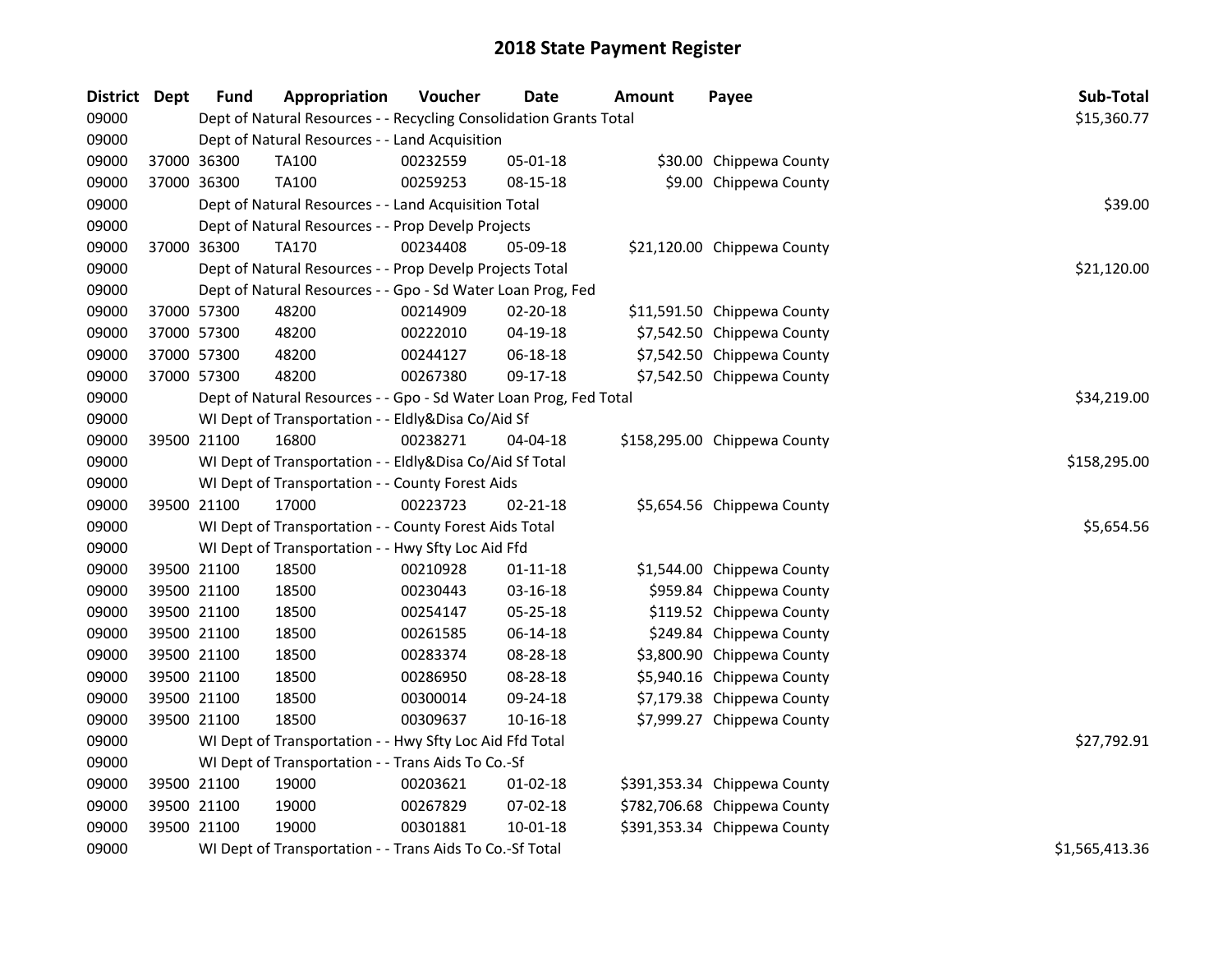| District Dept |             | <b>Fund</b> | Appropriation                                            | Voucher  | <b>Date</b>    | <b>Amount</b> | Payee                        | Sub-Total    |
|---------------|-------------|-------------|----------------------------------------------------------|----------|----------------|---------------|------------------------------|--------------|
| 09000         |             |             | WI Dept of Transportation - - Hwy/Loc Brdg Imp Sfd       |          |                |               |                              |              |
| 09000         |             | 39500 21100 | 26500                                                    | 00324232 | 11-19-18       |               | \$3,015.41 Chippewa County   |              |
| 09000         |             | 39500 21100 | 26500                                                    | 00327011 | 11-28-18       |               | \$24,823.82 Chippewa County  |              |
| 09000         |             |             | WI Dept of Transportation - - Hwy/Loc Brdg Imp Sfd Total |          |                |               |                              | \$27,839.23  |
| 09000         |             |             | WI Dept of Transportation - - Loc Brdg Imp Asst Lf       |          |                |               |                              |              |
| 09000         |             | 39500 21100 | 27500                                                    | 00212668 | 01-18-18       |               | \$34,973.47 Chippewa County  |              |
| 09000         | 39500 21100 |             | 27500                                                    | 00243608 | 04-20-18       |               | \$39,860.67 Chippewa County  |              |
| 09000         |             |             | WI Dept of Transportation - - Loc Brdg Imp Asst Lf Total |          |                |               |                              | \$74,834.14  |
| 09000         |             |             | WI Dept of Transportation - - Loc Rd Imp Prg St Fd       |          |                |               |                              |              |
| 09000         |             | 39500 21100 | 27800                                                    | 00278448 | 07-25-18       |               | \$7,422.21 Chippewa County   |              |
| 09000         |             |             | WI Dept of Transportation - - Loc Rd Imp Prg St Fd Total |          |                |               |                              | \$7,422.21   |
| 09000         |             |             | WI Dept of Transportation - - Loc Brdg Imp Asstffd       |          |                |               |                              |              |
| 09000         | 39500 21100 |             | 28500                                                    | 00212668 | 01-18-18       |               | \$63,577.24 Chippewa County  |              |
| 09000         |             | 39500 21100 | 28500                                                    | 00243608 | 04-20-18       |               | \$72,461.54 Chippewa County  |              |
| 09000         |             |             | WI Dept of Transportation - - Loc Brdg Imp Asstffd Total |          |                |               |                              | \$136,038.78 |
| 09000         |             |             | WI Dept of Transportation - - St Hwy Rehab, Sf           |          |                |               |                              |              |
| 09000         |             | 39500 21100 | 36300                                                    | 00211821 | $01 - 17 - 18$ |               | \$3.00 Chippewa County       |              |
| 09000         | 39500 21100 |             | 36300                                                    | 00252801 | 05-11-18       |               | \$5.00 Chippewa County       |              |
| 09000         | 39500 21100 |             | 36300                                                    | 00297936 | 09-28-18       |               | \$125.26 Chippewa County     |              |
| 09000         | 39500 21100 |             | 36300                                                    | 00327011 | 11-28-18       |               | \$2,764.75 Chippewa County   |              |
| 09000         | 39500 21100 |             | 36300                                                    | 00334319 | 12-20-18       |               | \$30.00 Chippewa County      |              |
| 09000         |             |             | WI Dept of Transportation - - St Hwy Rehab, Sf Total     |          |                |               |                              | \$2,928.01   |
| 09000         |             |             | WI Dept of Transportation - - Hwy Mgmt & Opers Sf        |          |                |               |                              |              |
| 09000         | 39500 21100 |             | 36500                                                    | 00228661 | 03-09-18       |               | \$12,315.00 Chippewa County  |              |
| 09000         | 39500 21100 |             | 36500                                                    | 00231706 | 03-20-18       |               | \$3,976.93 Chippewa County   |              |
| 09000         | 39500 21100 |             | 36500                                                    | 00232606 | 03-22-18       |               | \$4,609.89 Chippewa County   |              |
| 09000         | 39500 21100 |             | 36500                                                    | 00233050 | 03-23-18       |               | \$13,523.81 Chippewa County  |              |
| 09000         | 39500 21100 |             | 36500                                                    | 00249598 | 05-03-18       |               | \$7,316.86 Chippewa County   |              |
| 09000         |             | 39500 21100 | 36500                                                    | 00250051 | 05-03-18       |               | \$16,737.23 Chippewa County  |              |
| 09000         |             | 39500 21100 | 36500                                                    | 00250059 | 05-03-18       |               | \$18,057.32 Chippewa County  |              |
| 09000         |             | 39500 21100 | 36500                                                    | 00251859 | 05-10-18       |               | \$770.02 Chippewa County     |              |
| 09000         | 39500 21100 |             | 36500                                                    | 00266990 | 06-27-18       |               | \$540.00 Chippewa County     |              |
| 09000         |             | 39500 21100 | 36500                                                    | 00266993 | 06-27-18       |               | \$540.00 Chippewa County     |              |
| 09000         |             | 39500 21100 | 36500                                                    | 00282155 | 08-02-18       |               | \$1,292.57 Chippewa County   |              |
| 09000         |             | 39500 21100 | 36500                                                    | 00287519 | 08-16-18       |               | \$108,829.17 Chippewa County |              |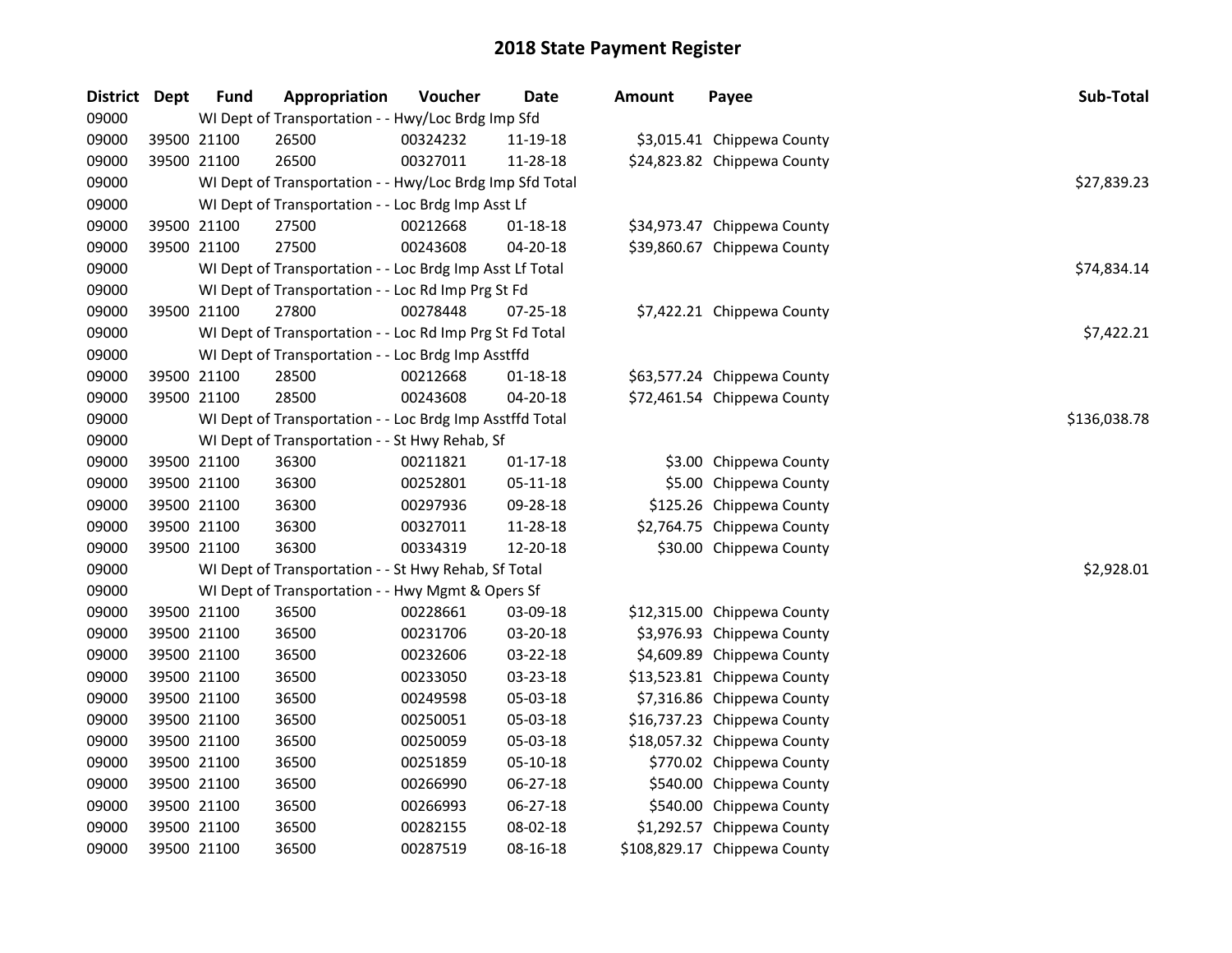| District Dept | <b>Fund</b> | Appropriation                                           | Voucher  | <b>Date</b> | <b>Amount</b> | Payee                        | Sub-Total      |
|---------------|-------------|---------------------------------------------------------|----------|-------------|---------------|------------------------------|----------------|
| 09000         | 39500 21100 | 36500                                                   | 00308985 | 10-10-18    |               | \$945.00 Chippewa County     |                |
| 09000         | 39500 21100 | 36500                                                   | 00308988 | 10-10-18    |               | \$540.00 Chippewa County     |                |
| 09000         | 39500 21100 | 36500                                                   | 00308990 | 10-10-18    |               | \$540.00 Chippewa County     |                |
| 09000         | 39500 21100 | 36500                                                   | 00318794 | 11-05-18    |               | \$139,650.84 Chippewa County |                |
| 09000         | 39500 21100 | 36500                                                   | 00318802 | 11-05-18    |               | \$95,015.28 Chippewa County  |                |
| 09000         | 39500 21100 | 36500                                                   | 00319537 | 11-07-18    |               | \$108,804.72 Chippewa County |                |
| 09000         | 39500 21100 | 36500                                                   | 00324232 | 11-19-18    |               | \$100,495.31 Chippewa County |                |
| 09000         | 39500 21100 | 36500                                                   | 00327011 | 11-28-18    |               | \$120,701.07 Chippewa County |                |
| 09000         | 39500 21100 | 36500                                                   | 00332484 | 12-27-18    |               | \$150,582.67 Chippewa County |                |
| 09000         |             | WI Dept of Transportation - - Hwy Mgmt & Opers Sf Total |          |             |               |                              | \$905,783.69   |
| 09000         |             | WI Dept of Transportation - - Routine Maint Sf          |          |             |               |                              |                |
| 09000         | 39500 21100 | 36800                                                   | 00228661 | 03-09-18    |               | \$157,204.34 Chippewa County |                |
| 09000         | 39500 21100 | 36800                                                   | 00231706 | 03-20-18    |               | \$274,012.52 Chippewa County |                |
| 09000         | 39500 21100 | 36800                                                   | 00232606 | 03-22-18    |               | \$323,104.24 Chippewa County |                |
| 09000         | 39500 21100 | 36800                                                   | 00233050 | 03-23-18    |               | \$5,250.06 Chippewa County   |                |
| 09000         | 39500 21100 | 36800                                                   | 00249598 | 05-03-18    |               | \$209,877.13 Chippewa County |                |
| 09000         | 39500 21100 | 36800                                                   | 00250051 | 05-03-18    |               | \$318,501.75 Chippewa County |                |
| 09000         | 39500 21100 | 36800                                                   | 00250059 | 05-03-18    |               | \$315,540.24 Chippewa County |                |
| 09000         | 39500 21100 | 36800                                                   | 00282155 | 08-02-18    |               | \$488,814.23 Chippewa County |                |
| 09000         | 39500 21100 | 36800                                                   | 00287519 | 08-16-18    |               | \$43,971.69 Chippewa County  |                |
| 09000         | 39500 21100 | 36800                                                   | 00318794 | 11-05-18    |               | \$56,241.08 Chippewa County  |                |
| 09000         | 39500 21100 | 36800                                                   | 00318802 | 11-05-18    |               | \$34,210.84 Chippewa County  |                |
| 09000         | 39500 21100 | 36800                                                   | 00319534 | 11-05-18    |               | \$377,989.23 Chippewa County |                |
| 09000         | 39500 21100 | 36800                                                   | 00319537 | 11-07-18    |               | \$35,653.36 Chippewa County  |                |
| 09000         | 39500 21100 | 36800                                                   | 00322655 | 11-13-18    |               | \$3,588.92 Chippewa County   |                |
| 09000         | 39500 21100 | 36800                                                   | 00324232 | 11-19-18    |               | \$36,743.44 Chippewa County  |                |
| 09000         | 39500 21100 | 36800                                                   | 00327011 | 11-28-18    |               | \$50,284.03 Chippewa County  |                |
| 09000         | 39500 21100 | 36800                                                   | 00332484 | 12-27-18    |               | \$52,644.50 Chippewa County  |                |
| 09000         |             | WI Dept of Transportation - - Routine Maint Sf Total    |          |             |               |                              | \$2,783,631.60 |
| 09000         |             | WI Dept of Transportation - - Hwy Mgmt & Opers Lf       |          |             |               |                              |                |
| 09000         | 39500 21100 | 37500                                                   | 00249598 | 05-03-18    |               | \$256.76 Chippewa County     |                |
| 09000         |             | WI Dept of Transportation - - Hwy Mgmt & Opers Lf Total |          |             |               |                              | \$256.76       |
| 09000         |             | WI Dept of Transportation - - Hwy Mgmt & Opers Ff       |          |             |               |                              |                |
| 09000         | 39500 21100 | 38500                                                   | 00231706 | 03-20-18    |               | \$11,730.70 Chippewa County  |                |
| 09000         | 39500 21100 | 38500                                                   | 00251859 | 05-10-18    |               | \$3,080.07 Chippewa County   |                |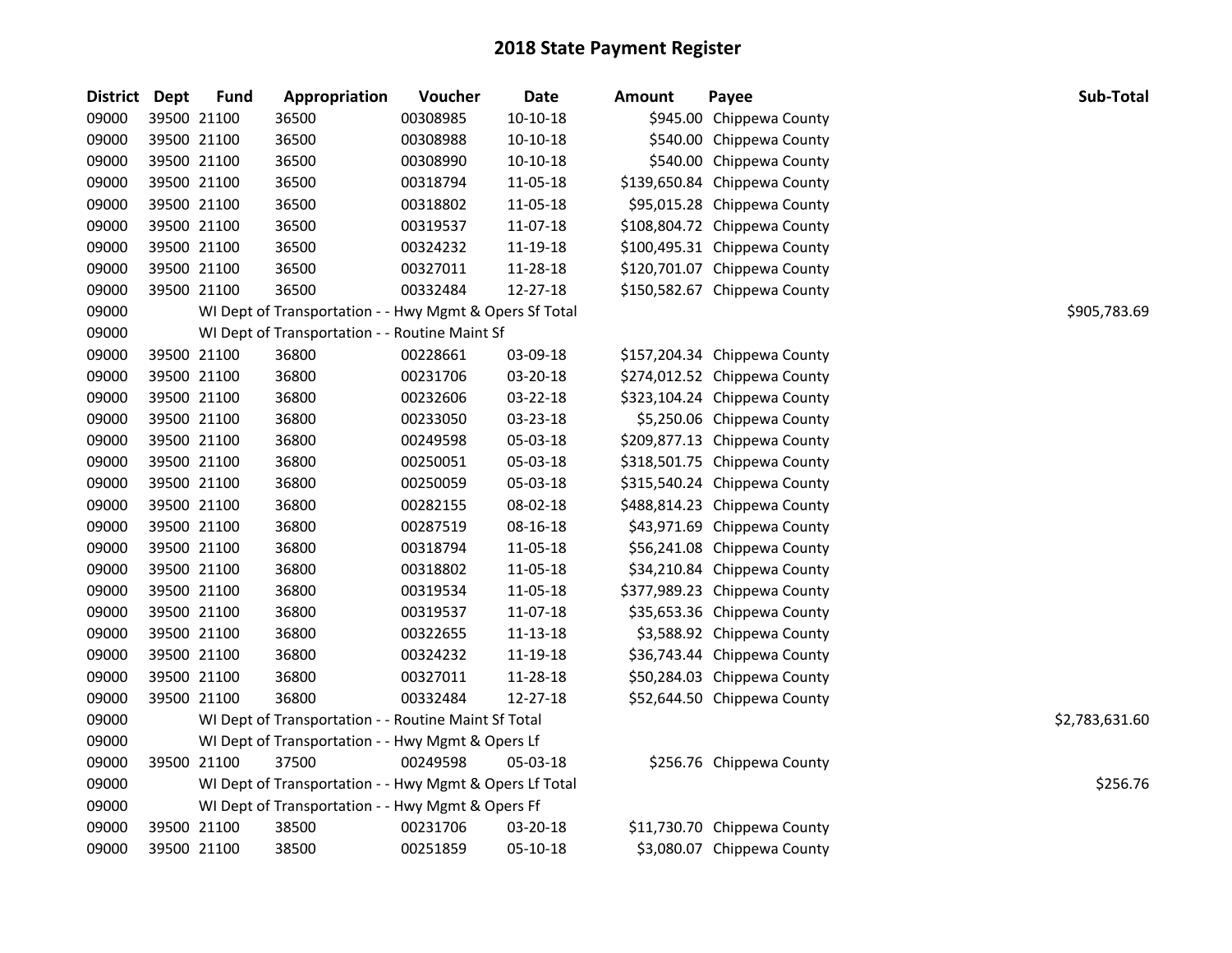| District Dept |             | <b>Fund</b> | Appropriation                                                      | Voucher  | Date           | <b>Amount</b> | Payee                       | Sub-Total   |
|---------------|-------------|-------------|--------------------------------------------------------------------|----------|----------------|---------------|-----------------------------|-------------|
| 09000         |             |             | WI Dept of Transportation - - Hwy Mgmt & Opers Ff Total            |          |                |               |                             | \$14,810.77 |
| 09000         |             |             | Department of Corrections - - General Program Operations           |          |                |               |                             |             |
| 09000         |             | 41000 10000 | 10100                                                              | 00249039 | 12-03-18       |               | \$836.13 Chippewa County    |             |
| 09000         |             |             | Department of Corrections - - General Program Operations Total     |          |                |               |                             | \$836.13    |
| 09000         |             |             | Department of Corrections - - Institutional Repair And Maint       |          |                |               |                             |             |
| 09000         |             | 41000 10000 | 11000                                                              | 00180934 | $01-10-18$     |               | \$882.35 Chippewa County    |             |
| 09000         | 41000 10000 |             | 11000                                                              | 00183775 | $01 - 23 - 18$ |               | \$105.51 Chippewa County    |             |
| 09000         |             | 41000 10000 | 11000                                                              | 00194553 | 03-09-18       |               | \$547.06 Chippewa County    |             |
| 09000         | 41000 10000 |             | 11000                                                              | 00197685 | 03-23-18       |               | \$506.13 Chippewa County    |             |
| 09000         | 41000 10000 |             | 11000                                                              | 00243192 | 10-31-18       |               | \$536.79 Chippewa County    |             |
| 09000         |             | 41000 10000 | 11000                                                              | 00252564 | 12-17-18       |               | \$477.14 Chippewa County    |             |
| 09000         |             |             | Department of Corrections - - Institutional Repair And Maint Total |          |                |               |                             | \$3,054.98  |
| 09000         |             |             | Department of Corrections - - Purchased Services For Offende       |          |                |               |                             |             |
| 09000         |             | 41000 10000 | 11100                                                              | 00185157 | 01-30-18       |               | \$904.92 Chippewa County    |             |
| 09000         |             | 41000 10000 | 11100                                                              | 00189110 | 02-16-18       |               | \$2,180.26 Chippewa County  |             |
| 09000         |             | 41000 10000 | 11100                                                              | 00196781 | 03-20-18       |               | \$2,762.54 Chippewa County  |             |
| 09000         |             | 41000 10000 | 11100                                                              | 00201372 | $04 - 12 - 18$ |               | \$3,886.20 Chippewa County  |             |
| 09000         |             | 41000 10000 | 11100                                                              | 00207952 | 05-11-18       |               | \$2,361.44 Chippewa County  |             |
| 09000         | 41000 10000 |             | 11100                                                              | 00216060 | 06-18-18       |               | \$3,288.42 Chippewa County  |             |
| 09000         | 41000 10000 |             | 11100                                                              | 00223489 | 07-19-18       |               | \$2,982.00 Chippewa County  |             |
| 09000         | 41000 10000 |             | 11100                                                              | 00236036 | 09-18-18       |               | \$2,493.00 Chippewa County  |             |
| 09000         | 41000 10000 |             | 11100                                                              | 00240001 | 10-05-18       |               | \$2,380.98 Chippewa County  |             |
| 09000         |             | 41000 10000 | 11100                                                              | 00247106 | 11-07-18       |               | \$2,816.78 Chippewa County  |             |
| 09000         |             |             | Department of Corrections - - Purchased Services For Offende Total |          |                |               |                             | \$26,056.54 |
| 09000         |             |             | Department of Corrections - - Corrections Contracts And Agre       |          |                |               |                             |             |
| 09000         |             | 41000 10000 | 11400                                                              | 00185143 | 01-30-18       |               | \$4,170.10 Chippewa County  |             |
| 09000         |             | 41000 10000 | 11400                                                              | 00192237 | 03-01-18       |               | \$2,212.78 Chippewa County  |             |
| 09000         |             | 41000 10000 | 11400                                                              | 00195495 | 03-15-18       |               | \$3,161.12 Chippewa County  |             |
| 09000         |             | 41000 10000 | 11400                                                              | 00206192 | 05-03-18       |               | \$7,408.42 Chippewa County  |             |
| 09000         |             | 41000 10000 | 11400                                                              | 00208879 | 05-14-18       |               | \$10,395.86 Chippewa County |             |
| 09000         |             | 41000 10000 | 11400                                                              | 00211294 | 05-29-18       |               | \$1,080.66 Chippewa County  |             |
| 09000         |             | 41000 10000 | 11400                                                              | 00219714 | 07-05-18       |               | \$9,909.28 Chippewa County  |             |
| 09000         | 41000 10000 |             | 11400                                                              | 00223011 | 07-19-18       |               | \$6,996.28 Chippewa County  |             |
| 09000         |             | 41000 10000 | 11400                                                              | 00233075 | 09-06-18       |               | \$5,166.68 Chippewa County  |             |
| 09000         |             |             | Department of Corrections - - Corrections Contracts And Agre Total |          |                |               |                             | \$50,501.18 |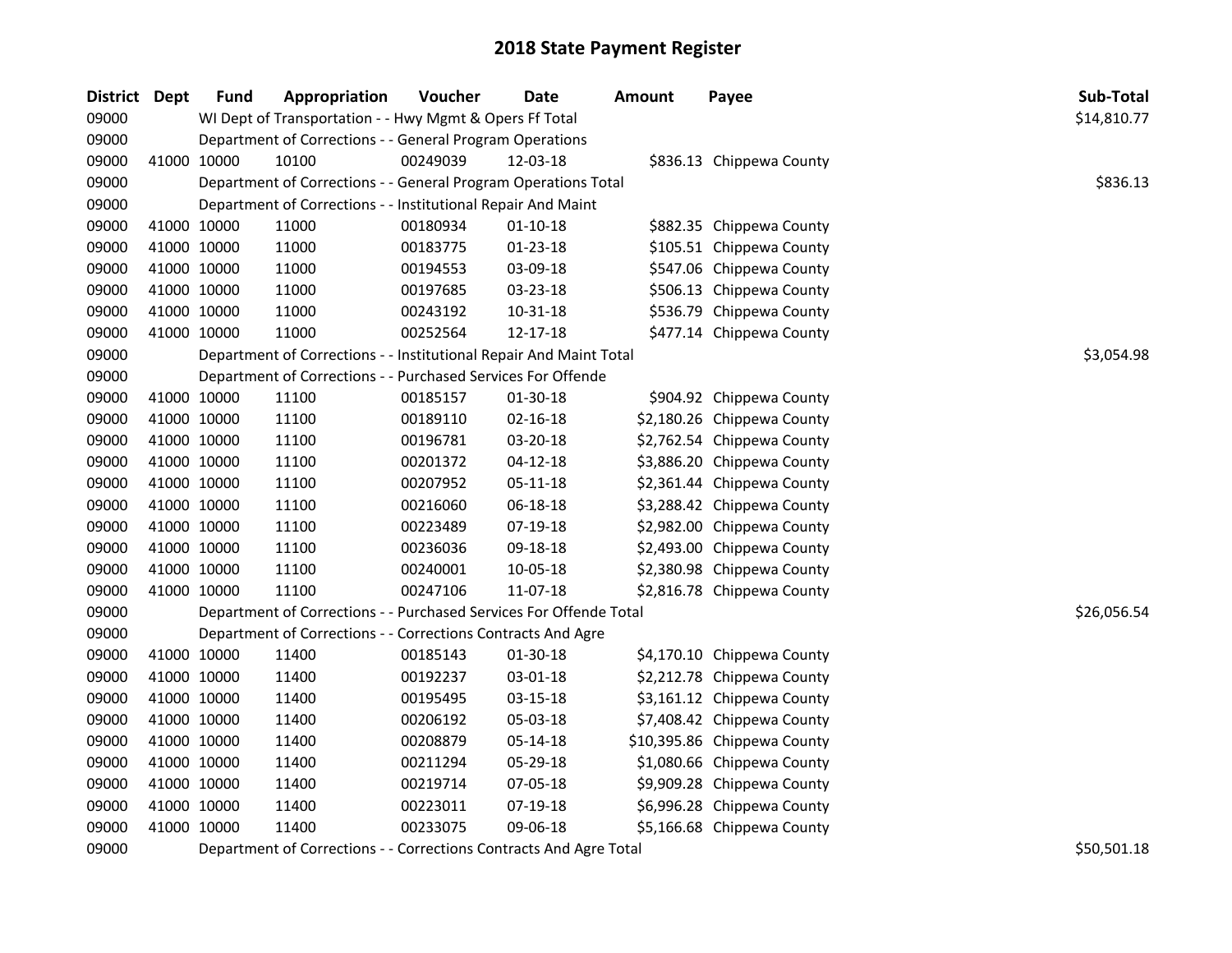| <b>District</b> | Dept        | <b>Fund</b> | Appropriation                                                          | Voucher  | <b>Date</b>    | <b>Amount</b> | Payee                                                                                                         | Sub-Total      |
|-----------------|-------------|-------------|------------------------------------------------------------------------|----------|----------------|---------------|---------------------------------------------------------------------------------------------------------------|----------------|
| 09000           |             |             |                                                                        |          |                |               | Department of Corrections - - Reimbursing Counties For Probation, Extended Supervision And Parole Holds       |                |
| 09000           |             | 41000 10000 | 11600                                                                  | 00246137 | 11-02-18       |               | \$49,141.20 Chippewa County                                                                                   |                |
| 09000           |             |             |                                                                        |          |                |               | Department of Corrections - - Reimbursing Counties For Probation, Extended Supervision And Parole Holds Total | \$49,141.20    |
| 09000           |             |             | Department of Corrections - - Probation, Parole And Extended           |          |                |               |                                                                                                               |                |
| 09000           |             | 41000 10000 | 18700                                                                  | 00246137 | $11-02-18$     |               | \$3,698.80 Chippewa County                                                                                    |                |
| 09000           |             |             | Department of Corrections - - Probation, Parole And Extended Total     |          |                |               |                                                                                                               | \$3,698.80     |
| 09000           |             |             | Department of Health Services - - State/Federal Aids                   |          |                |               |                                                                                                               |                |
| 09000           |             | 43500 10000 | 00000                                                                  | 90808    | $01 - 02 - 18$ |               | \$224,504.00 Chippewa County                                                                                  |                |
| 09000           | 43500 10000 |             | 00000                                                                  | 90809    | 02-01-18       |               | \$85,863.00 Chippewa County                                                                                   |                |
| 09000           |             | 43500 10000 | 00000                                                                  | 90810    | 03-01-18       |               | \$147,968.00 Chippewa County                                                                                  |                |
| 09000           |             | 43500 10000 | 00000                                                                  | 90811    | 03-02-18       |               | \$20,855.00 Chippewa County                                                                                   |                |
| 09000           |             | 43500 10000 | 00000                                                                  | 90812    | 04-02-18       |               | \$91,824.00 Chippewa County                                                                                   |                |
| 09000           | 43500 10000 |             | 00000                                                                  | 90814    | 06-01-18       |               | \$398,562.00 Chippewa County                                                                                  |                |
| 09000           | 43500 10000 |             | 00000                                                                  | 90900    | 07-02-18       |               | \$370,522.00 Chippewa County                                                                                  |                |
| 09000           |             | 43500 10000 | 00000                                                                  | 90901    | 08-01-18       |               | \$203,287.00 Chippewa County                                                                                  |                |
| 09000           |             | 43500 10000 | 00000                                                                  | 90902    | 09-04-18       |               | \$1,070,204.00 Chippewa County                                                                                |                |
| 09000           |             | 43500 10000 | 00000                                                                  | 90903    | $10 - 01 - 18$ |               | \$786,790.00 Chippewa County                                                                                  |                |
| 09000           |             | 43500 10000 | 00000                                                                  | 90904    | 11-01-18       |               | \$31,020.00 Chippewa County                                                                                   |                |
| 09000           |             | 43500 10000 | 00000                                                                  | 90905    | 12-03-18       |               | \$150,424.00 Chippewa County                                                                                  |                |
| 09000           |             |             | Department of Health Services - - State/Federal Aids Total             |          |                |               |                                                                                                               | \$3,581,823.00 |
| 09000           |             |             | Department of Health Services - - Public Health Dispensaries And       |          |                |               |                                                                                                               |                |
| 09000           |             | 43500 10000 | 10700                                                                  | 00178624 | $01 - 19 - 18$ |               | \$179.60 Chippewa County                                                                                      |                |
| 09000           |             | 43500 10000 | 10700                                                                  | 00183064 | $02 - 16 - 18$ |               | \$28.46 Chippewa County                                                                                       |                |
| 09000           |             | 43500 10000 | 10700                                                                  | 00185342 | 02-16-18       |               | \$198.47 Chippewa County                                                                                      |                |
| 09000           |             | 43500 10000 | 10700                                                                  | 00189587 | 03-09-18       |               | \$160.62 Chippewa County                                                                                      |                |
| 09000           |             | 43500 10000 | 10700                                                                  | 00195482 | 03-29-18       |               | \$179.53 Chippewa County                                                                                      |                |
| 09000           |             | 43500 10000 | 10700                                                                  | 00201674 | 05-11-18       |               | \$37.94 Chippewa County                                                                                       |                |
| 09000           |             | 43500 10000 | 10700                                                                  | 00209777 | 06-14-18       |               | \$37.94 Chippewa County                                                                                       |                |
| 09000           |             | 43500 10000 | 10700                                                                  | 00220623 | 07-23-18       |               | \$9.48 Chippewa County                                                                                        |                |
| 09000           | 43500 10000 |             | 10700                                                                  | 00220624 | 08-09-18       |               | \$18.97 Chippewa County                                                                                       |                |
| 09000           | 43500 10000 |             | 10700                                                                  | 00246374 | 11-29-18       |               | \$47.34 Chippewa County                                                                                       |                |
| 09000           |             | 43500 10000 | 10700                                                                  | 00246375 | 11-29-18       |               | \$18.97 Chippewa County                                                                                       |                |
| 09000           |             | 43500 10000 | 10700                                                                  | 00246376 | 11-29-18       |               | \$18.97 Chippewa County                                                                                       |                |
| 09000           |             |             | Department of Health Services - - Public Health Dispensaries And Total |          |                |               |                                                                                                               | \$936.29       |
|                 |             |             |                                                                        |          |                |               |                                                                                                               |                |

Department of Health Services - - Federal Wic Operations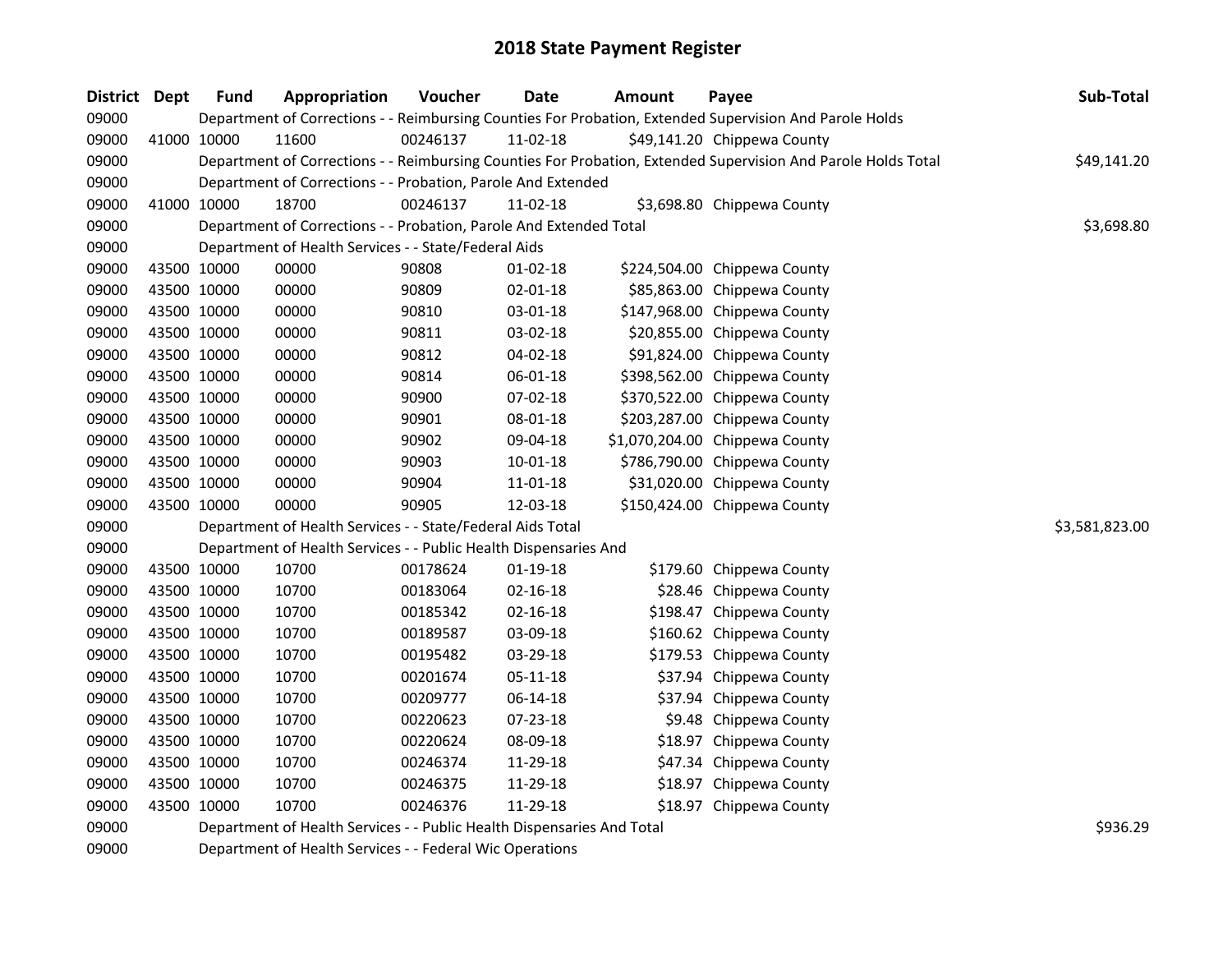| <b>District</b> | Dept        | <b>Fund</b> | Appropriation                                                          | Voucher  | <b>Date</b>    | <b>Amount</b> | Payee                      | Sub-Total                             |
|-----------------|-------------|-------------|------------------------------------------------------------------------|----------|----------------|---------------|----------------------------|---------------------------------------|
| 09000           | 43500 10000 |             | 14800                                                                  | 00225498 | 08-31-18       |               | \$208.57 Chippewa County   |                                       |
| 09000           | 43500 10000 |             | 14800                                                                  | 00228419 | 09-14-18       |               | \$38.32 Chippewa County    |                                       |
| 09000           |             |             | Department of Health Services - - Federal Wic Operations Total         |          |                |               |                            | \$246.89                              |
| 09000           |             |             | Department of Health Services - - Federal Projects Operations          |          |                |               |                            |                                       |
| 09000           | 43500 10000 |             | 14900                                                                  | 00218623 | 07-27-18       |               | \$1,756.92 Chippewa County |                                       |
| 09000           |             |             | Department of Health Services - - Federal Projects Operations Total    |          |                |               |                            | \$1,756.92                            |
| 09000           |             |             | Department of Health Services - - Federal Block Grant Aids -- Pr       |          |                |               |                            |                                       |
| 09000           | 43500 10000 |             | 19200                                                                  | 00245877 | 11-28-18       |               | \$3,750.00 Chippewa County |                                       |
| 09000           |             |             | Department of Health Services - - Federal Block Grant Aids -- Pr Total |          |                |               |                            | \$3,750.00                            |
| 09000           |             |             | Department of Health Services - - General Program Operations           |          |                |               |                            |                                       |
| 09000           | 43500 10000 |             | 40100                                                                  | 00187953 | 02-21-18       |               | \$1.50 Chippewa County     |                                       |
| 09000           | 43500 10000 |             | 40100                                                                  | 00192725 | 03-14-18       |               | \$1.50 Chippewa County     |                                       |
| 09000           | 43500 10000 |             | 40100                                                                  | 00194002 | 03-22-18       |               | \$1.00 Chippewa County     |                                       |
| 09000           | 43500 10000 |             | 40100                                                                  | 00209165 | 05-30-18       |               | \$15.00 Chippewa County    |                                       |
| 09000           | 43500 10000 |             | 40100                                                                  | 00210336 | 06-07-18       |               | \$1.00 Chippewa County     |                                       |
| 09000           | 43500 10000 |             | 40100                                                                  | 00210337 | 06-07-18       |               | \$15.00 Chippewa County    |                                       |
| 09000           | 43500 10000 |             | 40100                                                                  | 00216645 | 07-05-18       |               | \$1.50 Chippewa County     |                                       |
| 09000           | 43500 10000 |             | 40100                                                                  | 00224684 | 08-08-18       |               | \$1.50 Chippewa County     |                                       |
| 09000           | 43500 10000 |             | 40100                                                                  | 00233565 | 09-19-18       |               | \$1.50 Chippewa County     |                                       |
| 09000           | 43500 10000 |             | 40100                                                                  | 00243689 | 11-07-18       |               | \$1.50 Chippewa County     |                                       |
| 09000           | 43500 10000 |             | 40100                                                                  | 00245437 | $11 - 14 - 18$ |               | \$1.50 Chippewa County     |                                       |
| 09000           |             |             | Department of Health Services - - General Program Operations Total     |          |                |               |                            | \$42.50                               |
| 09000           |             |             | Department of Health Services - - Medical Assistance State Admin       |          |                |               |                            |                                       |
| 09000           | 43500 10000 |             | 44000                                                                  | 00187953 | 02-21-18       |               | \$1.50 Chippewa County     |                                       |
| 09000           | 43500 10000 |             | 44000                                                                  | 00192725 | 03-14-18       |               | \$1.50 Chippewa County     |                                       |
| 09000           | 43500 10000 |             | 44000                                                                  | 00194002 | 03-22-18       |               | \$1.00 Chippewa County     |                                       |
| 09000           | 43500 10000 |             | 44000                                                                  | 00209165 | 05-30-18       |               | \$15.00 Chippewa County    |                                       |
| 09000           | 43500 10000 |             | 44000                                                                  | 00210336 | 06-07-18       |               | \$1.00 Chippewa County     |                                       |
| 09000           | 43500 10000 |             | 44000                                                                  | 00210337 | 06-07-18       |               | \$15.00 Chippewa County    |                                       |
| 09000           | 43500 10000 |             | 44000                                                                  | 00216645 | 07-05-18       |               | \$1.50 Chippewa County     |                                       |
| 09000           | 43500 10000 |             | 44000                                                                  | 00224684 | 08-08-18       |               | \$1.50 Chippewa County     |                                       |
| 09000           | 43500 10000 |             | 44000                                                                  | 00233565 | 09-19-18       |               | \$1.50 Chippewa County     |                                       |
| 09000           | 43500 10000 |             | 44000                                                                  | 00243689 | 11-07-18       |               | \$1.50 Chippewa County     |                                       |
| 09000           | 43500 10000 |             | 44000                                                                  | 00245437 | 11-14-18       |               | \$1.50 Chippewa County     |                                       |
| -----           |             |             | $\sim\cdot\cdot$                                                       |          |                |               |                            | $\lambda$ $\lambda$ $\alpha$ $\alpha$ |

09000 Department of Health Services - - Medical Assistance State Admin Total **\$42.50** behavior of Health Services - - Medical Assistance State Admin Total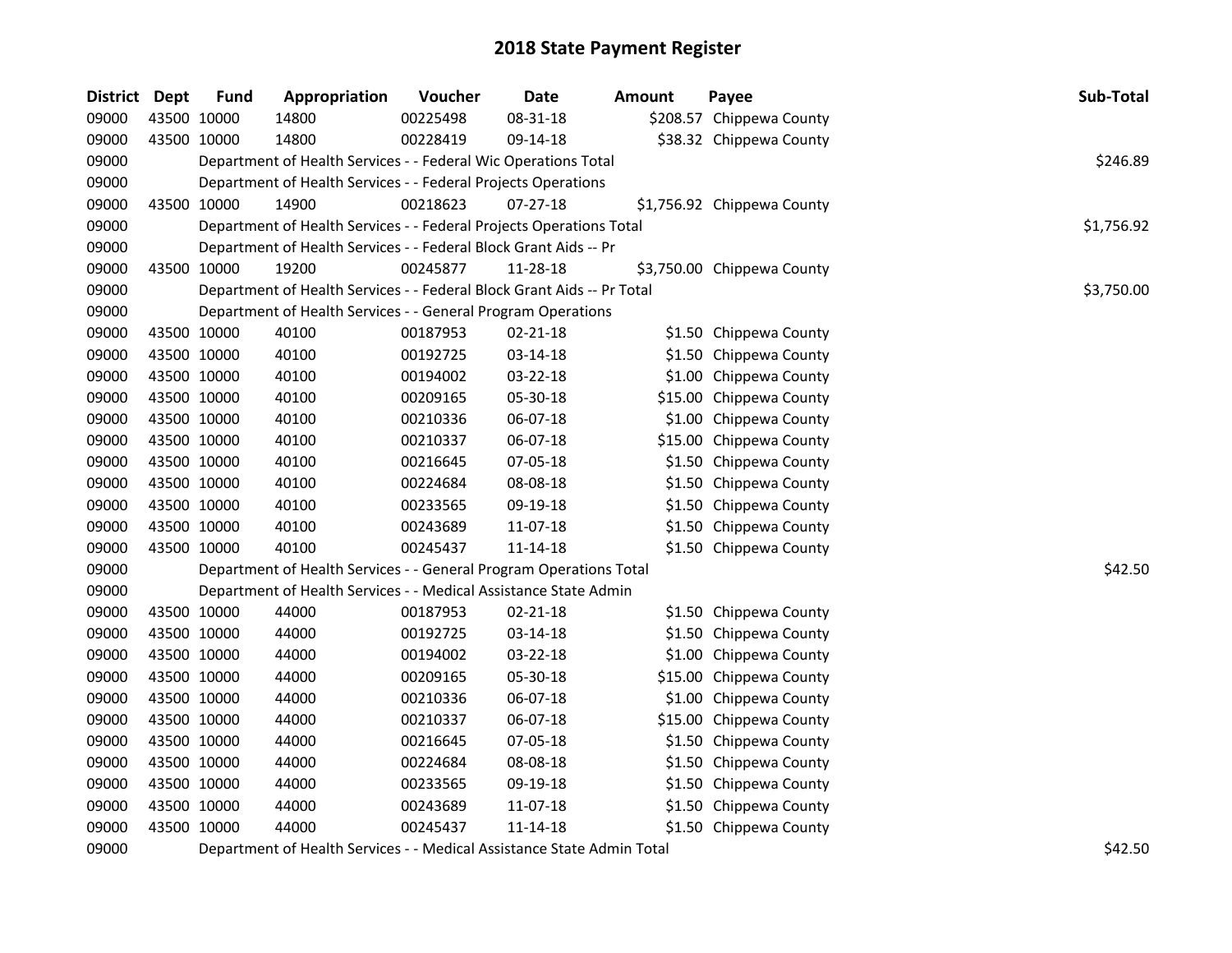| District Dept |             | <b>Fund</b> | Appropriation                                                          | Voucher  | Date           | <b>Amount</b> | Payee                        | Sub-Total  |
|---------------|-------------|-------------|------------------------------------------------------------------------|----------|----------------|---------------|------------------------------|------------|
| 09000         |             |             | Department of Health Services - - Interagency And Intra-Agency P       |          |                |               |                              |            |
| 09000         |             | 43500 14300 | 26700                                                                  | 00195297 | 03-28-18       |               | \$938.42 Chippewa County     |            |
| 09000         | 43500 14300 |             | 26700                                                                  | 00195298 | 04-09-18       |               | \$1,010.33 Chippewa County   |            |
| 09000         |             |             | Department of Health Services - - Interagency And Intra-Agency P Total |          |                |               |                              | \$1,948.75 |
| 09000         |             |             | Dept of Children and Families - - Fed Local Assist, Non-Iv-E           |          |                |               |                              |            |
| 09000         |             | 43700 10000 | 15000                                                                  | 00039479 | $05 - 11 - 18$ |               | \$2,500.00 Chippewa County   |            |
| 09000         |             |             | Dept of Children and Families - - Fed Local Assist, Non-Iv-E Total     |          |                |               |                              | \$2,500.00 |
| 09000         |             |             | Dept of Children and Families - - Child Care Licens & Cert Activ       |          |                |               |                              |            |
| 09000         |             | 43700 10000 | 22100                                                                  | 00038554 | $05 - 16 - 18$ |               | \$12.50 Chippewa County      |            |
| 09000         |             |             | Dept of Children and Families - - Child Care Licens & Cert Activ Total |          |                |               |                              | \$12.50    |
| 09000         |             |             | Dept of Children and Families - - Fees For Administrative Servic       |          |                |               |                              |            |
| 09000         | 43700 10000 |             | 23100                                                                  | 00033776 | $01-19-18$     |               | \$100.00 Chippewa County     |            |
| 09000         | 43700 10000 |             | 23100                                                                  | 00038235 | 04-18-18       |               | \$105.00 Chippewa County     |            |
| 09000         | 43700 10000 |             | 23100                                                                  | 00042297 | 07-17-18       |               | \$110.00 Chippewa County     |            |
| 09000         |             | 43700 10000 | 23100                                                                  | 00045764 | $10 - 18 - 18$ |               | \$60.00 Chippewa County      |            |
| 09000         |             |             | Dept of Children and Families - - Fees For Administrative Servic Total |          |                |               |                              | \$375.00   |
| 09000         |             |             | Dept of Children and Families - - General Aids                         |          |                |               |                              |            |
| 09000         | 43700 10000 |             | 99000                                                                  | 00033183 | $01 - 05 - 18$ |               | \$36,768.08 Chippewa County  |            |
| 09000         | 43700 10000 |             | 99000                                                                  | 00034089 | 01-30-18       |               | \$160,989.96 Chippewa County |            |
| 09000         | 43700 10000 |             | 99000                                                                  | 00034291 | 02-05-18       |               | \$17,632.00 Chippewa County  |            |
| 09000         | 43700 10000 |             | 99000                                                                  | 00034355 | 02-05-18       |               | \$17,062.84 Chippewa County  |            |
| 09000         | 43700 10000 |             | 99000                                                                  | 00034631 | $02 - 12 - 18$ |               | \$2,157.00 Chippewa County   |            |
| 09000         | 43700 10000 |             | 99000                                                                  | 00034832 | 02-20-18       |               | \$316.73 Chippewa County     |            |
| 09000         | 43700 10000 |             | 99000                                                                  | 00034985 | $02 - 21 - 18$ |               | \$379.52 Chippewa County     |            |
| 09000         | 43700 10000 |             | 99000                                                                  | 00035088 | $02 - 21 - 18$ |               | \$573.80 Chippewa County     |            |
| 09000         | 43700 10000 |             | 99000                                                                  | 00035218 | 02-22-18       |               | \$594.68 Chippewa County     |            |
| 09000         | 43700 10000 |             | 99000                                                                  | 00035622 | 03-05-18       |               | \$4,480.00 Chippewa County   |            |
| 09000         | 43700 10000 |             | 99000                                                                  | 00035891 | 03-12-18       |               | \$1,072.53 Chippewa County   |            |
| 09000         | 43700 10000 |             | 99000                                                                  | 00036838 | 03-28-18       |               | \$59,322.00 Chippewa County  |            |
| 09000         | 43700 10000 |             | 99000                                                                  | 00038401 | 04-20-18       |               | \$328,165.00 Chippewa County |            |
| 09000         | 43700 10000 |             | 99000                                                                  | 00038784 | 04-30-18       |               | \$189,577.13 Chippewa County |            |
| 09000         | 43700 10000 |             | 99000                                                                  | 00039160 | 05-07-18       |               | \$100,886.37 Chippewa County |            |
| 09000         | 43700 10000 |             | 99000                                                                  | 00040579 | 06-05-18       |               | \$7,772.58 Chippewa County   |            |
| 09000         | 43700 10000 |             | 99000                                                                  | 00041546 | 06-27-18       |               | \$1,877.00 Chippewa County   |            |
| 09000         |             | 43700 10000 | 99000                                                                  | 00041609 | 06-29-18       |               | \$101,484.00 Chippewa County |            |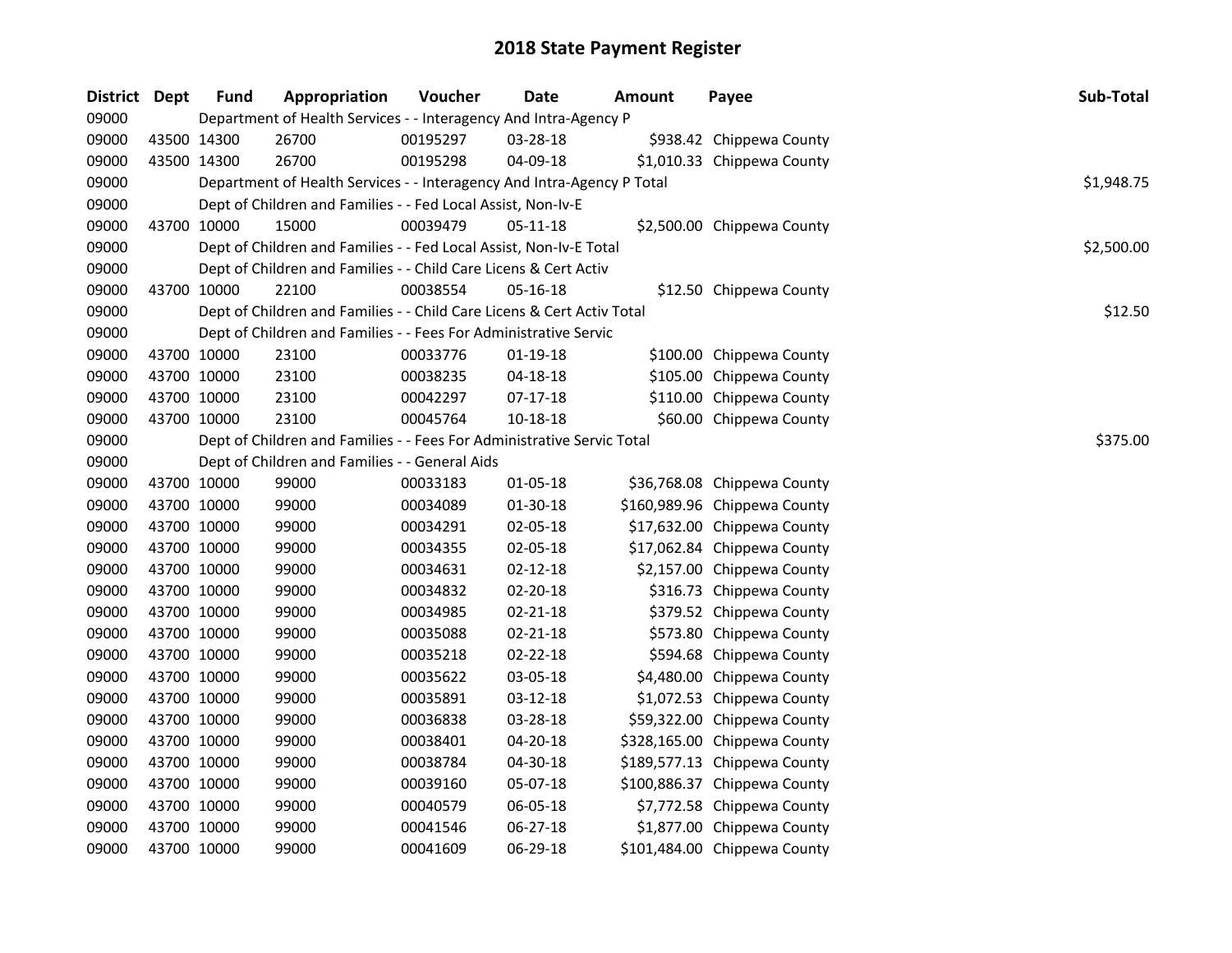| <b>District</b> | <b>Dept</b> | <b>Fund</b> | Appropriation                                                   | Voucher  | <b>Date</b> | <b>Amount</b> | Payee                        | Sub-Total      |  |  |  |
|-----------------|-------------|-------------|-----------------------------------------------------------------|----------|-------------|---------------|------------------------------|----------------|--|--|--|
| 09000           |             | 43700 10000 | 99000                                                           | 00041760 | 07-05-18    |               | \$58,524.15 Chippewa County  |                |  |  |  |
| 09000           |             | 43700 10000 | 99000                                                           | 00042774 | 07-30-18    |               | \$177,030.84 Chippewa County |                |  |  |  |
| 09000           |             | 43700 10000 | 99000                                                           | 00042981 | 08-02-18    |               | \$5,574.00 Chippewa County   |                |  |  |  |
| 09000           |             | 43700 10000 | 99000                                                           | 00043070 | 08-06-18    |               | \$55,344.36 Chippewa County  |                |  |  |  |
| 09000           |             | 43700 10000 | 99000                                                           | 00043542 | 08-17-18    |               | \$939.00 Chippewa County     |                |  |  |  |
| 09000           |             | 43700 10000 | 99000                                                           | 00043948 | 08-29-18    |               | \$744,362.00 Chippewa County |                |  |  |  |
| 09000           |             | 43700 10000 | 99000                                                           | 00044033 | 08-30-18    |               | \$41,774.00 Chippewa County  |                |  |  |  |
| 09000           |             | 43700 10000 | 99000                                                           | 00044145 | 09-05-18    |               | \$194,299.26 Chippewa County |                |  |  |  |
| 09000           |             | 43700 10000 | 99000                                                           | 00045352 | 10-05-18    |               | \$57,501.02 Chippewa County  |                |  |  |  |
| 09000           | 43700 10000 |             | 99000                                                           | 00046171 | 10-30-18    |               | \$149,883.63 Chippewa County |                |  |  |  |
| 09000           |             | 43700 10000 | 99000                                                           | 00046485 | 11-05-18    |               | \$68,501.31 Chippewa County  |                |  |  |  |
| 09000           |             | 43700 10000 | 99000                                                           | 00046558 | 11-05-18    |               | \$9,177.00 Chippewa County   |                |  |  |  |
| 09000           |             | 43700 10000 | 99000                                                           | 00047542 | 12-05-18    |               | \$23,669.52 Chippewa County  |                |  |  |  |
| 09000           | 43700 10000 |             | 99000                                                           | 00048146 | 12-27-18    |               | \$176.12 Chippewa County     |                |  |  |  |
| 09000           |             |             | Dept of Children and Families - - General Aids Total            |          |             |               |                              | \$2,617,867.43 |  |  |  |
| 09000           |             |             | Dept of Workforce Development - - Ui Admin Fed                  |          |             |               |                              |                |  |  |  |
| 09000           | 44500 10000 |             | 15100                                                           | 00142113 | 01-03-18    |               | \$55.00 Chippewa County      |                |  |  |  |
| 09000           |             | 44500 10000 | 15100                                                           | 00146791 | 02-02-18    |               | \$40.00 Chippewa County      |                |  |  |  |
| 09000           |             | 44500 10000 | 15100                                                           | 00152378 | 03-02-18    |               | \$70.00 Chippewa County      |                |  |  |  |
| 09000           |             | 44500 10000 | 15100                                                           | 00157689 | 04-03-18    |               | \$70.00 Chippewa County      |                |  |  |  |
| 09000           |             | 44500 10000 | 15100                                                           | 00163008 | 05-02-18    |               | \$45.00 Chippewa County      |                |  |  |  |
| 09000           |             | 44500 10000 | 15100                                                           | 00168085 | 06-04-18    |               | \$55.00 Chippewa County      |                |  |  |  |
| 09000           |             | 44500 10000 | 15100                                                           | 00173086 | 07-03-18    |               | \$35.00 Chippewa County      |                |  |  |  |
| 09000           |             | 44500 10000 | 15100                                                           | 00178332 | 08-02-18    |               | \$15.00 Chippewa County      |                |  |  |  |
| 09000           |             | 44500 10000 | 15100                                                           | 00183391 | 09-05-18    |               | \$40.00 Chippewa County      |                |  |  |  |
| 09000           |             | 44500 10000 | 15100                                                           | 00188536 | 10-02-18    |               | \$45.00 Chippewa County      |                |  |  |  |
| 09000           |             | 44500 10000 | 15100                                                           | 00192449 | 10-23-18    |               | \$55.00 Chippewa County      |                |  |  |  |
| 09000           |             | 44500 10000 | 15100                                                           | 00194599 | 11-02-18    |               | \$50.00 Chippewa County      |                |  |  |  |
| 09000           | 44500 10000 |             | 15100                                                           | 00199580 | 12-04-18    |               | \$75.00 Chippewa County      |                |  |  |  |
| 09000           |             |             | Dept of Workforce Development - - Ui Admin Fed Total            |          |             |               |                              | \$650.00       |  |  |  |
| 09000           |             |             | Dept of Workforce Development - - Title Ib Aids State Gpr       |          |             |               |                              |                |  |  |  |
| 09000           |             | 44500 10000 | 50900                                                           | 00142033 | 01-05-18    |               | \$4.26 Chippewa County       |                |  |  |  |
| 09000           | 44500 10000 |             | 50900                                                           | 00180132 | 08-14-18    |               | \$2.61 Chippewa County       |                |  |  |  |
| 09000           |             |             | Dept of Workforce Development - - Title Ib Aids State Gpr Total |          |             |               |                              | \$6.87         |  |  |  |
| 09000           |             |             | Dept of Workforce Development - - Title Ib Aids Federal Prf     |          |             |               |                              |                |  |  |  |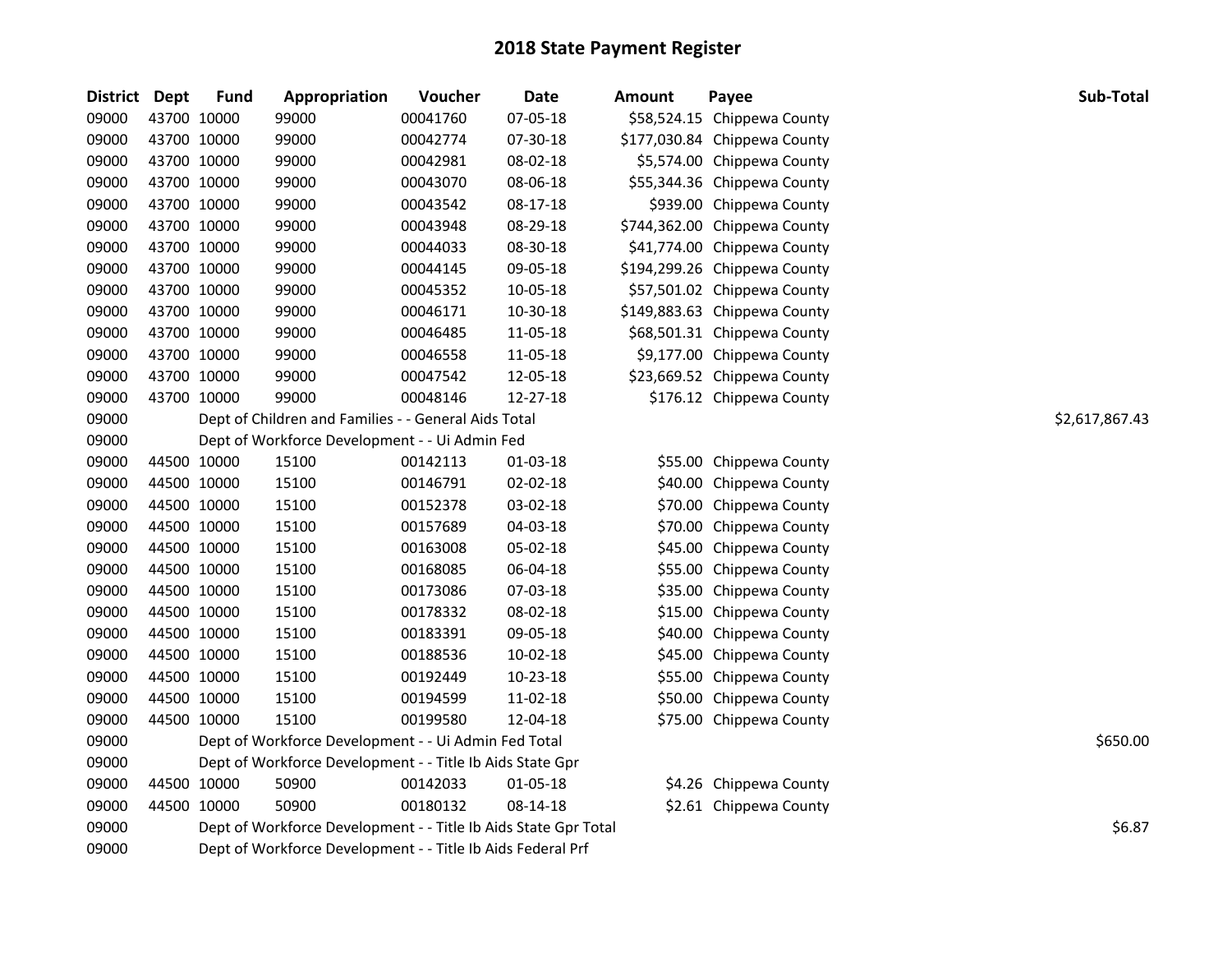| <b>District</b> | <b>Dept</b> | <b>Fund</b> | Appropriation                                                         | Voucher  | Date           | <b>Amount</b> | Payee                       | Sub-Total    |
|-----------------|-------------|-------------|-----------------------------------------------------------------------|----------|----------------|---------------|-----------------------------|--------------|
| 09000           |             | 44500 10000 | 54400                                                                 | 00142033 | $01 - 05 - 18$ |               | \$15.74 Chippewa County     |              |
| 09000           |             | 44500 10000 | 54400                                                                 | 00180132 | 08-14-18       |               | \$9.64 Chippewa County      |              |
| 09000           |             |             | Dept of Workforce Development - - Title Ib Aids Federal Prf Total     |          |                |               |                             | \$25.38      |
| 09000           |             |             | Dept of Workforce Development - - Wc Ops Uninsured Emplyr Admin       |          |                |               |                             |              |
| 09000           | 44500 22700 |             | 17700                                                                 | 00148647 | $02 - 12 - 18$ |               | \$50.00 Chippewa County     |              |
| 09000           |             | 44500 22700 | 17700                                                                 | 00148648 | $02 - 12 - 18$ |               | \$15.00 Chippewa County     |              |
| 09000           |             | 44500 22700 | 17700                                                                 | 00148649 | $02 - 12 - 18$ |               | \$105.00 Chippewa County    |              |
| 09000           |             | 44500 22700 | 17700                                                                 | 00193919 | 10-30-18       |               | \$30.00 Chippewa County     |              |
| 09000           |             | 44500 22700 | 17700                                                                 | 00193921 | 10-30-18       |               | \$25.00 Chippewa County     |              |
| 09000           |             | 44500 22700 | 17700                                                                 | 00193922 | 10-30-18       |               | \$10.00 Chippewa County     |              |
| 09000           |             |             | Dept of Workforce Development - - Wc Ops Uninsured Emplyr Admin Total |          |                |               |                             | \$235.00     |
| 09000           |             |             | Department of Justice - - Legal Expenses                              |          |                |               |                             |              |
| 09000           |             | 45500 10000 | 10400                                                                 | 00051235 | 09-05-18       |               | \$10.00 Chippewa County     |              |
| 09000           |             |             | Department of Justice - - Legal Expenses Total                        |          |                |               |                             | \$10.00      |
| 09000           |             |             | Department of Justice - - Officer Training Reimbursement              |          |                |               |                             |              |
| 09000           |             | 45500 10000 | 20200                                                                 | 00041077 | $02 - 01 - 18$ |               | \$1,760.47 Chippewa County  |              |
| 09000           |             |             | Department of Justice - - Officer Training Reimbursement Total        |          |                |               |                             | \$1,760.47   |
| 09000           |             |             | Department of Justice - - Crime Laboratories, Dna                     |          |                |               |                             |              |
| 09000           |             | 45500 10000 | 22100                                                                 | 00048960 | 07-19-18       |               | \$2,640.00 Chippewa County  |              |
| 09000           |             |             | Department of Justice - - Crime Laboratories, Dna Total               |          |                |               |                             | \$2,640.00   |
| 09000           |             |             | Department of Justice - - Law Enforcement Train, Local                |          |                |               |                             |              |
| 09000           |             | 45500 10000 | 23100                                                                 | 00052216 | 09-25-18       |               | \$8,960.00 Chippewa County  |              |
| 09000           |             |             | Department of Justice - - Law Enforcement Train, Local Total          |          |                |               |                             | \$8,960.00   |
| 09000           |             |             | Department of Justice - - Federal Aid, State Operations               |          |                |               |                             |              |
| 09000           |             | 45500 10000 | 24100                                                                 | 00042841 | 03-05-18       |               | \$528.94 Chippewa County    |              |
| 09000           |             | 45500 10000 | 24100                                                                 | 00045106 | 04-30-18       |               | \$190.74 Chippewa County    |              |
| 09000           |             | 45500 10000 | 24100                                                                 | 00049852 | 08-09-18       |               | \$363.92 Chippewa County    |              |
| 09000           |             | 45500 10000 | 24100                                                                 | 00051900 | 09-20-18       |               | \$200.94 Chippewa County    |              |
| 09000           |             |             | Department of Justice - - Federal Aid, State Operations Total         |          |                |               |                             | \$1,284.54   |
| 09000           |             |             | Department of Justice - - Alt Prosecution Alcohol Drugs               |          |                |               |                             |              |
| 09000           |             | 45500 10000 | 27100                                                                 | 00041424 | 02-05-18       |               | \$41,676.13 Chippewa County |              |
| 09000           | 45500 10000 |             | 27100                                                                 | 00049803 | 08-02-18       |               | \$26,537.57 Chippewa County |              |
| 09000           |             | 45500 10000 | 27100                                                                 | 00054229 | 10-26-18       |               | \$29,810.19 Chippewa County |              |
| 09000           |             | 45500 10000 | 27100                                                                 | 00054958 | 11-09-18       |               | \$34,306.94 Chippewa County |              |
| 09000           |             |             | Department of Justice - - Alt Prosecution Alcohol Drugs Total         |          |                |               |                             | \$132,330.83 |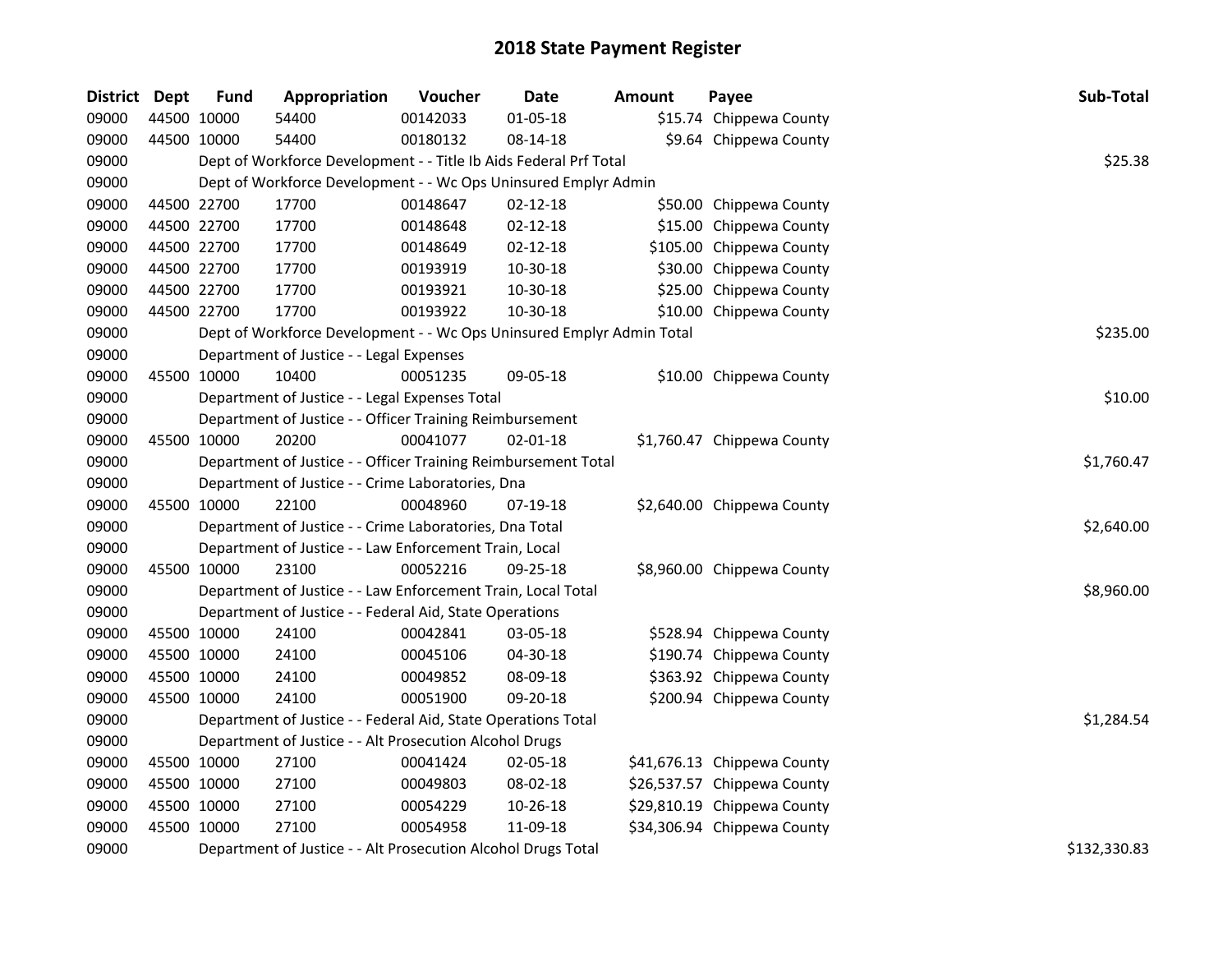| District Dept |             | <b>Fund</b> | Appropriation                                                           | Voucher  | <b>Date</b>    | <b>Amount</b> | Payee                       | Sub-Total   |
|---------------|-------------|-------------|-------------------------------------------------------------------------|----------|----------------|---------------|-----------------------------|-------------|
| 09000         |             |             | Department of Justice - - Crime Victim Witness Assist                   |          |                |               |                             |             |
| 09000         | 45500 10000 |             | 53200                                                                   | 00049089 | 07-19-18       |               | \$39,572.53 Chippewa County |             |
| 09000         |             |             | Department of Justice - - Crime Victim Witness Assist Total             |          |                |               |                             | \$39,572.53 |
| 09000         |             |             | Department of Justice - - County Reimb Victim-Witness                   |          |                |               |                             |             |
| 09000         | 45500 10000 |             | 53900                                                                   | 00043031 | 03-06-18       |               | \$40,861.09 Chippewa County |             |
| 09000         |             |             | Department of Justice - - County Reimb Victim-Witness Total             |          |                |               |                             | \$40,861.09 |
| 09000         |             |             | Department of Justice - - Federal Aid, Victim Assistance                |          |                |               |                             |             |
| 09000         | 45500 10000 |             | 54200                                                                   | 00048297 | 07-09-18       |               | \$3,189.41 Chippewa County  |             |
| 09000         |             |             | Department of Justice - - Federal Aid, Victim Assistance Total          |          |                |               |                             | \$3,189.41  |
| 09000         |             |             | Department of Military Affairs - - Emergency Response Equipment         |          |                |               |                             |             |
| 09000         | 46500 10000 |             | 30800                                                                   | 00039011 | 02-13-18       |               | \$802.43 Chippewa County    |             |
| 09000         |             |             | Department of Military Affairs - - Emergency Response Equipment Total   |          |                |               |                             | \$802.43    |
| 09000         |             |             | Department of Military Affairs - - Local Emer Planning Grants           |          |                |               |                             |             |
| 09000         | 46500 10000 |             | 33700                                                                   | 00045696 | 07-02-18       |               | \$8,950.26 Chippewa County  |             |
| 09000         |             |             | Department of Military Affairs - - Local Emer Planning Grants Total     |          |                |               |                             | \$8,950.26  |
| 09000         |             |             | Department of Military Affairs - - Federal Aid, Local Assistance        |          |                |               |                             |             |
| 09000         | 46500 10000 |             | 34200                                                                   | 00038059 | 01-30-18       |               | \$27,078.93 Chippewa County |             |
| 09000         | 46500 10000 |             | 34200                                                                   | 00041024 | 03-28-18       |               | \$206.52 Chippewa County    |             |
| 09000         | 46500 10000 |             | 34200                                                                   | 00041576 | $04 - 10 - 18$ |               | \$222.84 Chippewa County    |             |
| 09000         | 46500 10000 |             | 34200                                                                   | 00043098 | 05-15-18       |               | \$319.92 Chippewa County    |             |
| 09000         | 46500 10000 |             | 34200                                                                   | 00043151 | 05-21-18       |               | \$303.60 Chippewa County    |             |
| 09000         | 46500 10000 |             | 34200                                                                   | 00045538 | 06-26-18       |               | \$880.80 Chippewa County    |             |
| 09000         | 46500 10000 |             | 34200                                                                   | 00046359 | 07-13-18       |               | \$3,417.34 Chippewa County  |             |
| 09000         | 46500 10000 |             | 34200                                                                   | 00048170 | 08-29-18       |               | \$27,031.83 Chippewa County |             |
| 09000         |             |             | Department of Military Affairs - - Federal Aid, Local Assistance Total  |          |                |               |                             | \$59,461.78 |
| 09000         |             |             | Department of Military Affairs - - Federal Aid, Homeland Security       |          |                |               |                             |             |
| 09000         | 46500 10000 |             | 35000                                                                   | 00052397 | 11-28-18       |               | \$8,829.35 Chippewa County  |             |
| 09000         |             |             | Department of Military Affairs - - Federal Aid, Homeland Security Total |          |                |               |                             | \$8,829.35  |
| 09000         |             |             | Department of Military Affairs - - St Emerg Response Bd Grant Pif       |          |                |               |                             |             |
| 09000         | 46500 27200 |             | 36400                                                                   | 00038175 | 01-30-18       |               | \$9,101.14 Chippewa County  |             |
| 09000         |             |             | Department of Military Affairs - - St Emerg Response Bd Grant Pif Total |          |                |               |                             | \$9,101.14  |
| 09000         |             |             | Department of Veterans Affairs - - Grants To Counties                   |          |                |               |                             |             |
| 09000         | 48500 15200 |             | 12700                                                                   | 00043017 | 02-16-18       |               | \$1,150.00 Chippewa County  |             |
| 09000         |             |             | Department of Veterans Affairs - - Grants To Counties Total             |          |                |               |                             | \$1,150.00  |
| 09000         |             |             | Department of Veterans Affairs - - County Grants                        |          |                |               |                             |             |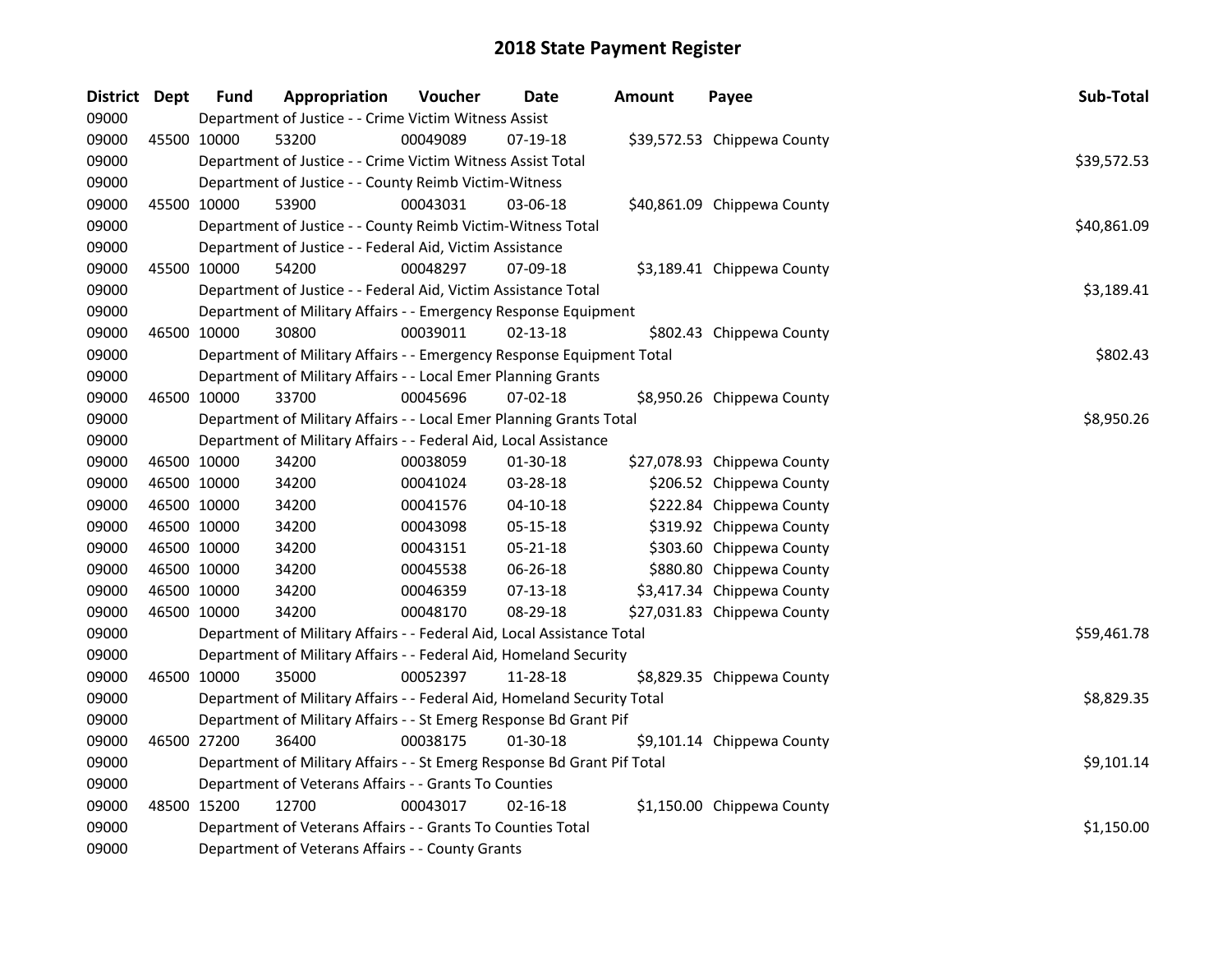| <b>District</b> | Dept | <b>Fund</b> | Appropriation                                                        | Voucher  | <b>Date</b>    | <b>Amount</b> | Payee                       | Sub-Total   |
|-----------------|------|-------------|----------------------------------------------------------------------|----------|----------------|---------------|-----------------------------|-------------|
| 09000           |      | 48500 58200 | 26700                                                                | 00043017 | $02 - 16 - 18$ |               | \$5,175.00 Chippewa County  |             |
| 09000           |      |             | Department of Veterans Affairs - - County Grants Total               |          |                |               |                             | \$5,175.00  |
| 09000           |      |             | Department of Veterans Affairs - - County Grants                     |          |                |               |                             |             |
| 09000           |      | 48500 58300 | 37000                                                                | 00043017 | $02 - 16 - 18$ |               | \$5,175.00 Chippewa County  |             |
| 09000           |      |             | Department of Veterans Affairs - - County Grants Total               |          |                |               |                             | \$5,175.00  |
| 09000           |      |             | Department of Administration - - Federal Aid, Local Assistance       |          |                |               |                             |             |
| 09000           |      | 50500 10000 | 15500                                                                | 00072687 | 02-15-18       |               | \$5,376.00 Chippewa County  |             |
| 09000           |      | 50500 10000 | 15500                                                                | 00075136 | 03-15-18       |               | \$1,740.00 Chippewa County  |             |
| 09000           |      | 50500 10000 | 15500                                                                | 00077676 | $04-17-18$     |               | \$11,195.00 Chippewa County |             |
| 09000           |      | 50500 10000 | 15500                                                                | 00082692 | 06-15-18       |               | \$16,421.00 Chippewa County |             |
| 09000           |      | 50500 10000 | 15500                                                                | 00083970 | 06-29-18       |               | \$6,214.00 Chippewa County  |             |
| 09000           |      | 50500 10000 | 15500                                                                | 00085817 | 07-31-18       |               | \$3,731.00 Chippewa County  |             |
| 09000           |      | 50500 10000 | 15500                                                                | 00087428 | 08-29-18       |               | \$3,005.00 Chippewa County  |             |
| 09000           |      | 50500 10000 | 15500                                                                | 00088316 | 09-17-18       |               | \$2,786.00 Chippewa County  |             |
| 09000           |      | 50500 10000 | 15500                                                                | 00091248 | 10-30-18       |               | \$3,629.00 Chippewa County  |             |
| 09000           |      |             | Department of Administration - - Federal Aid, Local Assistance Total |          |                |               |                             | \$54,097.00 |
| 09000           |      |             | Department of Administration - - Federal Aid, Local Assistance       |          |                |               |                             |             |
| 09000           |      | 50500 10000 | 74300                                                                | 00068411 | $01 - 11 - 18$ |               | \$12,823.00 Chippewa County |             |
| 09000           |      | 50500 10000 | 74300                                                                | 00069236 | $01 - 11 - 18$ |               | \$20,330.00 Chippewa County |             |
| 09000           |      | 50500 10000 | 74300                                                                | 00069525 | $01 - 11 - 18$ |               | \$39,456.00 Chippewa County |             |
| 09000           |      | 50500 10000 | 74300                                                                | 00070338 | 01-26-18       |               | \$49,728.00 Chippewa County |             |
| 09000           |      | 50500 10000 | 74300                                                                | 00070343 | $01 - 26 - 18$ |               | \$5,898.00 Chippewa County  |             |
| 09000           |      | 50500 10000 | 74300                                                                | 00070958 | 01-26-18       |               | \$23,494.00 Chippewa County |             |
| 09000           |      | 50500 10000 | 74300                                                                | 00071971 | 02-08-18       |               | \$17,480.00 Chippewa County |             |
| 09000           |      | 50500 10000 | 74300                                                                | 00073184 | 02-23-18       |               | \$25,557.00 Chippewa County |             |
| 09000           |      | 50500 10000 | 74300                                                                | 00073298 | 02-26-18       |               | \$16,121.00 Chippewa County |             |
| 09000           |      | 50500 10000 | 74300                                                                | 00074350 | 03-08-18       |               | \$3,997.00 Chippewa County  |             |
| 09000           |      | 50500 10000 | 74300                                                                | 00074351 | 03-08-18       |               | \$14,117.00 Chippewa County |             |
| 09000           |      | 50500 10000 | 74300                                                                | 00076162 | 04-05-18       |               | \$16,865.00 Chippewa County |             |
| 09000           |      | 50500 10000 | 74300                                                                | 00076245 | 04-05-18       |               | \$2,280.00 Chippewa County  |             |
| 09000           |      | 50500 10000 | 74300                                                                | 00077305 | $04 - 17 - 18$ |               | \$44,158.00 Chippewa County |             |
| 09000           |      | 50500 10000 | 74300                                                                | 00077465 | $04 - 18 - 18$ |               | \$31,284.00 Chippewa County |             |
| 09000           |      | 50500 10000 | 74300                                                                | 00077736 | 04-30-18       |               | \$10,309.00 Chippewa County |             |
| 09000           |      | 50500 10000 | 74300                                                                | 00078581 | 04-30-18       |               | \$25,675.00 Chippewa County |             |
| 09000           |      | 50500 10000 | 74300                                                                | 00079205 | 05-10-18       |               | \$13,700.00 Chippewa County |             |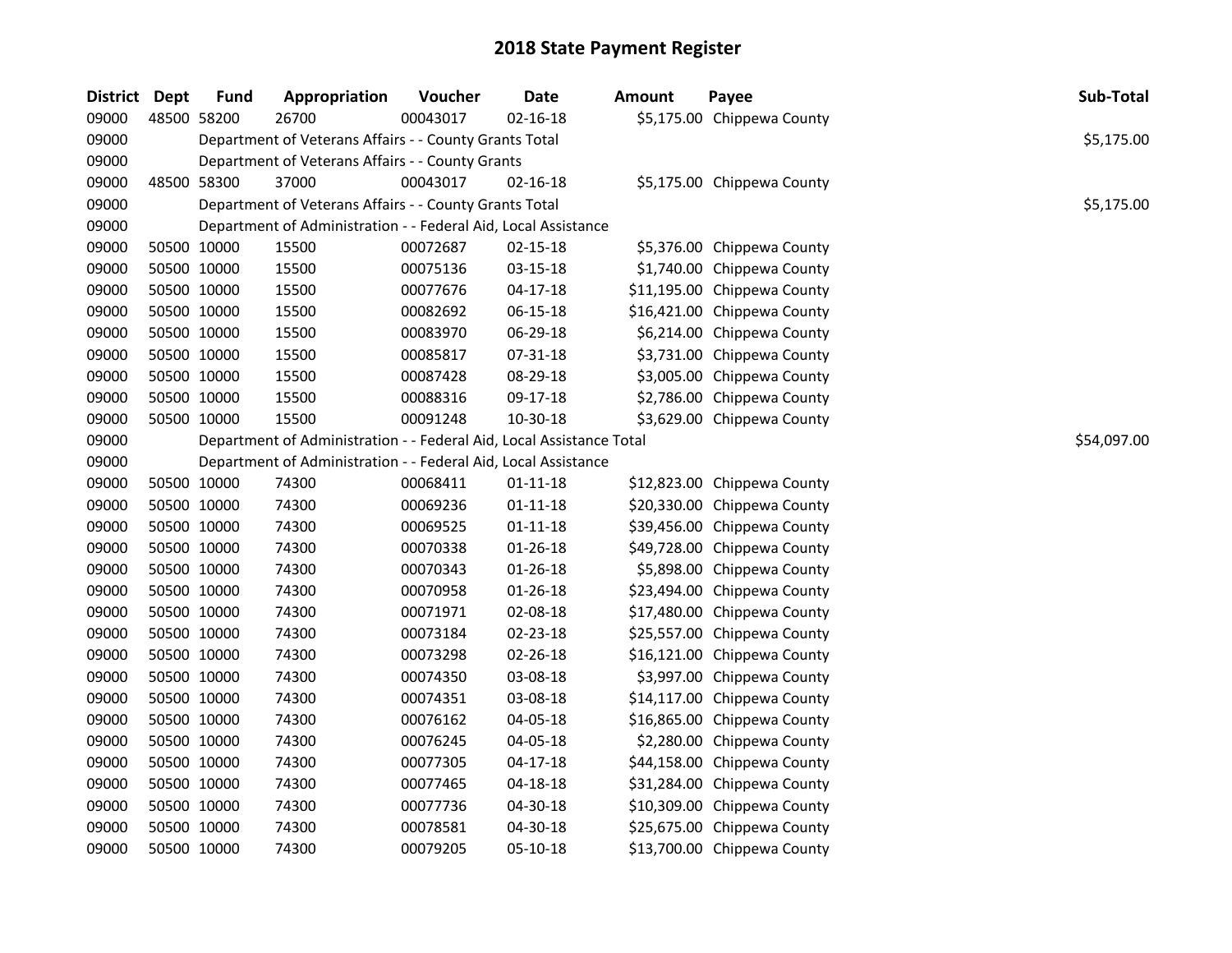| District | Dept        | <b>Fund</b> | Appropriation                                                        | Voucher  | <b>Date</b> | Amount | Payee                       | Sub-Total      |
|----------|-------------|-------------|----------------------------------------------------------------------|----------|-------------|--------|-----------------------------|----------------|
| 09000    |             | 50500 10000 | 74300                                                                | 00081027 | 06-07-18    |        | \$20,245.00 Chippewa County |                |
| 09000    | 50500 10000 |             | 74300                                                                | 00081278 | 06-07-18    |        | \$33,244.00 Chippewa County |                |
| 09000    | 50500 10000 |             | 74300                                                                | 00082419 | 06-19-18    |        | \$18,347.00 Chippewa County |                |
| 09000    | 50500 10000 |             | 74300                                                                | 00082747 | 06-19-18    |        | \$24,465.00 Chippewa County |                |
| 09000    | 50500 10000 |             | 74300                                                                | 00083867 | 07-03-18    |        | \$27,212.00 Chippewa County |                |
| 09000    | 50500 10000 |             | 74300                                                                | 00083927 | 07-09-18    |        | \$27,231.00 Chippewa County |                |
| 09000    | 50500 10000 |             | 74300                                                                | 00084209 | 07-03-18    |        | \$15,638.00 Chippewa County |                |
| 09000    | 50500 10000 |             | 74300                                                                | 00085539 | 07-31-18    |        | \$10,466.00 Chippewa County |                |
| 09000    | 50500 10000 |             | 74300                                                                | 00085540 | 07-31-18    |        | \$28,189.00 Chippewa County |                |
| 09000    | 50500 10000 |             | 74300                                                                | 00086235 | 08-10-18    |        | \$13,621.00 Chippewa County |                |
| 09000    | 50500 10000 |             | 74300                                                                | 00086624 | 08-16-18    |        | \$23,188.00 Chippewa County |                |
| 09000    | 50500 10000 |             | 74300                                                                | 00086786 | 08-21-18    |        | \$21,085.00 Chippewa County |                |
| 09000    | 50500 10000 |             | 74300                                                                | 00087085 | 08-30-18    |        | \$28,734.00 Chippewa County |                |
| 09000    | 50500 10000 |             | 74300                                                                | 00087458 | 09-05-18    |        | \$10,779.00 Chippewa County |                |
| 09000    | 50500 10000 |             | 74300                                                                | 00087460 | 09-05-18    |        | \$11,420.00 Chippewa County |                |
| 09000    | 50500 10000 |             | 74300                                                                | 00088109 | 09-12-18    |        | \$29,863.00 Chippewa County |                |
| 09000    | 50500 10000 |             | 74300                                                                | 00088541 | 09-21-18    |        | \$41,527.00 Chippewa County |                |
| 09000    | 50500 10000 |             | 74300                                                                | 00088542 | 09-21-18    |        | \$25,217.00 Chippewa County |                |
| 09000    | 50500 10000 |             | 74300                                                                | 00088578 | 09-21-18    |        | \$7,165.00 Chippewa County  |                |
| 09000    | 50500 10000 |             | 74300                                                                | 00089294 | 10-02-18    |        | \$9,725.00 Chippewa County  |                |
| 09000    | 50500 10000 |             | 74300                                                                | 00090076 | $10-17-18$  |        | \$38,723.00 Chippewa County |                |
| 09000    | 50500 10000 |             | 74300                                                                | 00091302 | 11-05-18    |        | \$57,820.00 Chippewa County |                |
| 09000    | 50500 10000 |             | 74300                                                                | 00091760 | 11-19-18    |        | \$82,327.00 Chippewa County |                |
| 09000    | 50500 10000 |             | 74300                                                                | 00092256 | 11-26-18    |        | \$38,932.00 Chippewa County |                |
| 09000    | 50500 10000 |             | 74300                                                                | 00092943 | 12-03-18    |        | \$16,619.81 Chippewa County |                |
| 09000    | 50500 10000 |             | 74300                                                                | 00093197 | 12-17-18    |        | \$39,769.00 Chippewa County |                |
| 09000    | 50500 10000 |             | 74300                                                                | 00093250 | 12-17-18    |        | \$48,994.00 Chippewa County |                |
| 09000    |             |             | Department of Administration - - Federal Aid, Local Assistance Total |          |             |        |                             | \$1,123,817.81 |
| 09000    |             |             | Department of Administration - - Low-Income Assistance Grants        |          |             |        |                             |                |
| 09000    | 50500 23500 |             | 37100                                                                | 00072687 | 02-15-18    |        | \$9,429.00 Chippewa County  |                |
| 09000    |             | 50500 23500 | 37100                                                                | 00075136 | 03-15-18    |        | \$3,673.00 Chippewa County  |                |
| 09000    |             | 50500 23500 | 37100                                                                | 00077676 | 04-17-18    |        | \$640.00 Chippewa County    |                |
| 09000    | 50500 23500 |             | 37100                                                                | 00082692 | 06-15-18    |        | \$6,723.00 Chippewa County  |                |
| 09000    | 50500 23500 |             | 37100                                                                | 00083970 | 06-29-18    |        | \$2,601.00 Chippewa County  |                |
| 09000    | 50500 23500 |             | 37100                                                                | 00085817 | 07-31-18    |        | \$2,093.00 Chippewa County  |                |
|          |             |             |                                                                      |          |             |        |                             |                |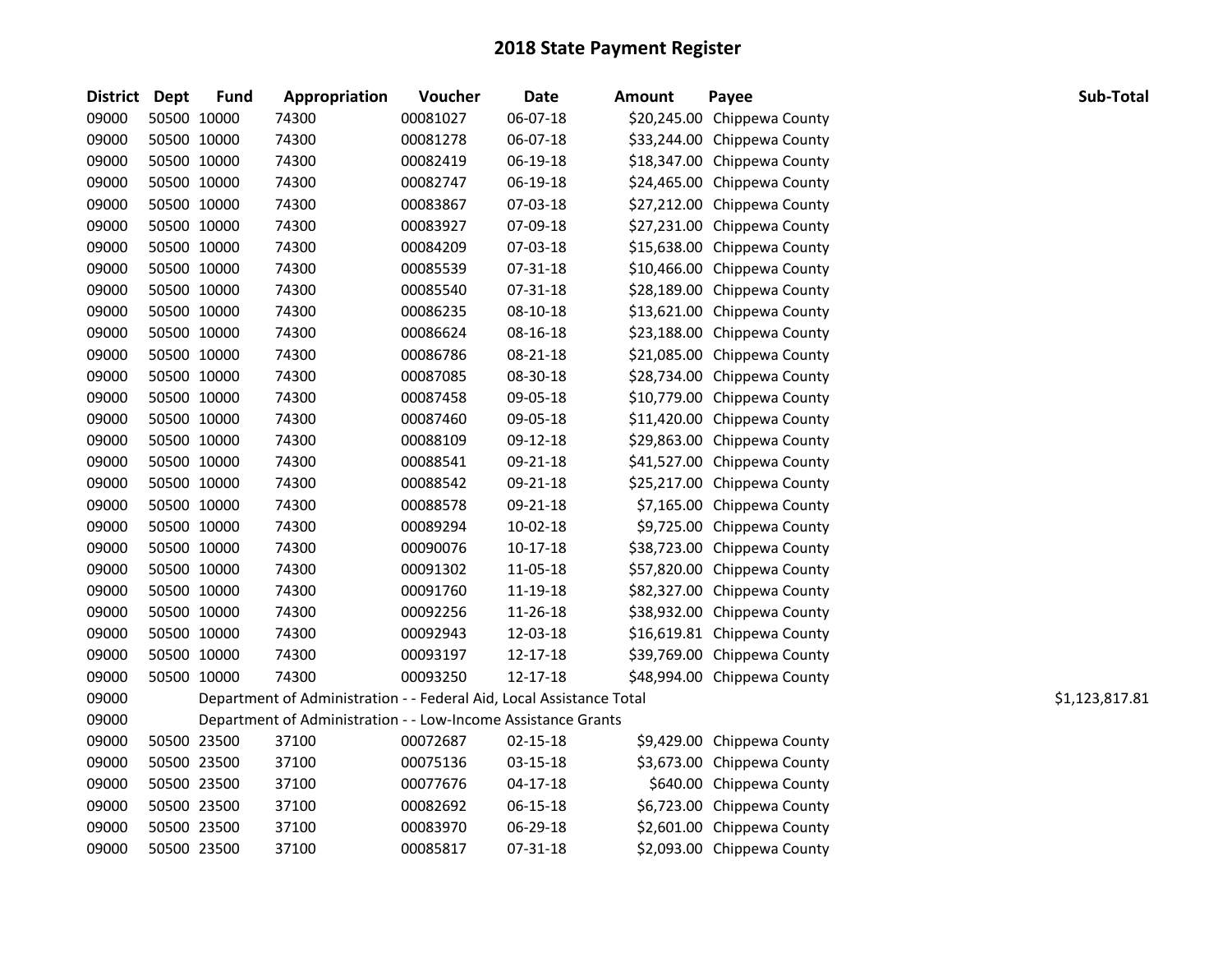| District Dept | <b>Fund</b> | Appropriation                                                         | Voucher  | Date           | <b>Amount</b> | Payee                       | Sub-Total   |
|---------------|-------------|-----------------------------------------------------------------------|----------|----------------|---------------|-----------------------------|-------------|
| 09000         | 50500 23500 | 37100                                                                 | 00087428 | 08-29-18       |               | \$5,941.00 Chippewa County  |             |
| 09000         | 50500 23500 | 37100                                                                 | 00088316 | 09-17-18       |               | \$2,878.00 Chippewa County  |             |
| 09000         |             | Department of Administration - - Low-Income Assistance Grants Total   |          |                |               |                             | \$33,978.00 |
| 09000         |             | Department of Administration - - Land                                 |          |                |               |                             |             |
| 09000         | 50500 26900 | 16600                                                                 | 00077906 | 04-20-18       |               | \$25,000.00 Chippewa County |             |
| 09000         |             | Department of Administration - - Land Total                           |          |                |               |                             | \$25,000.00 |
| 09000         |             | Department of Administration - - Land Information Program; Loca       |          |                |               |                             |             |
| 09000         | 50500 26900 | 17300                                                                 | 00072899 | $02 - 22 - 18$ |               | \$1,000.00 Chippewa County  |             |
| 09000         | 50500 26900 | 17300                                                                 | 00075489 | 03-20-18       |               | \$6,064.00 Chippewa County  |             |
| 09000         | 50500 26900 | 17300                                                                 | 00076875 | 04-06-18       |               | \$25,000.00 Chippewa County |             |
| 09000         |             | Department of Administration - - Land Information Program; Loca Total |          |                |               |                             | \$32,064.00 |
| 09000         |             | Elections Commission - - 2018 Hava Election Security                  |          |                |               |                             |             |
| 09000         | 51000 22000 | 18200                                                                 | 00001165 | 07-20-18       |               | \$191.76 Chippewa County    |             |
| 09000         |             | Elections Commission - - 2018 Hava Election Security Total            |          |                |               |                             | \$191.76    |
| 09000         |             | Public Defender Board - - Appellate Representation                    |          |                |               |                             |             |
| 09000         | 55000 10000 | 10200                                                                 | 00131644 | 03-08-18       |               | \$7.25 Chippewa County      |             |
| 09000         | 55000 10000 | 10200                                                                 | 00136683 | $04 - 10 - 18$ |               | \$6.25 Chippewa County      |             |
| 09000         | 55000 10000 | 10200                                                                 | 00165736 | 11-01-18       |               | \$4.25 Chippewa County      |             |
| 09000         |             | Public Defender Board - - Appellate Representation Total              |          |                |               |                             | \$17.75     |
| 09000         |             | Public Defender Board - - Trial Representation                        |          |                |               |                             |             |
| 09000         | 55000 10000 | 10300                                                                 | 00129029 | 02-28-18       |               | \$10.00 Chippewa County     |             |
| 09000         | 55000 10000 | 10300                                                                 | 00151031 | $07-19-18$     |               | \$23.87 Chippewa County     |             |
| 09000         |             | Public Defender Board - - Trial Representation Total                  |          |                |               |                             | \$33.87     |
| 09000         |             | Public Defender Board - - Transcript, Discovery And Int               |          |                |               |                             |             |
| 09000         | 55000 10000 | 10600                                                                 | 00126228 | 01-30-18       |               | \$1,889.20 Chippewa County  |             |
| 09000         | 55000 10000 | 10600                                                                 | 00127069 | 02-05-18       |               | \$19.41 Chippewa County     |             |
| 09000         | 55000 10000 | 10600                                                                 | 00141052 | 05-08-18       |               | \$63.50 Chippewa County     |             |
| 09000         | 55000 10000 | 10600                                                                 | 00141053 | 05-08-18       |               | \$1,610.80 Chippewa County  |             |
| 09000         | 55000 10000 | 10600                                                                 | 00152548 | 07-19-18       |               | \$33.80 Chippewa County     |             |
| 09000         | 55000 10000 | 10600                                                                 | 00152549 | 07-19-18       |               | \$14.20 Chippewa County     |             |
| 09000         | 55000 10000 | 10600                                                                 | 00159536 | 09-04-18       |               | \$1,933.20 Chippewa County  |             |
| 09000         | 55000 10000 | 10600                                                                 | 00159537 | 09-04-18       |               | \$7.60 Chippewa County      |             |
| 09000         | 55000 10000 | 10600                                                                 | 00162919 | 09-26-18       |               | \$7.40 Chippewa County      |             |
| 09000         | 55000 10000 | 10600                                                                 | 00167488 | 11-07-18       |               | \$2,467.80 Chippewa County  |             |
| 09000         | 55000 10000 | 10600                                                                 | 00167489 | 11-07-18       |               | \$38.89 Chippewa County     |             |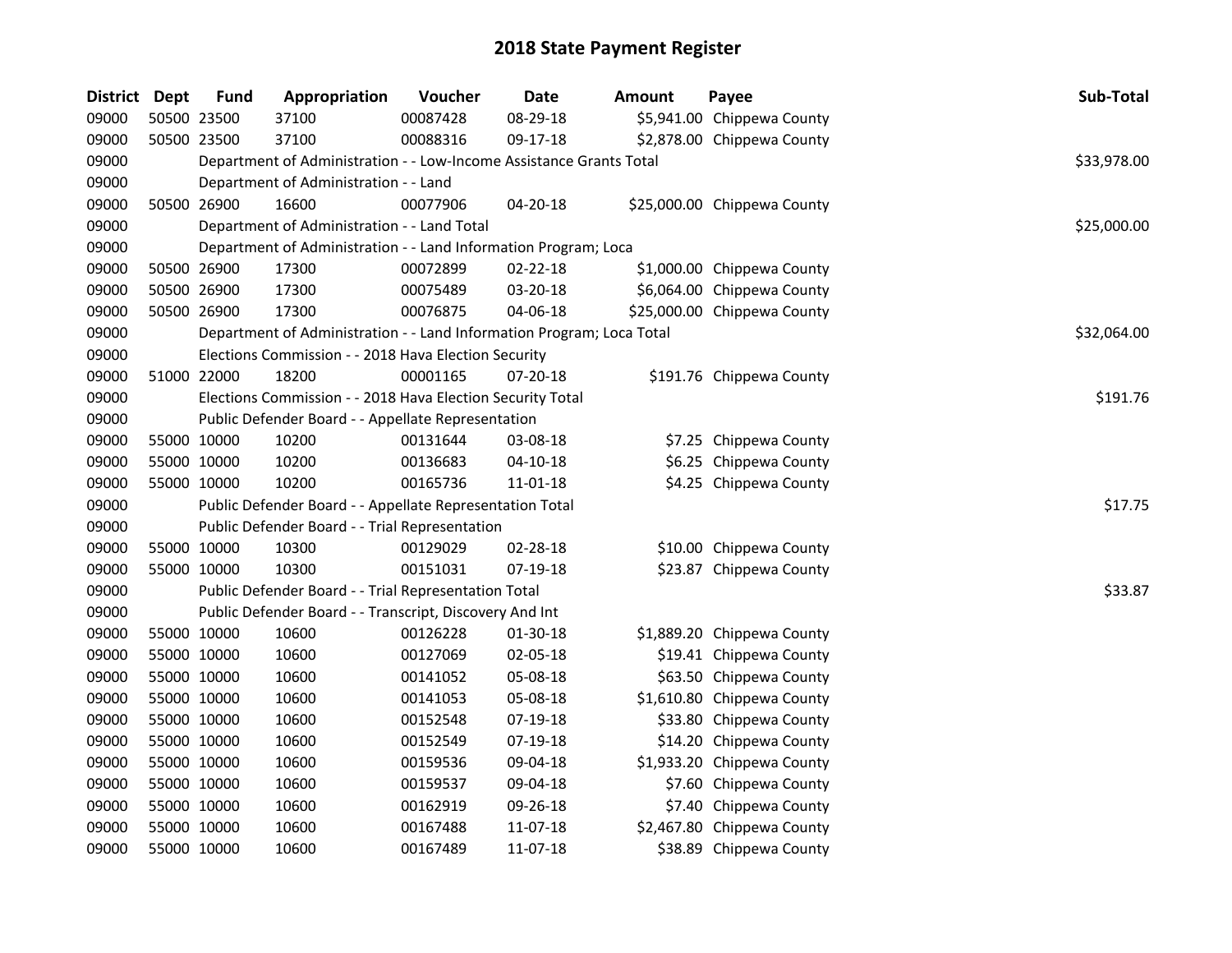| District Dept |             | <b>Fund</b> | Appropriation                                                         | Voucher  | Date           | <b>Amount</b> | Payee                          | Sub-Total       |  |  |
|---------------|-------------|-------------|-----------------------------------------------------------------------|----------|----------------|---------------|--------------------------------|-----------------|--|--|
| 09000         | 55000 10000 |             | 10600                                                                 | 00168463 | 11-16-18       |               | \$9.20 Chippewa County         |                 |  |  |
| 09000         |             |             | Public Defender Board - - Transcript, Discovery And Int Total         |          |                |               |                                | \$8,095.00      |  |  |
| 09000         |             |             | Department of Revenue - - General Program Operations                  |          |                |               |                                |                 |  |  |
| 09000         | 56600 10000 |             | 10100                                                                 | 00082326 | $01 - 16 - 18$ |               | \$540.00 Chippewa County       |                 |  |  |
| 09000         | 56600 10000 |             | 10100                                                                 | 00106452 | 07-19-18       |               | \$745.00 Chippewa County       |                 |  |  |
| 09000         | 56600 10000 |             | 10100                                                                 | 00109279 | 09-12-18       |               | \$210.50 Chippewa County       |                 |  |  |
| 09000         |             |             | Department of Revenue - - General Program Operations Total            |          |                |               |                                | \$1,495.50      |  |  |
| 09000         |             |             | Circuit Courts - - Circuit Court Costs                                |          |                |               |                                |                 |  |  |
| 09000         | 62500 10000 |             | 10500                                                                 | 00000474 | 01-09-18       |               | \$111,221.00 Chippewa County   |                 |  |  |
| 09000         | 62500 10000 |             | 10500                                                                 | 00000597 | 01-30-18       |               | \$120.00 Chippewa County       |                 |  |  |
| 09000         | 62500 10000 |             | 10500                                                                 | 00000710 | 04-06-18       |               | \$468.38 Chippewa County       |                 |  |  |
| 09000         | 62500 10000 |             | 10500                                                                 | 00000867 | 07-27-18       |               | \$395.00 Chippewa County       |                 |  |  |
| 09000         | 62500 10000 |             | 10500                                                                 | 00000948 | 08-24-18       |               | \$173,123.88 Chippewa County   |                 |  |  |
| 09000         |             |             | Circuit Courts - - Circuit Court Costs Total                          |          |                |               |                                | \$285,328.26    |  |  |
| 09000         |             |             | Circuit Courts - - Court Interpreters                                 |          |                |               |                                |                 |  |  |
| 09000         | 62500 10000 |             | 12100                                                                 | 00001118 | $10-23-18$     |               | \$612.54 Chippewa County       |                 |  |  |
| 09000         |             |             | Circuit Courts - - Court Interpreters Total                           |          |                |               |                                | \$612.54        |  |  |
| 09000         |             |             | Shared Revenue and Tax Relief - - County And Municipal Aid            |          |                |               |                                |                 |  |  |
| 09000         | 83500 10000 |             | 10500                                                                 | 00032837 | 07-23-18       |               | \$186,249.11 Chippewa County   |                 |  |  |
| 09000         | 83500 10000 |             | 10500                                                                 | 00035723 | 11-19-18       |               | \$1,055,411.63 Chippewa County |                 |  |  |
| 09000         |             |             | Shared Revenue and Tax Relief - - County And Municipal Aid Total      |          |                |               |                                | \$1,241,660.74  |  |  |
| 09000         |             |             | Shared Revenue and Tax Relief - - Exempt Computer Aid                 |          |                |               |                                |                 |  |  |
| 09000         | 83500 10000 |             | 10900                                                                 | 00029878 | 07-23-18       |               | \$103,383.72 Chippewa County   |                 |  |  |
| 09000         |             |             | Shared Revenue and Tax Relief - - Exempt Computer Aid Total           |          |                |               |                                | \$103,383.72    |  |  |
| 09000         |             |             | Shared Revenue and Tax Relief - - Utility Aid                         |          |                |               |                                |                 |  |  |
| 09000         | 83500 10000 |             | 11000                                                                 | 00032837 | 07-23-18       |               | \$194,845.23 Chippewa County   |                 |  |  |
| 09000         | 83500 10000 |             | 11000                                                                 | 00035723 | 11-19-18       |               | \$1,122,904.76 Chippewa County |                 |  |  |
| 09000         |             |             | Shared Revenue and Tax Relief - - Utility Aid Total                   |          |                |               |                                | \$1,317,749.99  |  |  |
| 09000         |             |             | Shared Revenue and Tax Relief - - School Lvy Tx/First Dollar Cr       |          |                |               |                                |                 |  |  |
| 09000         | 83500 10000 |             | 30200                                                                 | 00029588 | $07 - 23 - 18$ |               | \$1,603,137.60 Chippewa County |                 |  |  |
| 09000         | 83500 10000 |             | 30200                                                                 | 00029736 | 07-23-18       |               | \$8,414,310.78 Chippewa County |                 |  |  |
| 09000         |             |             | Shared Revenue and Tax Relief - - School Lvy Tx/First Dollar Cr Total |          |                |               |                                | \$10,017,448.38 |  |  |
| 09000         |             |             | Shared Revenue and Tax Relief - - Lottery & Gaming Credit             |          |                |               |                                |                 |  |  |
| 09000         | 83500 52100 |             | 36300                                                                 | 00027103 | $03 - 26 - 18$ |               | \$1,883,349.83 Chippewa County |                 |  |  |
| 09000         |             |             | Shared Revenue and Tax Relief - - Lottery & Gaming Credit Total       |          |                |               |                                | \$1,883,349.83  |  |  |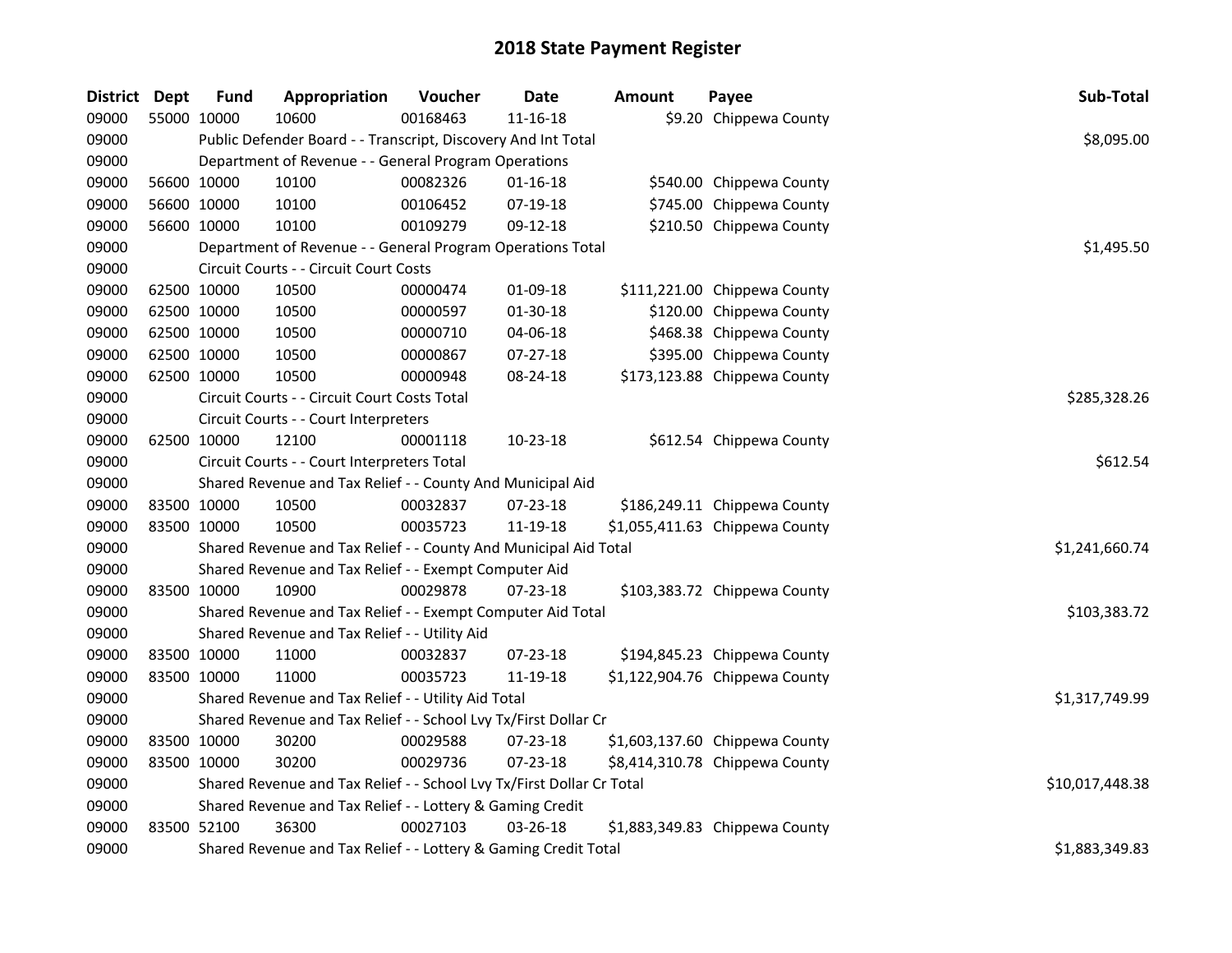| District Dept Fund | Appropriation | Voucher | Date | <b>Amount</b> | Payee | Sub-Total       |
|--------------------|---------------|---------|------|---------------|-------|-----------------|
| 09000 Total        |               |         |      |               |       | \$29,339,087.83 |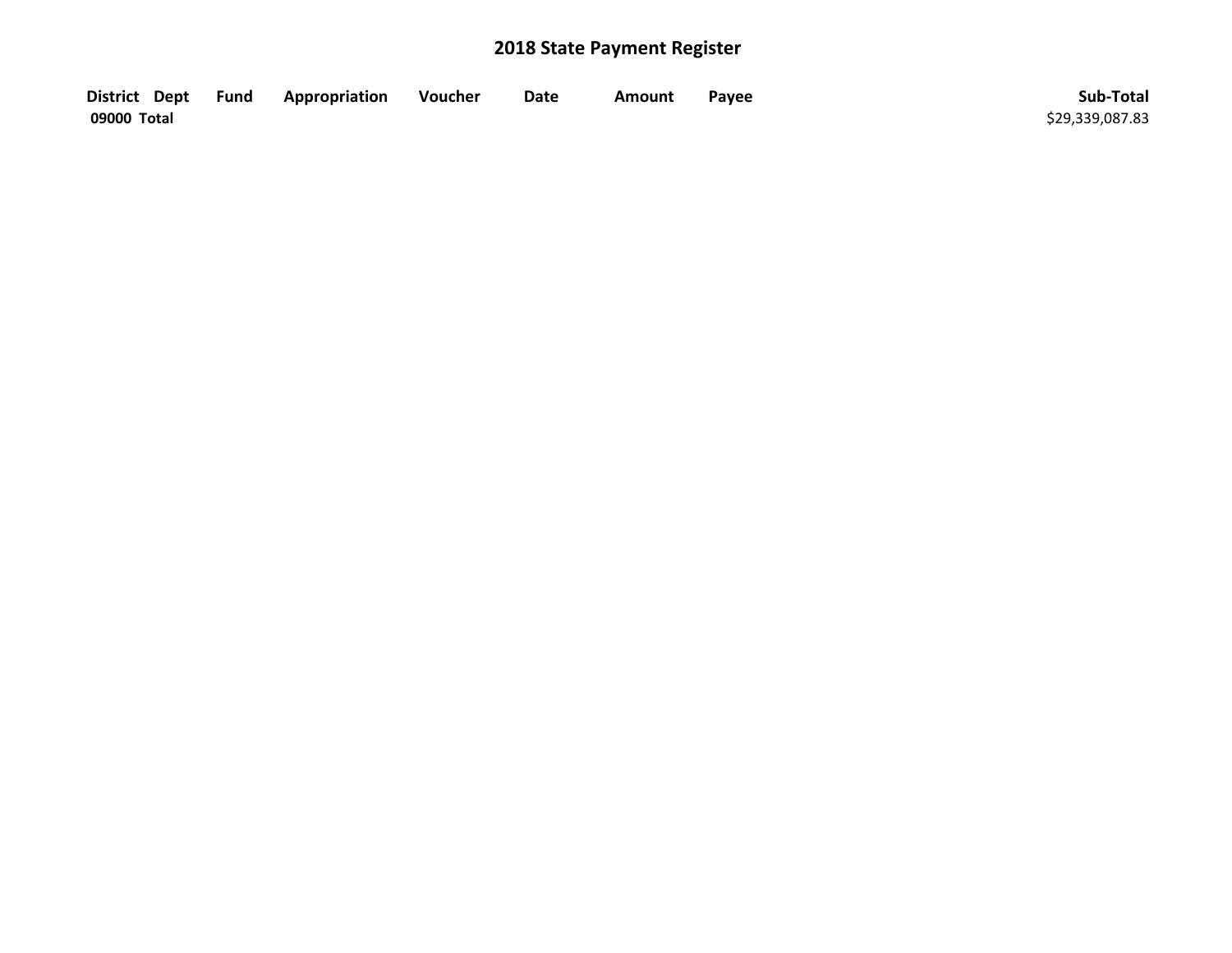| District Dept |             | <b>Fund</b>                                                | Appropriation                                                      | Voucher  | Date           | <b>Amount</b> | Payee                     | Sub-Total    |
|---------------|-------------|------------------------------------------------------------|--------------------------------------------------------------------|----------|----------------|---------------|---------------------------|--------------|
| 09002         |             |                                                            | Dept of Safety & Prof Services - - Fire Dues Distribution          |          |                |               |                           |              |
| 09002         |             | 16500 10000                                                | 22500                                                              | 00023780 | $07 - 25 - 18$ |               | \$8,998.50 Town Of Anson  |              |
| 09002         |             |                                                            | Dept of Safety & Prof Services - - Fire Dues Distribution Total    |          |                |               |                           | \$8,998.50   |
| 09002         |             |                                                            | Dept of Natural Resources - - Aids In Lieu Of Taxes - Gener        |          |                |               |                           |              |
| 09002         | 37000 10000 |                                                            | 50300                                                              | 00211736 | 02-02-18       |               | \$40.20 Town Of Anson     |              |
| 09002         | 37000 10000 |                                                            | 50300                                                              | 00211737 | $02 - 02 - 18$ |               | \$223.97 Town Of Anson    |              |
| 09002         | 37000 10000 |                                                            | 50300                                                              | 00211738 | 02-02-18       |               | \$35,859.57 Town Of Anson |              |
| 09002         | 37000 10000 |                                                            | 50300                                                              | 00229849 | 04-20-18       |               | \$928.26 Town Of Anson    |              |
| 09002         | 37000 10000 |                                                            | 50300                                                              | 00229851 | 04-20-18       |               | \$10.49 Town Of Anson     |              |
| 09002         |             |                                                            | Dept of Natural Resources - - Aids In Lieu Of Taxes - Gener Total  |          |                |               |                           | \$37,062.49  |
| 09002         |             |                                                            | Dept of Natural Resources - - Resaids - Cnty Forst, Cl & Mfl       |          |                |               |                           |              |
| 09002         |             | 37000 21200                                                | 57100                                                              | 00247200 | 06-28-18       |               | \$54.11 Town Of Anson     |              |
| 09002         |             |                                                            | Dept of Natural Resources - - Resaids - Cnty Forst, Cl & Mfl Total |          |                |               |                           | \$54.11      |
| 09002         |             |                                                            | Dept of Natural Resources - - Aids In Lieu Of Taxes - Sum S        |          |                |               |                           |              |
| 09002         |             | 37000 21200                                                | 57900                                                              | 00229850 | 04-20-18       |               | \$99.99 Town Of Anson     |              |
| 09002         |             |                                                            | Dept of Natural Resources - - Aids In Lieu Of Taxes - Sum S Total  | \$99.99  |                |               |                           |              |
| 09002         |             |                                                            | WI Dept of Transportation - - Trns Aids To Mnc.-Sf                 |          |                |               |                           |              |
| 09002         |             | 39500 21100                                                | 19100                                                              | 00203871 | $01-02-18$     |               | \$33,690.87 Town Of Anson |              |
| 09002         | 39500 21100 |                                                            | 19100                                                              | 00234380 | 04-02-18       |               | \$33,690.87 Town Of Anson |              |
| 09002         | 39500 21100 |                                                            | 19100                                                              | 00268079 | 07-02-18       |               | \$33,690.87 Town Of Anson |              |
| 09002         | 39500 21100 |                                                            | 19100                                                              | 00302131 | $10 - 01 - 18$ |               | \$33,690.88 Town Of Anson |              |
| 09002         |             |                                                            | WI Dept of Transportation - - Trns Aids To Mnc.-Sf Total           |          |                |               |                           | \$134,763.49 |
| 09002         |             |                                                            | WI Dept of Transportation - - Loc Rd Imp Prg St Fd                 |          |                |               |                           |              |
| 09002         |             | 39500 21100                                                | 27800                                                              | 00297830 | 09-18-18       |               | \$18,236.80 Town Of Anson |              |
| 09002         |             |                                                            | WI Dept of Transportation - - Loc Rd Imp Prg St Fd Total           |          |                |               |                           | \$18,236.80  |
| 09002         |             |                                                            | Department of Revenue - - Payments For Municipal Svcs              |          |                |               |                           |              |
| 09002         |             | 56600 10000                                                | 50100                                                              | 00026707 | 01-31-18       |               | \$83.46 Town Of Anson     |              |
| 09002         |             |                                                            | Department of Revenue - - Payments For Municipal Svcs Total        |          |                |               |                           | \$83.46      |
| 09002         |             | Shared Revenue and Tax Relief - - County And Municipal Aid |                                                                    |          |                |               |                           |              |
| 09002         | 83500 10000 |                                                            | 10500                                                              | 00032806 | 07-23-18       |               | \$5,092.92 Town Of Anson  |              |
| 09002         | 83500 10000 |                                                            | 10500                                                              | 00035692 | 11-19-18       |               | \$28,859.86 Town Of Anson |              |
| 09002         |             |                                                            | Shared Revenue and Tax Relief - - County And Municipal Aid Total   |          |                |               |                           | \$33,952.78  |
| 09002         |             |                                                            | Shared Revenue and Tax Relief - - Exempt Computer Aid              |          |                |               |                           |              |
| 09002         | 83500 10000 |                                                            | 10900                                                              | 00030117 | $07 - 23 - 18$ |               | \$5.07 Town Of Anson      |              |
| 09002         |             |                                                            | Shared Revenue and Tax Relief - - Exempt Computer Aid Total        |          |                |               |                           | \$5.07       |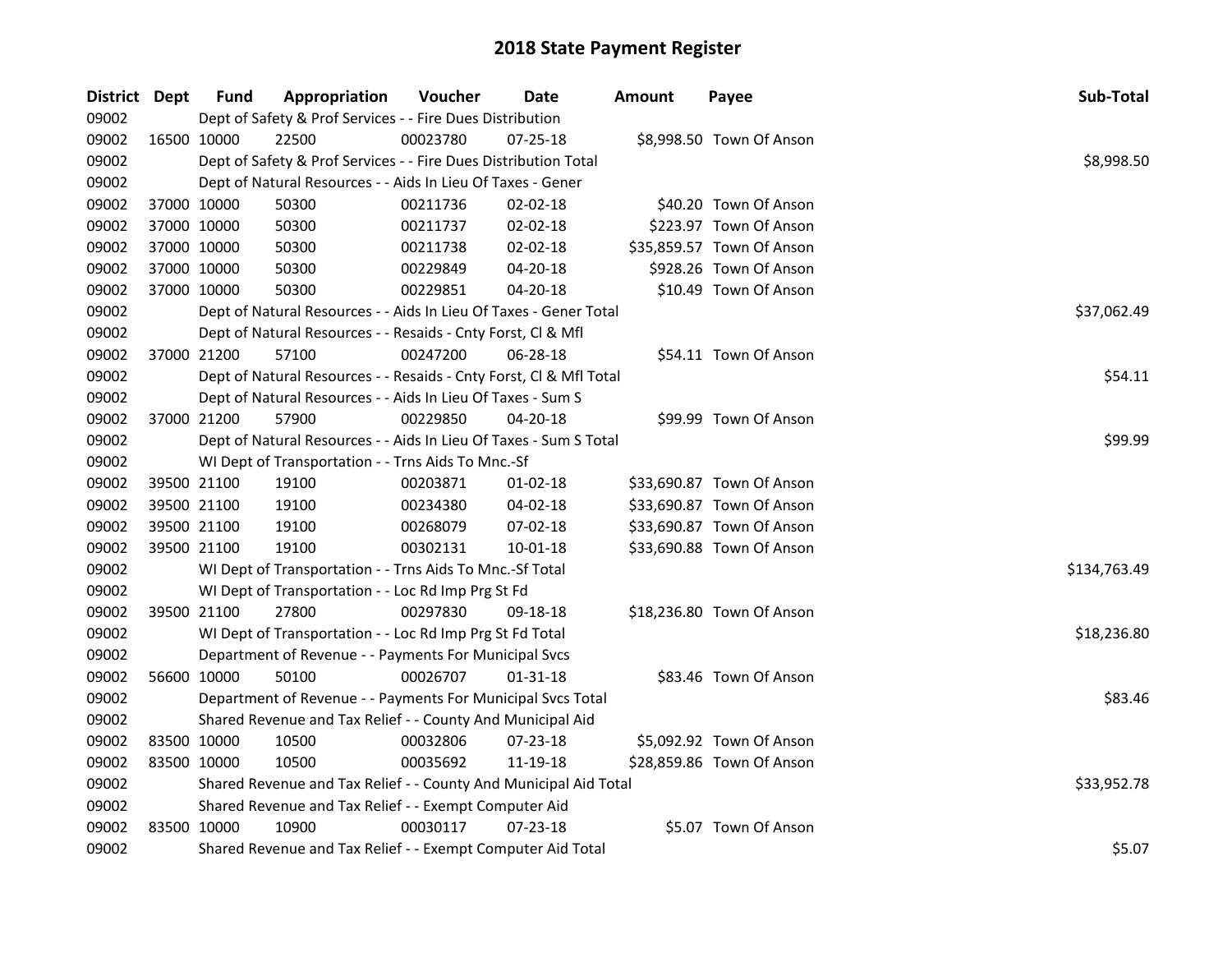| District Dept | Fund        | Appropriation                                       | Voucher  | Date           | Amount | Pavee                      | Sub-Total    |
|---------------|-------------|-----------------------------------------------------|----------|----------------|--------|----------------------------|--------------|
| 09002         |             | Shared Revenue and Tax Relief - - Utility Aid       |          |                |        |                            |              |
| 09002         | 83500 10000 | 11000                                               | 00032806 | $07 - 23 - 18$ |        | \$45,744.96 Town Of Anson  |              |
| 09002         | 83500 10000 | 11000                                               | 00035692 | 11-19-18       |        | \$246,008.91 Town Of Anson |              |
| 09002         |             | Shared Revenue and Tax Relief - - Utility Aid Total |          |                |        |                            | \$291,753.87 |
| 09002 Total   |             |                                                     |          |                |        |                            | \$525,010.56 |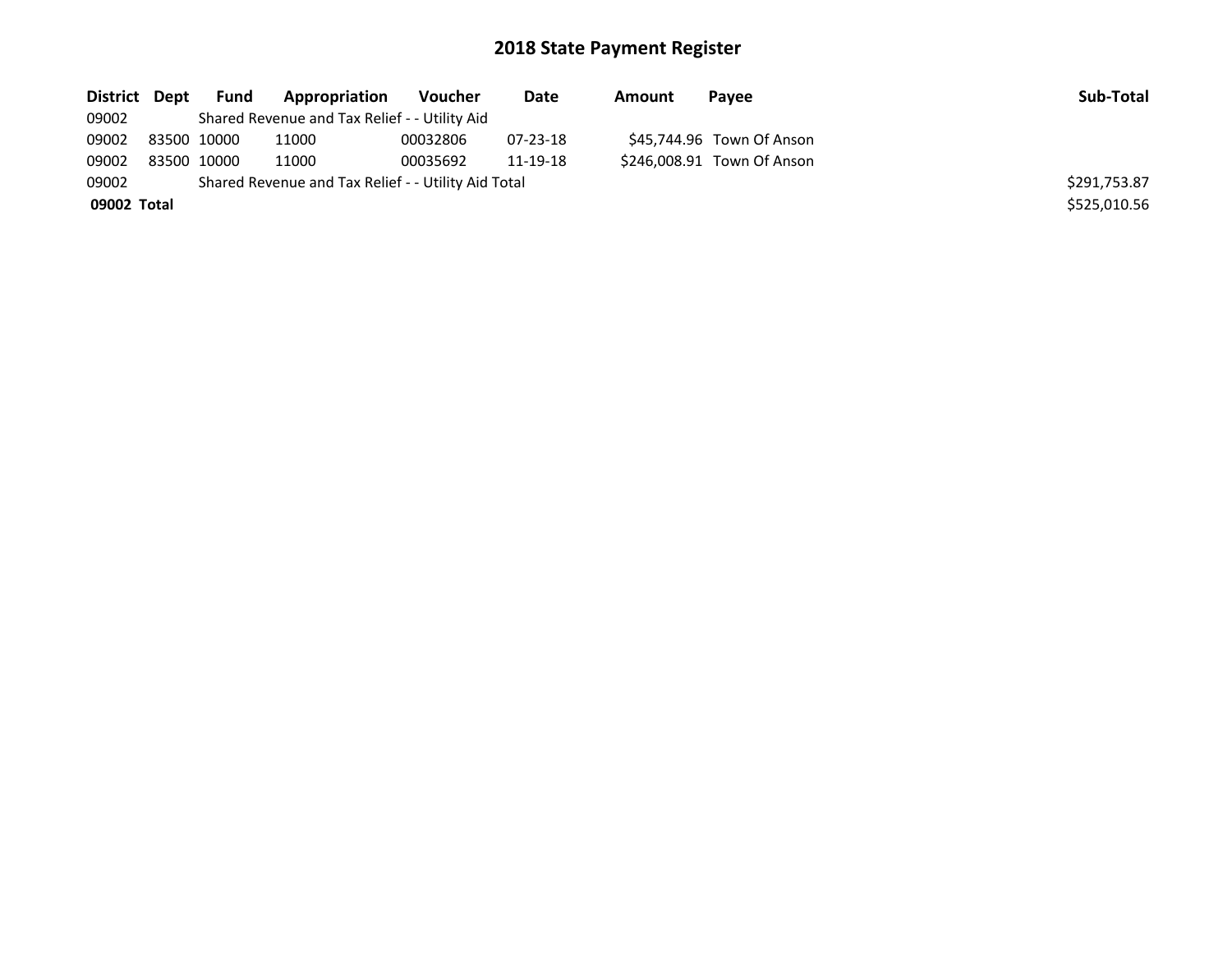| District    | Dept        | <b>Fund</b>                                         | Appropriation                                                      | Voucher  | Date           | <b>Amount</b> | Payee                      | Sub-Total    |
|-------------|-------------|-----------------------------------------------------|--------------------------------------------------------------------|----------|----------------|---------------|----------------------------|--------------|
| 09004       |             |                                                     | Dept of Safety & Prof Services - - Fire Dues Distribution          |          |                |               |                            |              |
| 09004       |             | 16500 10000                                         | 22500                                                              | 00023781 | 07-25-18       |               | \$2,185.54 Town Of Arthur  |              |
| 09004       |             |                                                     | Dept of Safety & Prof Services - - Fire Dues Distribution Total    |          |                |               |                            | \$2,185.54   |
| 09004       |             |                                                     | Dept of Natural Resources - - Aids In Lieu Of Taxes - Gener        |          |                |               |                            |              |
| 09004       | 37000 10000 |                                                     | 50300                                                              | 00214038 | 02-13-18       |               | \$7,217.87 Town Of Arthur  |              |
| 09004       |             | 37000 10000                                         | 50300                                                              | 00229376 | $04 - 20 - 18$ |               | \$18.71 Town Of Arthur     |              |
| 09004       |             |                                                     | Dept of Natural Resources - - Aids In Lieu Of Taxes - Gener Total  |          |                |               |                            | \$7,236.58   |
| 09004       |             |                                                     | Dept of Natural Resources - - Resaids - Cnty Forst, Cl & Mfl       |          |                |               |                            |              |
| 09004       |             | 37000 21200                                         | 57100                                                              | 00247201 | 06-28-18       |               | \$273.84 Town Of Arthur    |              |
| 09004       |             |                                                     | Dept of Natural Resources - - Resaids - Cnty Forst, Cl & Mfl Total |          |                |               |                            | \$273.84     |
| 09004       |             |                                                     | Dept of Natural Resources - - Aids In Lieu Of Taxes - Sum S        |          |                |               |                            |              |
| 09004       |             | 37000 21200                                         | 57900                                                              | 00229375 | 04-20-18       |               | \$35.20 Town Of Arthur     |              |
| 09004       |             |                                                     | Dept of Natural Resources - - Aids In Lieu Of Taxes - Sum S Total  |          |                |               |                            | \$35.20      |
| 09004       |             |                                                     | WI Dept of Transportation - - Trns Aids To Mnc.-Sf                 |          |                |               |                            |              |
| 09004       |             | 39500 21100                                         | 19100                                                              | 00203872 | $01 - 02 - 18$ |               | \$25,054.63 Town Of Arthur |              |
| 09004       | 39500 21100 |                                                     | 19100                                                              | 00234381 | 04-02-18       |               | \$25,054.63 Town Of Arthur |              |
| 09004       | 39500 21100 |                                                     | 19100                                                              | 00268080 | 07-02-18       |               | \$25,054.63 Town Of Arthur |              |
| 09004       |             | 39500 21100                                         | 19100                                                              | 00302132 | $10 - 01 - 18$ |               | \$25,054.66 Town Of Arthur |              |
| 09004       |             |                                                     | WI Dept of Transportation - - Trns Aids To Mnc.-Sf Total           |          |                |               |                            | \$100,218.55 |
| 09004       |             |                                                     | Shared Revenue and Tax Relief - - County And Municipal Aid         |          |                |               |                            |              |
| 09004       | 83500 10000 |                                                     | 10500                                                              | 00032807 | 07-23-18       |               | \$7,061.41 Town Of Arthur  |              |
| 09004       | 83500 10000 |                                                     | 10500                                                              | 00035693 | 11-19-18       |               | \$40,014.66 Town Of Arthur |              |
| 09004       |             |                                                     | Shared Revenue and Tax Relief - - County And Municipal Aid Total   |          |                |               |                            | \$47,076.07  |
| 09004       |             |                                                     | Shared Revenue and Tax Relief - - Exempt Computer Aid              |          |                |               |                            |              |
| 09004       | 83500 10000 |                                                     | 10900                                                              | 00030118 | 07-23-18       |               | \$27.40 Town Of Arthur     |              |
| 09004       |             |                                                     | Shared Revenue and Tax Relief - - Exempt Computer Aid Total        |          |                |               |                            | \$27.40      |
| 09004       |             |                                                     | Shared Revenue and Tax Relief - - Utility Aid                      |          |                |               |                            |              |
| 09004       | 83500 10000 |                                                     | 11000                                                              | 00032807 | $07 - 23 - 18$ |               | \$171.53 Town Of Arthur    |              |
| 09004       | 83500 10000 |                                                     | 11000                                                              | 00035693 | 11-19-18       |               | \$1,024.89 Town Of Arthur  |              |
| 09004       |             | Shared Revenue and Tax Relief - - Utility Aid Total | \$1,196.42                                                         |          |                |               |                            |              |
| 09004 Total |             |                                                     |                                                                    |          |                |               |                            | \$158,249.60 |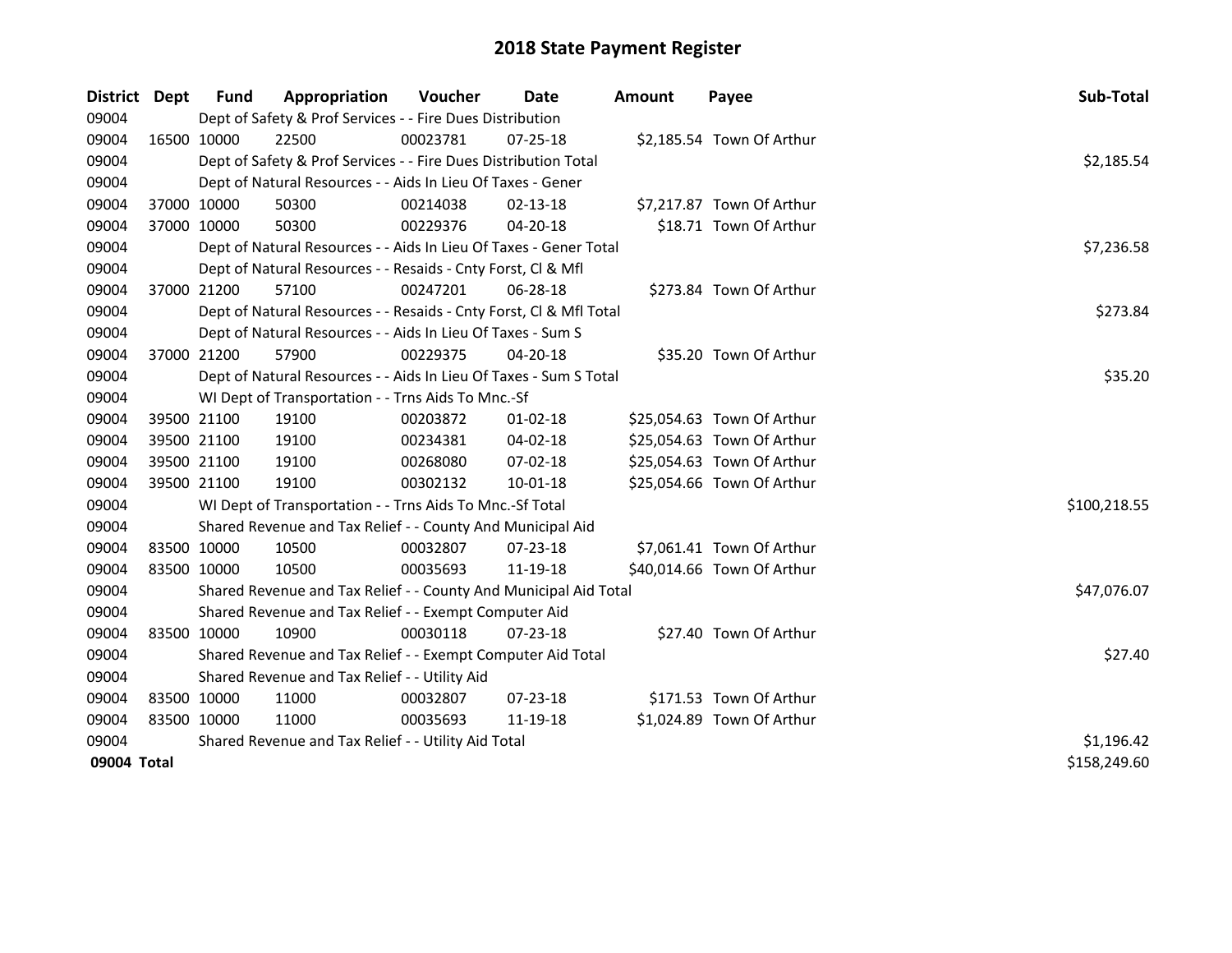| District    | Dept        | <b>Fund</b>                                                 | Appropriation                                                      | Voucher  | Date           | <b>Amount</b> | Payee                      | Sub-Total    |
|-------------|-------------|-------------------------------------------------------------|--------------------------------------------------------------------|----------|----------------|---------------|----------------------------|--------------|
| 09006       |             |                                                             | Dept of Safety & Prof Services - - Fire Dues Distribution          |          |                |               |                            |              |
| 09006       |             | 16500 10000                                                 | 22500                                                              | 00023782 | $07 - 26 - 18$ |               | \$2,176.58 Town Of Auburn  |              |
| 09006       |             |                                                             | Dept of Safety & Prof Services - - Fire Dues Distribution Total    |          |                |               |                            | \$2,176.58   |
| 09006       |             |                                                             | Dept of Natural Resources - - Aids In Lieu Of Taxes - Gener        |          |                |               |                            |              |
| 09006       |             | 37000 10000                                                 | 50300                                                              | 00229459 | $04 - 20 - 18$ |               | \$6.05 Town Of Auburn      |              |
| 09006       |             |                                                             | Dept of Natural Resources - - Aids In Lieu Of Taxes - Gener Total  |          |                |               |                            | \$6.05       |
| 09006       |             |                                                             | Dept of Natural Resources - - Resaids - Cnty Forst, CI & Mfl       |          |                |               |                            |              |
| 09006       |             | 37000 21200                                                 | 57100                                                              | 00247202 | 06-28-18       |               | \$404.07 Town Of Auburn    |              |
| 09006       |             |                                                             | Dept of Natural Resources - - Resaids - Cnty Forst, CI & Mfl Total |          |                |               |                            | \$404.07     |
| 09006       |             |                                                             | Dept of Natural Resources - - Aids In Lieu Of Taxes - Sum S        |          |                |               |                            |              |
| 09006       |             | 37000 21200                                                 | 57900                                                              | 00229460 | $04 - 20 - 18$ |               | \$59.44 Town Of Auburn     |              |
| 09006       |             |                                                             | Dept of Natural Resources - - Aids In Lieu Of Taxes - Sum S Total  | \$59.44  |                |               |                            |              |
| 09006       |             |                                                             | WI Dept of Transportation - - Trns Aids To Mnc.-Sf                 |          |                |               |                            |              |
| 09006       |             | 39500 21100                                                 | 19100                                                              | 00203873 | $01 - 02 - 18$ |               | \$16,537.85 Town Of Auburn |              |
| 09006       |             | 39500 21100                                                 | 19100                                                              | 00234382 | 04-02-18       |               | \$16,537.85 Town Of Auburn |              |
| 09006       |             | 39500 21100                                                 | 19100                                                              | 00268081 | $07 - 02 - 18$ |               | \$16,537.85 Town Of Auburn |              |
| 09006       | 39500 21100 |                                                             | 19100                                                              | 00302133 | 10-01-18       |               | \$16,537.86 Town Of Auburn |              |
| 09006       |             |                                                             | WI Dept of Transportation - - Trns Aids To Mnc.-Sf Total           |          |                |               |                            | \$66,151.41  |
| 09006       |             |                                                             | Shared Revenue and Tax Relief - - County And Municipal Aid         |          |                |               |                            |              |
| 09006       |             | 83500 10000                                                 | 10500                                                              | 00032808 | $07 - 23 - 18$ |               | \$4,964.44 Town Of Auburn  |              |
| 09006       | 83500 10000 |                                                             | 10500                                                              | 00035694 | 11-19-18       |               | \$28,131.83 Town Of Auburn |              |
| 09006       |             |                                                             | Shared Revenue and Tax Relief - - County And Municipal Aid Total   |          |                |               |                            | \$33,096.27  |
| 09006       |             |                                                             | Shared Revenue and Tax Relief - - Exempt Computer Aid              |          |                |               |                            |              |
| 09006       |             | 83500 10000                                                 | 10900                                                              | 00030119 | $07 - 23 - 18$ |               | \$4.06 Town Of Auburn      |              |
| 09006       |             | Shared Revenue and Tax Relief - - Exempt Computer Aid Total | \$4.06                                                             |          |                |               |                            |              |
| 09006 Total |             |                                                             |                                                                    |          |                |               |                            | \$101,897.88 |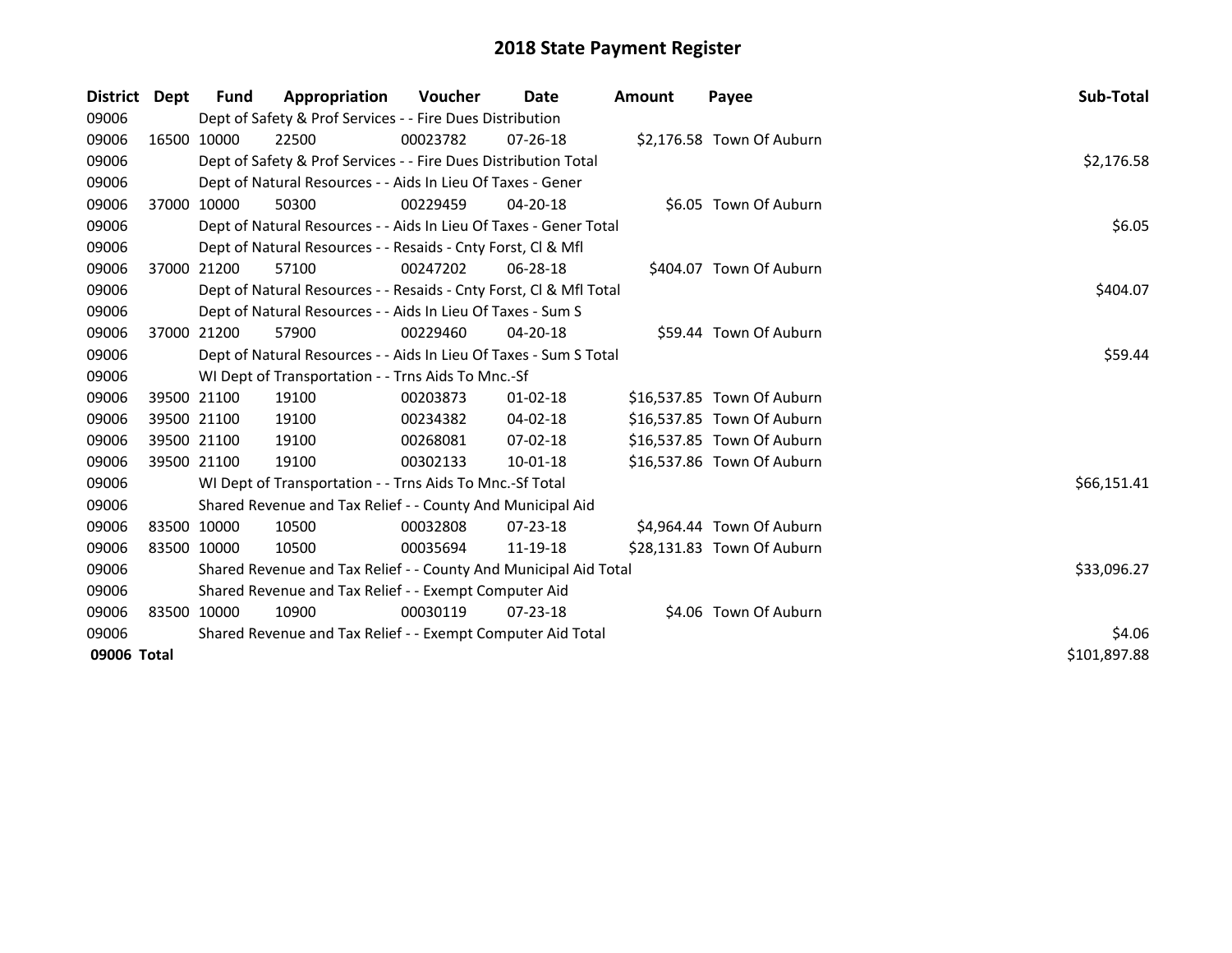| District    | <b>Dept</b> | Fund        | Appropriation                                                      | <b>Voucher</b> | Date           | <b>Amount</b> | Payee                           | Sub-Total    |  |  |
|-------------|-------------|-------------|--------------------------------------------------------------------|----------------|----------------|---------------|---------------------------------|--------------|--|--|
| 09008       |             |             | Dept of Safety & Prof Services - - Fire Dues Distribution          |                |                |               |                                 |              |  |  |
| 09008       |             | 16500 10000 | 22500                                                              | 00023783       | 07-24-18       |               | \$3,011.37 Town Of Birch Creek  |              |  |  |
| 09008       |             |             | Dept of Safety & Prof Services - - Fire Dues Distribution Total    |                |                |               |                                 | \$3,011.37   |  |  |
| 09008       |             |             | Dept of Natural Resources - - Aids In Lieu Of Taxes - Gener        |                |                |               |                                 |              |  |  |
| 09008       | 37000 10000 |             | 50300                                                              | 00230386       | $04 - 20 - 18$ |               | \$40.00 Town Of Birch Creek     |              |  |  |
| 09008       |             |             | Dept of Natural Resources - - Aids In Lieu Of Taxes - Gener Total  |                |                |               |                                 | \$40.00      |  |  |
| 09008       |             |             | Dept of Natural Resources - - Resaids - Cnty Forst, CI & Mfl       |                |                |               |                                 |              |  |  |
| 09008       |             | 37000 21200 | 57100                                                              | 00247203       | 06-28-18       |               | \$3,806.74 Town Of Birch Creek  |              |  |  |
| 09008       |             |             | Dept of Natural Resources - - Resaids - Cnty Forst, CI & Mfl Total |                |                |               |                                 |              |  |  |
| 09008       |             |             | WI Dept of Transportation - - Trns Aids To Mnc.-Sf                 |                |                |               |                                 |              |  |  |
| 09008       |             | 39500 21100 | 19100                                                              | 00203874       | $01 - 02 - 18$ |               | \$25,305.48 Town Of Birch Creek |              |  |  |
| 09008       |             | 39500 21100 | 19100                                                              | 00234383       | 04-02-18       |               | \$25,305.48 Town Of Birch Creek |              |  |  |
| 09008       |             | 39500 21100 | 19100                                                              | 00268082       | 07-02-18       |               | \$25,305.48 Town Of Birch Creek |              |  |  |
| 09008       | 39500 21100 |             | 19100                                                              | 00302134       | 10-01-18       |               | \$25,305.49 Town Of Birch Creek |              |  |  |
| 09008       |             |             | WI Dept of Transportation - - Trns Aids To Mnc.-Sf Total           |                |                |               |                                 | \$101,221.93 |  |  |
| 09008       |             |             | WI Dept of Transportation - - Loc Rd Imp Prg St Fd                 |                |                |               |                                 |              |  |  |
| 09008       |             | 39500 21100 | 27800                                                              | 00321125       | 11-07-18       |               | \$13,697.80 Town Of Birch Creek |              |  |  |
| 09008       |             |             | WI Dept of Transportation - - Loc Rd Imp Prg St Fd Total           |                |                |               |                                 | \$13,697.80  |  |  |
| 09008       |             |             | Shared Revenue and Tax Relief - - County And Municipal Aid         |                |                |               |                                 |              |  |  |
| 09008       |             | 83500 10000 | 10500                                                              | 00032809       | $07 - 23 - 18$ |               | \$1,157.25 Town Of Birch Creek  |              |  |  |
| 09008       | 83500 10000 |             | 10500                                                              | 00035695       | 11-19-18       |               | \$6,557.78 Town Of Birch Creek  |              |  |  |
| 09008       |             |             | Shared Revenue and Tax Relief - - County And Municipal Aid Total   |                |                |               |                                 | \$7,715.03   |  |  |
| 09008       |             |             | Shared Revenue and Tax Relief - - Exempt Computer Aid              |                |                |               |                                 |              |  |  |
| 09008       | 83500 10000 |             | 10900                                                              | 00030120       | $07 - 23 - 18$ |               | \$1.01 Town Of Birch Creek      |              |  |  |
| 09008       |             |             | Shared Revenue and Tax Relief - - Exempt Computer Aid Total        |                |                |               |                                 | \$1.01       |  |  |
| 09008       |             |             | Shared Revenue and Tax Relief - - Utility Aid                      |                |                |               |                                 |              |  |  |
| 09008       |             | 83500 10000 | 11000                                                              | 00032809       | 07-23-18       |               | \$343.48 Town Of Birch Creek    |              |  |  |
| 09008       | 83500 10000 |             | 11000                                                              | 00035695       | 11-19-18       |               | \$599.66 Town Of Birch Creek    |              |  |  |
| 09008       |             |             | Shared Revenue and Tax Relief - - Utility Aid Total                |                |                |               |                                 | \$943.14     |  |  |
| 09008 Total |             |             |                                                                    |                |                |               |                                 | \$130,437.02 |  |  |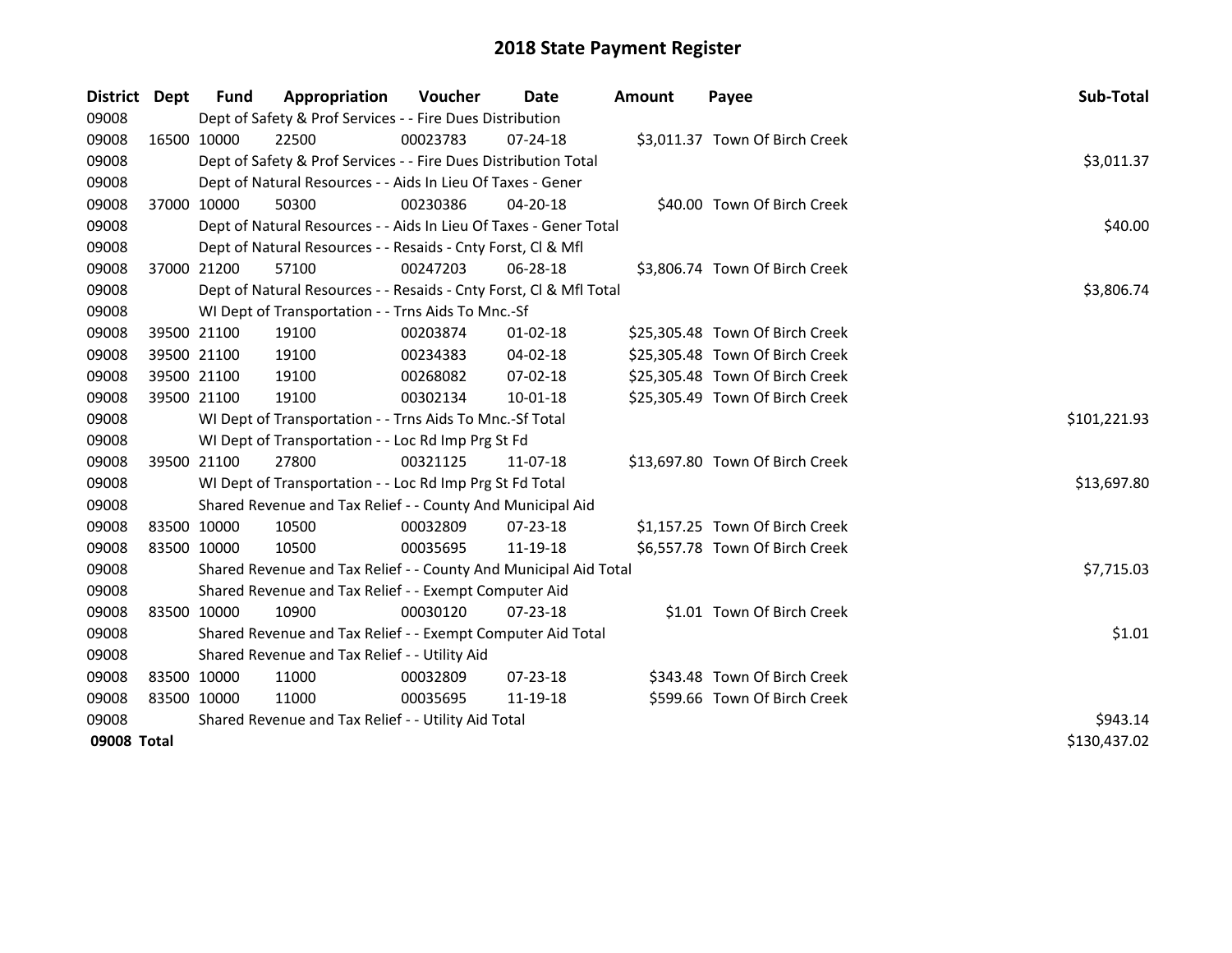| District Dept |             | <b>Fund</b> | Appropriation                                                      | Voucher  | Date           | <b>Amount</b> | Payee                       | Sub-Total    |
|---------------|-------------|-------------|--------------------------------------------------------------------|----------|----------------|---------------|-----------------------------|--------------|
| 09010         |             |             | Dept of Safety & Prof Services - - Fire Dues Distribution          |          |                |               |                             |              |
| 09010         | 16500 10000 |             | 22500                                                              | 00023784 | 07-24-18       |               | \$3,404.46 Town Of Bloomer  |              |
| 09010         |             |             | Dept of Safety & Prof Services - - Fire Dues Distribution Total    |          |                |               |                             | \$3,404.46   |
| 09010         |             |             | Dept of Natural Resources - - Aids In Lieu Of Taxes - Gener        |          |                |               |                             |              |
| 09010         |             | 37000 10000 | 50300                                                              | 00211569 | 02-02-18       |               | \$2,270.47 Town Of Bloomer  |              |
| 09010         | 37000 10000 |             | 50300                                                              | 00211570 | $02 - 02 - 18$ |               | \$5,972.93 Town Of Bloomer  |              |
| 09010         | 37000 10000 |             | 50300                                                              | 00229037 | 04-20-18       |               | \$207.46 Town Of Bloomer    |              |
| 09010         | 37000 10000 |             | 50300                                                              | 00229038 | 04-20-18       |               | \$246.60 Town Of Bloomer    |              |
| 09010         |             |             | Dept of Natural Resources - - Aids In Lieu Of Taxes - Gener Total  |          |                |               |                             | \$8,697.46   |
| 09010         |             |             | Dept of Natural Resources - - Resaids - Cnty Forst, Cl & Mfl       |          |                |               |                             |              |
| 09010         |             | 37000 21200 | 57100                                                              | 00247204 | 06-28-18       |               | \$87.33 Town Of Bloomer     |              |
| 09010         |             |             | Dept of Natural Resources - - Resaids - Cnty Forst, Cl & Mfl Total |          |                |               |                             | \$87.33      |
| 09010         |             |             | Dept of Natural Resources - - Aids In Lieu Of Taxes - Sum S        |          |                |               |                             |              |
| 09010         |             | 37000 21200 | 57900                                                              | 00229036 | 04-20-18       |               | \$17.16 Town Of Bloomer     |              |
| 09010         |             |             | Dept of Natural Resources - - Aids In Lieu Of Taxes - Sum S Total  |          |                |               |                             | \$17.16      |
| 09010         |             |             | WI Dept of Transportation - - Trns Aids To Mnc.-Sf                 |          |                |               |                             |              |
| 09010         |             | 39500 21100 | 19100                                                              | 00203875 | $01 - 02 - 18$ |               | \$26,673.18 Town Of Bloomer |              |
| 09010         | 39500 21100 |             | 19100                                                              | 00234384 | 04-02-18       |               | \$26,673.18 Town Of Bloomer |              |
| 09010         | 39500 21100 |             | 19100                                                              | 00268083 | 07-02-18       |               | \$26,673.18 Town Of Bloomer |              |
| 09010         |             | 39500 21100 | 19100                                                              | 00302135 | $10 - 01 - 18$ |               | \$26,673.20 Town Of Bloomer |              |
| 09010         |             |             | WI Dept of Transportation - - Trns Aids To Mnc.-Sf Total           |          |                |               |                             | \$106,692.74 |
| 09010         |             |             | WI Dept of Transportation - - Loc Rd Imp Prg St Fd                 |          |                |               |                             |              |
| 09010         |             | 39500 21100 | 27800                                                              | 00292043 | 08-30-18       |               | \$14,438.14 Town Of Bloomer |              |
| 09010         |             |             | WI Dept of Transportation - - Loc Rd Imp Prg St Fd Total           |          |                |               |                             | \$14,438.14  |
| 09010         |             |             | Shared Revenue and Tax Relief - - County And Municipal Aid         |          |                |               |                             |              |
| 09010         | 83500 10000 |             | 10500                                                              | 00032810 | 07-23-18       |               | \$5,957.45 Town Of Bloomer  |              |
| 09010         | 83500 10000 |             | 10500                                                              | 00035696 | 11-19-18       |               | \$33,758.89 Town Of Bloomer |              |
| 09010         |             |             | Shared Revenue and Tax Relief - - County And Municipal Aid Total   |          |                |               |                             | \$39,716.34  |
| 09010         |             |             | Shared Revenue and Tax Relief - - Exempt Computer Aid              |          |                |               |                             |              |
| 09010         |             | 83500 10000 | 10900                                                              | 00030121 | 07-23-18       |               | \$37.54 Town Of Bloomer     |              |
| 09010         |             |             | Shared Revenue and Tax Relief - - Exempt Computer Aid Total        |          |                |               |                             | \$37.54      |
| 09010         |             |             | Shared Revenue and Tax Relief - - Utility Aid                      |          |                |               |                             |              |
| 09010         | 83500 10000 |             | 11000                                                              | 00032810 | 07-23-18       |               | \$71.35 Town Of Bloomer     |              |
| 09010         | 83500 10000 |             | 11000                                                              | 00035696 | 11-19-18       |               | \$421.35 Town Of Bloomer    |              |
| 09010         |             |             | Shared Revenue and Tax Relief - - Utility Aid Total                |          |                |               |                             | \$492.70     |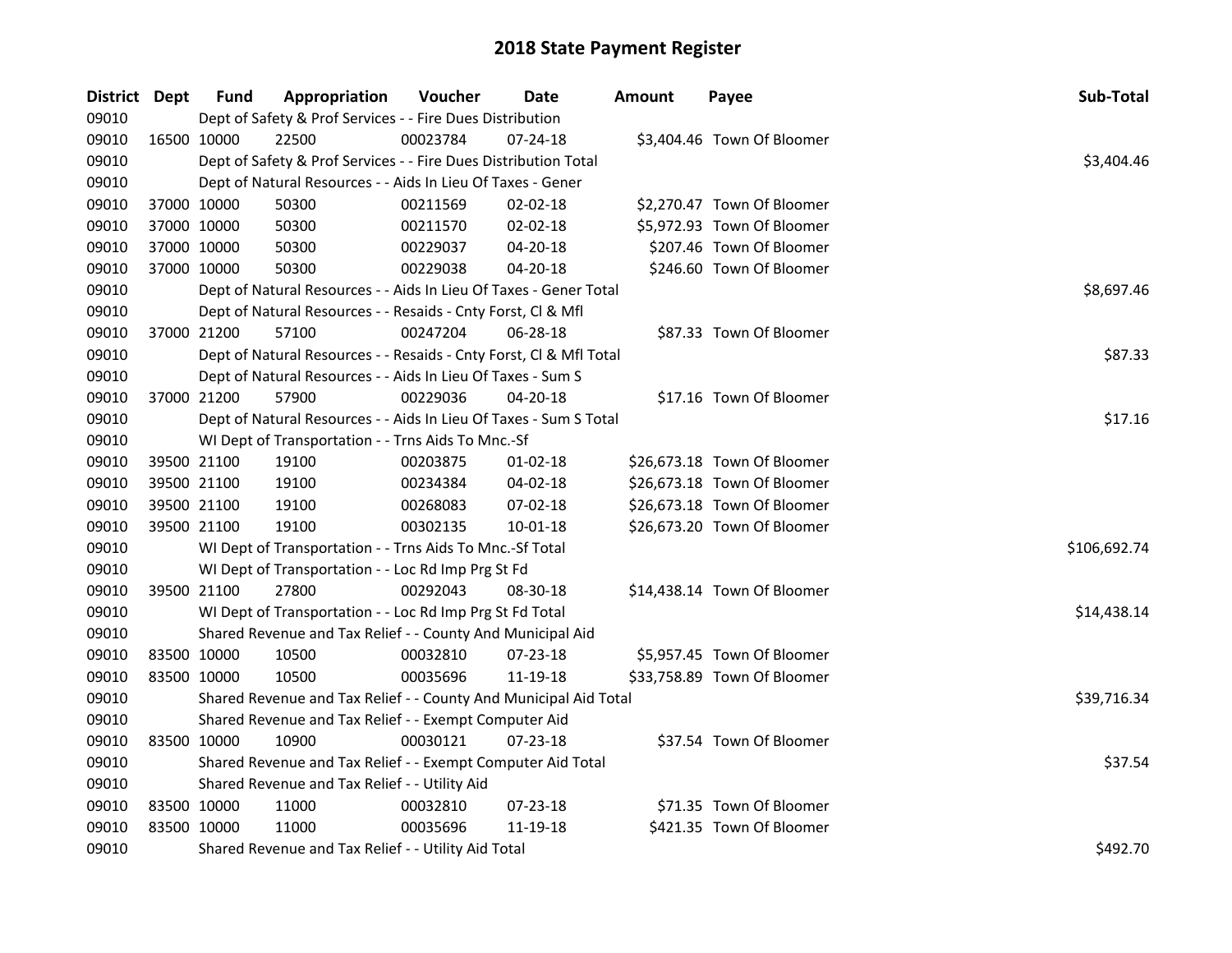| District Dept | <b>Fund</b> | Appropriation                                                   | Voucher  | Date           | Amount | Pavee                      | Sub-Total    |
|---------------|-------------|-----------------------------------------------------------------|----------|----------------|--------|----------------------------|--------------|
| 09010         |             | Shared Revenue and Tax Relief - - Lottery & Gaming Credit       |          |                |        |                            |              |
| 09010         | 83500 52100 | 36300                                                           | 00027279 | $03 - 26 - 18$ |        | \$3,663.48 Town Of Bloomer |              |
| 09010         |             | Shared Revenue and Tax Relief - - Lottery & Gaming Credit Total |          |                |        |                            | \$3,663.48   |
| 09010 Total   |             |                                                                 |          |                |        |                            | \$177,247.35 |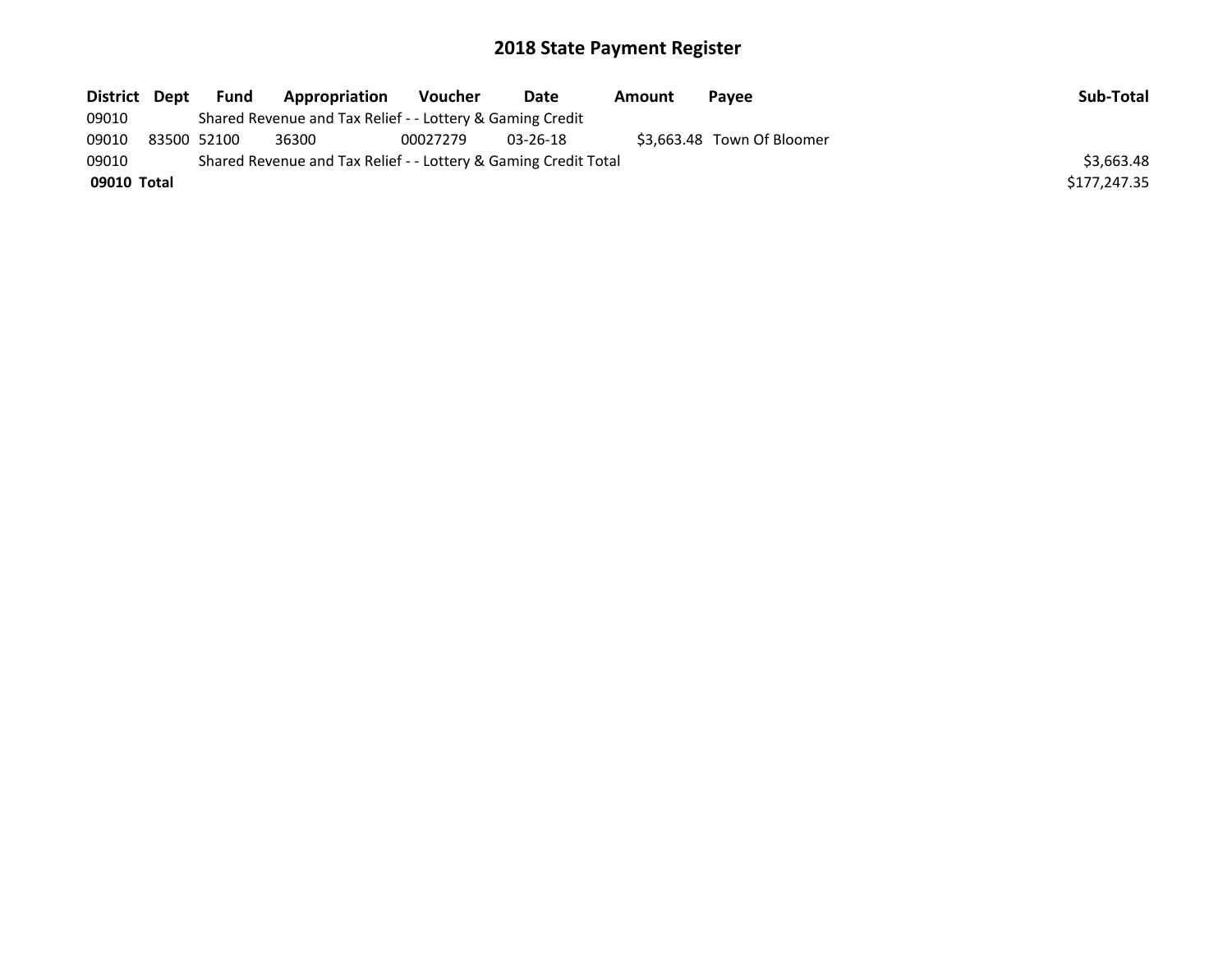| District Dept | Fund        | Appropriation                                                      | Voucher  | Date           | <b>Amount</b> | Payee                         | Sub-Total    |
|---------------|-------------|--------------------------------------------------------------------|----------|----------------|---------------|-------------------------------|--------------|
| 09012         |             | Dept of Safety & Prof Services - - Fire Dues Distribution          |          |                |               |                               |              |
| 09012         | 16500 10000 | 22500                                                              | 00023785 | $07 - 25 - 18$ |               | \$2,406.62 Town Of Cleveland  |              |
| 09012         |             | Dept of Safety & Prof Services - - Fire Dues Distribution Total    |          |                |               |                               | \$2,406.62   |
| 09012         |             | Dept of Natural Resources - - Aids In Lieu Of Taxes - Gener        |          |                |               |                               |              |
| 09012         | 37000 10000 | 50300                                                              | 00211754 | $02 - 02 - 18$ |               | \$2,090.01 Town Of Cleveland  |              |
| 09012         | 37000 10000 | 50300                                                              | 00229902 | $04 - 20 - 18$ |               | \$607.77 Town Of Cleveland    |              |
| 09012         | 37000 10000 | 50300                                                              | 00229904 | 04-20-18       |               | \$20.00 Town Of Cleveland     |              |
| 09012         |             | Dept of Natural Resources - - Aids In Lieu Of Taxes - Gener Total  |          |                |               |                               | \$2,717.78   |
| 09012         |             | Dept of Natural Resources - - Resaids - Cnty Forst, Cl & Mfl       |          |                |               |                               |              |
| 09012         | 37000 21200 | 57100                                                              | 00247205 | 06-28-18       |               | \$2,692.65 Town Of Cleveland  |              |
| 09012         |             | Dept of Natural Resources - - Resaids - Cnty Forst, CI & Mfl Total |          |                |               |                               | \$2,692.65   |
| 09012         |             | Dept of Natural Resources - - Aids In Lieu Of Taxes - Sum S        |          |                |               |                               |              |
| 09012         | 37000 21200 | 57900                                                              | 00229903 | 04-20-18       |               | \$7.16 Town Of Cleveland      |              |
| 09012         |             | Dept of Natural Resources - - Aids In Lieu Of Taxes - Sum S Total  | \$7.16   |                |               |                               |              |
| 09012         |             | WI Dept of Transportation - - Trns Aids To Mnc.-Sf                 |          |                |               |                               |              |
| 09012         | 39500 21100 | 19100                                                              | 00203876 | 01-02-18       |               | \$21,441.27 Town Of Cleveland |              |
| 09012         | 39500 21100 | 19100                                                              | 00234385 | 04-02-18       |               | \$21,441.27 Town Of Cleveland |              |
| 09012         | 39500 21100 | 19100                                                              | 00268084 | 07-02-18       |               | \$21,441.27 Town Of Cleveland |              |
| 09012         | 39500 21100 | 19100                                                              | 00302136 | 10-01-18       |               | \$21,441.29 Town Of Cleveland |              |
| 09012         |             | WI Dept of Transportation - - Trns Aids To Mnc.-Sf Total           |          |                |               |                               | \$85,765.10  |
| 09012         |             | Shared Revenue and Tax Relief - - County And Municipal Aid         |          |                |               |                               |              |
| 09012         | 83500 10000 | 10500                                                              | 00032811 | 07-23-18       |               | \$8,197.42 Town Of Cleveland  |              |
| 09012         | 83500 10000 | 10500                                                              | 00035697 | 11-19-18       |               | \$46,452.07 Town Of Cleveland |              |
| 09012         |             | Shared Revenue and Tax Relief - - County And Municipal Aid Total   |          |                |               |                               | \$54,649.49  |
| 09012         |             | Shared Revenue and Tax Relief - - Exempt Computer Aid              |          |                |               |                               |              |
| 09012         | 83500 10000 | 10900                                                              | 00030122 | $07 - 23 - 18$ |               | \$11.16 Town Of Cleveland     |              |
| 09012         |             | Shared Revenue and Tax Relief - - Exempt Computer Aid Total        | \$11.16  |                |               |                               |              |
| 09012 Total   |             |                                                                    |          |                |               |                               | \$148,249.96 |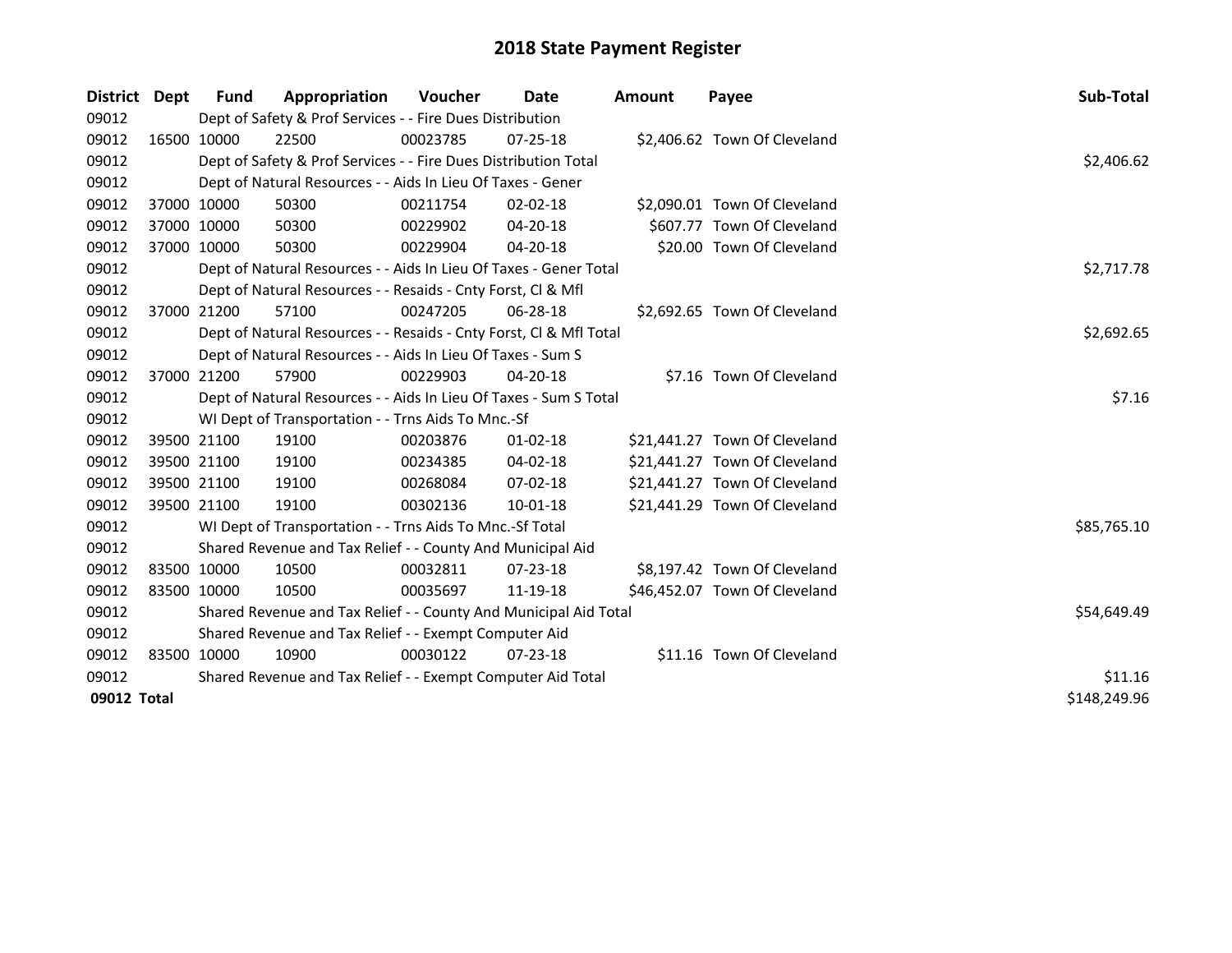| District Dept | Fund        | Appropriation                                                      | Voucher  | Date           | <b>Amount</b> | Payee                       | Sub-Total    |
|---------------|-------------|--------------------------------------------------------------------|----------|----------------|---------------|-----------------------------|--------------|
| 09014         |             | Dept of Safety & Prof Services - - Fire Dues Distribution          |          |                |               |                             |              |
| 09014         | 16500 10000 | 22500                                                              | 00023786 | $07 - 25 - 18$ |               | \$2,311.99 Town Of Colburn  |              |
| 09014         |             | Dept of Safety & Prof Services - - Fire Dues Distribution Total    |          |                |               |                             | \$2,311.99   |
| 09014         |             | Dept of Natural Resources - - Aids In Lieu Of Taxes - Gener        |          |                |               |                             |              |
| 09014         | 37000 10000 | 50300                                                              | 00214039 | $02 - 13 - 18$ |               | \$1,711.44 Town Of Colburn  |              |
| 09014         |             | Dept of Natural Resources - - Aids In Lieu Of Taxes - Gener Total  |          |                |               |                             | \$1,711.44   |
| 09014         |             | Dept of Natural Resources - - Resaids - Cnty Forst, Cl & Mfl       |          |                |               |                             |              |
| 09014         | 37000 21200 | 57100                                                              | 00247206 | 06-28-18       |               | \$960.31 Town Of Colburn    |              |
| 09014         |             | Dept of Natural Resources - - Resaids - Cnty Forst, CI & Mfl Total |          |                |               |                             | \$960.31     |
| 09014         |             | WI Dept of Transportation - - Trns Aids To Mnc.-Sf                 |          |                |               |                             |              |
| 09014         | 39500 21100 | 19100                                                              | 00203877 | $01 - 02 - 18$ |               | \$35,671.80 Town Of Colburn |              |
| 09014         | 39500 21100 | 19100                                                              | 00234386 | 04-02-18       |               | \$35,671.80 Town Of Colburn |              |
| 09014         | 39500 21100 | 19100                                                              | 00268085 | 07-02-18       |               | \$35,671.80 Town Of Colburn |              |
| 09014         | 39500 21100 | 19100                                                              | 00302137 | 10-01-18       |               | \$35,671.83 Town Of Colburn |              |
| 09014         |             | WI Dept of Transportation - - Trns Aids To Mnc.-Sf Total           |          |                |               |                             | \$142,687.23 |
| 09014         |             | Shared Revenue and Tax Relief - - County And Municipal Aid         |          |                |               |                             |              |
| 09014         | 83500 10000 | 10500                                                              | 00032812 | $07 - 23 - 18$ |               | \$4,233.98 Town Of Colburn  |              |
| 09014         | 83500 10000 | 10500                                                              | 00035698 | 11-19-18       |               | \$23,992.52 Town Of Colburn |              |
| 09014         |             | Shared Revenue and Tax Relief - - County And Municipal Aid Total   |          |                |               |                             | \$28,226.50  |
| 09014         |             | Shared Revenue and Tax Relief - - Exempt Computer Aid              |          |                |               |                             |              |
| 09014         | 83500 10000 | 10900                                                              | 00030123 | $07 - 23 - 18$ |               | \$2.03 Town Of Colburn      |              |
| 09014         |             | Shared Revenue and Tax Relief - - Exempt Computer Aid Total        |          |                |               |                             | \$2.03       |
| 09014         |             | Shared Revenue and Tax Relief - - Utility Aid                      |          |                |               |                             |              |
| 09014         | 83500 10000 | 11000                                                              | 00032812 | $07 - 23 - 18$ |               | \$85.30 Town Of Colburn     |              |
| 09014         | 83500 10000 | 11000                                                              | 00035698 | 11-19-18       |               | \$503.77 Town Of Colburn    |              |
| 09014         |             | Shared Revenue and Tax Relief - - Utility Aid Total                | \$589.07 |                |               |                             |              |
| 09014 Total   |             |                                                                    |          |                |               |                             | \$176,488.57 |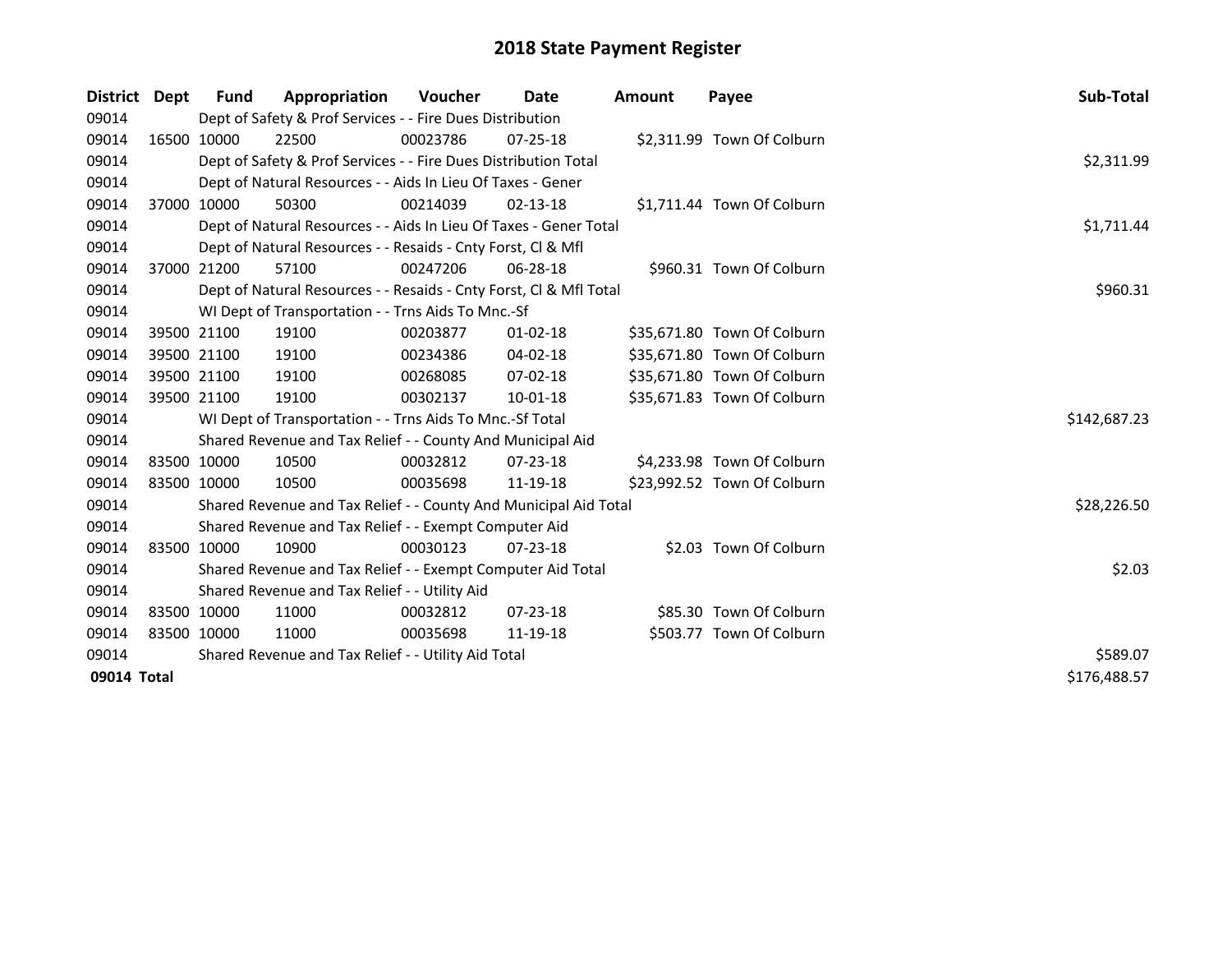| District Dept |             | <b>Fund</b>                                                 | Appropriation                                                      | <b>Voucher</b> | Date           | Amount | Payee                            | Sub-Total    |
|---------------|-------------|-------------------------------------------------------------|--------------------------------------------------------------------|----------------|----------------|--------|----------------------------------|--------------|
| 09016         |             |                                                             | Dept of Safety & Prof Services - - Fire Dues Distribution          |                |                |        |                                  |              |
| 09016         |             | 16500 10000                                                 | 22500                                                              | 00023787       | $07 - 25 - 18$ |        | \$2,374.63 Town Of Cooks Valley  |              |
| 09016         |             |                                                             | Dept of Safety & Prof Services - - Fire Dues Distribution Total    |                |                |        |                                  | \$2,374.63   |
| 09016         |             |                                                             | Dept of Natural Resources - - Aids In Lieu Of Taxes - Gener        |                |                |        |                                  |              |
| 09016         |             | 37000 10000                                                 | 50300                                                              | 00211758       | $02 - 02 - 18$ |        | \$2,770.65 Town Of Cooks Valley  |              |
| 09016         | 37000 10000 |                                                             | 50300                                                              | 00229911       | 04-20-18       |        | \$12.00 Town Of Cooks Valley     |              |
| 09016         |             |                                                             | Dept of Natural Resources - - Aids In Lieu Of Taxes - Gener Total  |                |                |        |                                  | \$2,782.65   |
| 09016         |             |                                                             | Dept of Natural Resources - - Resaids - Cnty Forst, CI & Mfl       |                |                |        |                                  |              |
| 09016         |             | 37000 21200                                                 | 57100                                                              | 00247207       | $06 - 28 - 18$ |        | \$125.40 Town Of Cooks Valley    |              |
| 09016         |             |                                                             | Dept of Natural Resources - - Resaids - Cnty Forst, CI & Mfl Total |                |                |        |                                  | \$125.40     |
| 09016         |             |                                                             | WI Dept of Transportation - - Trns Aids To Mnc.-Sf                 |                |                |        |                                  |              |
| 09016         |             | 39500 21100                                                 | 19100                                                              | 00203878       | $01 - 02 - 18$ |        | \$21,602.53 Town Of Cooks Valley |              |
| 09016         |             | 39500 21100                                                 | 19100                                                              | 00234387       | 04-02-18       |        | \$21,602.53 Town Of Cooks Valley |              |
| 09016         |             | 39500 21100                                                 | 19100                                                              | 00268086       | 07-02-18       |        | \$21,602.53 Town Of Cooks Valley |              |
| 09016         |             | 39500 21100                                                 | 19100                                                              | 00302138       | 10-01-18       |        | \$21,602.54 Town Of Cooks Valley |              |
| 09016         |             |                                                             | WI Dept of Transportation - - Trns Aids To Mnc.-Sf Total           |                |                |        |                                  | \$86,410.13  |
| 09016         |             |                                                             | WI Dept of Transportation - - Loc Rd Imp Prg St Fd                 |                |                |        |                                  |              |
| 09016         |             | 39500 21100                                                 | 27800                                                              | 00297832       | 09-18-18       |        | \$11,693.40 Town Of Cooks Valley |              |
| 09016         |             |                                                             | WI Dept of Transportation - - Loc Rd Imp Prg St Fd Total           |                |                |        |                                  | \$11,693.40  |
| 09016         |             |                                                             | Shared Revenue and Tax Relief - - County And Municipal Aid         |                |                |        |                                  |              |
| 09016         |             | 83500 10000                                                 | 10500                                                              | 00032813       | $07 - 23 - 18$ |        | \$5,976.19 Town Of Cooks Valley  |              |
| 09016         | 83500 10000 |                                                             | 10500                                                              | 00035699       | 11-19-18       |        | \$33,865.07 Town Of Cooks Valley |              |
| 09016         |             |                                                             | Shared Revenue and Tax Relief - - County And Municipal Aid Total   |                |                |        |                                  | \$39,841.26  |
| 09016         |             |                                                             | Shared Revenue and Tax Relief - - Exempt Computer Aid              |                |                |        |                                  |              |
| 09016         |             | 83500 10000                                                 | 10900                                                              | 00030124       | $07 - 23 - 18$ |        | \$26.38 Town Of Cooks Valley     |              |
| 09016         |             | Shared Revenue and Tax Relief - - Exempt Computer Aid Total | \$26.38                                                            |                |                |        |                                  |              |
| 09016 Total   |             |                                                             |                                                                    |                |                |        |                                  | \$143,253.85 |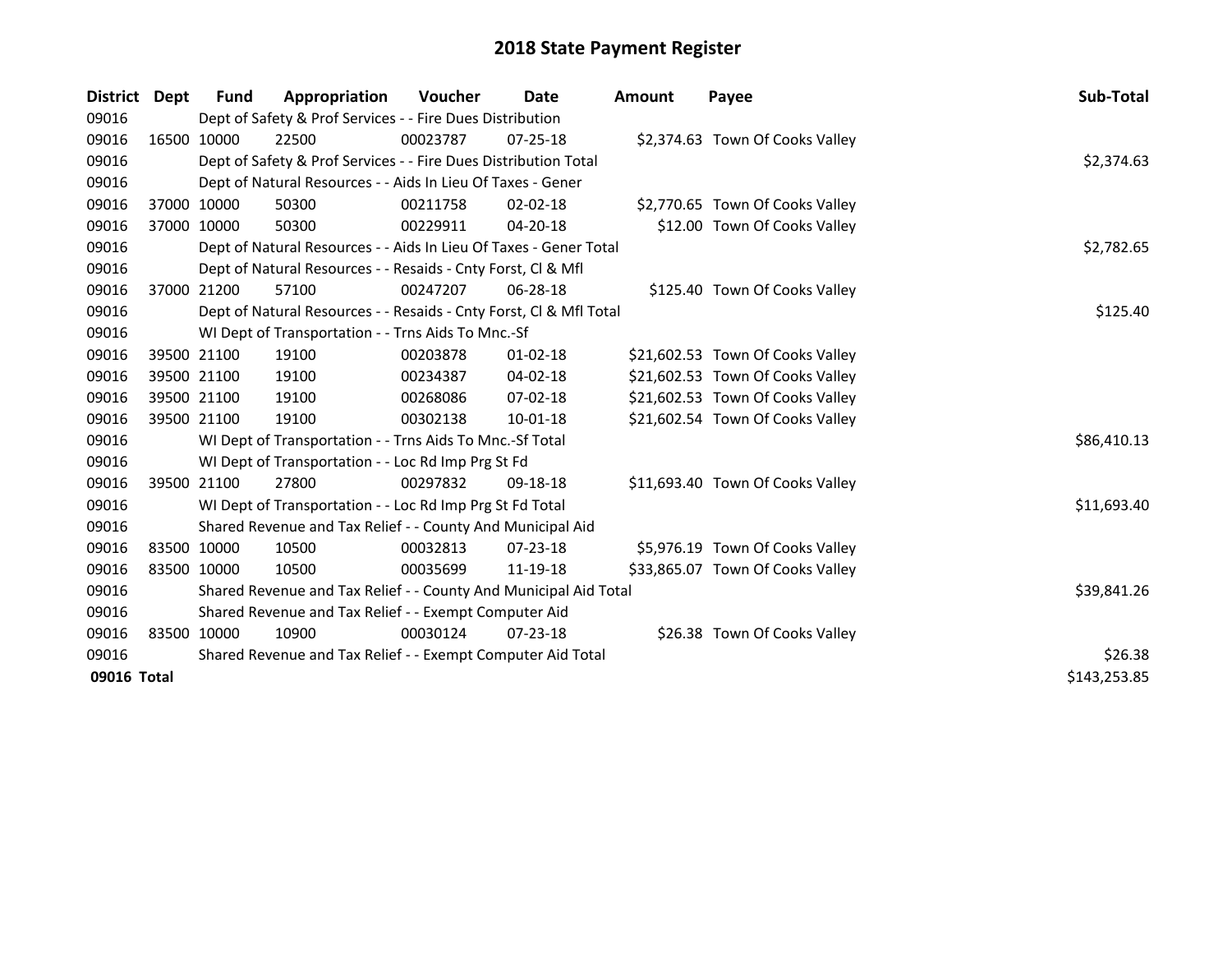| District    | <b>Dept</b> | Fund        | Appropriation                                                      | <b>Voucher</b> | Date           | <b>Amount</b> | Payee                      | Sub-Total    |
|-------------|-------------|-------------|--------------------------------------------------------------------|----------------|----------------|---------------|----------------------------|--------------|
| 09018       |             |             | Dept of Safety & Prof Services - - Fire Dues Distribution          |                |                |               |                            |              |
| 09018       |             | 16500 10000 | 22500                                                              | 00023788       | 07-25-18       |               | \$2,342.07 Town Of Delmar  |              |
| 09018       |             |             | Dept of Safety & Prof Services - - Fire Dues Distribution Total    |                |                |               |                            | \$2,342.07   |
| 09018       |             |             | Dept of Natural Resources - - Resaids - Cnty Forst, Cl & Mfl       |                |                |               |                            |              |
| 09018       | 37000 21200 |             | 57100                                                              | 00247208       | $06 - 28 - 18$ |               | \$38.38 Town Of Delmar     |              |
| 09018       |             |             | Dept of Natural Resources - - Resaids - Cnty Forst, Cl & Mfl Total |                |                |               |                            | \$38.38      |
| 09018       |             |             | Dept of Natural Resources - - Fin Asst For Responsible Units       |                |                |               |                            |              |
| 09018       | 37000 27400 |             | 67000                                                              | 00235824       | 05-11-18       |               | \$1,887.03 Town Of Delmar  |              |
| 09018       |             |             | Dept of Natural Resources - - Fin Asst For Responsible Units Total |                |                |               |                            | \$1,887.03   |
| 09018       |             |             | WI Dept of Transportation - - Trns Aids To Mnc.-Sf                 |                |                |               |                            |              |
| 09018       |             | 39500 21100 | 19100                                                              | 00203879       | $01 - 02 - 18$ |               | \$35,835.00 Town Of Delmar |              |
| 09018       |             | 39500 21100 | 19100                                                              | 00234388       | $04 - 02 - 18$ |               | \$35,835.00 Town Of Delmar |              |
| 09018       |             | 39500 21100 | 19100                                                              | 00268087       | 07-02-18       |               | \$35,835.00 Town Of Delmar |              |
| 09018       | 39500 21100 |             | 19100                                                              | 00302139       | $10 - 01 - 18$ |               | \$35,835.00 Town Of Delmar |              |
| 09018       |             |             | WI Dept of Transportation - - Trns Aids To Mnc.-Sf Total           | \$143,340.00   |                |               |                            |              |
| 09018       |             |             | WI Dept of Transportation - - Loc Rd Imp Prg St Fd                 |                |                |               |                            |              |
| 09018       |             | 39500 21100 | 27800                                                              | 00330509       | 12-10-18       |               | \$17,474.50 Town Of Delmar |              |
| 09018       |             |             | WI Dept of Transportation - - Loc Rd Imp Prg St Fd Total           |                |                |               |                            | \$17,474.50  |
| 09018       |             |             | Shared Revenue and Tax Relief - - County And Municipal Aid         |                |                |               |                            |              |
| 09018       |             | 83500 10000 | 10500                                                              | 00032814       | $07 - 23 - 18$ |               | \$13,192.14 Town Of Delmar |              |
| 09018       | 83500 10000 |             | 10500                                                              | 00035700       | 11-19-18       |               | \$74,755.43 Town Of Delmar |              |
| 09018       |             |             | Shared Revenue and Tax Relief - - County And Municipal Aid Total   |                |                |               |                            | \$87,947.57  |
| 09018       |             |             | Shared Revenue and Tax Relief - - Exempt Computer Aid              |                |                |               |                            |              |
| 09018       | 83500 10000 |             | 10900                                                              | 00030125       | 07-23-18       |               | \$2.03 Town Of Delmar      |              |
| 09018       |             |             | Shared Revenue and Tax Relief - - Exempt Computer Aid Total        |                |                |               |                            | \$2.03       |
| 09018       |             |             | Shared Revenue and Tax Relief - - Utility Aid                      |                |                |               |                            |              |
| 09018       |             | 83500 10000 | 11000                                                              | 00032814       | 07-23-18       |               | \$83.76 Town Of Delmar     |              |
| 09018       | 83500 10000 |             | 11000                                                              | 00035700       | 11-19-18       |               | \$494.64 Town Of Delmar    |              |
| 09018       |             |             | Shared Revenue and Tax Relief - - Utility Aid Total                | \$578.40       |                |               |                            |              |
| 09018 Total |             |             |                                                                    |                |                |               |                            | \$253,609.98 |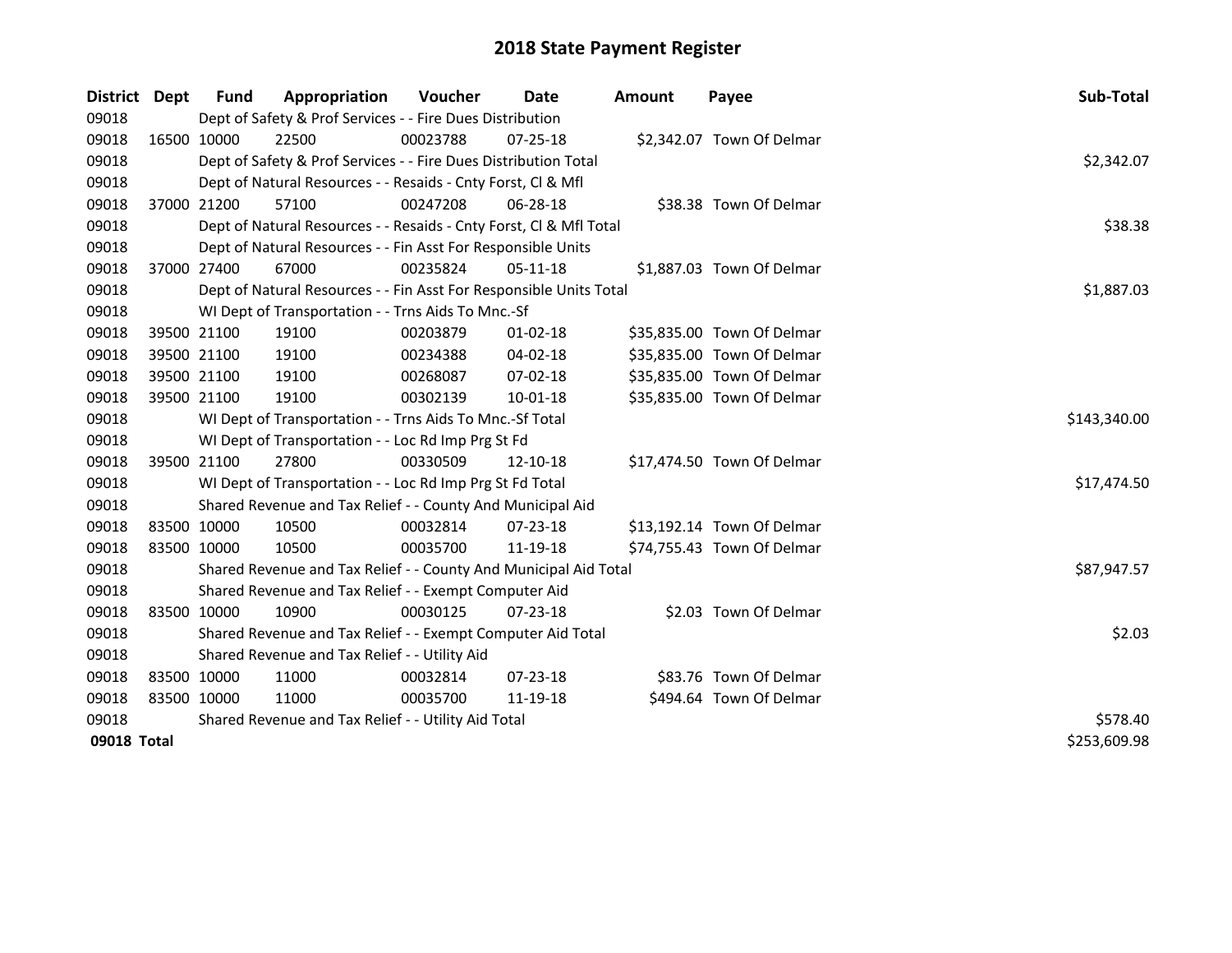| District    | <b>Dept</b> | Fund        | Appropriation                                                      | Voucher  | Date           | <b>Amount</b> | Payee                           | Sub-Total    |
|-------------|-------------|-------------|--------------------------------------------------------------------|----------|----------------|---------------|---------------------------------|--------------|
| 09020       |             |             | Dept of Safety & Prof Services - - Fire Dues Distribution          |          |                |               |                                 |              |
| 09020       |             | 16500 10000 | 22500                                                              | 00023789 | 07-26-18       |               | \$14,167.08 Town Of Eagle Point |              |
| 09020       |             |             | Dept of Safety & Prof Services - - Fire Dues Distribution Total    |          |                |               |                                 | \$14,167.08  |
| 09020       |             |             | Dept of Natural Resources - - Aids In Lieu Of Taxes - Gener        |          |                |               |                                 |              |
| 09020       | 37000 10000 |             | 50300                                                              | 00229955 | $04 - 20 - 18$ |               | \$42.86 Town Of Eagle Point     |              |
| 09020       |             |             | Dept of Natural Resources - - Aids In Lieu Of Taxes - Gener Total  |          |                |               |                                 | \$42.86      |
| 09020       |             |             | Dept of Natural Resources - - Resaids - Cnty Forst, Cl & Mfl       |          |                |               |                                 |              |
| 09020       |             | 37000 21200 | 57100                                                              | 00247209 | 06-28-18       |               | \$255.40 Town Of Eagle Point    |              |
| 09020       |             |             | Dept of Natural Resources - - Resaids - Cnty Forst, Cl & Mfl Total |          |                |               |                                 | \$255.40     |
| 09020       |             |             | WI Dept of Transportation - - Trns Aids To Mnc.-Sf                 |          |                |               |                                 |              |
| 09020       |             | 39500 21100 | 19100                                                              | 00203880 | 01-02-18       |               | \$61,194.23 Town Of Eagle Point |              |
| 09020       |             | 39500 21100 | 19100                                                              | 00234389 | 04-02-18       |               | \$61,194.23 Town Of Eagle Point |              |
| 09020       |             | 39500 21100 | 19100                                                              | 00268088 | 07-02-18       |               | \$61,194.23 Town Of Eagle Point |              |
| 09020       | 39500 21100 |             | 19100                                                              | 00302140 | $10 - 01 - 18$ |               | \$61,194.25 Town Of Eagle Point |              |
| 09020       |             |             | WI Dept of Transportation - - Trns Aids To Mnc.-Sf Total           |          |                |               |                                 | \$244,776.94 |
| 09020       |             |             | Shared Revenue and Tax Relief - - County And Municipal Aid         |          |                |               |                                 |              |
| 09020       |             | 83500 10000 | 10500                                                              | 00032815 | 07-23-18       |               | \$9,637.91 Town Of Eagle Point  |              |
| 09020       | 83500 10000 |             | 10500                                                              | 00035701 | 11-19-18       |               | \$54,614.84 Town Of Eagle Point |              |
| 09020       |             |             | Shared Revenue and Tax Relief - - County And Municipal Aid Total   |          |                |               |                                 | \$64,252.75  |
| 09020       |             |             | Shared Revenue and Tax Relief - - Exempt Computer Aid              |          |                |               |                                 |              |
| 09020       |             | 83500 10000 | 10900                                                              | 00030126 | 07-23-18       |               | \$243.53 Town Of Eagle Point    |              |
| 09020       |             |             | Shared Revenue and Tax Relief - - Exempt Computer Aid Total        |          |                |               |                                 | \$243.53     |
| 09020       |             |             | Shared Revenue and Tax Relief - - Utility Aid                      |          |                |               |                                 |              |
| 09020       |             | 83500 10000 | 11000                                                              | 00032815 | $07 - 23 - 18$ |               | \$6,064.04 Town Of Eagle Point  |              |
| 09020       |             | 83500 10000 | 11000                                                              | 00035701 | 11-19-18       |               | \$34,288.40 Town Of Eagle Point |              |
| 09020       |             |             | Shared Revenue and Tax Relief - - Utility Aid Total                |          |                |               |                                 | \$40,352.44  |
| 09020       |             |             | Shared Revenue and Tax Relief - - Lottery & Gaming Credit          |          |                |               |                                 |              |
| 09020       |             | 83500 52100 | 36300                                                              | 00027280 | 03-26-18       |               | \$162.96 Town Of Eagle Point    |              |
| 09020       |             |             | Shared Revenue and Tax Relief - - Lottery & Gaming Credit Total    | \$162.96 |                |               |                                 |              |
| 09020 Total |             |             |                                                                    |          |                |               |                                 | \$364,253.96 |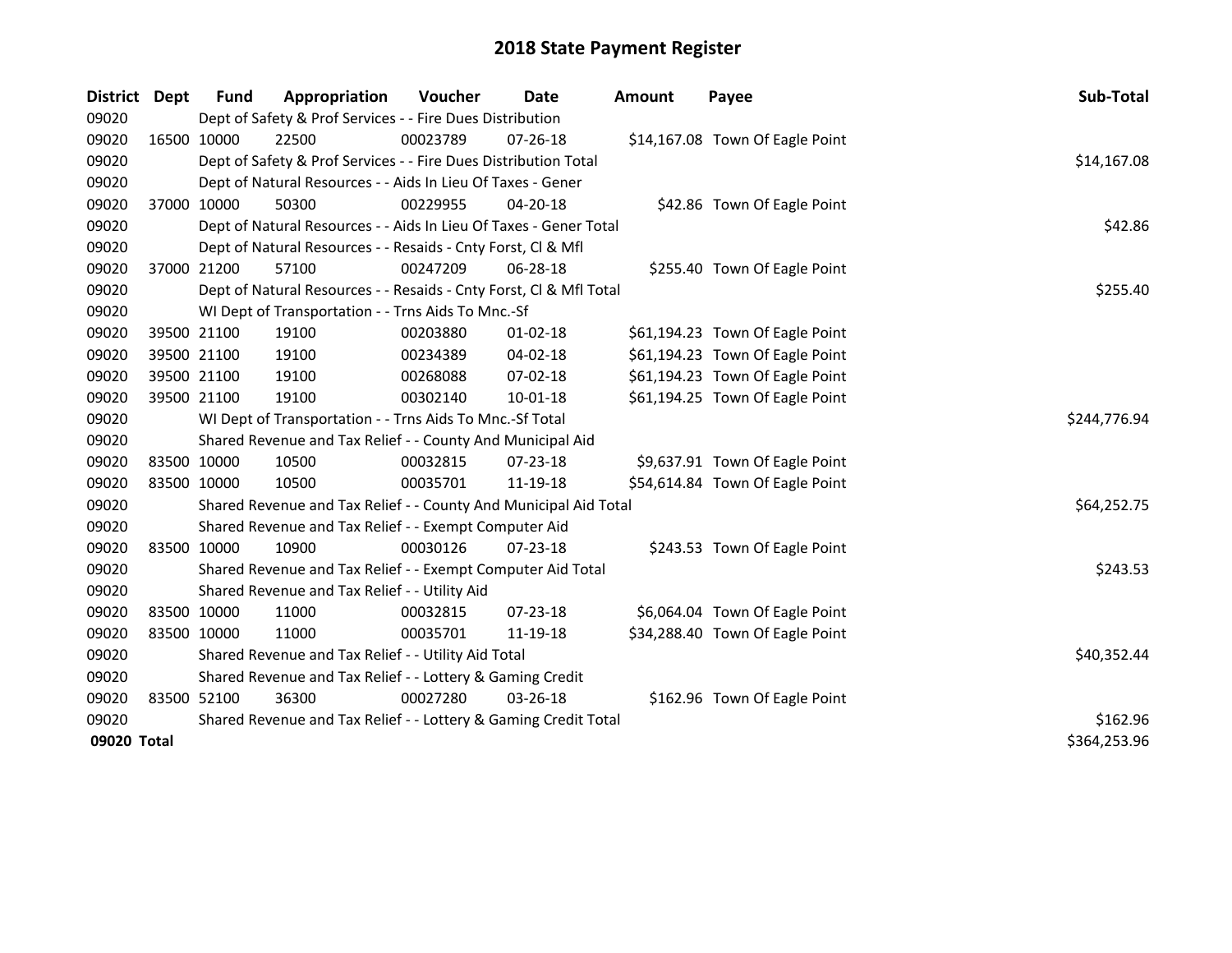| District    | Dept | Fund        | Appropriation                                                          | Voucher  | Date           | <b>Amount</b> | Payee                     | Sub-Total    |
|-------------|------|-------------|------------------------------------------------------------------------|----------|----------------|---------------|---------------------------|--------------|
| 09022       |      |             | Dept of Safety & Prof Services - - Fire Dues Distribution              |          |                |               |                           |              |
| 09022       |      | 16500 10000 | 22500                                                                  | 00023790 | $07 - 25 - 18$ |               | \$2,530.07 Town Of Edson  |              |
| 09022       |      |             | Dept of Safety & Prof Services - - Fire Dues Distribution Total        |          |                |               |                           | \$2,530.07   |
| 09022       |      |             | Dept of Natural Resources - - Resaids - Cnty Forst, CI & Mfl           |          |                |               |                           |              |
| 09022       |      | 37000 21200 | 57100                                                                  | 00247210 | 06-28-18       |               | \$174.17 Town Of Edson    |              |
| 09022       |      |             | Dept of Natural Resources - - Resaids - Cnty Forst, CI & Mfl Total     |          |                |               |                           | \$174.17     |
| 09022       |      |             | WI Dept of Transportation - - Trns Aids To Mnc.-Sf                     |          |                |               |                           |              |
| 09022       |      | 39500 21100 | 19100                                                                  | 00203881 | 01-02-18       |               | \$32,663.60 Town Of Edson |              |
| 09022       |      | 39500 21100 | 19100                                                                  | 00234390 | 04-02-18       |               | \$32,663.60 Town Of Edson |              |
| 09022       |      | 39500 21100 | 19100                                                                  | 00268089 | $07 - 02 - 18$ |               | \$32,663.60 Town Of Edson |              |
| 09022       |      | 39500 21100 | 19100                                                                  | 00302141 | $10 - 01 - 18$ |               | \$32,663.61 Town Of Edson |              |
| 09022       |      |             | WI Dept of Transportation - - Trns Aids To Mnc.-Sf Total               |          |                |               |                           | \$130,654.41 |
| 09022       |      |             | Department of Military Affairs - - Disaster Recovery Aid               |          |                |               |                           |              |
| 09022       |      | 46500 10000 | 30500                                                                  | 00040332 | $03 - 16 - 18$ |               | \$8,752.93 Town Of Edson  |              |
| 09022       |      |             | Department of Military Affairs - - Disaster Recovery Aid Total         |          |                |               |                           | \$8,752.93   |
| 09022       |      |             | Department of Military Affairs - - Federal Aid, Local Assistance       |          |                |               |                           |              |
| 09022       |      | 46500 10000 | 34200                                                                  | 00040332 | 03-16-18       |               | \$52,517.57 Town Of Edson |              |
| 09022       |      |             | Department of Military Affairs - - Federal Aid, Local Assistance Total |          |                |               |                           | \$52,517.57  |
| 09022       |      |             | Shared Revenue and Tax Relief - - County And Municipal Aid             |          |                |               |                           |              |
| 09022       |      | 83500 10000 | 10500                                                                  | 00032816 | 07-23-18       |               | \$10,559.36 Town Of Edson |              |
| 09022       |      | 83500 10000 | 10500                                                                  | 00035702 | 11-19-18       |               | \$59,836.40 Town Of Edson |              |
| 09022       |      |             | Shared Revenue and Tax Relief - - County And Municipal Aid Total       |          |                |               |                           | \$70,395.76  |
| 09022       |      |             | Shared Revenue and Tax Relief - - Exempt Computer Aid                  |          |                |               |                           |              |
| 09022       |      | 83500 10000 | 10900                                                                  | 00030127 | $07 - 23 - 18$ |               | \$1.01 Town Of Edson      |              |
| 09022       |      |             | Shared Revenue and Tax Relief - - Exempt Computer Aid Total            |          |                |               |                           | \$1.01       |
| 09022 Total |      |             |                                                                        |          |                |               |                           | \$265,025.92 |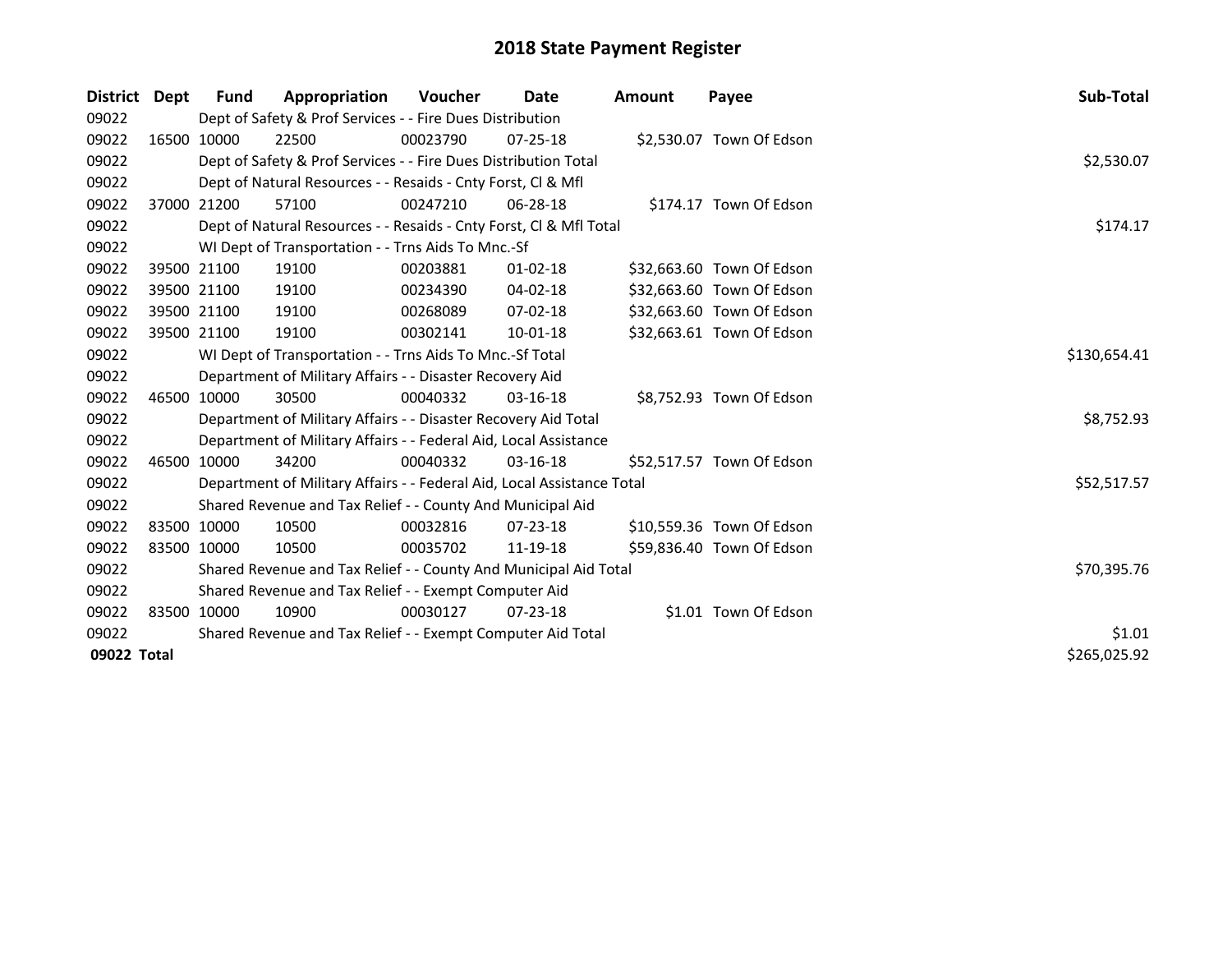| District    | <b>Dept</b> | <b>Fund</b>                                           | Appropriation                                                      | <b>Voucher</b> | Date           | <b>Amount</b> | Payee                       | Sub-Total   |
|-------------|-------------|-------------------------------------------------------|--------------------------------------------------------------------|----------------|----------------|---------------|-----------------------------|-------------|
| 09024       |             |                                                       | Dept of Safety & Prof Services - - Fire Dues Distribution          |                |                |               |                             |             |
| 09024       | 16500 10000 |                                                       | 22500                                                              | 00023791       | $07 - 25 - 18$ |               | \$1,173.21 Town Of Estella  |             |
| 09024       |             |                                                       | Dept of Safety & Prof Services - - Fire Dues Distribution Total    |                |                |               |                             | \$1,173.21  |
| 09024       |             |                                                       | Dept of Natural Resources - - Aids In Lieu Of Taxes - Gener        |                |                |               |                             |             |
| 09024       |             | 37000 10000                                           | 50300                                                              | 00229402       | $04 - 20 - 18$ |               | \$424.19 Town Of Estella    |             |
| 09024       |             |                                                       | Dept of Natural Resources - - Aids In Lieu Of Taxes - Gener Total  |                |                |               |                             | \$424.19    |
| 09024       |             |                                                       | Dept of Natural Resources - - Resaids - Cnty Forst, CI & Mfl       |                |                |               |                             |             |
| 09024       |             | 37000 21200                                           | 57100                                                              | 00247211       | 06-28-18       |               | \$269.99 Town Of Estella    |             |
| 09024       |             |                                                       | Dept of Natural Resources - - Resaids - Cnty Forst, Cl & Mfl Total |                |                |               |                             | \$269.99    |
| 09024       |             |                                                       | Dept of Natural Resources - - Aids In Lieu Of Taxes - Sum S        |                |                |               |                             |             |
| 09024       |             | 37000 21200                                           | 57900                                                              | 00229403       | 04-20-18       |               | \$172.10 Town Of Estella    |             |
| 09024       |             |                                                       | Dept of Natural Resources - - Aids In Lieu Of Taxes - Sum S Total  |                |                |               |                             | \$172.10    |
| 09024       |             |                                                       | WI Dept of Transportation - - Trns Aids To Mnc.-Sf                 |                |                |               |                             |             |
| 09024       |             | 39500 21100                                           | 19100                                                              | 00203882       | $01 - 02 - 18$ |               | \$13,742.72 Town Of Estella |             |
| 09024       |             | 39500 21100                                           | 19100                                                              | 00234391       | 04-02-18       |               | \$13,742.72 Town Of Estella |             |
| 09024       |             | 39500 21100                                           | 19100                                                              | 00268090       | 07-02-18       |               | \$13,742.72 Town Of Estella |             |
| 09024       |             | 39500 21100                                           | 19100                                                              | 00302142       | 10-01-18       |               | \$13,742.73 Town Of Estella |             |
| 09024       |             |                                                       | WI Dept of Transportation - - Trns Aids To Mnc.-Sf Total           |                |                |               |                             | \$54,970.89 |
| 09024       |             |                                                       | Department of Revenue - - Payments For Municipal Svcs              |                |                |               |                             |             |
| 09024       |             | 56600 10000                                           | 50100                                                              | 00026708       | $01 - 31 - 18$ |               | \$96.43 Town Of Estella     |             |
| 09024       |             |                                                       | Department of Revenue - - Payments For Municipal Svcs Total        |                |                |               |                             | \$96.43     |
| 09024       |             |                                                       | Shared Revenue and Tax Relief - - County And Municipal Aid         |                |                |               |                             |             |
| 09024       | 83500 10000 |                                                       | 10500                                                              | 00032817       | $07 - 23 - 18$ |               | \$2,558.93 Town Of Estella  |             |
| 09024       | 83500 10000 |                                                       | 10500                                                              | 00035703       | 11-19-18       |               | \$14,500.60 Town Of Estella |             |
| 09024       |             |                                                       | Shared Revenue and Tax Relief - - County And Municipal Aid Total   |                |                |               |                             | \$17,059.53 |
| 09024       |             | Shared Revenue and Tax Relief - - Exempt Computer Aid |                                                                    |                |                |               |                             |             |
| 09024       | 83500 10000 |                                                       | 10900                                                              | 00030128       | $07 - 23 - 18$ |               | \$7.10 Town Of Estella      |             |
| 09024       |             |                                                       | Shared Revenue and Tax Relief - - Exempt Computer Aid Total        | \$7.10         |                |               |                             |             |
| 09024 Total |             |                                                       |                                                                    |                |                |               |                             | \$74,173.44 |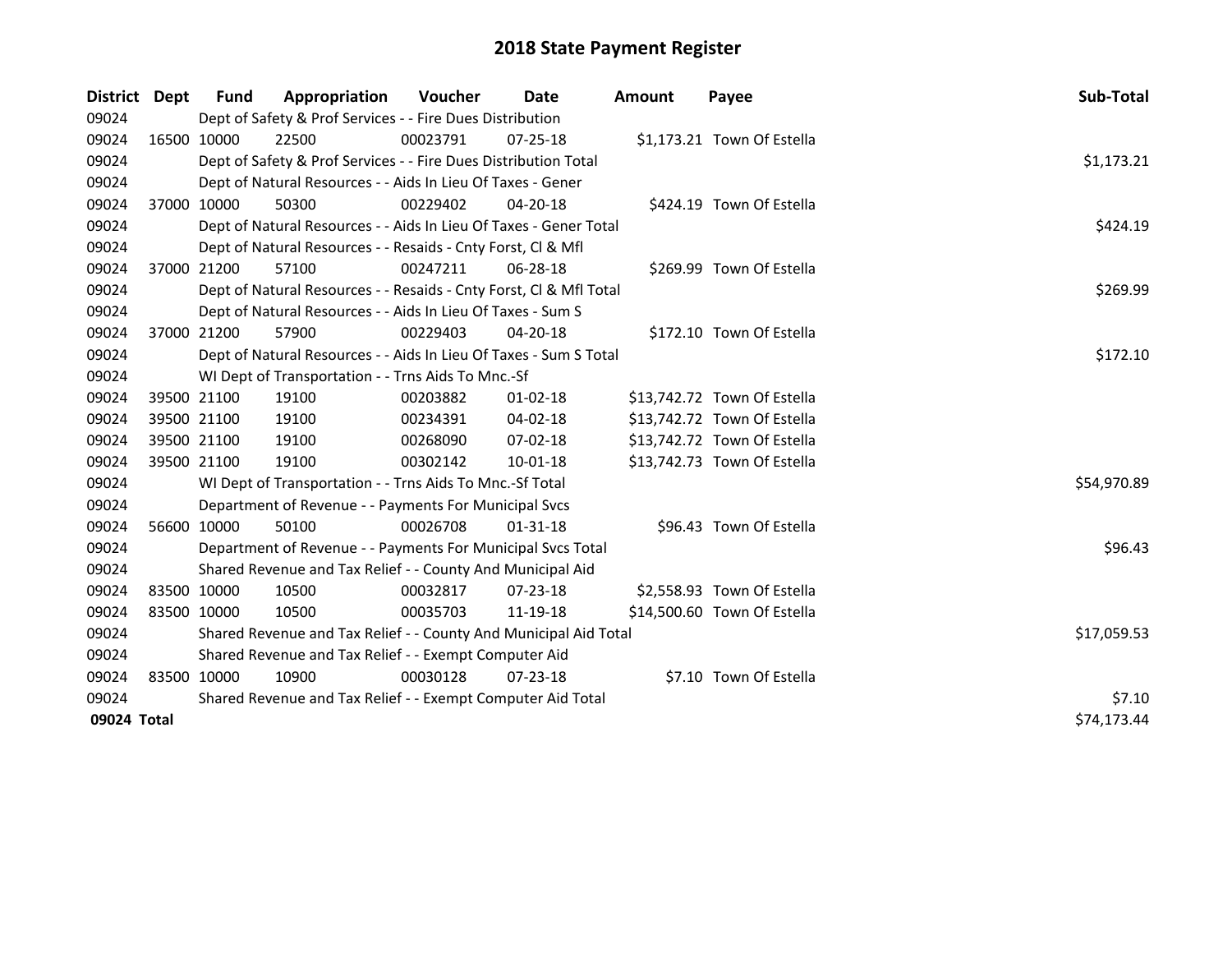| <b>District</b> | Dept | Fund                                                        | Appropriation                                                      | <b>Voucher</b> | Date           | <b>Amount</b> | Payee                     | Sub-Total    |
|-----------------|------|-------------------------------------------------------------|--------------------------------------------------------------------|----------------|----------------|---------------|---------------------------|--------------|
| 09026           |      |                                                             | Dept of Safety & Prof Services - - Fire Dues Distribution          |                |                |               |                           |              |
| 09026           |      | 16500 10000                                                 | 22500                                                              | 00023792       | $07 - 25 - 18$ |               | \$2,141.20 Town Of Goetz  |              |
| 09026           |      |                                                             | Dept of Safety & Prof Services - - Fire Dues Distribution Total    |                |                |               |                           | \$2,141.20   |
| 09026           |      |                                                             | Dept of Natural Resources - - Aids In Lieu Of Taxes - Gener        |                |                |               |                           |              |
| 09026           |      | 37000 10000                                                 | 50300                                                              | 00211783       | $02 - 02 - 18$ |               | \$164.86 Town Of Goetz    |              |
| 09026           |      |                                                             | Dept of Natural Resources - - Aids In Lieu Of Taxes - Gener Total  |                |                |               |                           | \$164.86     |
| 09026           |      |                                                             | Dept of Natural Resources - - Resaids - Cnty Forst, CI & Mfl       |                |                |               |                           |              |
| 09026           |      | 37000 21200                                                 | 57100                                                              | 00247212       | 06-28-18       |               | \$193.75 Town Of Goetz    |              |
| 09026           |      |                                                             | Dept of Natural Resources - - Resaids - Cnty Forst, Cl & Mfl Total |                |                |               |                           | \$193.75     |
| 09026           |      |                                                             | WI Dept of Transportation - - Trns Aids To Mnc.-Sf                 |                |                |               |                           |              |
| 09026           |      | 39500 21100                                                 | 19100                                                              | 00203883       | $01 - 02 - 18$ |               | \$21,471.13 Town Of Goetz |              |
| 09026           |      | 39500 21100                                                 | 19100                                                              | 00234392       | 04-02-18       |               | \$21,471.13 Town Of Goetz |              |
| 09026           |      | 39500 21100                                                 | 19100                                                              | 00268091       | $07-02-18$     |               | \$21,471.13 Town Of Goetz |              |
| 09026           |      | 39500 21100                                                 | 19100                                                              | 00302143       | 10-01-18       |               | \$21,471.16 Town Of Goetz |              |
| 09026           |      |                                                             | WI Dept of Transportation - - Trns Aids To Mnc.-Sf Total           |                |                |               |                           | \$85,884.55  |
| 09026           |      |                                                             | Shared Revenue and Tax Relief - - County And Municipal Aid         |                |                |               |                           |              |
| 09026           |      | 83500 10000                                                 | 10500                                                              | 00032818       | $07 - 23 - 18$ |               | \$7,823.79 Town Of Goetz  |              |
| 09026           |      | 83500 10000                                                 | 10500                                                              | 00035704       | 11-19-18       |               | \$44,334.80 Town Of Goetz |              |
| 09026           |      |                                                             | Shared Revenue and Tax Relief - - County And Municipal Aid Total   |                |                |               |                           | \$52,158.59  |
| 09026           |      |                                                             | Shared Revenue and Tax Relief - - Exempt Computer Aid              |                |                |               |                           |              |
| 09026           |      | 83500 10000                                                 | 10900                                                              | 00030129       | $07 - 23 - 18$ |               | \$14.21 Town Of Goetz     |              |
| 09026           |      | Shared Revenue and Tax Relief - - Exempt Computer Aid Total | \$14.21                                                            |                |                |               |                           |              |
| 09026 Total     |      |                                                             |                                                                    |                |                |               |                           | \$140,557.16 |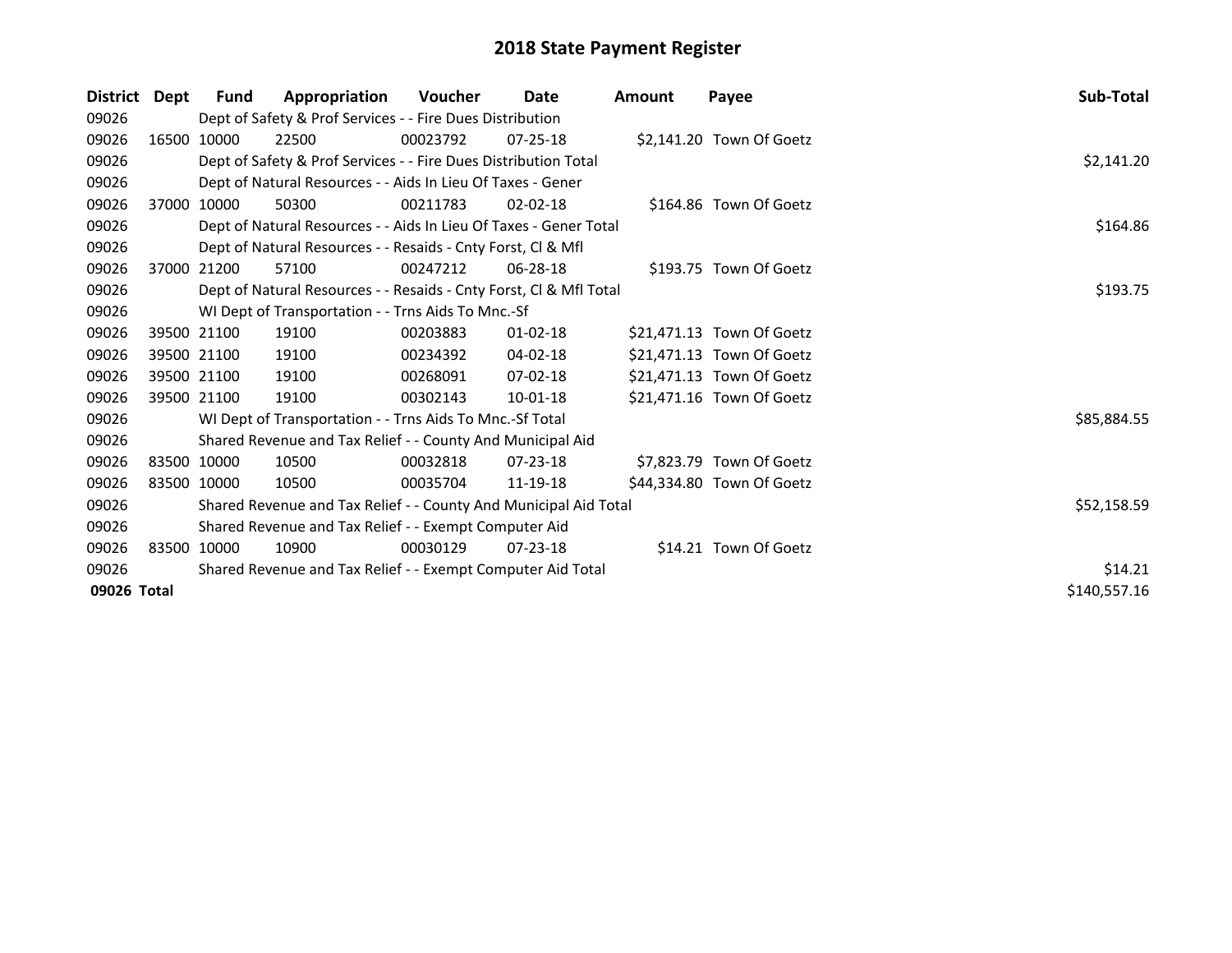| <b>District</b> | Dept | <b>Fund</b> | Appropriation                                                     | Voucher     | Date           | Amount | Payee                      | <b>Sub-Total</b> |
|-----------------|------|-------------|-------------------------------------------------------------------|-------------|----------------|--------|----------------------------|------------------|
| 09028           |      |             | Dept of Safety & Prof Services - - Fire Dues Distribution         |             |                |        |                            |                  |
| 09028           |      | 16500 10000 | 22500                                                             | 00023793    | 07-25-18       |        | \$2,253.84 Town Of Hallie  |                  |
| 09028           |      |             | Dept of Safety & Prof Services - - Fire Dues Distribution Total   |             |                |        |                            | \$2,253.84       |
| 09028           |      |             | Dept of Natural Resources - - Aids In Lieu Of Taxes - Gener       |             |                |        |                            |                  |
| 09028           |      | 37000 10000 | 50300                                                             | 00211911    | $02 - 02 - 18$ |        | \$1,545.80 Town Of Hallie  |                  |
| 09028           |      | 37000 10000 | 50300                                                             | 00211912    | $02 - 02 - 18$ |        | \$12,021.28 Town Of Hallie |                  |
| 09028           |      |             | Dept of Natural Resources - - Aids In Lieu Of Taxes - Gener Total | \$13,567.08 |                |        |                            |                  |
| 09028           |      |             | WI Dept of Transportation - - Trns Aids To Mnc.-Sf                |             |                |        |                            |                  |
| 09028           |      | 39500 21100 | 19100                                                             | 00203884    | 01-02-18       |        | \$787.38 Town Of Hallie    |                  |
| 09028           |      | 39500 21100 | 19100                                                             | 00234393    | 04-02-18       |        | \$787.38 Town Of Hallie    |                  |
| 09028           |      | 39500 21100 | 19100                                                             | 00268092    | $07 - 02 - 18$ |        | \$787.38 Town Of Hallie    |                  |
| 09028           |      | 39500 21100 | 19100                                                             | 00302144    | $10-01-18$     |        | \$787.39 Town Of Hallie    |                  |
| 09028           |      |             | WI Dept of Transportation - - Trns Aids To Mnc.-Sf Total          |             |                |        |                            | \$3,149.53       |
| 09028           |      |             | Shared Revenue and Tax Relief - - County And Municipal Aid        |             |                |        |                            |                  |
| 09028           |      | 83500 10000 | 10500                                                             | 00032819    | 07-23-18       |        | \$1,379.09 Town Of Hallie  |                  |
| 09028           |      | 83500 10000 | 10500                                                             | 00035705    | 11-19-18       |        | \$7,814.87 Town Of Hallie  |                  |
| 09028           |      |             | Shared Revenue and Tax Relief - - County And Municipal Aid Total  |             |                |        |                            | \$9,193.96       |
| 09028           |      |             | Shared Revenue and Tax Relief - - Exempt Computer Aid             |             |                |        |                            |                  |
| 09028           |      | 83500 10000 | 10900                                                             | 00030130    | $07 - 23 - 18$ |        | \$26.38 Town Of Hallie     |                  |
| 09028           |      |             | Shared Revenue and Tax Relief - - Exempt Computer Aid Total       |             |                |        |                            | \$26.38          |
| 09028           |      |             | Shared Revenue and Tax Relief - - Utility Aid                     |             |                |        |                            |                  |
| 09028           |      | 83500 10000 | 11000                                                             | 00032819    | $07 - 23 - 18$ |        | \$58.95 Town Of Hallie     |                  |
| 09028           |      | 83500 10000 | 11000                                                             | 00035705    | 11-19-18       |        | \$654.22 Town Of Hallie    |                  |
| 09028           |      |             | Shared Revenue and Tax Relief - - Utility Aid Total               |             |                |        |                            | \$713.17         |
| 09028 Total     |      |             |                                                                   |             |                |        |                            | \$28,903.96      |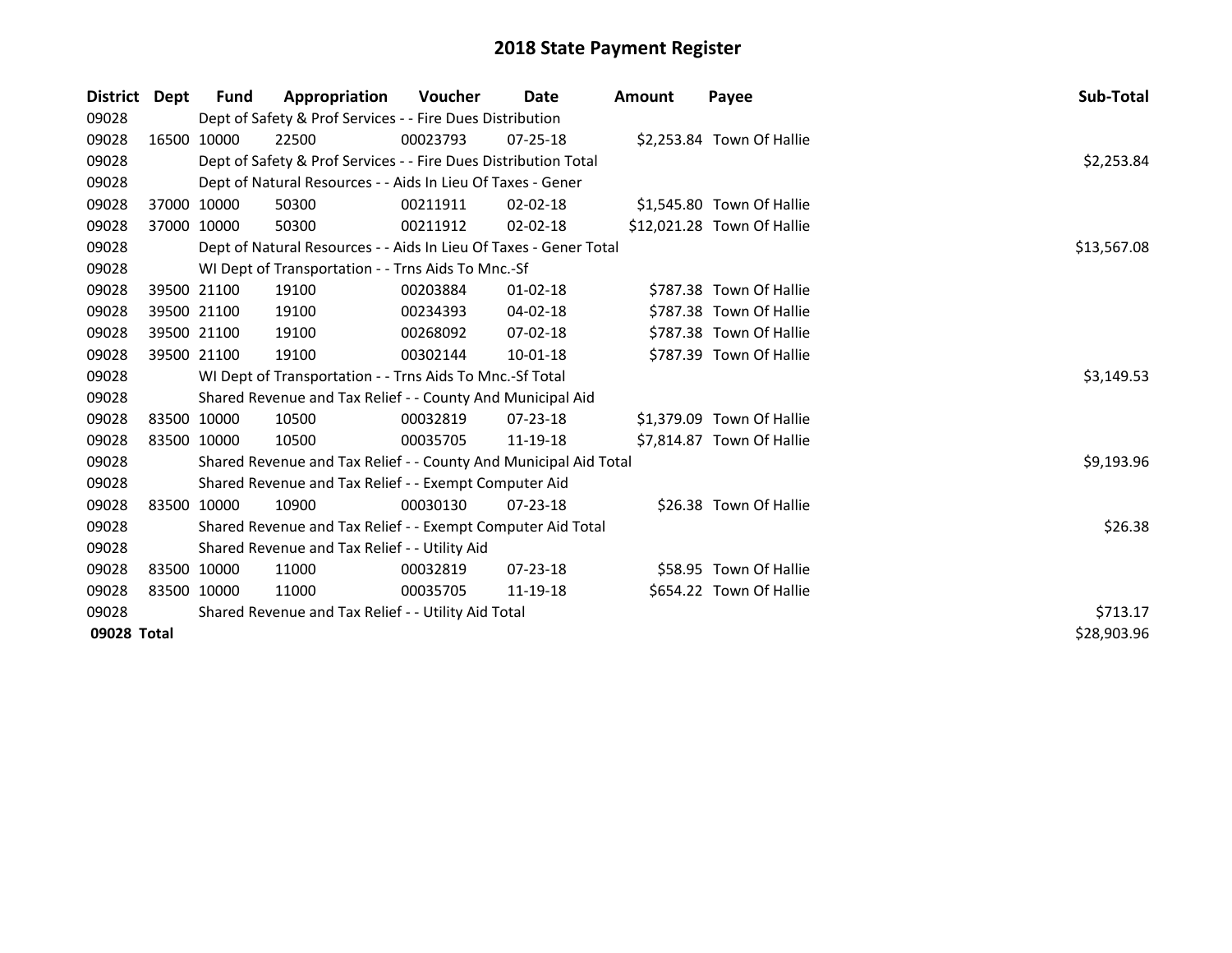| District    | Dept        | Fund        | Appropriation                                                      | Voucher    | Date           | <b>Amount</b> | Payee                      | Sub-Total    |
|-------------|-------------|-------------|--------------------------------------------------------------------|------------|----------------|---------------|----------------------------|--------------|
| 09032       |             |             | Dept of Safety & Prof Services - - Fire Dues Distribution          |            |                |               |                            |              |
| 09032       |             | 16500 10000 | 22500                                                              | 00023794   | $07 - 26 - 18$ |               | \$2,479.04 Town Of Howard  |              |
| 09032       |             |             | Dept of Safety & Prof Services - - Fire Dues Distribution Total    | \$2,479.04 |                |               |                            |              |
| 09032       |             |             | Dept of Natural Resources - - Aids In Lieu Of Taxes - Gener        |            |                |               |                            |              |
| 09032       |             | 37000 10000 | 50300                                                              | 00230426   | $04 - 20 - 18$ |               | \$66.75 Town Of Howard     |              |
| 09032       |             |             | Dept of Natural Resources - - Aids In Lieu Of Taxes - Gener Total  |            |                |               |                            | \$66.75      |
| 09032       |             |             | Dept of Natural Resources - - Resaids - Cnty Forst, Cl & Mfl       |            |                |               |                            |              |
| 09032       |             | 37000 21200 | 57100                                                              | 00247213   | 06-29-18       |               | \$197.63 Town Of Howard    |              |
| 09032       |             |             | Dept of Natural Resources - - Resaids - Cnty Forst, Cl & Mfl Total |            |                |               |                            | \$197.63     |
| 09032       |             |             | WI Dept of Transportation - - Trns Aids To Mnc.-Sf                 |            |                |               |                            |              |
| 09032       |             | 39500 21100 | 19100                                                              | 00203885   | 01-02-18       |               | \$25,269.64 Town Of Howard |              |
| 09032       |             | 39500 21100 | 19100                                                              | 00234394   | 04-02-18       |               | \$25,269.64 Town Of Howard |              |
| 09032       |             | 39500 21100 | 19100                                                              | 00268093   | 07-02-18       |               | \$25,269.64 Town Of Howard |              |
| 09032       |             | 39500 21100 | 19100                                                              | 00302145   | 10-01-18       |               | \$25,269.67 Town Of Howard |              |
| 09032       |             |             | WI Dept of Transportation - - Trns Aids To Mnc.-Sf Total           |            |                |               |                            | \$101,078.59 |
| 09032       |             |             | WI Dept of Transportation - - Loc Rd Imp Prg St Fd                 |            |                |               |                            |              |
| 09032       |             | 39500 21100 | 27800                                                              | 00319422   | 11-05-18       |               | \$12,674.00 Town Of Howard |              |
| 09032       |             |             | WI Dept of Transportation - - Loc Rd Imp Prg St Fd Total           |            |                |               |                            | \$12,674.00  |
| 09032       |             |             | Shared Revenue and Tax Relief - - County And Municipal Aid         |            |                |               |                            |              |
| 09032       | 83500 10000 |             | 10500                                                              | 00032820   | 07-23-18       |               | \$4,840.17 Town Of Howard  |              |
| 09032       | 83500 10000 |             | 10500                                                              | 00035706   | 11-19-18       |               | \$27,427.65 Town Of Howard |              |
| 09032       |             |             | Shared Revenue and Tax Relief - - County And Municipal Aid Total   |            |                |               |                            | \$32,267.82  |
| 09032       |             |             | Shared Revenue and Tax Relief - - Exempt Computer Aid              |            |                |               |                            |              |
| 09032       | 83500 10000 |             | 10900                                                              | 00030131   | 07-23-18       |               | \$1.01 Town Of Howard      |              |
| 09032       |             |             | Shared Revenue and Tax Relief - - Exempt Computer Aid Total        | \$1.01     |                |               |                            |              |
| 09032 Total |             |             |                                                                    |            |                |               |                            | \$148,764.84 |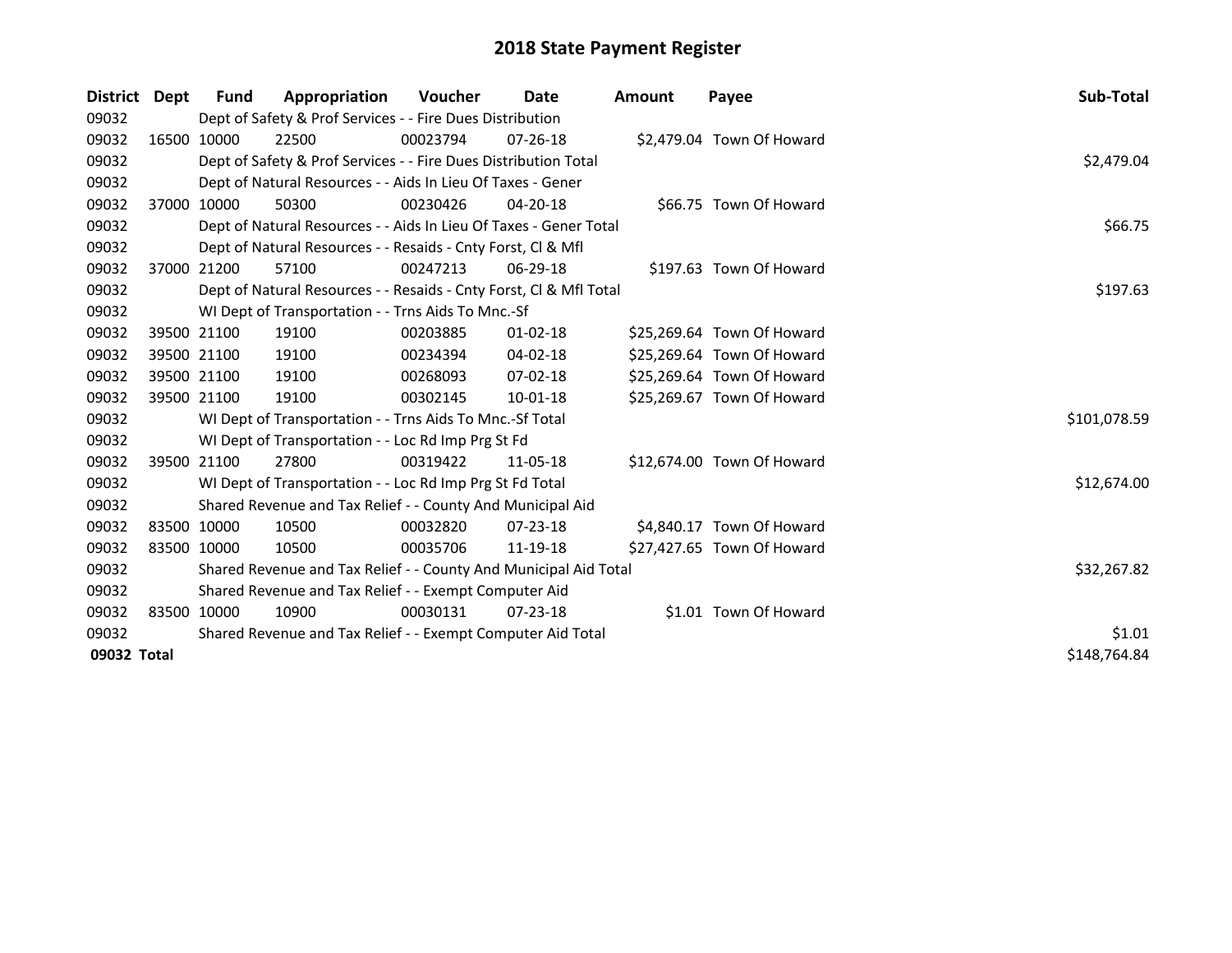| District    | <b>Dept</b> | <b>Fund</b> | Appropriation                                                      | Voucher    | Date           | <b>Amount</b> | Payee                          | Sub-Total    |
|-------------|-------------|-------------|--------------------------------------------------------------------|------------|----------------|---------------|--------------------------------|--------------|
| 09034       |             |             | Dept of Safety & Prof Services - - Fire Dues Distribution          |            |                |               |                                |              |
| 09034       | 16500 10000 |             | 22500                                                              | 00023795   | $07 - 26 - 18$ |               | \$23,660.50 Town Of La Fayette |              |
| 09034       |             |             | Dept of Safety & Prof Services - - Fire Dues Distribution Total    |            |                |               |                                | \$23,660.50  |
| 09034       |             |             | Dept of Natural Resources - - Resaids - Cnty Forst, Cl & Mfl       |            |                |               |                                |              |
| 09034       | 37000 21200 |             | 57100                                                              | 00247214   | 06-28-18       |               | \$143.60 Town Of La Fayette    |              |
| 09034       |             |             | Dept of Natural Resources - - Resaids - Cnty Forst, Cl & Mfl Total |            |                |               |                                | \$143.60     |
| 09034       |             |             | WI Dept of Transportation - - Disastr Damag Aid Sf                 |            |                |               |                                |              |
| 09034       |             | 39500 21100 | 17400                                                              | 00258712   | $06 - 01 - 18$ |               | \$64,000.00 Town Of La Fayette |              |
| 09034       |             |             | WI Dept of Transportation - - Disastr Damag Aid Sf Total           |            |                |               |                                | \$64,000.00  |
| 09034       |             |             | WI Dept of Transportation - - Trns Aids To Mnc.-Sf                 |            |                |               |                                |              |
| 09034       |             | 39500 21100 | 19100                                                              | 00203886   | $01 - 02 - 18$ |               | \$51,542.67 Town Of La Fayette |              |
| 09034       |             | 39500 21100 | 19100                                                              | 00234395   | 04-02-18       |               | \$51,542.67 Town Of La Fayette |              |
| 09034       |             | 39500 21100 | 19100                                                              | 00268094   | 07-02-18       |               | \$51,542.67 Town Of La Fayette |              |
| 09034       | 39500 21100 |             | 19100                                                              | 00302146   | $10 - 01 - 18$ |               | \$51,542.69 Town Of La Fayette |              |
| 09034       |             |             | WI Dept of Transportation - - Trns Aids To Mnc.-Sf Total           |            |                |               |                                | \$206,170.70 |
| 09034       |             |             | Shared Revenue and Tax Relief - - County And Municipal Aid         |            |                |               |                                |              |
| 09034       |             | 83500 10000 | 10500                                                              | 00032821   | 07-23-18       |               | \$13,236.89 Town Of La Fayette |              |
| 09034       | 83500 10000 |             | 10500                                                              | 00035707   | 11-19-18       |               | \$75,009.01 Town Of La Fayette |              |
| 09034       |             |             | Shared Revenue and Tax Relief - - County And Municipal Aid Total   |            |                |               |                                | \$88,245.90  |
| 09034       |             |             | Shared Revenue and Tax Relief - - Exempt Computer Aid              |            |                |               |                                |              |
| 09034       |             | 83500 10000 | 10900                                                              | 00030132   | 07-23-18       |               | \$506.34 Town Of La Fayette    |              |
| 09034       |             |             | Shared Revenue and Tax Relief - - Exempt Computer Aid Total        |            |                |               |                                | \$506.34     |
| 09034       |             |             | Shared Revenue and Tax Relief - - Utility Aid                      |            |                |               |                                |              |
| 09034       |             | 83500 10000 | 11000                                                              | 00032821   | 07-23-18       |               | \$12,713.04 Town Of La Fayette |              |
| 09034       |             | 83500 10000 | 11000                                                              | 00035707   | 11-19-18       |               | \$71,985.30 Town Of La Fayette |              |
| 09034       |             |             | Shared Revenue and Tax Relief - - Utility Aid Total                |            |                |               |                                | \$84,698.34  |
| 09034       |             |             | Shared Revenue and Tax Relief - - Lottery & Gaming Credit          |            |                |               |                                |              |
| 09034       | 83500 52100 |             | 36300                                                              | 00027281   | 03-26-18       |               | \$1,980.74 Town Of La Fayette  |              |
| 09034       |             |             | Shared Revenue and Tax Relief - - Lottery & Gaming Credit Total    | \$1,980.74 |                |               |                                |              |
| 09034 Total |             |             |                                                                    |            |                |               |                                | \$469,406.12 |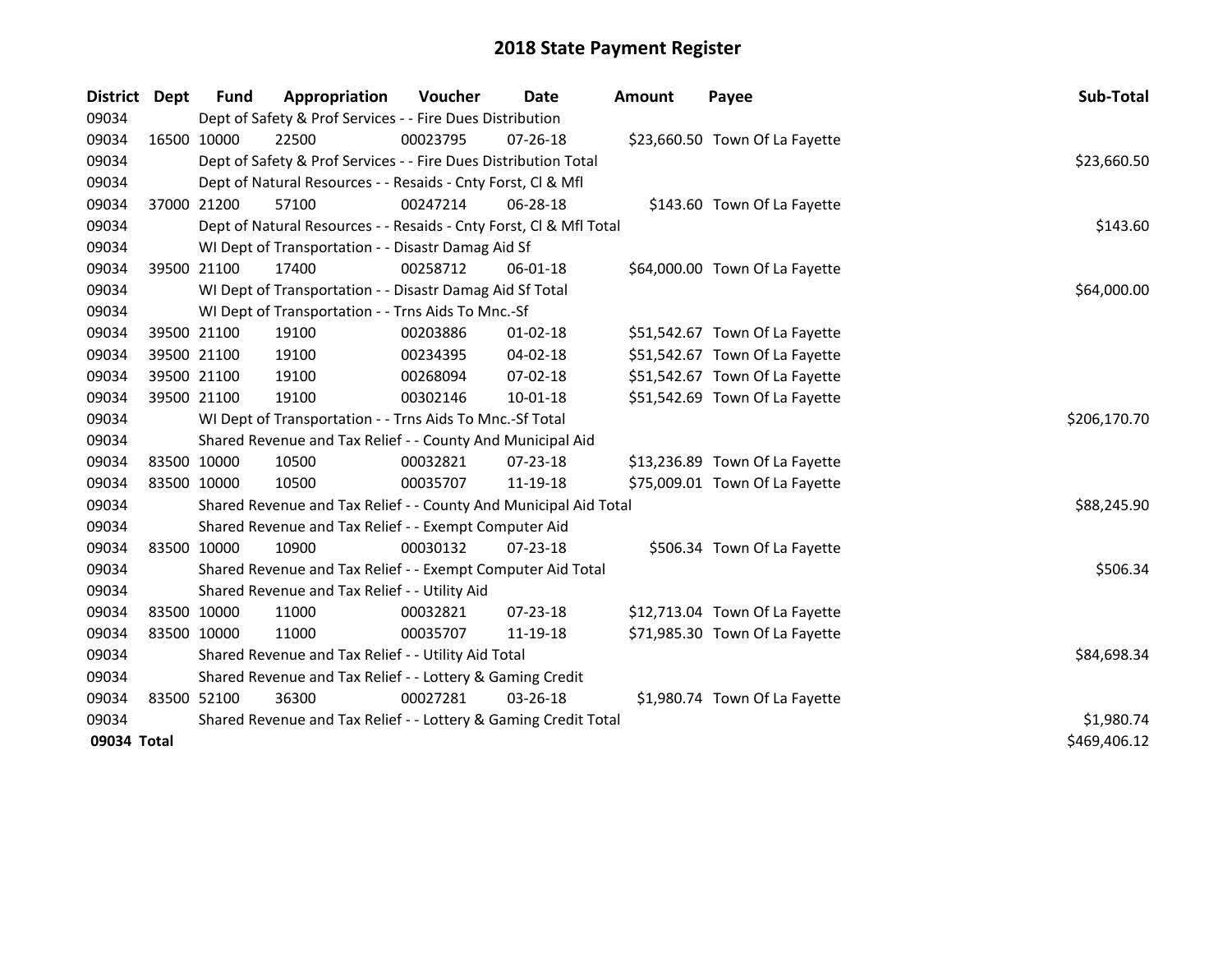| District    | Dept | Fund        | Appropriation                                                      | <b>Voucher</b> | Date           | <b>Amount</b> | Payee                             | Sub-Total    |
|-------------|------|-------------|--------------------------------------------------------------------|----------------|----------------|---------------|-----------------------------------|--------------|
| 09035       |      |             | Dept of Safety & Prof Services - - Fire Dues Distribution          |                |                |               |                                   |              |
| 09035       |      | 16500 10000 | 22500                                                              | 00023796       | $07 - 24 - 18$ |               | \$4,335.84 Town Of Lake Holcombe  |              |
| 09035       |      |             | Dept of Safety & Prof Services - - Fire Dues Distribution Total    |                |                |               |                                   | \$4,335.84   |
| 09035       |      |             | Dept of Natural Resources - - Aids In Lieu Of Taxes - Gener        |                |                |               |                                   |              |
| 09035       |      | 37000 10000 | 50300                                                              | 00230025       | $04 - 20 - 18$ |               | \$1.12 Town Of Lake Holcombe      |              |
| 09035       |      |             | Dept of Natural Resources - - Aids In Lieu Of Taxes - Gener Total  |                |                |               |                                   | \$1.12       |
| 09035       |      |             | Dept of Natural Resources - - Resaids - Cnty Forst, Cl & Mfl       |                |                |               |                                   |              |
| 09035       |      | 37000 21200 | 57100                                                              | 00247215       | 06-28-18       |               | \$313.01 Town Of Lake Holcombe    |              |
| 09035       |      |             | Dept of Natural Resources - - Resaids - Cnty Forst, Cl & Mfl Total | \$313.01       |                |               |                                   |              |
| 09035       |      |             | WI Dept of Transportation - - Trns Aids To Mnc.-Sf                 |                |                |               |                                   |              |
| 09035       |      | 39500 21100 | 19100                                                              | 00203887       | 01-02-18       |               | \$28,375.34 Town Of Lake Holcombe |              |
| 09035       |      | 39500 21100 | 19100                                                              | 00234396       | 04-02-18       |               | \$28,375.34 Town Of Lake Holcombe |              |
| 09035       |      | 39500 21100 | 19100                                                              | 00268095       | 07-02-18       |               | \$28,375.34 Town Of Lake Holcombe |              |
| 09035       |      | 39500 21100 | 19100                                                              | 00302147       | $10 - 01 - 18$ |               | \$28,375.37 Town Of Lake Holcombe |              |
| 09035       |      |             | WI Dept of Transportation - - Trns Aids To Mnc.-Sf Total           |                |                |               |                                   | \$113,501.39 |
| 09035       |      |             | WI Dept of Transportation - - Loc Rd Imp Prg St Fd                 |                |                |               |                                   |              |
| 09035       |      | 39500 21100 | 27800                                                              | 00297001       | 09-17-18       |               | \$14,231.00 Town Of Lake Holcombe |              |
| 09035       |      |             | WI Dept of Transportation - - Loc Rd Imp Prg St Fd Total           |                |                |               |                                   | \$14,231.00  |
| 09035       |      |             | Shared Revenue and Tax Relief - - County And Municipal Aid         |                |                |               |                                   |              |
| 09035       |      | 83500 10000 | 10500                                                              | 00032822       | $07 - 23 - 18$ |               | \$2,691.89 Town Of Lake Holcombe  |              |
| 09035       |      | 83500 10000 | 10500                                                              | 00035708       | 11-19-18       |               | \$15,254.01 Town Of Lake Holcombe |              |
| 09035       |      |             | Shared Revenue and Tax Relief - - County And Municipal Aid Total   |                |                |               |                                   | \$17,945.90  |
| 09035       |      |             | Shared Revenue and Tax Relief - - Exempt Computer Aid              |                |                |               |                                   |              |
| 09035       |      | 83500 10000 | 10900                                                              | 00030133       | 07-23-18       |               | \$33.49 Town Of Lake Holcombe     |              |
| 09035       |      |             | Shared Revenue and Tax Relief - - Exempt Computer Aid Total        |                |                |               |                                   | \$33.49      |
| 09035       |      |             | Shared Revenue and Tax Relief - - Utility Aid                      |                |                |               |                                   |              |
| 09035       |      | 83500 10000 | 11000                                                              | 00032822       | 07-23-18       |               | \$9,136.28 Town Of Lake Holcombe  |              |
| 09035       |      | 83500 10000 | 11000                                                              | 00035708       | 11-19-18       |               | \$52,176.57 Town Of Lake Holcombe |              |
| 09035       |      |             | Shared Revenue and Tax Relief - - Utility Aid Total                |                |                |               |                                   | \$61,312.85  |
| 09035 Total |      |             |                                                                    |                |                |               |                                   | \$211,674.60 |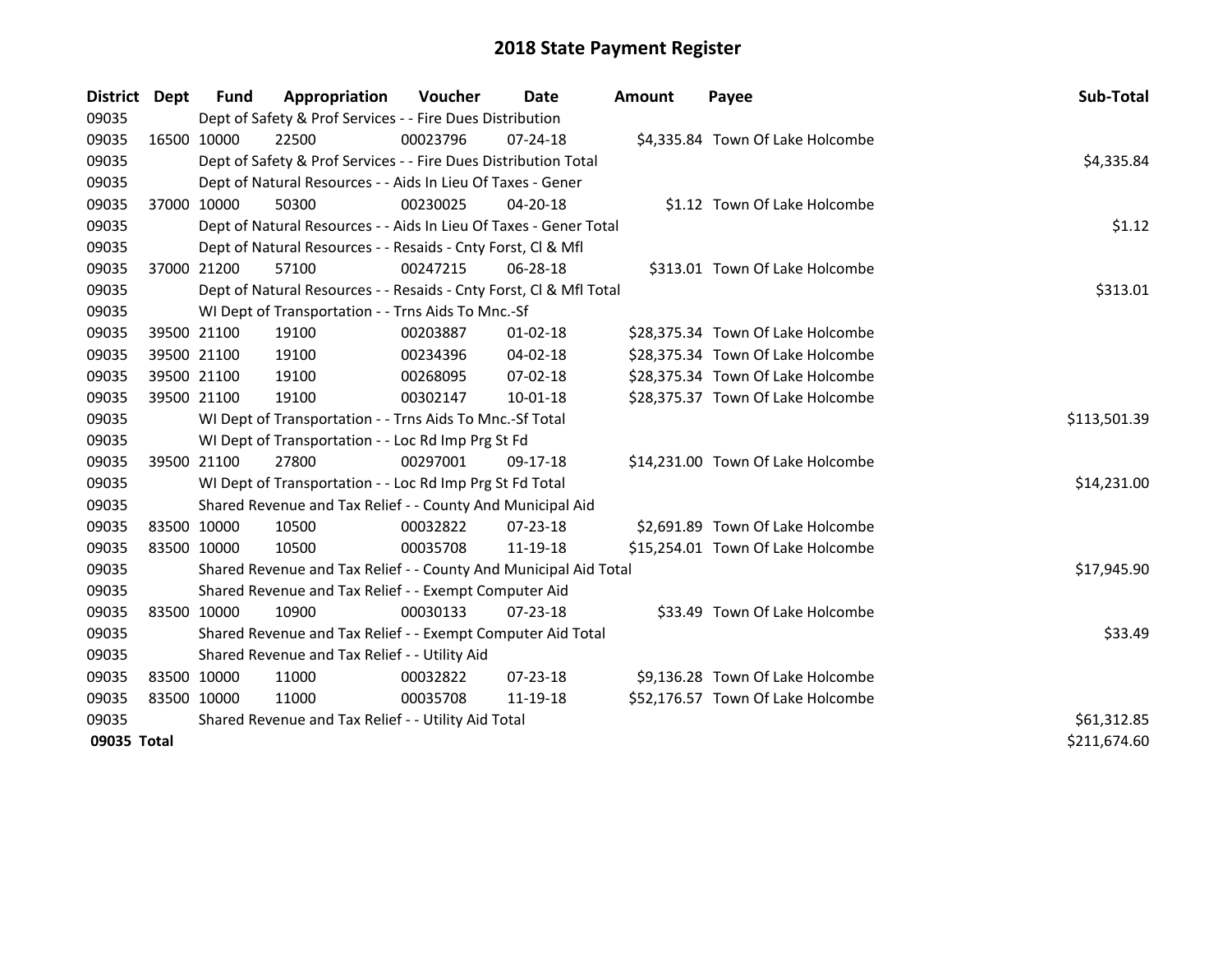| District    | Dept | <b>Fund</b> | Appropriation                                                        | <b>Voucher</b> | Date           | <b>Amount</b> | Payee                    | Sub-Total    |
|-------------|------|-------------|----------------------------------------------------------------------|----------------|----------------|---------------|--------------------------|--------------|
| 09036       |      |             | Dept of Safety & Prof Services - - Fire Dues Distribution            |                |                |               |                          |              |
| 09036       |      | 16500 10000 | 22500                                                                | 00023797       | $07 - 24 - 18$ |               | \$951.92 Town Of Ruby    |              |
| 09036       |      |             | Dept of Safety & Prof Services - - Fire Dues Distribution Total      |                |                |               |                          | \$951.92     |
| 09036       |      |             | Dept of Natural Resources - - Resaids - Cnty Forst, CI & Mfl         |                |                |               |                          |              |
| 09036       |      | 37000 21200 | 57100                                                                | 00247216       | 06-28-18       |               | \$2,894.73 Town Of Ruby  |              |
| 09036       |      |             | Dept of Natural Resources - - Resaids - Cnty Forst, CI & Mfl Total   | \$2,894.73     |                |               |                          |              |
| 09036       |      |             | WI Dept of Transportation - - Trns Aids To Mnc.-Sf                   |                |                |               |                          |              |
| 09036       |      | 39500 21100 | 19100                                                                | 00203888       | $01 - 02 - 18$ |               | \$22,719.39 Town Of Ruby |              |
| 09036       |      | 39500 21100 | 19100                                                                | 00234397       | $04 - 02 - 18$ |               | \$22,719.39 Town Of Ruby |              |
| 09036       |      | 39500 21100 | 19100                                                                | 00268096       | 07-02-18       |               | \$22,719.39 Town Of Ruby |              |
| 09036       |      | 39500 21100 | 19100                                                                | 00302148       | 10-01-18       |               | \$22,719.39 Town Of Ruby |              |
| 09036       |      |             | WI Dept of Transportation - - Trns Aids To Mnc.-Sf Total             |                |                |               |                          | \$90,877.56  |
| 09036       |      |             | Department of Administration - - Hv Trans Ln Annual Impact Fee       |                |                |               |                          |              |
| 09036       |      | 50500 10000 | 17400                                                                | 00078728       | 05-01-18       |               | \$13,158.00 Town Of Ruby |              |
| 09036       |      |             | Department of Administration - - Hv Trans Ln Annual Impact Fee Total |                |                |               |                          | \$13,158.00  |
| 09036       |      |             | Shared Revenue and Tax Relief - - County And Municipal Aid           |                |                |               |                          |              |
| 09036       |      | 83500 10000 | 10500                                                                | 00032823       | 07-23-18       |               | \$3,163.25 Town Of Ruby  |              |
| 09036       |      | 83500 10000 | 10500                                                                | 00035709       | 11-19-18       |               | \$17,925.06 Town Of Ruby |              |
| 09036       |      |             | Shared Revenue and Tax Relief - - County And Municipal Aid Total     |                |                |               |                          | \$21,088.31  |
| 09036       |      |             | Shared Revenue and Tax Relief - - Exempt Computer Aid                |                |                |               |                          |              |
| 09036       |      | 83500 10000 | 10900                                                                | 00030134       | $07 - 23 - 18$ |               | \$1.01 Town Of Ruby      |              |
| 09036       |      |             | Shared Revenue and Tax Relief - - Exempt Computer Aid Total          |                |                |               |                          | \$1.01       |
| 09036       |      |             | Shared Revenue and Tax Relief - - Utility Aid                        |                |                |               |                          |              |
| 09036       |      | 83500 10000 | 11000                                                                | 00032823       | $07 - 23 - 18$ |               | \$437.84 Town Of Ruby    |              |
| 09036       |      | 83500 10000 | 11000                                                                | 00035709       | 11-19-18       |               | \$2,550.67 Town Of Ruby  |              |
| 09036       |      |             | Shared Revenue and Tax Relief - - Utility Aid Total                  |                |                |               |                          | \$2,988.51   |
| 09036 Total |      |             |                                                                      |                |                |               |                          | \$131,960.04 |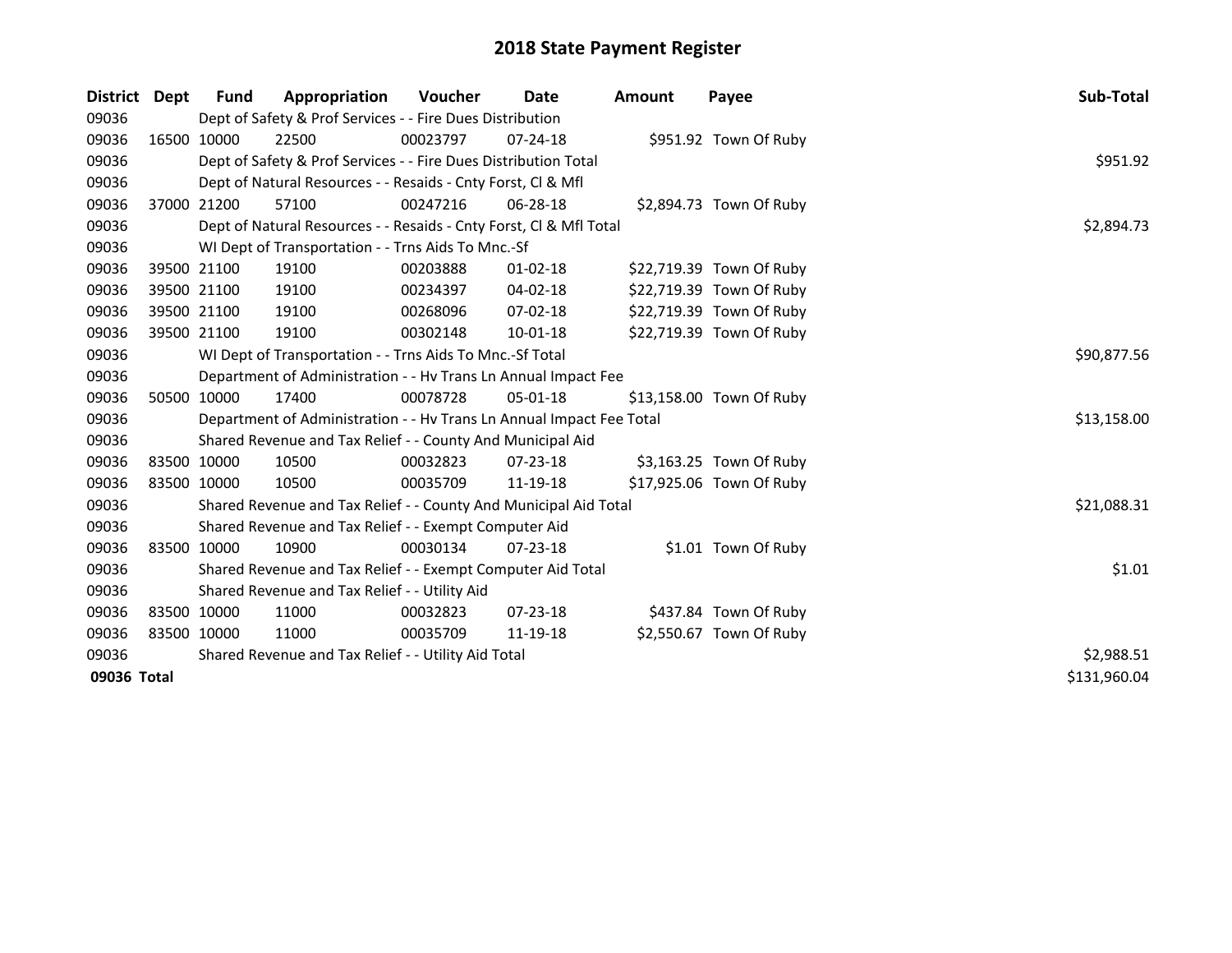| District    | <b>Dept</b> | <b>Fund</b> | Appropriation                                                      | Voucher     | <b>Date</b>    | <b>Amount</b> | Payee                       | Sub-Total    |
|-------------|-------------|-------------|--------------------------------------------------------------------|-------------|----------------|---------------|-----------------------------|--------------|
| 09038       |             |             | Dept of Safety & Prof Services - - Fire Dues Distribution          |             |                |               |                             |              |
| 09038       | 16500 10000 |             | 22500                                                              | 00023798    | 07-25-18       |               | \$5,848.01 Town Of Sampson  |              |
| 09038       |             |             | Dept of Safety & Prof Services - - Fire Dues Distribution Total    |             |                |               |                             | \$5,848.01   |
| 09038       |             |             | Dept of Natural Resources - - Aids In Lieu Of Taxes - Gener        |             |                |               |                             |              |
| 09038       |             | 37000 10000 | 50300                                                              | 00211845    | $02 - 02 - 18$ |               | \$695.23 Town Of Sampson    |              |
| 09038       | 37000 10000 |             | 50300                                                              | 00211846    | 02-02-18       |               | \$44,848.11 Town Of Sampson |              |
| 09038       | 37000 10000 |             | 50300                                                              | 00230207    | 04-20-18       |               | \$2,870.40 Town Of Sampson  |              |
| 09038       |             | 37000 10000 | 50300                                                              | 00230208    | 04-20-18       |               | \$31.86 Town Of Sampson     |              |
| 09038       |             |             | Dept of Natural Resources - - Aids In Lieu Of Taxes - Gener Total  | \$48,445.60 |                |               |                             |              |
| 09038       |             |             | Dept of Natural Resources - - Resaids - Cnty Forst, Cl & Mfl       |             |                |               |                             |              |
| 09038       |             | 37000 21200 | 57100                                                              | 00247217    | 06-28-18       |               | \$2,304.17 Town Of Sampson  |              |
| 09038       |             |             | Dept of Natural Resources - - Resaids - Cnty Forst, Cl & Mfl Total |             |                |               |                             | \$2,304.17   |
| 09038       |             |             | WI Dept of Transportation - - Trns Aids To Mnc.-Sf                 |             |                |               |                             |              |
| 09038       |             | 39500 21100 | 19100                                                              | 00203889    | $01 - 02 - 18$ |               | \$42,888.52 Town Of Sampson |              |
| 09038       |             | 39500 21100 | 19100                                                              | 00234398    | 04-02-18       |               | \$42,888.52 Town Of Sampson |              |
| 09038       | 39500 21100 |             | 19100                                                              | 00268097    | 07-02-18       |               | \$42,888.52 Town Of Sampson |              |
| 09038       | 39500 21100 |             | 19100                                                              | 00302149    | $10 - 01 - 18$ |               | \$42,888.53 Town Of Sampson |              |
| 09038       |             |             | WI Dept of Transportation - - Trns Aids To Mnc.-Sf Total           |             |                |               |                             | \$171,554.09 |
| 09038       |             |             | Department of Revenue - - Payments For Municipal Svcs              |             |                |               |                             |              |
| 09038       |             | 56600 10000 | 50100                                                              | 00026709    | $01 - 31 - 18$ |               | \$262.70 Town Of Sampson    |              |
| 09038       |             |             | Department of Revenue - - Payments For Municipal Svcs Total        |             |                |               |                             | \$262.70     |
| 09038       |             |             | Shared Revenue and Tax Relief - - County And Municipal Aid         |             |                |               |                             |              |
| 09038       | 83500 10000 |             | 10500                                                              | 00032824    | $07 - 23 - 18$ |               | \$2,995.94 Town Of Sampson  |              |
| 09038       | 83500 10000 |             | 10500                                                              | 00035710    | 11-19-18       |               | \$16,977.01 Town Of Sampson |              |
| 09038       |             |             | Shared Revenue and Tax Relief - - County And Municipal Aid Total   |             |                |               |                             | \$19,972.95  |
| 09038       |             |             | Shared Revenue and Tax Relief - - Exempt Computer Aid              |             |                |               |                             |              |
| 09038       | 83500 10000 |             | 10900                                                              | 00030135    | $07 - 23 - 18$ |               | \$7.10 Town Of Sampson      |              |
| 09038       |             |             | Shared Revenue and Tax Relief - - Exempt Computer Aid Total        |             |                |               |                             | \$7.10       |
| 09038 Total |             |             |                                                                    |             |                |               |                             | \$248,394.62 |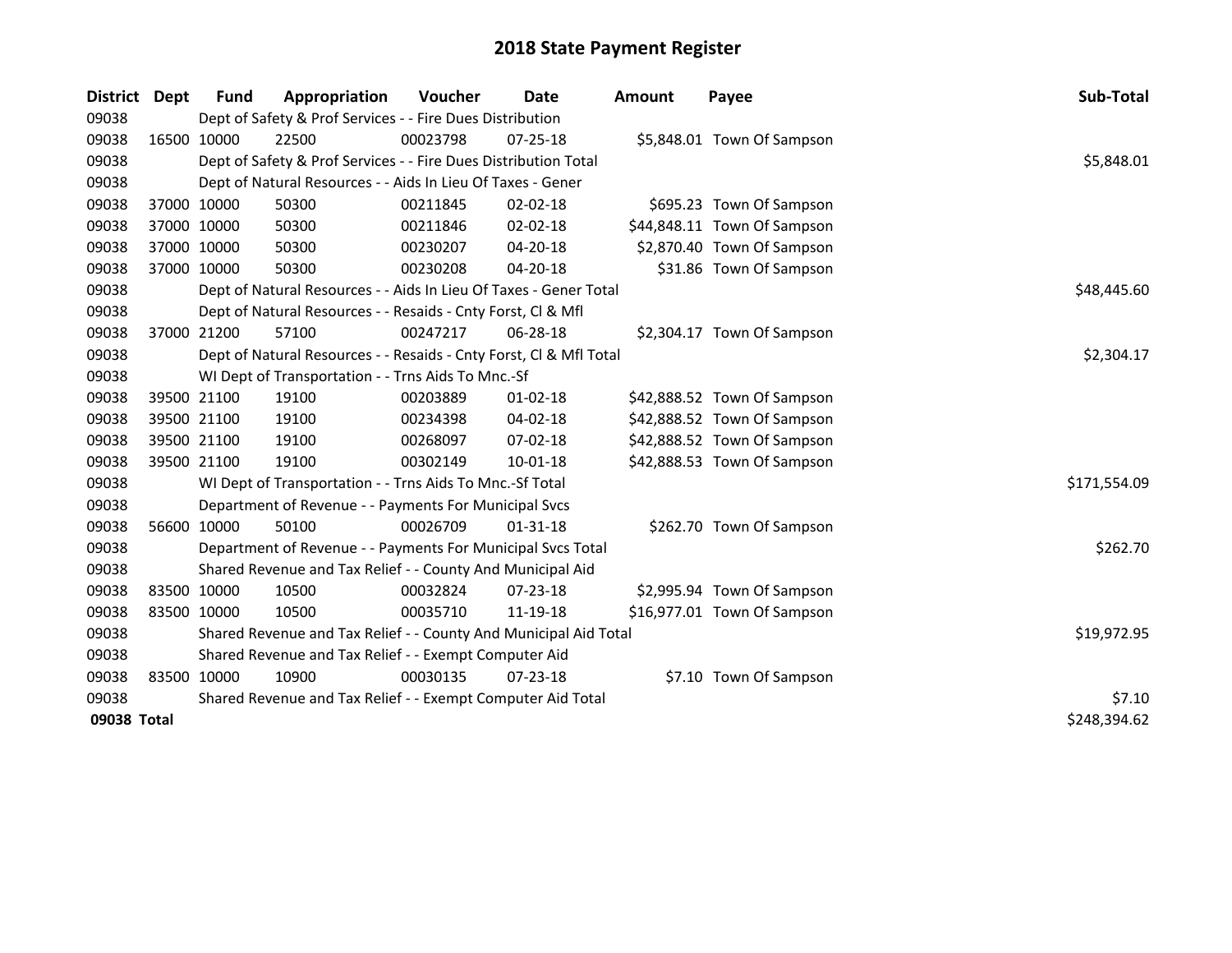| <b>District</b> | Dept | Fund        | Appropriation                                                      | Voucher    | Date           | Amount | Payee                     | Sub-Total    |
|-----------------|------|-------------|--------------------------------------------------------------------|------------|----------------|--------|---------------------------|--------------|
| 09040           |      |             | Dept of Safety & Prof Services - - Fire Dues Distribution          |            |                |        |                           |              |
| 09040           |      | 16500 10000 | 22500                                                              | 00023799   | $07 - 24 - 18$ |        | \$3,183.63 Town Of Sigel  |              |
| 09040           |      |             | Dept of Safety & Prof Services - - Fire Dues Distribution Total    |            |                |        |                           | \$3,183.63   |
| 09040           |      |             | Dept of Natural Resources - - Resaids - Cnty Forst, CI & Mfl       |            |                |        |                           |              |
| 09040           |      | 37000 21200 | 57100                                                              | 00247218   | 06-28-18       |        | \$226.29 Town Of Sigel    |              |
| 09040           |      |             | Dept of Natural Resources - - Resaids - Cnty Forst, Cl & Mfl Total |            |                |        |                           | \$226.29     |
| 09040           |      |             | WI Dept of Transportation - - Trns Aids To Mnc.-Sf                 |            |                |        |                           |              |
| 09040           |      | 39500 21100 | 19100                                                              | 00203890   | $01 - 02 - 18$ |        | \$28,506.74 Town Of Sigel |              |
| 09040           |      | 39500 21100 | 19100                                                              | 00234399   | 04-02-18       |        | \$28,506.74 Town Of Sigel |              |
| 09040           |      | 39500 21100 | 19100                                                              | 00268098   | 07-02-18       |        | \$28,506.74 Town Of Sigel |              |
| 09040           |      | 39500 21100 | 19100                                                              | 00302150   | $10 - 01 - 18$ |        | \$28,506.75 Town Of Sigel |              |
| 09040           |      |             | WI Dept of Transportation - - Trns Aids To Mnc.-Sf Total           |            |                |        |                           | \$114,026.97 |
| 09040           |      |             | Shared Revenue and Tax Relief - - County And Municipal Aid         |            |                |        |                           |              |
| 09040           |      | 83500 10000 | 10500                                                              | 00032825   | 07-23-18       |        | \$6,818.17 Town Of Sigel  |              |
| 09040           |      | 83500 10000 | 10500                                                              | 00035711   | 11-19-18       |        | \$38,636.27 Town Of Sigel |              |
| 09040           |      |             | Shared Revenue and Tax Relief - - County And Municipal Aid Total   |            |                |        |                           | \$45,454.44  |
| 09040           |      |             | Shared Revenue and Tax Relief - - Exempt Computer Aid              |            |                |        |                           |              |
| 09040           |      | 83500 10000 | 10900                                                              | 00030136   | $07 - 23 - 18$ |        | \$3.04 Town Of Sigel      |              |
| 09040           |      |             | Shared Revenue and Tax Relief - - Exempt Computer Aid Total        |            |                |        |                           | \$3.04       |
| 09040           |      |             | Shared Revenue and Tax Relief - - Utility Aid                      |            |                |        |                           |              |
| 09040           |      | 83500 10000 | 11000                                                              | 00032825   | $07 - 23 - 18$ |        | \$144.16 Town Of Sigel    |              |
| 09040           |      | 83500 10000 | 11000                                                              | 00035711   | 11-19-18       |        | \$843.40 Town Of Sigel    |              |
| 09040           |      |             | Shared Revenue and Tax Relief - - Utility Aid Total                |            |                |        |                           | \$987.56     |
| 09040           |      |             | Shared Revenue and Tax Relief - - Lottery & Gaming Credit          |            |                |        |                           |              |
| 09040           |      | 83500 52100 | 36300                                                              | 00027282   | 03-26-18       |        | \$2,368.43 Town Of Sigel  |              |
| 09040           |      |             | Shared Revenue and Tax Relief - - Lottery & Gaming Credit Total    | \$2,368.43 |                |        |                           |              |
| 09040 Total     |      |             |                                                                    |            |                |        |                           | \$166,250.36 |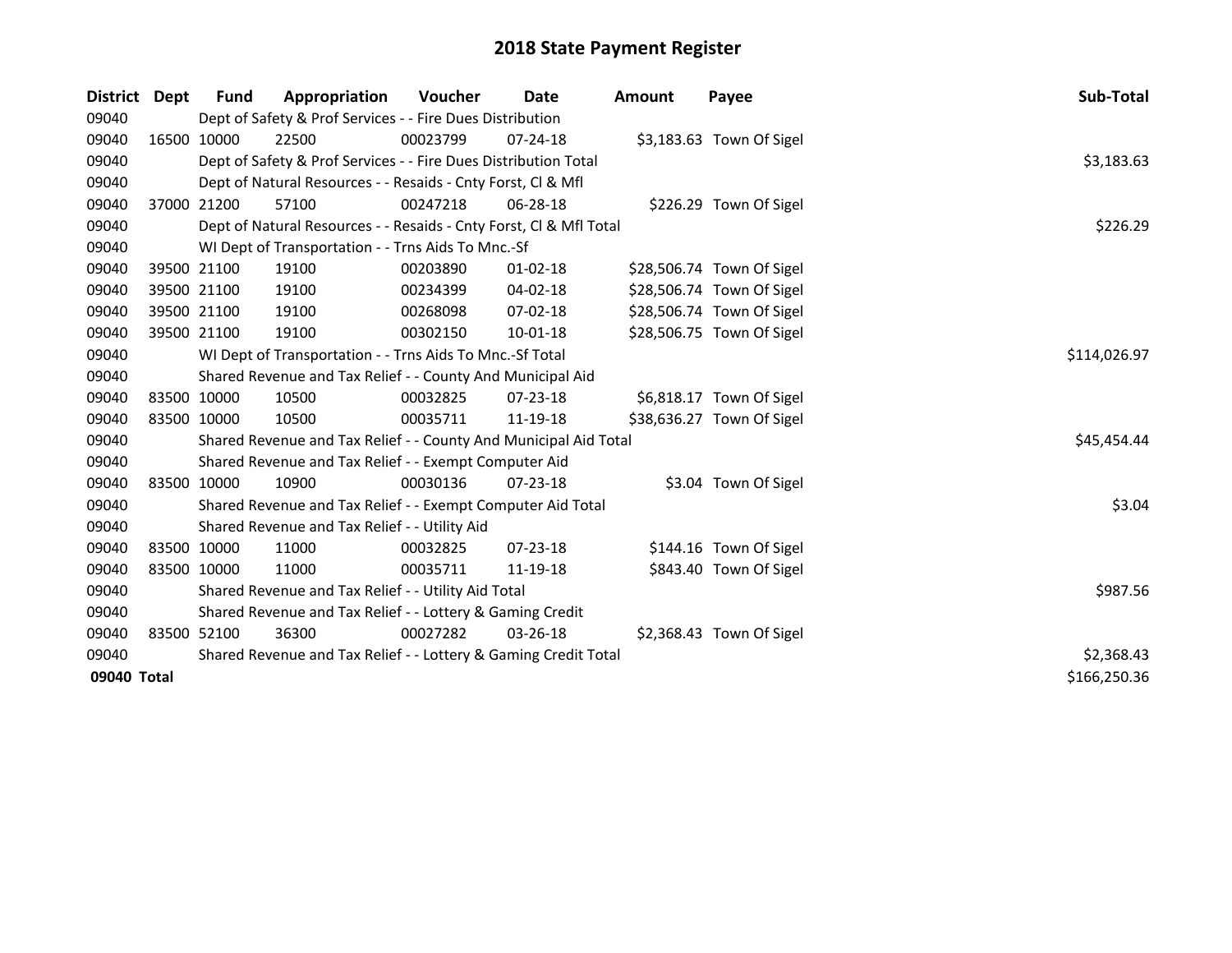| District Dept |             | Fund                                                | Appropriation                                                      | <b>Voucher</b> | Date           | <b>Amount</b> | Payee                      | Sub-Total    |
|---------------|-------------|-----------------------------------------------------|--------------------------------------------------------------------|----------------|----------------|---------------|----------------------------|--------------|
| 09042         |             |                                                     | Dept of Safety & Prof Services - - Fire Dues Distribution          |                |                |               |                            |              |
| 09042         |             | 16500 10000                                         | 22500                                                              | 00023800       | $07 - 25 - 18$ |               | \$5,402.22 Town Of Tilden  |              |
| 09042         |             |                                                     | Dept of Safety & Prof Services - - Fire Dues Distribution Total    |                |                |               |                            | \$5,402.22   |
| 09042         |             |                                                     | Dept of Natural Resources - - Resaids - Cnty Forst, Cl & Mfl       |                |                |               |                            |              |
| 09042         |             | 37000 21200                                         | 57100                                                              | 00247219       | 06-28-18       |               | \$12.00 Town Of Tilden     |              |
| 09042         |             |                                                     | Dept of Natural Resources - - Resaids - Cnty Forst, Cl & Mfl Total |                |                |               |                            | \$12.00      |
| 09042         |             |                                                     | Dept of Natural Resources - - Rec & Resource Aids, Fed             |                |                |               |                            |              |
| 09042         |             | 37000 21200                                         | 58300                                                              | 00262151       | 08-27-18       |               | \$2,624.05 Town Of Tilden  |              |
| 09042         |             |                                                     | Dept of Natural Resources - - Rec & Resource Aids, Fed Total       |                |                |               |                            | \$2,624.05   |
| 09042         |             |                                                     | WI Dept of Transportation - - Trns Aids To Mnc.-Sf                 |                |                |               |                            |              |
| 09042         |             | 39500 21100                                         | 19100                                                              | 00203891       | 01-02-18       |               | \$25,263.67 Town Of Tilden |              |
| 09042         |             | 39500 21100                                         | 19100                                                              | 00234400       | 04-02-18       |               | \$25,263.67 Town Of Tilden |              |
| 09042         |             | 39500 21100                                         | 19100                                                              | 00268099       | 07-02-18       |               | \$25,263.67 Town Of Tilden |              |
| 09042         |             | 39500 21100                                         | 19100                                                              | 00302151       | 10-01-18       |               | \$25,263.69 Town Of Tilden |              |
| 09042         |             |                                                     | WI Dept of Transportation - - Trns Aids To Mnc.-Sf Total           |                |                |               |                            | \$101,054.70 |
| 09042         |             |                                                     | WI Dept of Transportation - - Loc Rd Imp Prg St Fd                 |                |                |               |                            |              |
| 09042         |             | 39500 21100                                         | 27800                                                              | 00324207       | 11-16-18       |               | \$12,671.00 Town Of Tilden |              |
| 09042         |             |                                                     | WI Dept of Transportation - - Loc Rd Imp Prg St Fd Total           |                |                |               |                            | \$12,671.00  |
| 09042         |             |                                                     | Shared Revenue and Tax Relief - - County And Municipal Aid         |                |                |               |                            |              |
| 09042         |             | 83500 10000                                         | 10500                                                              | 00032826       | 07-23-18       |               | \$4,920.10 Town Of Tilden  |              |
| 09042         |             | 83500 10000                                         | 10500                                                              | 00035712       | 11-19-18       |               | \$27,880.59 Town Of Tilden |              |
| 09042         |             |                                                     | Shared Revenue and Tax Relief - - County And Municipal Aid Total   |                |                |               |                            | \$32,800.69  |
| 09042         |             |                                                     | Shared Revenue and Tax Relief - - Exempt Computer Aid              |                |                |               |                            |              |
| 09042         |             | 83500 10000                                         | 10900                                                              | 00030137       | $07 - 23 - 18$ |               | \$17.25 Town Of Tilden     |              |
| 09042         |             |                                                     | Shared Revenue and Tax Relief - - Exempt Computer Aid Total        |                |                |               |                            | \$17.25      |
| 09042         |             |                                                     | Shared Revenue and Tax Relief - - Utility Aid                      |                |                |               |                            |              |
| 09042         | 83500 10000 |                                                     | 11000                                                              | 00032826       | $07 - 23 - 18$ |               | \$61.81 Town Of Tilden     |              |
| 09042         | 83500 10000 |                                                     | 11000                                                              | 00035712       | 11-19-18       |               | \$365.05 Town Of Tilden    |              |
| 09042         |             | Shared Revenue and Tax Relief - - Utility Aid Total | \$426.86                                                           |                |                |               |                            |              |
| 09042 Total   |             |                                                     |                                                                    |                |                |               |                            | \$155,008.77 |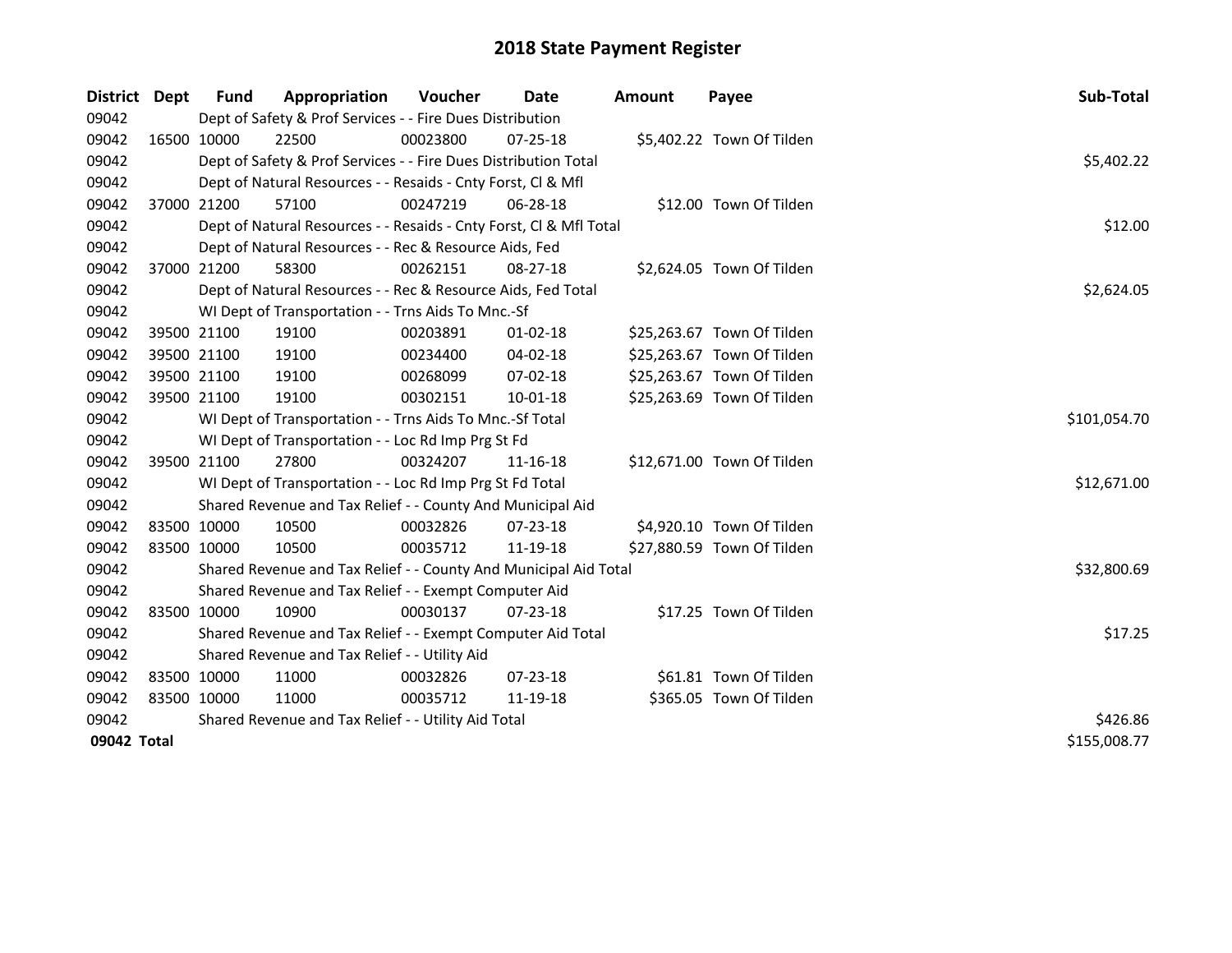| District Dept |             | <b>Fund</b> | Appropriation                                                      | Voucher  | Date           | <b>Amount</b> | Payee                        | Sub-Total    |
|---------------|-------------|-------------|--------------------------------------------------------------------|----------|----------------|---------------|------------------------------|--------------|
| 09044         |             |             | Dept of Safety & Prof Services - - Fire Dues Distribution          |          |                |               |                              |              |
| 09044         |             | 16500 10000 | 22500                                                              | 00023801 | 07-25-18       |               | \$11,127.44 Town Of Wheaton  |              |
| 09044         |             |             | Dept of Safety & Prof Services - - Fire Dues Distribution Total    |          |                |               |                              | \$11,127.44  |
| 09044         |             |             | Dept of Natural Resources - - Aids In Lieu Of Taxes - Gener        |          |                |               |                              |              |
| 09044         |             | 37000 10000 | 50300                                                              | 00211878 | $02 - 02 - 18$ |               | \$1,591.56 Town Of Wheaton   |              |
| 09044         |             | 37000 10000 | 50300                                                              | 00230299 | $04 - 20 - 18$ |               | \$88.46 Town Of Wheaton      |              |
| 09044         |             |             | Dept of Natural Resources - - Aids In Lieu Of Taxes - Gener Total  |          |                |               |                              | \$1,680.02   |
| 09044         |             |             | Dept of Natural Resources - - Resaids - Cnty Forst, Cl & Mfl       |          |                |               |                              |              |
| 09044         |             | 37000 21200 | 57100                                                              | 00247220 | 06-28-18       |               | \$171.21 Town Of Wheaton     |              |
| 09044         |             |             | Dept of Natural Resources - - Resaids - Cnty Forst, Cl & Mfl Total |          |                |               |                              | \$171.21     |
| 09044         |             |             | Dept of Natural Resources - - Aids In Lieu Of Taxes - Sum S        |          |                |               |                              |              |
| 09044         |             | 37000 21200 | 57900                                                              | 00230300 | $04 - 20 - 18$ |               | \$5.83 Town Of Wheaton       |              |
| 09044         |             |             | Dept of Natural Resources - - Aids In Lieu Of Taxes - Sum S Total  |          |                |               |                              | \$5.83       |
| 09044         |             |             | WI Dept of Transportation - - Trns Aids To Mnc.-Sf                 |          |                |               |                              |              |
| 09044         |             | 39500 21100 | 19100                                                              | 00203892 | $01-02-18$     |               | \$48,532.53 Town Of Wheaton  |              |
| 09044         |             | 39500 21100 | 19100                                                              | 00234401 | 04-02-18       |               | \$48,532.53 Town Of Wheaton  |              |
| 09044         |             | 39500 21100 | 19100                                                              | 00268100 | 07-02-18       |               | \$48,532.53 Town Of Wheaton  |              |
| 09044         |             | 39500 21100 | 19100                                                              | 00302152 | 10-01-18       |               | \$48,532.55 Town Of Wheaton  |              |
| 09044         |             |             | WI Dept of Transportation - - Trns Aids To Mnc.-Sf Total           |          |                |               |                              | \$194,130.14 |
| 09044         |             |             | WI Dept of Transportation - - Local Rds, Grants Sf                 |          |                |               |                              |              |
| 09044         |             | 39500 21100 | 27000                                                              | 00218944 | 02-05-18       |               | \$334,634.40 Town Of Wheaton |              |
| 09044         |             |             | WI Dept of Transportation - - Local Rds, Grants Sf Total           |          |                |               |                              | \$334,634.40 |
| 09044         |             |             | Shared Revenue and Tax Relief - - County And Municipal Aid         |          |                |               |                              |              |
| 09044         |             | 83500 10000 | 10500                                                              | 00032827 | 07-23-18       |               | \$7,978.94 Town Of Wheaton   |              |
| 09044         |             | 83500 10000 | 10500                                                              | 00035713 | 11-19-18       |               | \$45,213.99 Town Of Wheaton  |              |
| 09044         |             |             | Shared Revenue and Tax Relief - - County And Municipal Aid Total   |          |                |               |                              | \$53,192.93  |
| 09044         |             |             | Shared Revenue and Tax Relief - - Exempt Computer Aid              |          |                |               |                              |              |
| 09044         |             | 83500 10000 | 10900                                                              | 00030138 | $07 - 23 - 18$ |               | \$959.91 Town Of Wheaton     |              |
| 09044         |             |             | Shared Revenue and Tax Relief - - Exempt Computer Aid Total        |          |                |               |                              | \$959.91     |
| 09044         |             |             | Shared Revenue and Tax Relief - - Utility Aid                      |          |                |               |                              |              |
| 09044         |             | 83500 10000 | 11000                                                              | 00032827 | 07-23-18       |               | \$42,907.17 Town Of Wheaton  |              |
| 09044         | 83500 10000 |             | 11000                                                              | 00035713 | 11-19-18       |               | \$242,548.83 Town Of Wheaton |              |
| 09044         |             |             | Shared Revenue and Tax Relief - - Utility Aid Total                |          |                |               |                              | \$285,456.00 |
| 09044 Total   |             |             |                                                                    |          |                |               |                              | \$881,357.88 |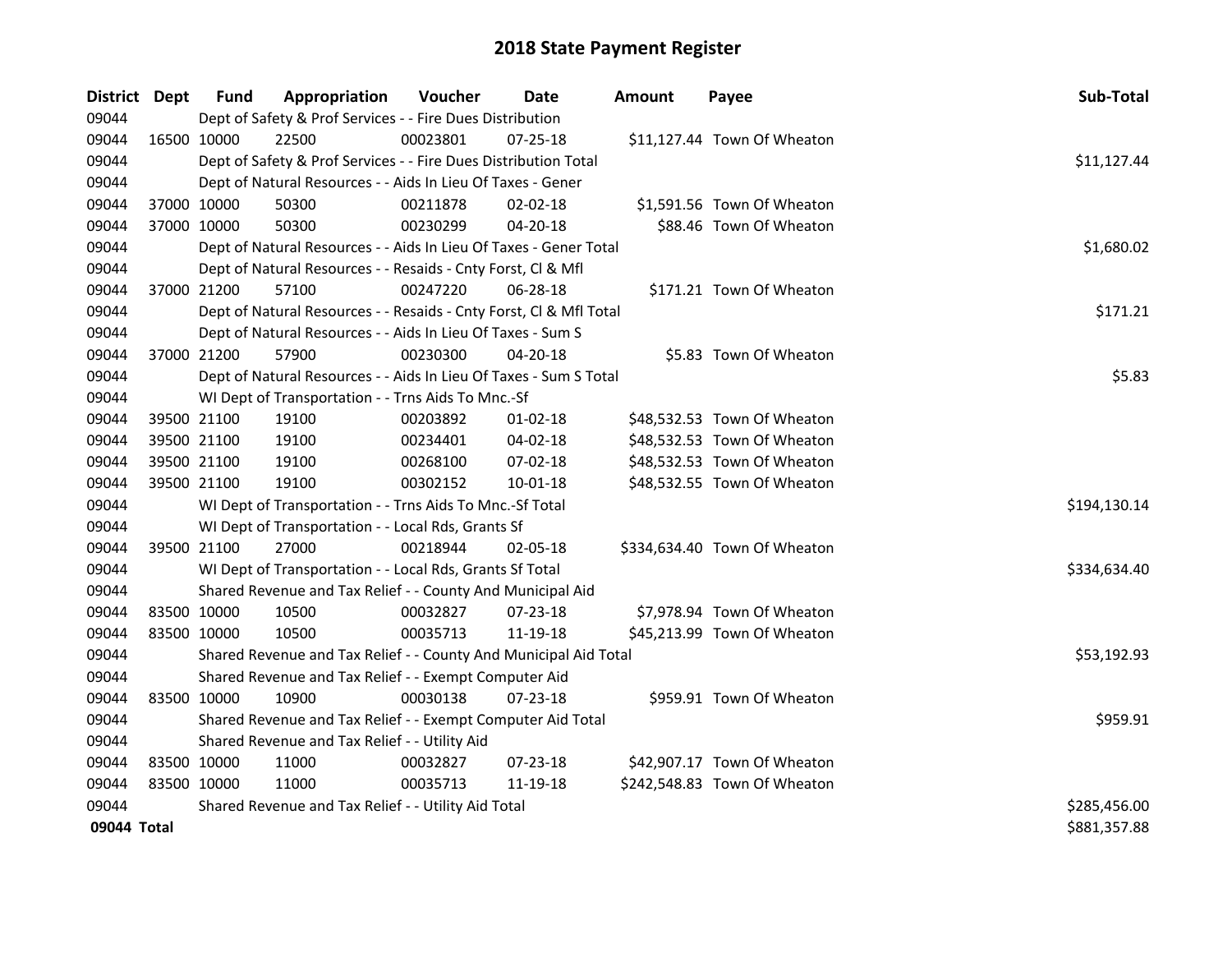| District    | Dept         | Fund                                                | Appropriation                                                      | Voucher  | Date           | <b>Amount</b> | Payee                        | Sub-Total    |
|-------------|--------------|-----------------------------------------------------|--------------------------------------------------------------------|----------|----------------|---------------|------------------------------|--------------|
| 09046       |              |                                                     | Dept of Safety & Prof Services - - Fire Dues Distribution          |          |                |               |                              |              |
| 09046       |              | 16500 10000                                         | 22500                                                              | 00023802 | $07 - 24 - 18$ |               | \$3,546.17 Town Of Woodmohr  |              |
| 09046       |              |                                                     | Dept of Safety & Prof Services - - Fire Dues Distribution Total    |          |                |               |                              | \$3,546.17   |
| 09046       |              |                                                     | Dept of Natural Resources - - Aids In Lieu Of Taxes - Gener        |          |                |               |                              |              |
| 09046       |              | 37000 10000                                         | 50300                                                              | 00229683 | $04 - 20 - 18$ |               | \$47.31 Town Of Woodmohr     |              |
| 09046       |              |                                                     | Dept of Natural Resources - - Aids In Lieu Of Taxes - Gener Total  |          |                |               |                              | \$47.31      |
| 09046       |              |                                                     | Dept of Natural Resources - - Resaids - Cnty Forst, Cl & Mfl       |          |                |               |                              |              |
| 09046       |              | 37000 21200                                         | 57100                                                              | 00247221 | 06-28-18       |               | \$32.24 Town Of Woodmohr     |              |
| 09046       |              |                                                     | Dept of Natural Resources - - Resaids - Cnty Forst, Cl & Mfl Total |          |                |               |                              | \$32.24      |
| 09046       |              |                                                     | WI Dept of Transportation - - Trns Aids To Mnc.-Sf                 |          |                |               |                              |              |
| 09046       |              | 39500 21100                                         | 19100                                                              | 00203893 | $01 - 02 - 18$ |               | \$28,626.19 Town Of Woodmohr |              |
| 09046       |              | 39500 21100                                         | 19100                                                              | 00234402 | $04 - 02 - 18$ |               | \$28,626.19 Town Of Woodmohr |              |
| 09046       |              | 39500 21100                                         | 19100                                                              | 00268101 | 07-02-18       |               | \$28,626.19 Town Of Woodmohr |              |
| 09046       |              | 39500 21100                                         | 19100                                                              | 00302153 | 10-01-18       |               | \$28,626.20 Town Of Woodmohr |              |
| 09046       |              |                                                     | WI Dept of Transportation - - Trns Aids To Mnc.-Sf Total           |          |                |               |                              | \$114,504.77 |
| 09046       |              |                                                     | Shared Revenue and Tax Relief - - County And Municipal Aid         |          |                |               |                              |              |
| 09046       |              | 83500 10000                                         | 10500                                                              | 00032828 | $07 - 23 - 18$ |               | \$8,365.76 Town Of Woodmohr  |              |
| 09046       | 83500 10000  |                                                     | 10500                                                              | 00035714 | 11-19-18       |               | \$47,405.97 Town Of Woodmohr |              |
| 09046       |              |                                                     | Shared Revenue and Tax Relief - - County And Municipal Aid Total   |          |                |               |                              | \$55,771.73  |
| 09046       |              |                                                     | Shared Revenue and Tax Relief - - Exempt Computer Aid              |          |                |               |                              |              |
| 09046       |              | 83500 10000                                         | 10900                                                              | 00030139 | $07 - 23 - 18$ |               | \$13.19 Town Of Woodmohr     |              |
| 09046       |              |                                                     | Shared Revenue and Tax Relief - - Exempt Computer Aid Total        |          |                |               |                              | \$13.19      |
| 09046       |              |                                                     | Shared Revenue and Tax Relief - - Utility Aid                      |          |                |               |                              |              |
| 09046       |              | 83500 10000                                         | 11000                                                              | 00032828 | $07 - 23 - 18$ |               | \$456.29 Town Of Woodmohr    |              |
| 09046       |              | 83500 10000                                         | 11000                                                              | 00035714 | 11-19-18       |               | \$2,651.79 Town Of Woodmohr  |              |
| 09046       |              | Shared Revenue and Tax Relief - - Utility Aid Total | \$3,108.08                                                         |          |                |               |                              |              |
| 09046 Total | \$177,023.49 |                                                     |                                                                    |          |                |               |                              |              |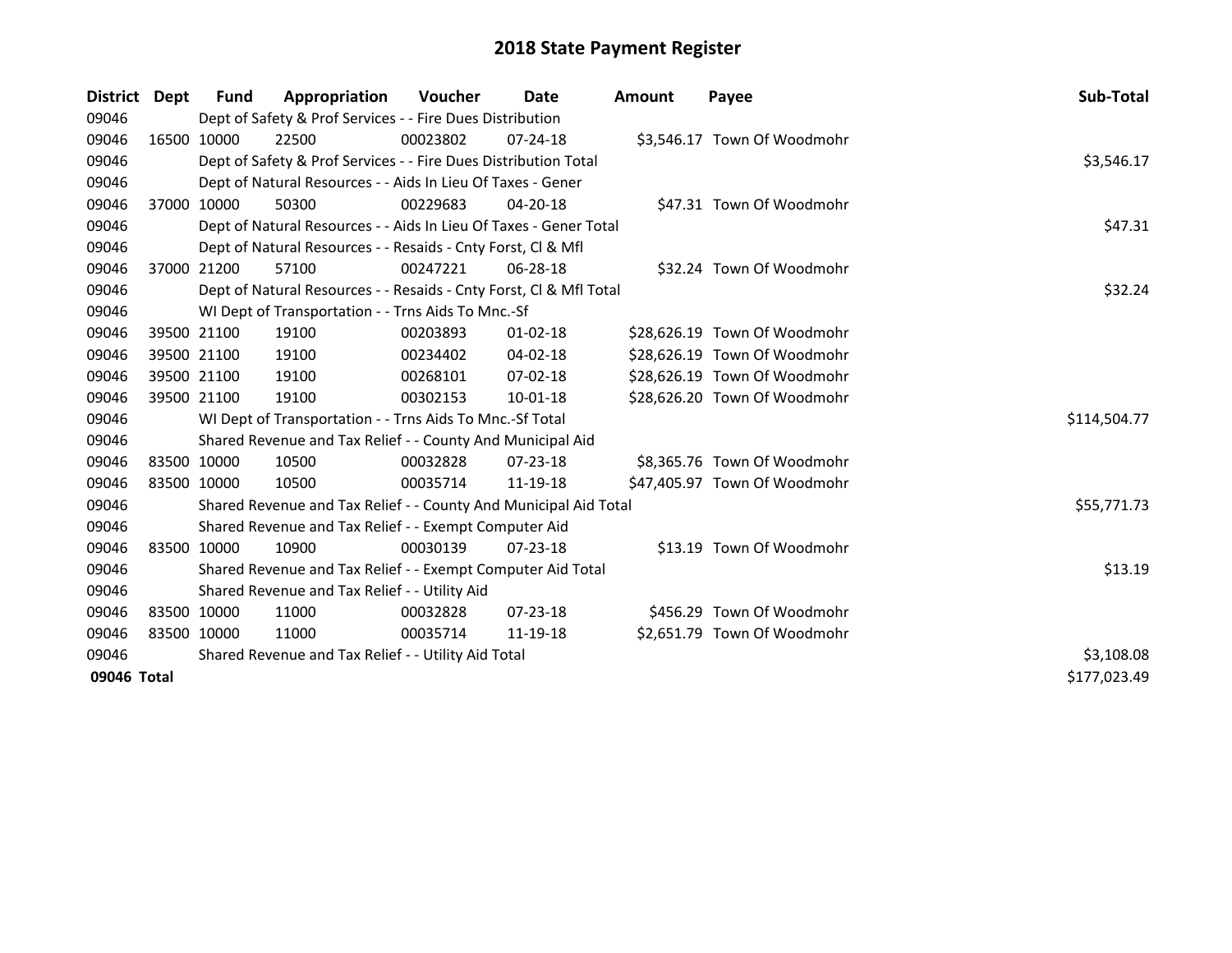| District Dept |             | <b>Fund</b> | Appropriation                                                                   | Voucher   | <b>Date</b>    | Amount | Payee                        | Sub-Total    |
|---------------|-------------|-------------|---------------------------------------------------------------------------------|-----------|----------------|--------|------------------------------|--------------|
| 09106         |             |             | Dept of Safety & Prof Services - - Fire Dues Distribution                       |           |                |        |                              |              |
| 09106         |             | 16500 10000 | 22500                                                                           | 00023803  | 07-24-18       |        | \$1,130.57 Village Of Boyd   |              |
| 09106         |             |             | Dept of Safety & Prof Services - - Fire Dues Distribution Total                 |           |                |        |                              | \$1,130.57   |
| 09106         |             |             | WI Dept of Transportation - - Hwy Sfty Loc Aid Ffd                              |           |                |        |                              |              |
| 09106         |             | 39500 21100 | 18500                                                                           | 00291940  | 08-29-18       |        | \$2,500.00 Village Of Boyd   |              |
| 09106         |             |             | WI Dept of Transportation - - Hwy Sfty Loc Aid Ffd Total                        |           |                |        |                              | \$2,500.00   |
| 09106         |             |             | WI Dept of Transportation - - Trns Aids To Mnc.-Sf                              |           |                |        |                              |              |
| 09106         |             | 39500 21100 | 19100                                                                           | 00203894  | 01-02-18       |        | \$8,203.03 Village Of Boyd   |              |
| 09106         |             | 39500 21100 | 19100                                                                           | 00234403  | 04-02-18       |        | \$8,203.03 Village Of Boyd   |              |
| 09106         |             | 39500 21100 | 19100                                                                           | 00268102  | 07-02-18       |        | \$8,203.03 Village Of Boyd   |              |
| 09106         |             | 39500 21100 | 19100                                                                           | 00302154  | 10-01-18       |        | \$8,203.03 Village Of Boyd   |              |
| 09106         |             |             | WI Dept of Transportation - - Trns Aids To Mnc.-Sf Total                        |           |                |        |                              | \$32,812.12  |
| 09106         |             |             | Department of Health Services - - Prepaid Medical Transport Reimbursement       |           |                |        |                              |              |
| 09106         |             | 43500 10000 | 16300                                                                           | AMBULANCE | 11-08-18       |        | \$9,935.33 Village Of Boyd   |              |
| 09106         |             |             | Department of Health Services - - Prepaid Medical Transport Reimbursement Total |           |                |        |                              | \$9,935.33   |
| 09106         |             |             | Department of Justice - - Law Enforcement Train, Local                          |           |                |        |                              |              |
| 09106         |             | 45500 10000 | 23100                                                                           | 00041448  | 02-05-18       |        | \$320.00 Village Of Boyd     |              |
| 09106         |             | 45500 10000 | 23100                                                                           | 00052161  | 09-25-18       |        | \$480.00 Village Of Boyd     |              |
| 09106         |             |             | Department of Justice - - Law Enforcement Train, Local Total                    |           |                |        |                              | \$800.00     |
| 09106         |             |             | Shared Revenue and Tax Relief - - Expenditure Restraint Program                 |           |                |        |                              |              |
| 09106         |             | 83500 10000 | 10100                                                                           | 00032829  | 07-23-18       |        | \$1,850.19 Village Of Boyd   |              |
| 09106         |             |             | Shared Revenue and Tax Relief - - Expenditure Restraint Program Total           |           |                |        |                              | \$1,850.19   |
| 09106         |             |             | Shared Revenue and Tax Relief - - County And Municipal Aid                      |           |                |        |                              |              |
| 09106         |             | 83500 10000 | 10500                                                                           | 00032829  | 07-23-18       |        | \$32,221.03 Village Of Boyd  |              |
| 09106         |             | 83500 10000 | 10500                                                                           | 00035715  | 11-19-18       |        | \$172,650.49 Village Of Boyd |              |
| 09106         |             |             | Shared Revenue and Tax Relief - - County And Municipal Aid Total                |           |                |        |                              | \$204,871.52 |
| 09106         |             |             | Shared Revenue and Tax Relief - - Exempt Computer Aid                           |           |                |        |                              |              |
| 09106         |             | 83500 10000 | 10900                                                                           | 00030140  | 07-23-18       |        | \$181.63 Village Of Boyd     |              |
| 09106         |             | 83500 10000 | 10900                                                                           | 00032244  | $07 - 23 - 18$ |        | \$1,486.29 Village Of Boyd   |              |
| 09106         |             |             | Shared Revenue and Tax Relief - - Exempt Computer Aid Total                     |           |                |        |                              | \$1,667.92   |
| 09106         |             |             | Shared Revenue and Tax Relief - - Utility Aid                                   |           |                |        |                              |              |
| 09106         |             | 83500 10000 | 11000                                                                           | 00032829  | 07-23-18       |        | \$72.39 Village Of Boyd      |              |
| 09106         | 83500 10000 |             | 11000                                                                           | 00035715  | 11-19-18       |        | \$396.92 Village Of Boyd     |              |
| 09106         |             |             | Shared Revenue and Tax Relief - - Utility Aid Total                             |           |                |        |                              | \$469.31     |
| 09106 Total   |             |             |                                                                                 |           |                |        |                              | \$256,036.96 |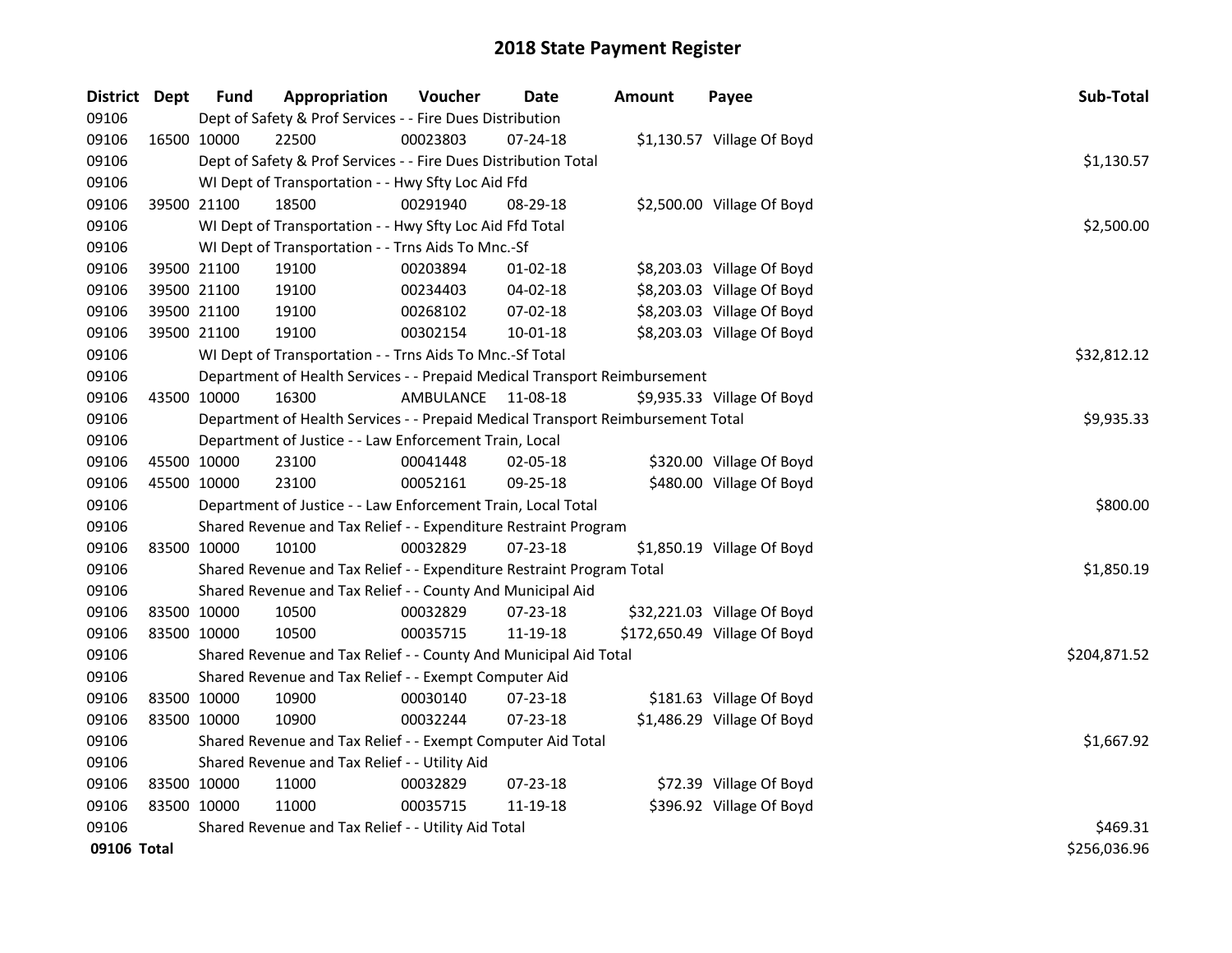| District Dept |             | <b>Fund</b> | Appropriation                                                                   | Voucher   | <b>Date</b>    | <b>Amount</b> | Payee                           | Sub-Total    |
|---------------|-------------|-------------|---------------------------------------------------------------------------------|-----------|----------------|---------------|---------------------------------|--------------|
| 09111         |             |             | Dept of Safety & Prof Services - - Fire Dues Distribution                       |           |                |               |                                 |              |
| 09111         | 16500 10000 |             | 22500                                                                           | 00023804  | $07 - 24 - 18$ |               | \$3,539.83 Cadott, Village of   |              |
| 09111         |             |             | Dept of Safety & Prof Services - - Fire Dues Distribution Total                 |           |                |               |                                 | \$3,539.83   |
| 09111         |             |             | WI Dept of Transportation - - Trns Aids To Mnc.-Sf                              |           |                |               |                                 |              |
| 09111         |             | 39500 21100 | 19100                                                                           | 00203895  | $01 - 02 - 18$ |               | \$25,013.90 Cadott, Village of  |              |
| 09111         | 39500 21100 |             | 19100                                                                           | 00234404  | 04-02-18       |               | \$25,013.90 Cadott, Village of  |              |
| 09111         | 39500 21100 |             | 19100                                                                           | 00268103  | 07-02-18       |               | \$25,013.90 Cadott, Village of  |              |
| 09111         | 39500 21100 |             | 19100                                                                           | 00302155  | 10-01-18       |               | \$25,013.91 Cadott, Village of  |              |
| 09111         |             |             | WI Dept of Transportation - - Trns Aids To Mnc.-Sf Total                        |           |                |               |                                 | \$100,055.61 |
| 09111         |             |             | WI Dept of Transportation - - Hwy Mgmt & Opers Sf                               |           |                |               |                                 |              |
| 09111         |             | 39500 21100 | 36500                                                                           | 00209864  | 01-09-18       |               | \$7.73 Cadott, Village of       |              |
| 09111         |             |             | WI Dept of Transportation - - Hwy Mgmt & Opers Sf Total                         |           |                |               |                                 | \$7.73       |
| 09111         |             |             | Department of Health Services - - Prepaid Medical Transport Reimbursement       |           |                |               |                                 |              |
| 09111         | 43500 10000 |             | 16300                                                                           | AMBULANCE | 11-08-18       |               | \$7,013.17 Cadott, Village of   |              |
| 09111         |             |             | Department of Health Services - - Prepaid Medical Transport Reimbursement Total |           |                |               |                                 | \$7,013.17   |
| 09111         |             |             | Department of Justice - - Law Enforcement Train, Local                          |           |                |               |                                 |              |
| 09111         | 45500 10000 |             | 23100                                                                           | 00041449  | 02-05-18       |               | \$480.00 Cadott, Village of     |              |
| 09111         | 45500 10000 |             | 23100                                                                           | 00052226  | $10 - 01 - 18$ |               | \$640.00 Cadott, Village of     |              |
| 09111         |             |             | Department of Justice - - Law Enforcement Train, Local Total                    |           |                |               |                                 | \$1,120.00   |
| 09111         |             |             | Shared Revenue and Tax Relief - - Expenditure Restraint Program                 |           |                |               |                                 |              |
| 09111         | 83500 10000 |             | 10100                                                                           | 00032830  | 07-23-18       |               | \$11,280.51 Cadott, Village of  |              |
| 09111         | 83500 10000 |             | 10100                                                                           | 00035716  | 11-19-18       |               | \$0.01 Cadott, Village of       |              |
| 09111         |             |             | Shared Revenue and Tax Relief - - Expenditure Restraint Program Total           |           |                |               |                                 | \$11,280.52  |
| 09111         |             |             | Shared Revenue and Tax Relief - - County And Municipal Aid                      |           |                |               |                                 |              |
| 09111         | 83500 10000 |             | 10500                                                                           | 00032830  | 07-23-18       |               | \$35,675.24 Cadott, Village of  |              |
| 09111         | 83500 10000 |             | 10500                                                                           | 00035716  | 11-19-18       |               | \$195,146.52 Cadott, Village of |              |
| 09111         |             |             | Shared Revenue and Tax Relief - - County And Municipal Aid Total                |           |                |               |                                 | \$230,821.76 |
| 09111         |             |             | Shared Revenue and Tax Relief - - Exempt Computer Aid                           |           |                |               |                                 |              |
| 09111         | 83500 10000 |             | 10900                                                                           | 00030141  | 07-23-18       |               | \$972.08 Cadott, Village of     |              |
| 09111         | 83500 10000 |             | 10900                                                                           | 00032245  | 07-23-18       |               | \$821.57 Cadott, Village of     |              |
| 09111         |             |             | Shared Revenue and Tax Relief - - Exempt Computer Aid Total                     |           |                |               |                                 | \$1,793.65   |
| 09111         |             |             | Shared Revenue and Tax Relief - - Lottery & Gaming Credit                       |           |                |               |                                 |              |
| 09111         | 83500 52100 |             | 36300                                                                           | 00027283  | 03-26-18       |               | \$1,478.45 Cadott, Village of   |              |
| 09111         |             |             | Shared Revenue and Tax Relief - - Lottery & Gaming Credit Total                 |           |                |               |                                 | \$1,478.45   |
| 09111 Total   |             |             |                                                                                 |           |                |               |                                 | \$357,110.72 |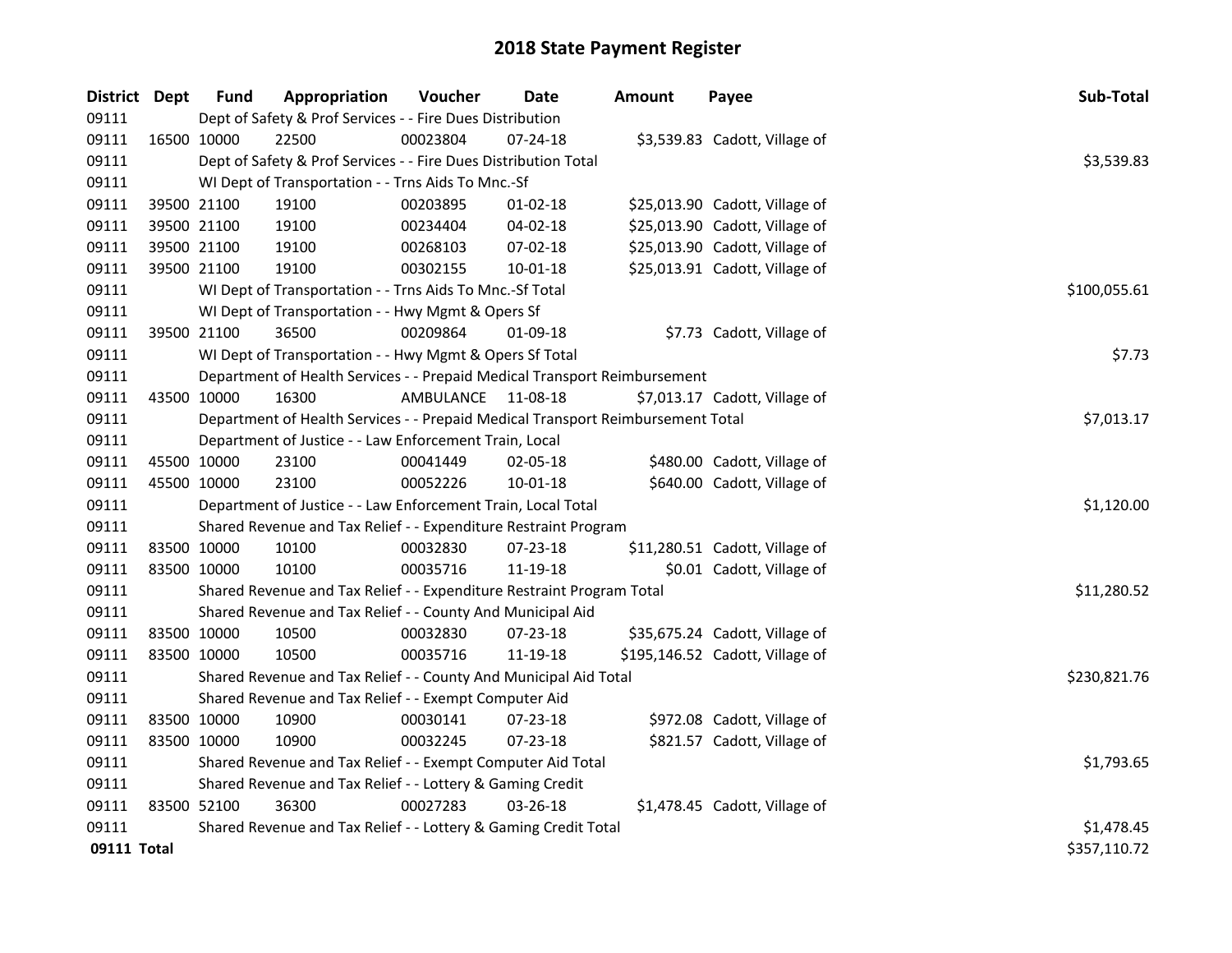| District Dept |             | <b>Fund</b> | Appropriation                                                        | Voucher  | Date           | <b>Amount</b> | Payee                               | Sub-Total    |
|---------------|-------------|-------------|----------------------------------------------------------------------|----------|----------------|---------------|-------------------------------------|--------------|
| 09128         |             |             | Dept of Safety & Prof Services - - Fire Dues Distribution            |          |                |               |                                     |              |
| 09128         |             | 16500 10000 | 22500                                                                | 00023805 | 07-26-18       |               | \$25,821.98 Village Of Lake Hallie  |              |
| 09128         |             |             | Dept of Safety & Prof Services - - Fire Dues Distribution Total      |          |                |               |                                     | \$25,821.98  |
| 09128         |             |             | Dept of Natural Resources - - Aids In Lieu Of Taxes - Gener          |          |                |               |                                     |              |
| 09128         |             | 37000 10000 | 50300                                                                | 00211950 | 02-02-18       |               | \$494.92 Village Of Lake Hallie     |              |
| 09128         |             |             | Dept of Natural Resources - - Aids In Lieu Of Taxes - Gener Total    |          |                |               |                                     | \$494.92     |
| 09128         |             |             | Dept of Natural Resources - - Resaids - Cnty Forst, Cl & Mfl         |          |                |               |                                     |              |
| 09128         |             | 37000 21200 | 57100                                                                | 00247222 | 06-28-18       |               | \$35.94 Village Of Lake Hallie      |              |
| 09128         |             |             | Dept of Natural Resources - - Resaids - Cnty Forst, CI & Mfl Total   |          |                |               |                                     | \$35.94      |
| 09128         |             |             | Dept of Natural Resources - - Aids In Lieu Of Taxes - Sum S          |          |                |               |                                     |              |
| 09128         |             | 37000 21200 | 57900                                                                | 00230656 | 04-20-18       |               | \$70.40 Village Of Lake Hallie      |              |
| 09128         |             |             | Dept of Natural Resources - - Aids In Lieu Of Taxes - Sum S Total    |          |                |               |                                     | \$70.40      |
| 09128         |             |             | WI Dept of Transportation - - Trns Aids To Mnc.-Sf                   |          |                |               |                                     |              |
| 09128         |             | 39500 21100 | 19100                                                                | 00203896 | $01 - 02 - 18$ |               | \$64,175.11 Village Of Lake Hallie  |              |
| 09128         |             | 39500 21100 | 19100                                                                | 00234405 | 04-02-18       |               | \$64,175.11 Village Of Lake Hallie  |              |
| 09128         |             | 39500 21100 | 19100                                                                | 00268104 | 07-02-18       |               | \$64,175.11 Village Of Lake Hallie  |              |
| 09128         |             | 39500 21100 | 19100                                                                | 00302156 | 10-01-18       |               | \$64,175.12 Village Of Lake Hallie  |              |
| 09128         |             |             | WI Dept of Transportation - - Trns Aids To Mnc.-Sf Total             |          |                |               |                                     | \$256,700.45 |
| 09128         |             |             | WI Dept of Transportation - - Loc Rd Imp Prg St Fd                   |          |                |               |                                     |              |
| 09128         |             | 39500 21100 | 27800                                                                | 00322693 | 11-13-18       |               | \$41,436.69 Village Of Lake Hallie  |              |
| 09128         |             |             | WI Dept of Transportation - - Loc Rd Imp Prg St Fd Total             |          |                |               |                                     | \$41,436.69  |
| 09128         |             |             | Department of Justice - - Law Enforcement Train, Local               |          |                |               |                                     |              |
| 09128         | 45500 10000 |             | 23100                                                                | 00053304 | 10-18-18       |               | \$1,760.00 Village Of Lake Hallie   |              |
| 09128         |             |             | Department of Justice - - Law Enforcement Train, Local Total         |          |                |               |                                     | \$1,760.00   |
| 09128         |             |             | Department of Administration - - Federal Aid, Local Assistance       |          |                |               |                                     |              |
| 09128         |             | 50500 10000 | 74300                                                                | 00089800 | 10-10-18       |               | \$132,208.00 Village Of Lake Hallie |              |
| 09128         |             | 50500 10000 | 74300                                                                | 00091439 | 11-05-18       |               | \$104,382.00 Village Of Lake Hallie |              |
| 09128         |             | 50500 10000 | 74300                                                                | 00092466 | 12-03-18       |               | \$69,483.00 Village Of Lake Hallie  |              |
| 09128         |             |             | Department of Administration - - Federal Aid, Local Assistance Total |          |                |               |                                     | \$306,073.00 |
| 09128         |             |             | Shared Revenue and Tax Relief - - County And Municipal Aid           |          |                |               |                                     |              |
| 09128         |             | 83500 10000 | 10500                                                                | 00032831 | 07-23-18       |               | \$24,826.38 Village Of Lake Hallie  |              |
| 09128         | 83500 10000 |             | 10500                                                                | 00035717 | 11-19-18       |               | \$140,682.85 Village Of Lake Hallie |              |
| 09128         |             |             | Shared Revenue and Tax Relief - - County And Municipal Aid Total     |          | \$165,509.23   |               |                                     |              |
| 09128         |             |             | Shared Revenue and Tax Relief - - Exempt Computer Aid                |          |                |               |                                     |              |
| 09128         |             | 83500 10000 | 10900                                                                | 00030142 | 07-23-18       |               | \$3,634.66 Village Of Lake Hallie   |              |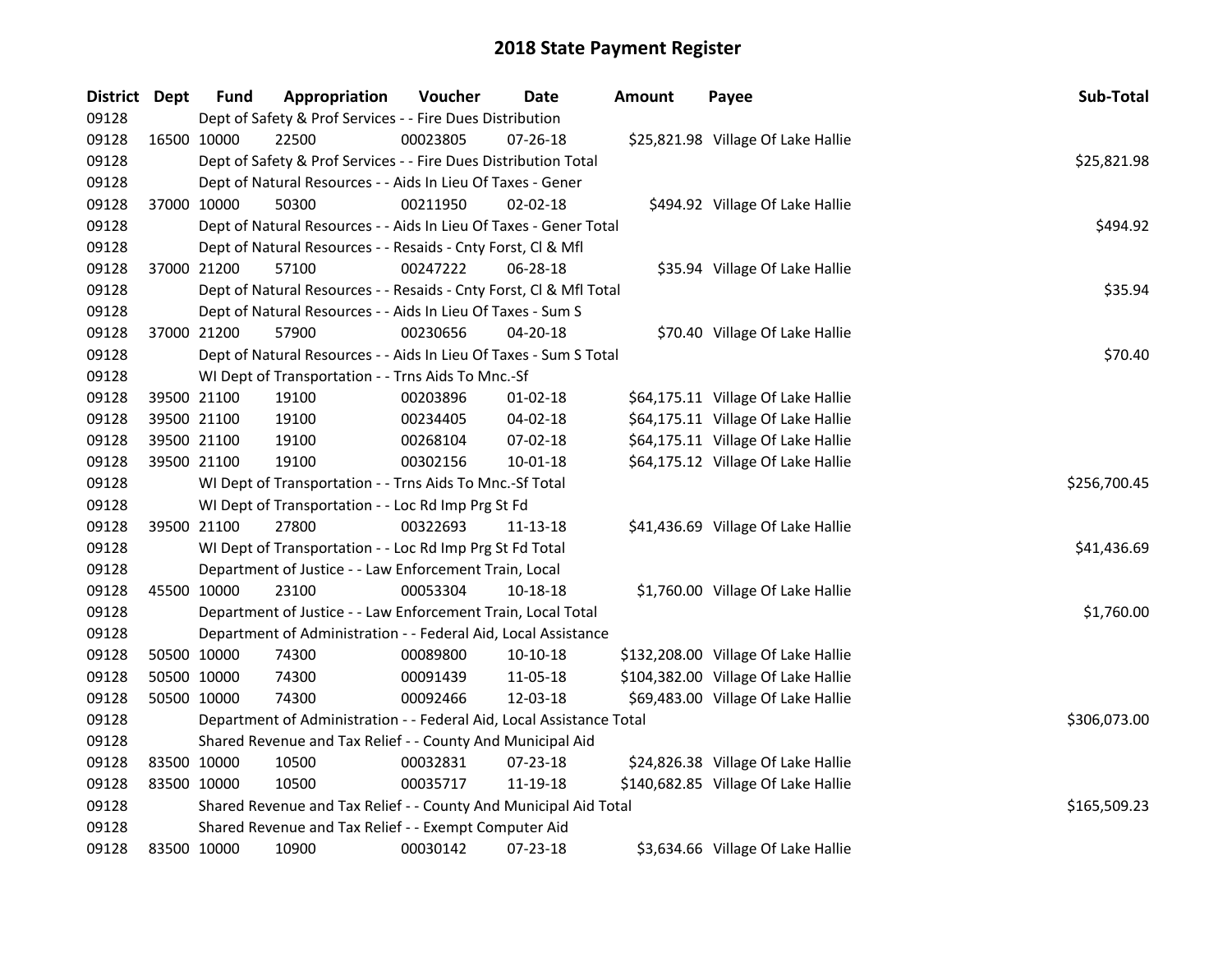| <b>District</b> | Dept | <b>Fund</b> | Appropriation                                                   | Voucher  | Date           | <b>Amount</b> | Payee                              | Sub-Total    |
|-----------------|------|-------------|-----------------------------------------------------------------|----------|----------------|---------------|------------------------------------|--------------|
| 09128           |      | 83500 10000 | 10900                                                           | 00032246 | $07 - 23 - 18$ |               | \$10,612.85 Village Of Lake Hallie |              |
| 09128           |      |             | Shared Revenue and Tax Relief - - Exempt Computer Aid Total     |          |                |               |                                    | \$14,247.51  |
| 09128           |      |             | Shared Revenue and Tax Relief - - Utility Aid                   |          |                |               |                                    |              |
| 09128           |      | 83500 10000 | 11000                                                           | 00032831 | $07 - 23 - 18$ |               | \$13,005.11 Village Of Lake Hallie |              |
| 09128           |      | 83500 10000 | 11000                                                           | 00035717 | 11-19-18       |               | \$90,597.15 Village Of Lake Hallie |              |
| 09128           |      |             | Shared Revenue and Tax Relief - - Utility Aid Total             |          |                |               |                                    | \$103,602.26 |
| 09128           |      |             | Shared Revenue and Tax Relief - - Lottery & Gaming Credit       |          |                |               |                                    |              |
| 09128           |      | 83500 52100 | 36300                                                           | 00027284 | $03 - 26 - 18$ |               | \$1,446.66 Village Of Lake Hallie  |              |
| 09128           |      |             | Shared Revenue and Tax Relief - - Lottery & Gaming Credit Total |          |                |               |                                    | \$1,446.66   |
| 09128 Total     |      |             |                                                                 |          |                |               |                                    | \$917,199.04 |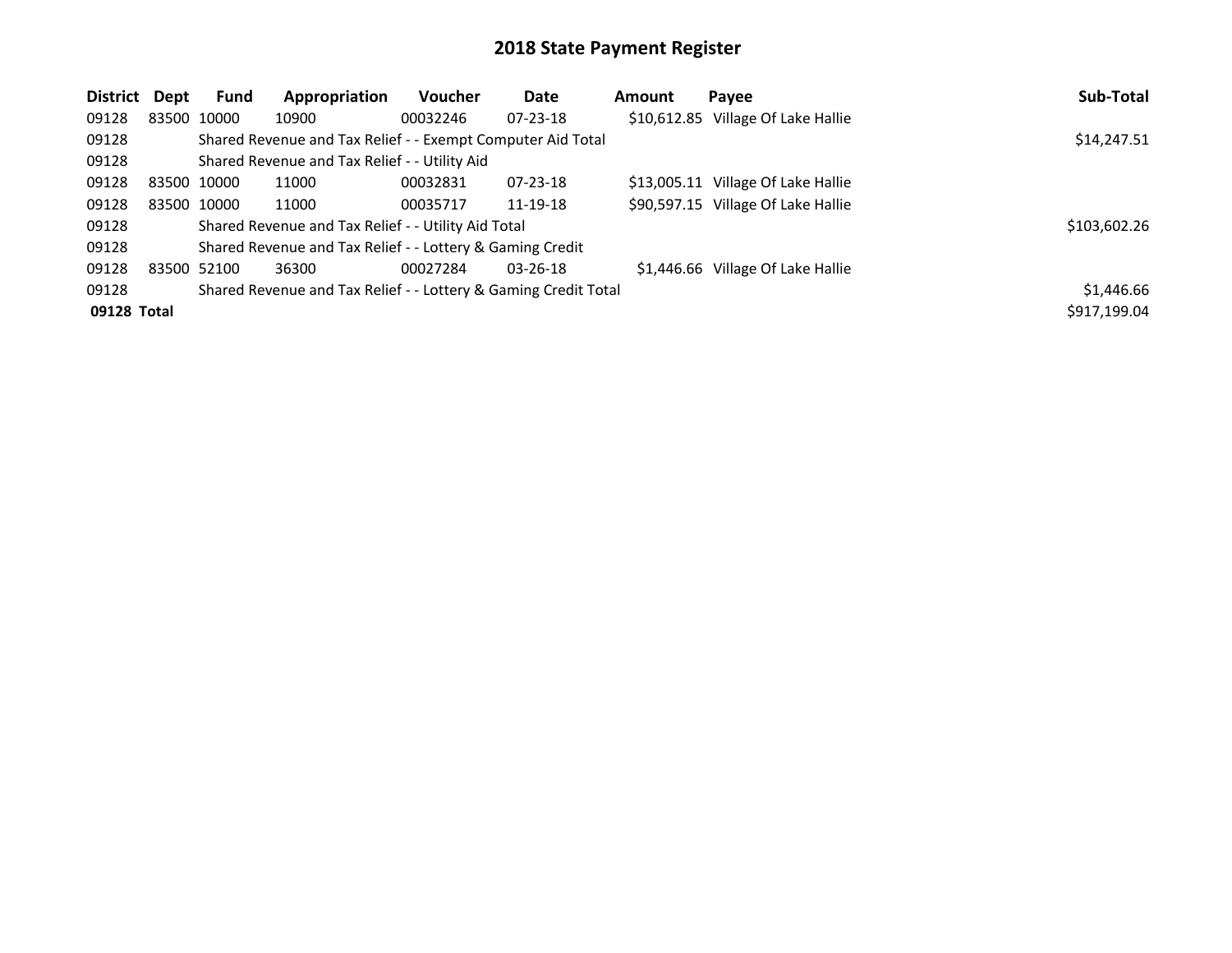| District    | Dept | Fund                                                      | Appropriation                                                      | Voucher     | <b>Date</b>    | Amount | Payee                              | Sub-Total    |
|-------------|------|-----------------------------------------------------------|--------------------------------------------------------------------|-------------|----------------|--------|------------------------------------|--------------|
| 09161       |      |                                                           | Dept of Safety & Prof Services - - Fire Dues Distribution          |             |                |        |                                    |              |
| 09161       |      | 16500 10000                                               | 22500                                                              | 00023806    | $07 - 25 - 18$ |        | \$2,086.92 Village Of New Auburn   |              |
| 09161       |      |                                                           | Dept of Safety & Prof Services - - Fire Dues Distribution Total    |             |                |        |                                    | \$2,086.92   |
| 09161       |      |                                                           | Dept of Natural Resources - - Aids In Lieu Of Taxes - Gener        |             |                |        |                                    |              |
| 09161       |      | 37000 10000                                               | 50300                                                              | 00211952    | 02-02-18       |        | \$1,519.68 Village Of New Auburn   |              |
| 09161       |      | 37000 10000                                               | 50300                                                              | 00230664    | 04-20-18       |        | \$9.50 Village Of New Auburn       |              |
| 09161       |      |                                                           | Dept of Natural Resources - - Aids In Lieu Of Taxes - Gener Total  | \$1,529.18  |                |        |                                    |              |
| 09161       |      |                                                           | Dept of Natural Resources - - Fin Asst For Responsible Units       |             |                |        |                                    |              |
| 09161       |      | 37000 27400                                               | 67000                                                              | 00235614    | 05-11-18       |        | \$1,961.36 Village Of New Auburn   |              |
| 09161       |      |                                                           | Dept of Natural Resources - - Fin Asst For Responsible Units Total |             |                |        |                                    | \$1,961.36   |
| 09161       |      |                                                           | WI Dept of Transportation - - Trns Aids To Mnc.-Sf                 |             |                |        |                                    |              |
| 09161       |      | 39500 21100                                               | 19100                                                              | 00203897    | $01 - 02 - 18$ |        | \$5,130.07 Village Of New Auburn   |              |
| 09161       |      | 39500 21100                                               | 19100                                                              | 00234406    | 04-02-18       |        | \$5,130.07 Village Of New Auburn   |              |
| 09161       |      | 39500 21100                                               | 19100                                                              | 00268105    | 07-02-18       |        | \$5,130.07 Village Of New Auburn   |              |
| 09161       |      | 39500 21100                                               | 19100                                                              | 00302157    | 10-01-18       |        | \$5,130.10 Village Of New Auburn   |              |
| 09161       |      |                                                           | WI Dept of Transportation - - Trns Aids To Mnc.-Sf Total           | \$20,520.31 |                |        |                                    |              |
| 09161       |      |                                                           | Shared Revenue and Tax Relief - - County And Municipal Aid         |             |                |        |                                    |              |
| 09161       |      | 83500 10000                                               | 10500                                                              | 00032832    | 07-23-18       |        | \$20,574.02 Village Of New Auburn  |              |
| 09161       |      | 83500 10000                                               | 10500                                                              | 00035718    | 11-19-18       |        | \$116,586.12 Village Of New Auburn |              |
| 09161       |      |                                                           | Shared Revenue and Tax Relief - - County And Municipal Aid Total   |             |                |        |                                    | \$137,160.14 |
| 09161       |      |                                                           | Shared Revenue and Tax Relief - - Exempt Computer Aid              |             |                |        |                                    |              |
| 09161       |      | 83500 10000                                               | 10900                                                              | 00030143    | 07-23-18       |        | \$277.01 Village Of New Auburn     |              |
| 09161       |      | 83500 10000                                               | 10900                                                              | 00032247    | $07 - 23 - 18$ |        | \$1,302.04 Village Of New Auburn   |              |
| 09161       |      |                                                           | Shared Revenue and Tax Relief - - Exempt Computer Aid Total        |             |                |        |                                    | \$1,579.05   |
| 09161       |      |                                                           | Shared Revenue and Tax Relief - - Utility Aid                      |             |                |        |                                    |              |
| 09161       |      | 83500 10000                                               | 11000                                                              | 00032832    | 07-23-18       |        | \$5,110.27 Village Of New Auburn   |              |
| 09161       |      | 83500 10000                                               | 11000                                                              | 00035718    | 11-19-18       |        | \$29,462.18 Village Of New Auburn  |              |
| 09161       |      |                                                           | Shared Revenue and Tax Relief - - Utility Aid Total                | \$34,572.45 |                |        |                                    |              |
| 09161       |      | Shared Revenue and Tax Relief - - Lottery & Gaming Credit |                                                                    |             |                |        |                                    |              |
| 09161       |      | 83500 52100                                               | 36300                                                              | 00027285    | 03-26-18       |        | \$618.02 Village Of New Auburn     |              |
| 09161       |      |                                                           | Shared Revenue and Tax Relief - - Lottery & Gaming Credit Total    | \$618.02    |                |        |                                    |              |
| 09161 Total |      |                                                           |                                                                    |             |                |        |                                    | \$200,027.43 |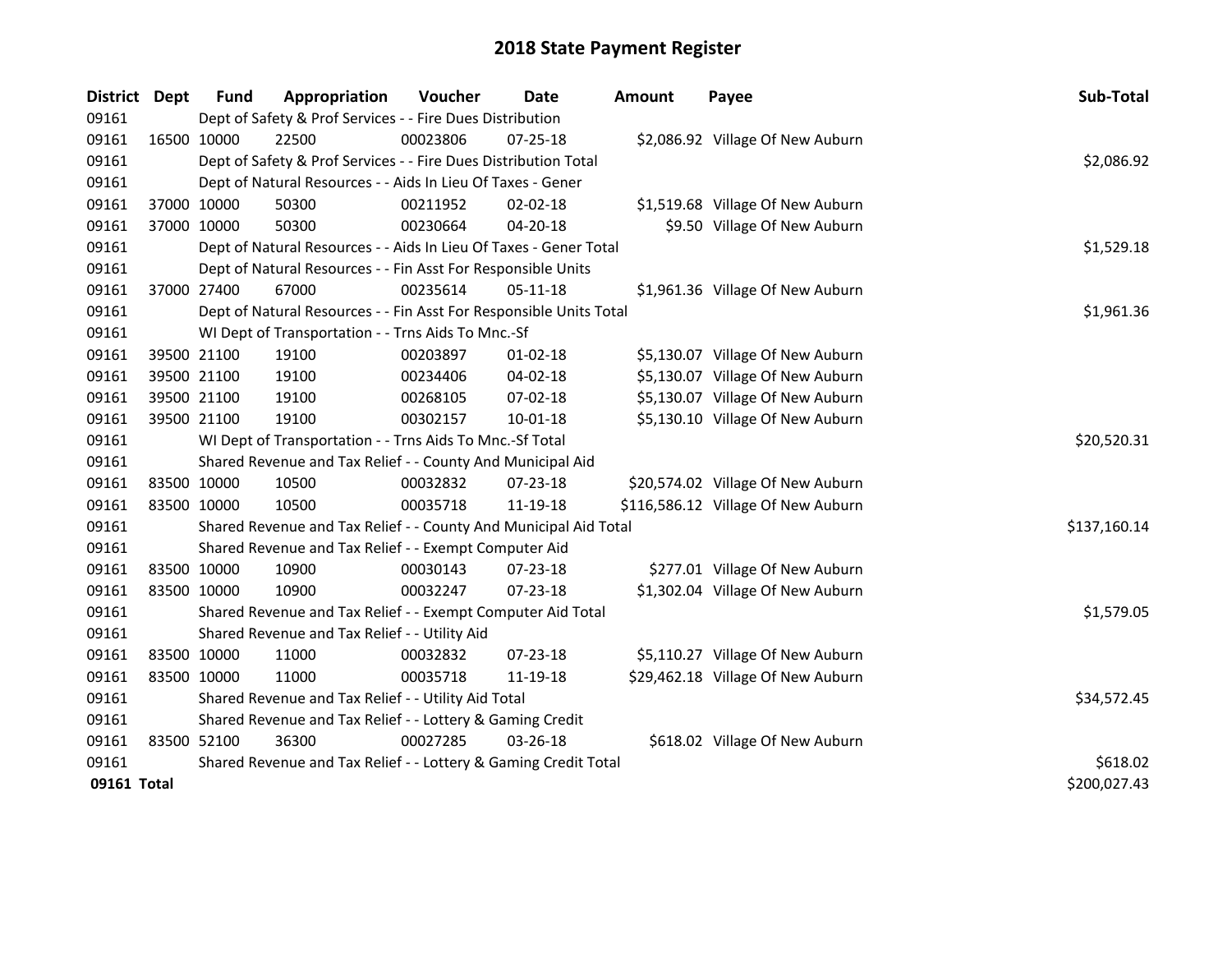| District Dept |             | <b>Fund</b> | Appropriation                                                                   | Voucher   | Date           | <b>Amount</b> | Payee                        | Sub-Total    |
|---------------|-------------|-------------|---------------------------------------------------------------------------------|-----------|----------------|---------------|------------------------------|--------------|
| 09206         |             |             | Dept of Safety & Prof Services - - Fire Dues Distribution                       |           |                |               |                              |              |
| 09206         | 16500 10000 |             | 22500                                                                           | 00023807  | 07-25-18       |               | \$11,466.28 City Of Bloomer  |              |
| 09206         |             |             | Dept of Safety & Prof Services - - Fire Dues Distribution Total                 |           |                |               |                              | \$11,466.28  |
| 09206         |             |             | WI Dept of Transportation - - Conn Hwy Aids St Fds                              |           |                |               |                              |              |
| 09206         |             | 39500 21100 | 16200                                                                           | 00205546  | $01-02-18$     |               | \$4,176.58 City Of Bloomer   |              |
| 09206         |             | 39500 21100 | 16200                                                                           | 00236054  | 04-02-18       |               | \$4,176.58 City Of Bloomer   |              |
| 09206         |             | 39500 21100 | 16200                                                                           | 00269753  | 07-02-18       |               | \$4,176.58 City Of Bloomer   |              |
| 09206         |             | 39500 21100 | 16200                                                                           | 00303805  | $10 - 01 - 18$ |               | \$4,176.61 City Of Bloomer   |              |
| 09206         |             |             | WI Dept of Transportation - - Conn Hwy Aids St Fds Total                        |           |                |               |                              | \$16,706.35  |
| 09206         |             |             | WI Dept of Transportation - - Trns Aids To Mnc.-Sf                              |           |                |               |                              |              |
| 09206         |             | 39500 21100 | 19100                                                                           | 00203898  | 01-02-18       |               | \$44,513.27 City Of Bloomer  |              |
| 09206         |             | 39500 21100 | 19100                                                                           | 00234407  | 04-02-18       |               | \$44,513.27 City Of Bloomer  |              |
| 09206         |             | 39500 21100 | 19100                                                                           | 00268106  | 07-02-18       |               | \$44,513.27 City Of Bloomer  |              |
| 09206         |             | 39500 21100 | 19100                                                                           | 00302158  | 10-01-18       |               | \$44,513.29 City Of Bloomer  |              |
| 09206         |             |             | WI Dept of Transportation - - Trns Aids To Mnc.-Sf Total                        |           |                |               |                              | \$178,053.10 |
| 09206         |             |             | Department of Health Services - - Emergency Medical Services, Ai                |           |                |               |                              |              |
| 09206         |             | 43500 10000 | 11900                                                                           | 00229295  | 08-31-18       |               | \$5,218.18 City Of Bloomer   |              |
| 09206         |             |             | Department of Health Services - - Emergency Medical Services, Ai Total          |           |                |               |                              | \$5,218.18   |
| 09206         |             |             | Department of Health Services - - Prepaid Medical Transport Reimbursement       |           |                |               |                              |              |
| 09206         |             | 43500 10000 | 16300                                                                           | AMBULANCE | 11-08-18       |               | \$16,247.18 City Of Bloomer  |              |
| 09206         |             |             | Department of Health Services - - Prepaid Medical Transport Reimbursement Total |           |                |               |                              | \$16,247.18  |
| 09206         |             |             | Department of Justice - - Law Enforcement Train, Local                          |           |                |               |                              |              |
| 09206         |             | 45500 10000 | 23100                                                                           | 00047117  | $06-18-18$     |               | \$960.00 City Of Bloomer     |              |
| 09206         |             |             | Department of Justice - - Law Enforcement Train, Local Total                    |           |                |               |                              | \$960.00     |
| 09206         |             |             | Shared Revenue and Tax Relief - - County And Municipal Aid                      |           |                |               |                              |              |
| 09206         |             | 83500 10000 | 10500                                                                           | 00032833  | 07-23-18       |               | \$109,618.30 City Of Bloomer |              |
| 09206         |             | 83500 10000 | 10500                                                                           | 00035719  | 11-19-18       |               | \$611,247.20 City Of Bloomer |              |
| 09206         |             |             | Shared Revenue and Tax Relief - - County And Municipal Aid Total                |           |                |               |                              | \$720,865.50 |
| 09206         |             |             | Shared Revenue and Tax Relief - - Exempt Computer Aid                           |           |                |               |                              |              |
| 09206         |             | 83500 10000 | 10900                                                                           | 00030144  | 07-23-18       |               | \$4,495.12 City Of Bloomer   |              |
| 09206         | 83500 10000 |             | 10900                                                                           | 00032248  | 07-23-18       |               | \$3,051.69 City Of Bloomer   |              |
| 09206         |             |             | Shared Revenue and Tax Relief - - Exempt Computer Aid Total                     |           |                |               |                              | \$7,546.81   |
| 09206         |             |             | Shared Revenue and Tax Relief - - Utility Aid                                   |           |                |               |                              |              |
| 09206         |             | 83500 10000 | 11000                                                                           | 00035719  | 11-19-18       |               | \$20.46 City Of Bloomer      |              |
| 09206         |             |             | Shared Revenue and Tax Relief - - Utility Aid Total                             |           |                |               |                              | \$20.46      |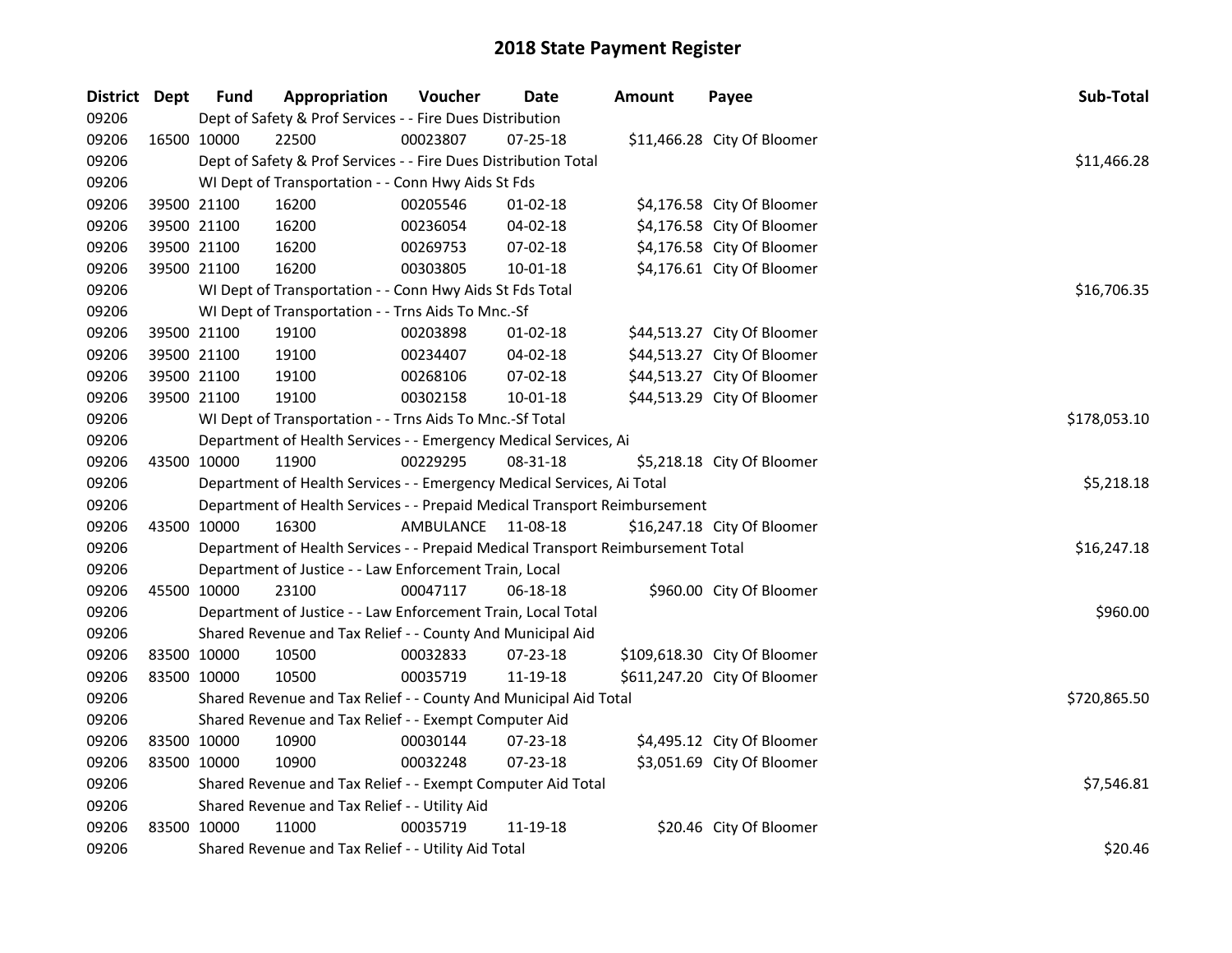| District Dept Fund | Appropriation | Voucher | Date | Amount | Payee | Sub-Total    |
|--------------------|---------------|---------|------|--------|-------|--------------|
| 09206 Total        |               |         |      |        |       | \$957,083.86 |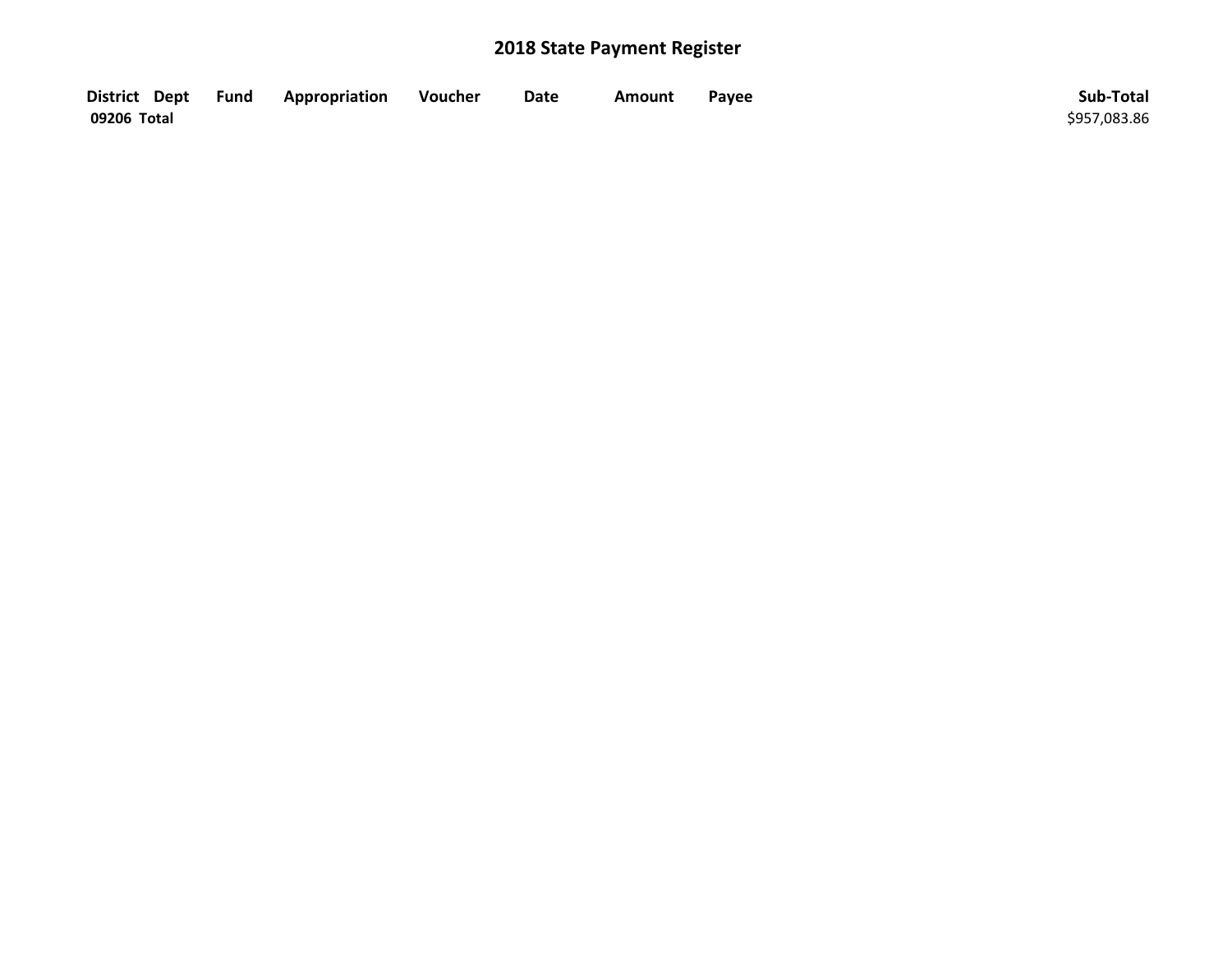| District Dept |             | Fund        | Appropriation                                                      | Voucher  | <b>Date</b>    | <b>Amount</b> | Payee                               | Sub-Total    |
|---------------|-------------|-------------|--------------------------------------------------------------------|----------|----------------|---------------|-------------------------------------|--------------|
| 09211         |             |             | Dept of Ag, Trade & Cons Protc - - Retail Petroleum                |          |                |               |                                     |              |
| 09211         |             | 11500 27200 | 16100                                                              | 00033862 | $04 - 17 - 18$ |               | \$644.00 City Of Chippewa Falls     |              |
| 09211         | 11500 27200 |             | 16100                                                              | 00034380 | 05-11-18       |               | \$460.00 City Of Chippewa Falls     |              |
| 09211         | 11500 27200 |             | 16100                                                              | 00035388 | 06-12-18       |               | \$2,024.00 City Of Chippewa Falls   |              |
| 09211         | 11500 27200 |             | 16100                                                              | 00035467 | 06-14-18       |               | \$92.00 City Of Chippewa Falls      |              |
| 09211         | 11500 27200 |             | 16100                                                              | 00036431 | 07-18-18       |               | \$496.80 City Of Chippewa Falls     |              |
| 09211         | 11500 27200 |             | 16100                                                              | 00036462 | 07-18-18       |               | \$3,136.00 City Of Chippewa Falls   |              |
| 09211         |             | 11500 27200 | 16100                                                              | 00038392 | 09-13-18       |               | \$92.00 City Of Chippewa Falls      |              |
| 09211         |             |             | Dept of Ag, Trade & Cons Protc - - Retail Petroleum Total          |          |                |               |                                     | \$6,944.80   |
| 09211         |             |             | Dept of Ag, Trade & Cons Protc - - Clean Sweep Grants              |          |                |               |                                     |              |
| 09211         |             | 11500 27400 | 77800                                                              | 00033021 | 03-19-18       |               | \$4,980.00 City Of Chippewa Falls   |              |
| 09211         |             |             | Dept of Ag, Trade & Cons Protc - - Clean Sweep Grants Total        |          |                |               |                                     | \$4,980.00   |
| 09211         |             |             | Dept of Safety & Prof Services - - Fire Dues Distribution          |          |                |               |                                     |              |
| 09211         |             | 16500 10000 | 22500                                                              | 00018544 | 07-02-18       |               | \$38,858.34 City Of Chippewa Falls  |              |
| 09211         |             |             | Dept of Safety & Prof Services - - Fire Dues Distribution Total    |          |                |               |                                     | \$38,858.34  |
| 09211         |             |             | Dept of Natural Resources - - Aids In Lieu Of Taxes - Gener        |          |                |               |                                     |              |
| 09211         |             | 37000 10000 | 50300                                                              | 00211722 | $02 - 01 - 18$ |               | \$5,477.86 City Of Chippewa Falls   |              |
| 09211         |             | 37000 10000 | 50300                                                              | 00229786 | 04-20-18       |               | \$13.80 City Of Chippewa Falls      |              |
| 09211         |             |             | Dept of Natural Resources - - Aids In Lieu Of Taxes - Gener Total  |          |                |               |                                     | \$5,491.66   |
| 09211         |             |             | Dept of Natural Resources - - Rec & Resource Aids, Fed             |          |                |               |                                     |              |
| 09211         |             | 37000 21200 | 58300                                                              | 00288054 | 12-28-18       |               | \$35,077.00 City Of Chippewa Falls  |              |
| 09211         |             | 37000 21200 | 58300                                                              | 00288055 | 12-28-18       |               | \$33,139.00 City Of Chippewa Falls  |              |
| 09211         |             | 37000 21200 | 58300                                                              | 00288057 | 12-28-18       |               | \$314,933.63 City Of Chippewa Falls |              |
| 09211         |             |             | Dept of Natural Resources - - Rec & Resource Aids, Fed Total       |          |                |               |                                     | \$383,149.63 |
| 09211         |             |             | Dept of Natural Resources - - Resaids - Urban Forestry Grant       |          |                |               |                                     |              |
| 09211         |             | 37000 21200 | 58700                                                              | 00214935 | 02-20-18       |               | \$23,395.00 City Of Chippewa Falls  |              |
| 09211         |             |             | Dept of Natural Resources - - Resaids - Urban Forestry Grant Total |          |                |               |                                     | \$23,395.00  |
| 09211         |             |             | WI Dept of Transportation - - Conn Hwy Aids St Fds                 |          |                |               |                                     |              |
| 09211         |             | 39500 21100 | 16200                                                              | 00205547 | $01-02-18$     |               | \$13,856.91 City Of Chippewa Falls  |              |
| 09211         |             | 39500 21100 | 16200                                                              | 00236055 | 04-02-18       |               | \$13,856.91 City Of Chippewa Falls  |              |
| 09211         |             | 39500 21100 | 16200                                                              | 00269754 | 07-02-18       |               | \$13,856.91 City Of Chippewa Falls  |              |
| 09211         |             | 39500 21100 | 16200                                                              | 00303806 | 10-01-18       |               | \$13,856.91 City Of Chippewa Falls  |              |
| 09211         |             |             | WI Dept of Transportation - - Conn Hwy Aids St Fds Total           |          |                |               |                                     | \$55,427.64  |
| 09211         |             |             | WI Dept of Transportation - - Tb, Trns Oper Aid Sf                 |          |                |               |                                     |              |
| 09211         |             | 39500 21100 | 17600                                                              | 00233440 | 03-23-18       |               | \$11,982.00 City Of Chippewa Falls  |              |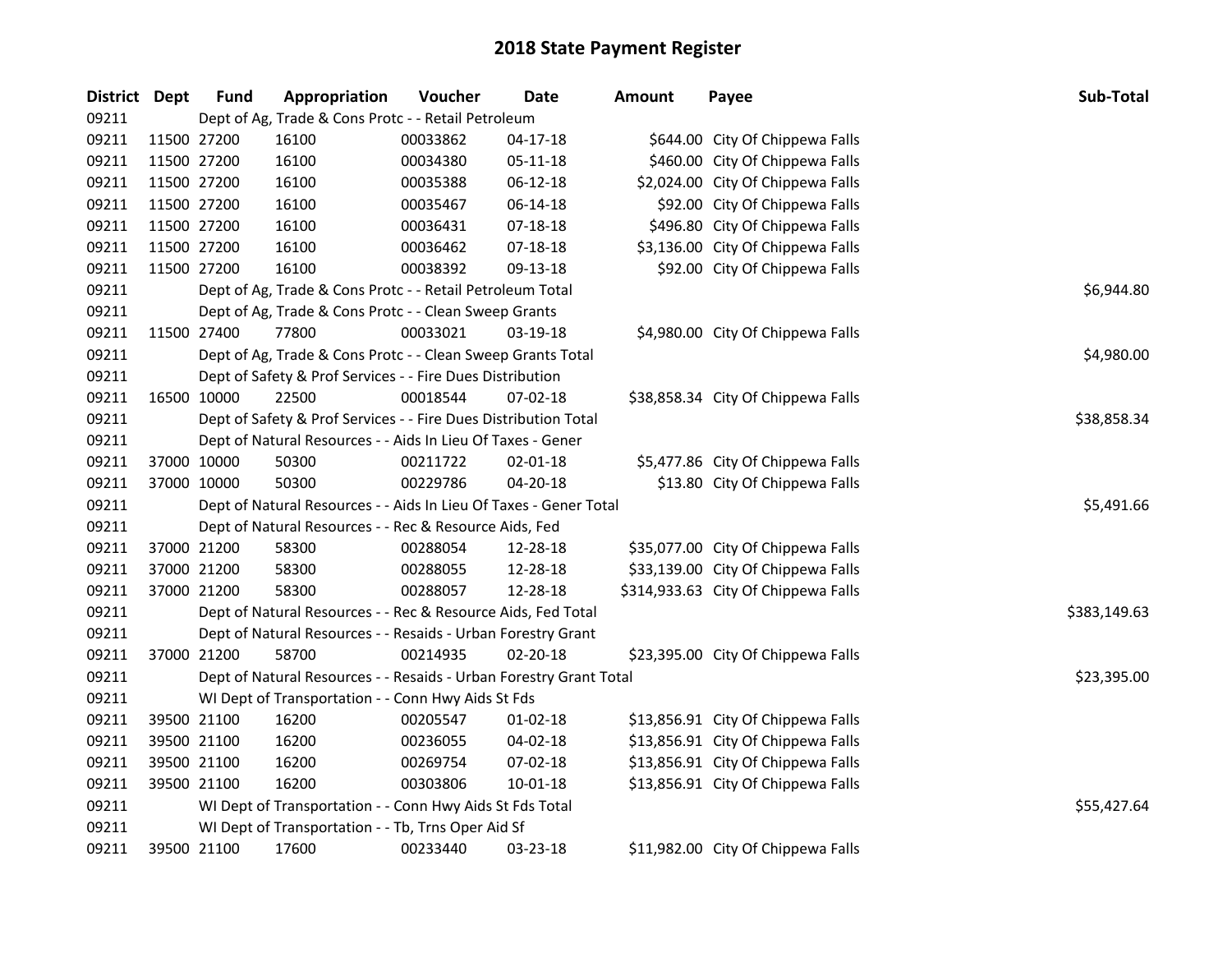| District Dept | <b>Fund</b> | Appropriation                                                | Voucher    | <b>Date</b>    | <b>Amount</b> | Payee                               | Sub-Total    |
|---------------|-------------|--------------------------------------------------------------|------------|----------------|---------------|-------------------------------------|--------------|
| 09211         | 39500 21100 | 17600                                                        | 00262448   | 06-13-18       |               | \$29,115.00 City Of Chippewa Falls  |              |
| 09211         | 39500 21100 | 17600                                                        | 00289344   | 08-24-18       |               | \$87,345.00 City Of Chippewa Falls  |              |
| 09211         |             | WI Dept of Transportation - - Tb, Trns Oper Aid Sf Total     |            |                |               |                                     | \$128,442.00 |
| 09211         |             | WI Dept of Transportation - - Hwy Sfty Loc Aid Ffd           |            |                |               |                                     |              |
| 09211         | 39500 21100 | 18500                                                        | 00323132   | 11-15-18       |               | \$818.36 City Of Chippewa Falls     |              |
| 09211         |             | WI Dept of Transportation - - Hwy Sfty Loc Aid Ffd Total     |            |                |               |                                     | \$818.36     |
| 09211         |             | WI Dept of Transportation - - Trns Aids To Mnc.-Sf           |            |                |               |                                     |              |
| 09211         | 39500 21100 | 19100                                                        | 00203899   | $01-02-18$     |               | \$147,342.97 City Of Chippewa Falls |              |
| 09211         | 39500 21100 | 19100                                                        | 00234408   | 04-02-18       |               | \$147,342.97 City Of Chippewa Falls |              |
| 09211         | 39500 21100 | 19100                                                        | 00268107   | 07-02-18       |               | \$147,342.97 City Of Chippewa Falls |              |
| 09211         | 39500 21100 | 19100                                                        | 00302159   | 10-01-18       |               | \$147,342.97 City Of Chippewa Falls |              |
| 09211         |             | WI Dept of Transportation - - Trns Aids To Mnc.-Sf Total     |            |                |               |                                     | \$589,371.88 |
| 09211         |             | WI Dept of Transportation - - Trnsprt Alternats Lf           |            |                |               |                                     |              |
| 09211         | 39500 21100 | 22600                                                        | 00228375   | 03-08-18       |               | \$2,537.16 City Of Chippewa Falls   |              |
| 09211         | 39500 21100 | 22600                                                        | 00309675   | $10-12-18$     |               | \$652.36 City Of Chippewa Falls     |              |
| 09211         |             | WI Dept of Transportation - - Trnsprt Alternats Lf Total     | \$3,189.52 |                |               |                                     |              |
| 09211         |             | WI Dept of Transportation - - Trnsprt Alternats Ff           |            |                |               |                                     |              |
| 09211         | 39500 21100 | 22700                                                        | 00228375   | 03-08-18       |               | \$10,148.63 City Of Chippewa Falls  |              |
| 09211         | 39500 21100 | 22700                                                        | 00309675   | 10-12-18       |               | \$2,609.42 City Of Chippewa Falls   |              |
| 09211         |             | WI Dept of Transportation - - Trnsprt Alternats Ff Total     |            |                |               |                                     | \$12,758.05  |
| 09211         |             | WI Dept of Transportation - - Loc Trns Facl Implfd           |            |                |               |                                     |              |
| 09211         | 39500 21100 | 27600                                                        | 00228376   | 03-08-18       |               | \$3,740.47 City Of Chippewa Falls   |              |
| 09211         | 39500 21100 | 27600                                                        | 00309677   | $10-12-18$     |               | \$674.85 City Of Chippewa Falls     |              |
| 09211         |             | WI Dept of Transportation - - Loc Trns Facl Implfd Total     |            |                |               |                                     | \$4,415.32   |
| 09211         |             | WI Dept of Transportation - - Loc Trns Facl Impffd           |            |                |               |                                     |              |
| 09211         | 39500 21100 | 28600                                                        | 00228376   | 03-08-18       |               | \$14,961.91 City Of Chippewa Falls  |              |
| 09211         | 39500 21100 | 28600                                                        | 00309677   | $10-12-18$     |               | \$2,699.41 City Of Chippewa Falls   |              |
| 09211         |             | WI Dept of Transportation - - Loc Trns Facl Impffd Total     |            |                |               |                                     | \$17,661.32  |
| 09211         |             | Department of Corrections - - Energy Costs, Energy-Related A |            |                |               |                                     |              |
| 09211         | 41000 10000 | 10600                                                        | 00182058   | $01 - 16 - 18$ |               | \$968.37 City Of Chippewa Falls     |              |
| 09211         | 41000 10000 | 10600                                                        | 00189009   | $02 - 16 - 18$ |               | \$1,120.08 City Of Chippewa Falls   |              |
| 09211         | 41000 10000 | 10600                                                        | 00196964   | 03-21-18       |               | \$1,120.08 City Of Chippewa Falls   |              |
| 09211         | 41000 10000 | 10600                                                        | 00202415   | $04 - 16 - 18$ |               | \$1,120.08 City Of Chippewa Falls   |              |
| 09211         | 41000 10000 | 10600                                                        | 00209850   | 05-18-18       |               | \$1,120.08 City Of Chippewa Falls   |              |
| 09211         | 41000 10000 | 10600                                                        | 00215080   | 06-13-18       |               | \$1,120.08 City Of Chippewa Falls   |              |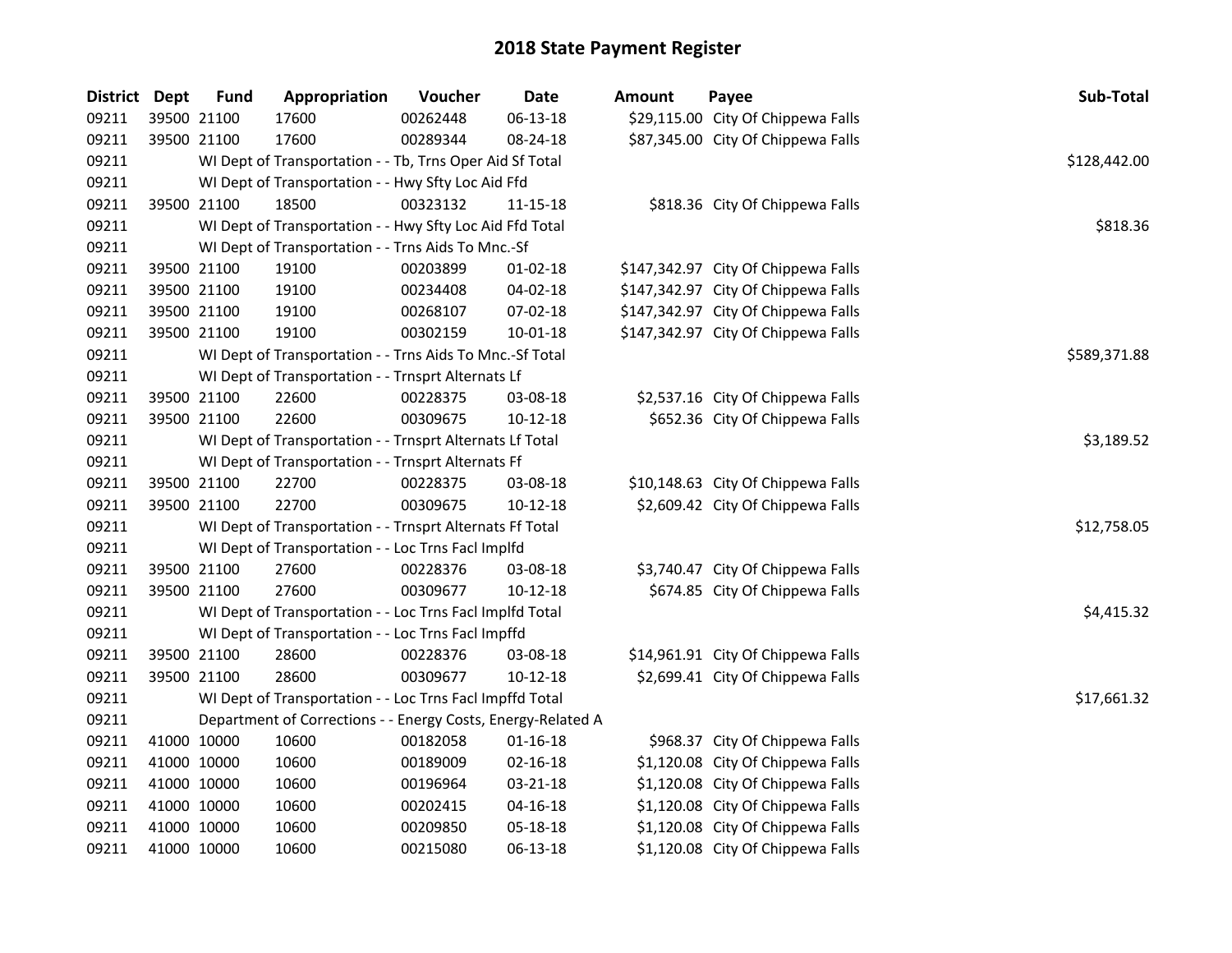| District Dept |             | <b>Fund</b> | Appropriation                                                                   | Voucher            | <b>Date</b>    | <b>Amount</b> | Payee                              | Sub-Total   |
|---------------|-------------|-------------|---------------------------------------------------------------------------------|--------------------|----------------|---------------|------------------------------------|-------------|
| 09211         |             | 41000 10000 | 10600                                                                           | 00222140           | $07 - 16 - 18$ |               | \$1,120.08 City Of Chippewa Falls  |             |
| 09211         |             | 41000 10000 | 10600                                                                           | 00228609           | 08-15-18       |               | \$1,120.08 City Of Chippewa Falls  |             |
| 09211         |             | 41000 10000 | 10600                                                                           | 00234611           | 09-12-18       |               | \$1,120.08 City Of Chippewa Falls  |             |
| 09211         |             | 41000 10000 | 10600                                                                           | 00242981           | 10-18-18       |               | \$1,120.08 City Of Chippewa Falls  |             |
| 09211         |             | 41000 10000 | 10600                                                                           | 00248908           | $11 - 16 - 18$ |               | \$1,120.08 City Of Chippewa Falls  |             |
| 09211         |             | 41000 10000 | 10600                                                                           | 00254839           | 12-17-18       |               | \$1,120.08 City Of Chippewa Falls  |             |
| 09211         |             |             | Department of Corrections - - Energy Costs, Energy-Related A Total              |                    |                |               |                                    | \$13,289.25 |
| 09211         |             |             | Department of Health Services - - Emergency Medical Services, Ai                |                    |                |               |                                    |             |
| 09211         |             | 43500 10000 | 11900                                                                           | 00229309           | 08-31-18       |               | \$6,098.09 City Of Chippewa Falls  |             |
| 09211         |             |             | Department of Health Services - - Emergency Medical Services, Ai Total          |                    |                |               |                                    | \$6,098.09  |
| 09211         |             |             | Department of Health Services - - Prepaid Medical Transport Reimbursement       |                    |                |               |                                    |             |
| 09211         |             | 43500 10000 | 16300                                                                           | AMBULANCE 11-08-18 |                |               | \$63,235.43 City Of Chippewa Falls |             |
| 09211         |             |             | Department of Health Services - - Prepaid Medical Transport Reimbursement Total |                    |                |               |                                    | \$63,235.43 |
| 09211         |             |             | Department of Health Services - - General Program Operations                    |                    |                |               |                                    |             |
| 09211         |             | 43500 10000 | 80100                                                                           | 00237439           | 10-09-18       |               | \$115.68 City Of Chippewa Falls    |             |
| 09211         |             |             | Department of Health Services - - General Program Operations Total              |                    |                |               |                                    | \$115.68    |
| 09211         |             |             | Department of Health Services - - Utilities, Fuel, Heating And C                |                    |                |               |                                    |             |
| 09211         |             | 43500 14300 | 22600                                                                           | 00181123           | $01-19-18$     |               | \$214.50 City Of Chippewa Falls    |             |
| 09211         |             | 43500 14300 | 22600                                                                           | 00181126           | $01-19-18$     |               | \$869.70 City Of Chippewa Falls    |             |
| 09211         |             | 43500 14300 | 22600                                                                           | 00181128           | $01-19-18$     |               | \$9,058.92 City Of Chippewa Falls  |             |
| 09211         | 43500 14300 |             | 22600                                                                           | 00188208           | 02-22-18       |               | \$248.10 City Of Chippewa Falls    |             |
| 09211         |             | 43500 14300 | 22600                                                                           | 00188211           | $02 - 22 - 18$ |               | \$1,005.95 City Of Chippewa Falls  |             |
| 09211         |             | 43500 14300 | 22600                                                                           | 00188212           | 02-22-18       |               | \$11,306.97 City Of Chippewa Falls |             |
| 09211         |             | 43500 14300 | 22600                                                                           | 00192631           | 03-20-18       |               | \$1,005.95 City Of Chippewa Falls  |             |
| 09211         |             | 43500 14300 | 22600                                                                           | 00192632           | 03-20-18       |               | \$9,286.83 City Of Chippewa Falls  |             |
| 09211         |             | 43500 14300 | 22600                                                                           | 00192633           | 03-20-18       |               | \$248.10 City Of Chippewa Falls    |             |
| 09211         |             | 43500 14300 | 22600                                                                           | 00199949           | 04-20-18       |               | \$248.10 City Of Chippewa Falls    |             |
| 09211         |             | 43500 14300 | 22600                                                                           | 00199952           | 04-20-18       |               | \$1,005.95 City Of Chippewa Falls  |             |
| 09211         |             | 43500 14300 | 22600                                                                           | 00199956           | 04-20-18       |               | \$9,541.77 City Of Chippewa Falls  |             |
| 09211         |             | 43500 14300 | 22600                                                                           | 00206171           | 05-18-18       |               | \$248.10 City Of Chippewa Falls    |             |
| 09211         |             | 43500 14300 | 22600                                                                           | 00206172           | 05-18-18       |               | \$1,005.84 City Of Chippewa Falls  |             |
| 09211         |             | 43500 14300 | 22600                                                                           | 00206173           | 05-18-18       |               | \$10,812.69 City Of Chippewa Falls |             |
| 09211         |             | 43500 14300 | 22600                                                                           | 00211990           | 06-18-18       |               | \$1,006.06 City Of Chippewa Falls  |             |
| 09211         |             | 43500 14300 | 22600                                                                           | 00211994           | 06-18-18       |               | \$11,057.07 City Of Chippewa Falls |             |
| 09211         | 43500 14300 |             | 22600                                                                           | 00212013           | 06-18-18       |               | \$248.10 City Of Chippewa Falls    |             |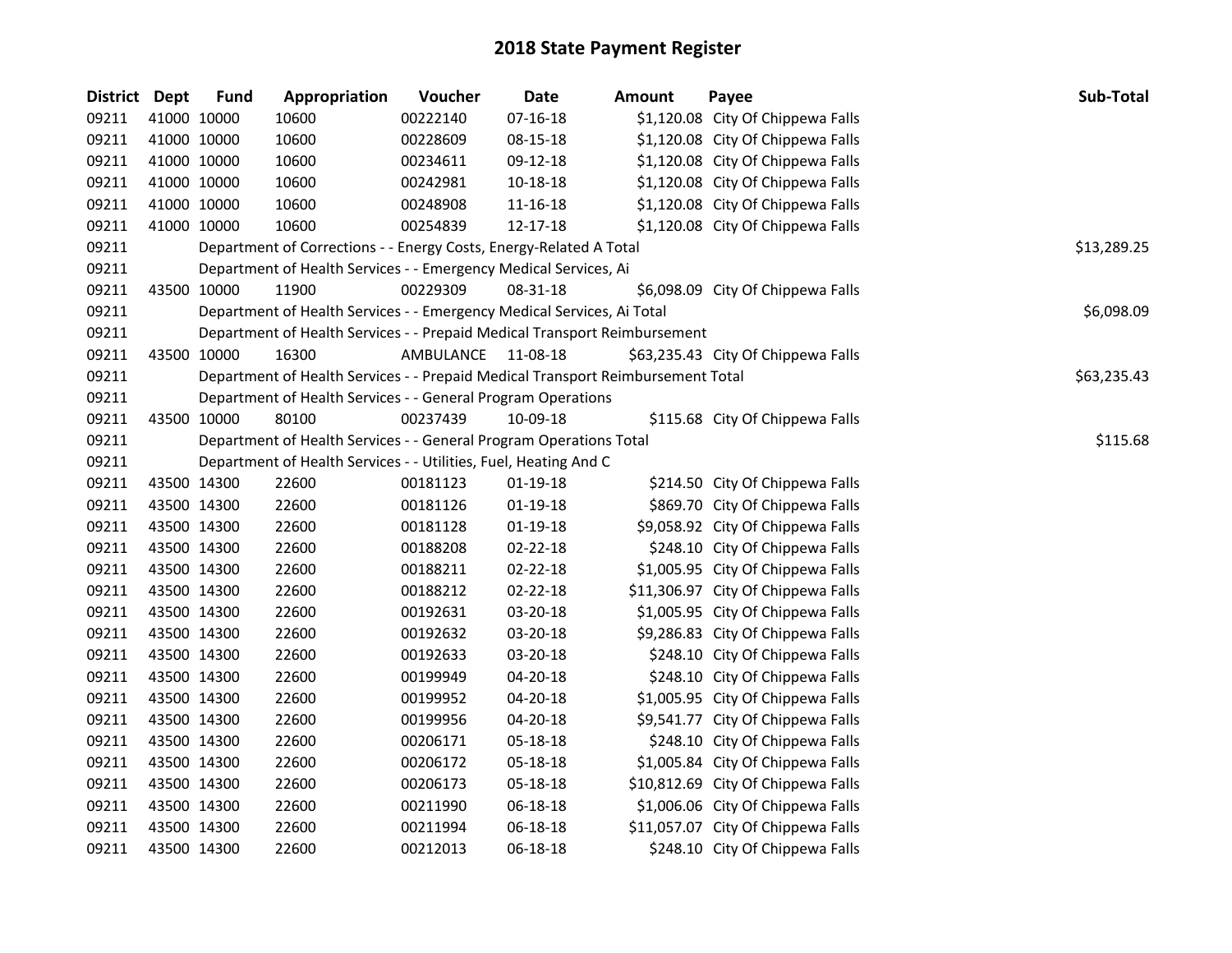| District Dept |             | <b>Fund</b> | Appropriation                                                          | Voucher  | <b>Date</b>    | Amount | Payee                              | Sub-Total    |
|---------------|-------------|-------------|------------------------------------------------------------------------|----------|----------------|--------|------------------------------------|--------------|
| 09211         |             | 43500 14300 | 22600                                                                  | 00217094 | 07-13-18       |        | \$10,610.91 City Of Chippewa Falls |              |
| 09211         |             | 43500 14300 | 22600                                                                  | 00218910 | $07 - 16 - 18$ |        | \$1,005.95 City Of Chippewa Falls  |              |
| 09211         | 43500 14300 |             | 22600                                                                  | 00218912 | $07-16-18$     |        | \$248.10 City Of Chippewa Falls    |              |
| 09211         | 43500 14300 |             | 22600                                                                  | 00227942 | 08-23-18       |        | \$1,005.95 City Of Chippewa Falls  |              |
| 09211         | 43500 14300 |             | 22600                                                                  | 00227951 | 08-23-18       |        | \$11,835.45 City Of Chippewa Falls |              |
| 09211         | 43500 14300 |             | 22600                                                                  | 00227954 | 08-23-18       |        | \$248.10 City Of Chippewa Falls    |              |
| 09211         | 43500 14300 |             | 22600                                                                  | 00232329 | 09-24-18       |        | \$248.10 City Of Chippewa Falls    |              |
| 09211         | 43500 14300 |             | 22600                                                                  | 00232488 | 09-20-18       |        | \$1,005.95 City Of Chippewa Falls  |              |
| 09211         | 43500 14300 |             | 22600                                                                  | 00233040 | 10-09-18       |        | \$11,569.05 City Of Chippewa Falls |              |
| 09211         | 43500 14300 |             | 22600                                                                  | 00239093 | 10-19-18       |        | \$248.10 City Of Chippewa Falls    |              |
| 09211         | 43500 14300 |             | 22600                                                                  | 00239094 | 10-19-18       |        | \$10,673.75 City Of Chippewa Falls |              |
| 09211         | 43500 14300 |             | 22600                                                                  | 00239095 | 10-19-18       |        | \$1,005.95 City Of Chippewa Falls  |              |
| 09211         | 43500 14300 |             | 22600                                                                  | 00245676 | 11-20-18       |        | \$248.10 City Of Chippewa Falls    |              |
| 09211         | 43500 14300 |             | 22600                                                                  | 00245678 | 11-20-18       |        | \$1,005.95 City Of Chippewa Falls  |              |
| 09211         | 43500 14300 |             | 22600                                                                  | 00245680 | 11-20-18       |        | \$11,659.30 City Of Chippewa Falls |              |
| 09211         |             | 43500 14300 | 22600                                                                  | 00251261 | 12-21-18       |        | \$10,821.76 City Of Chippewa Falls |              |
| 09211         |             | 43500 14300 | 22600                                                                  | 00251285 | 12-21-18       |        | \$1,005.95 City Of Chippewa Falls  |              |
| 09211         |             | 43500 14300 | 22600                                                                  | 00251459 | 12-21-18       |        | \$248.10 City Of Chippewa Falls    |              |
| 09211         |             |             | Department of Health Services - - Utilities, Fuel, Heating And C Total |          |                |        |                                    | \$143,113.22 |
| 09211         |             |             | Department of Justice - - Law Enforcement Train, Local                 |          |                |        |                                    |              |
| 09211         | 45500 10000 |             | 23100                                                                  | 00046808 | 06-07-18       |        | \$3,520.00 City Of Chippewa Falls  |              |
| 09211         | 45500 10000 |             | 23100                                                                  | 00048272 | 07-06-18       |        | \$1,796.63 City Of Chippewa Falls  |              |
| 09211         |             |             | Department of Justice - - Law Enforcement Train, Local Total           |          |                |        |                                    | \$5,316.63   |
| 09211         |             |             | Department of Justice - - Awards For Victims Of Crimes                 |          |                |        |                                    |              |
| 09211         |             | 45500 10000 | 50200                                                                  | 00054773 | 11-06-18       |        | \$272.81 City Of Chippewa Falls    |              |
| 09211         |             |             | Department of Justice - - Awards For Victims Of Crimes Total           |          |                |        |                                    | \$272.81     |
| 09211         |             |             | Department of Military Affairs - - Energy Costs, Energy-Related A      |          |                |        |                                    |              |
| 09211         |             | 46500 10000 | 10600                                                                  | 00037853 | 01-24-18       |        | \$304.98 City Of Chippewa Falls    |              |
| 09211         |             | 46500 10000 | 10600                                                                  | 00039678 | 02-23-18       |        | \$352.76 City Of Chippewa Falls    |              |
| 09211         |             | 46500 10000 | 10600                                                                  | 00040434 | 03-14-18       |        | \$352.76 City Of Chippewa Falls    |              |
| 09211         |             | 46500 10000 | 10600                                                                  | 00041865 | $04 - 17 - 18$ |        | \$352.76 City Of Chippewa Falls    |              |
| 09211         |             | 46500 10000 | 10600                                                                  | 00044099 | 06-05-18       |        | \$352.76 City Of Chippewa Falls    |              |
| 09211         | 46500 10000 |             | 10600                                                                  | 00045100 | 06-18-18       |        | \$356.29 City Of Chippewa Falls    |              |
| 09211         | 46500 10000 |             | 10600                                                                  | 00047327 | 08-03-18       |        | \$352.76 City Of Chippewa Falls    |              |
| 09211         |             | 46500 10000 | 10600                                                                  | 00048255 | 08-27-18       |        | \$356.29 City Of Chippewa Falls    |              |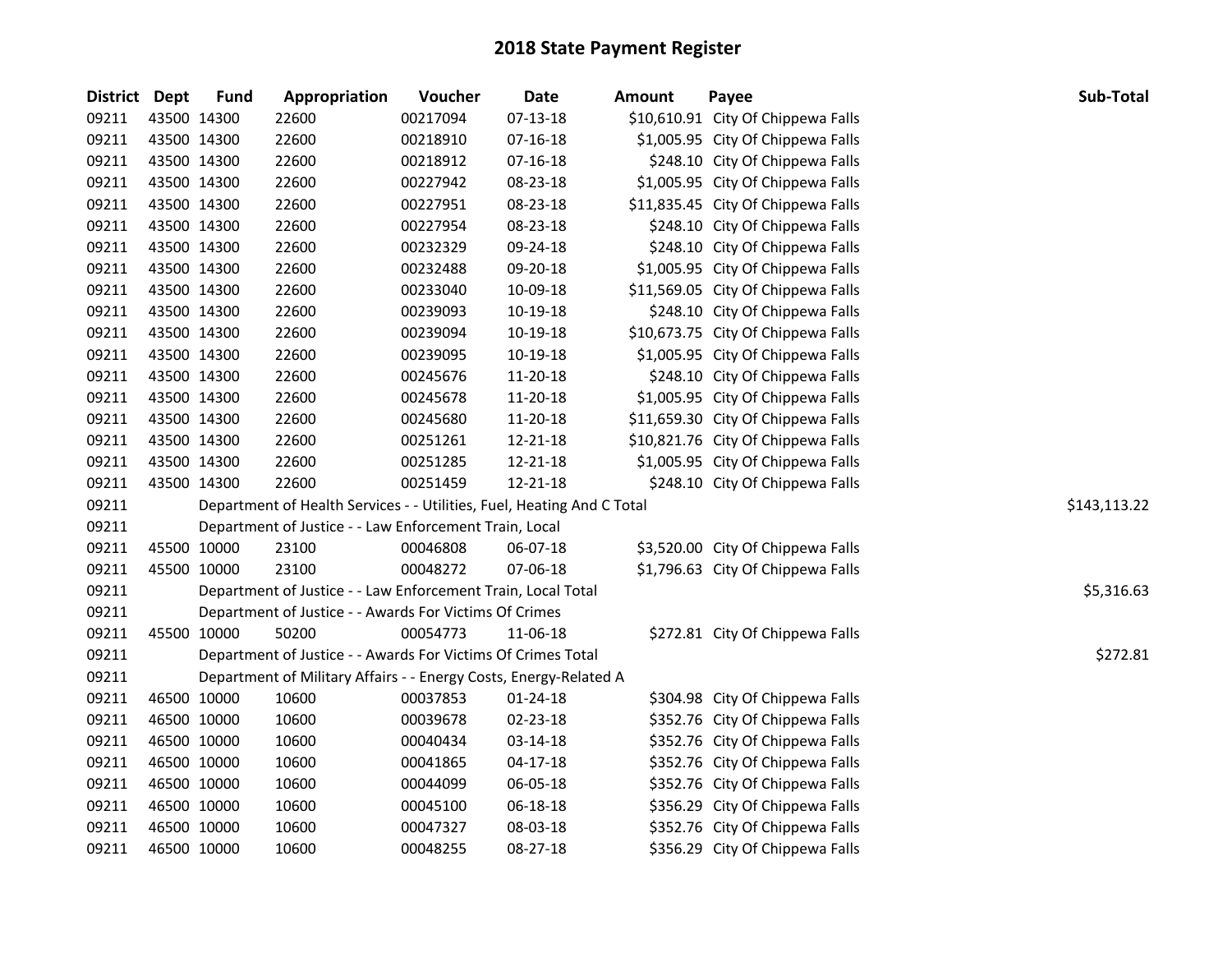| District Dept |             | <b>Fund</b> | Appropriation                                                           | Voucher  | <b>Date</b>    | Amount | Payee                              | Sub-Total    |
|---------------|-------------|-------------|-------------------------------------------------------------------------|----------|----------------|--------|------------------------------------|--------------|
| 09211         |             | 46500 10000 | 10600                                                                   | 00049313 | 09-19-18       |        | \$352.76 City Of Chippewa Falls    |              |
| 09211         | 46500 10000 |             | 10600                                                                   | 00051422 | 11-02-18       |        | \$352.76 City Of Chippewa Falls    |              |
| 09211         | 46500 10000 |             | 10600                                                                   | 00052153 | 11-23-18       |        | \$356.29 City Of Chippewa Falls    |              |
| 09211         |             | 46500 10000 | 10600                                                                   | 00053377 | 12-21-18       |        | \$352.76 City Of Chippewa Falls    |              |
| 09211         |             |             | Department of Military Affairs - - Energy Costs, Energy-Related A Total |          |                |        |                                    | \$4,195.93   |
| 09211         |             |             | Department of Military Affairs - - Disaster Recovery Aid                |          |                |        |                                    |              |
| 09211         | 46500 10000 |             | 30500                                                                   | 00037989 | 01-29-18       |        | \$2,119.58 City Of Chippewa Falls  |              |
| 09211         |             |             | Department of Military Affairs - - Disaster Recovery Aid Total          |          |                |        |                                    | \$2,119.58   |
| 09211         |             |             | Department of Military Affairs - - Program Services                     |          |                |        |                                    |              |
| 09211         |             | 46500 10000 | 33100                                                                   | 00042754 | 05-09-18       |        | \$3,355.48 City Of Chippewa Falls  |              |
| 09211         |             |             | Department of Military Affairs - - Program Services Total               |          |                |        |                                    | \$3,355.48   |
| 09211         |             |             | Department of Military Affairs - - Federal Aid, Local Assistance        |          |                |        |                                    |              |
| 09211         |             | 46500 10000 | 34200                                                                   | 00037989 | $01-29-18$     |        | \$12,717.45 City Of Chippewa Falls |              |
| 09211         |             |             | Department of Military Affairs - - Federal Aid, Local Assistance Total  |          |                |        |                                    | \$12,717.45  |
| 09211         |             |             | Department of Military Affairs - - Federal Aid, Homeland Security       |          |                |        |                                    |              |
| 09211         | 46500 10000 |             | 35000                                                                   | 00039102 | 02-13-18       |        | \$5,602.50 City Of Chippewa Falls  |              |
| 09211         |             | 46500 10000 | 35000                                                                   | 00039791 | 02-28-18       |        | \$720.00 City Of Chippewa Falls    |              |
| 09211         | 46500 10000 |             | 35000                                                                   | 00042842 | 05-15-18       |        | \$1,845.00 City Of Chippewa Falls  |              |
| 09211         |             | 46500 10000 | 35000                                                                   | 00042853 | 05-15-18       |        | \$1,518.75 City Of Chippewa Falls  |              |
| 09211         | 46500 10000 |             | 35000                                                                   | 00043705 | 05-30-18       |        | \$337.50 City Of Chippewa Falls    |              |
| 09211         | 46500 10000 |             | 35000                                                                   | 00043803 | 05-31-18       |        | \$1,575.00 City Of Chippewa Falls  |              |
| 09211         | 46500 10000 |             | 35000                                                                   | 00044273 | 06-07-18       |        | \$1,980.00 City Of Chippewa Falls  |              |
| 09211         | 46500 10000 |             | 35000                                                                   | 00046241 | $07 - 12 - 18$ |        | \$2,160.00 City Of Chippewa Falls  |              |
| 09211         | 46500 10000 |             | 35000                                                                   | 00046744 | 07-19-18       |        | \$1,935.00 City Of Chippewa Falls  |              |
| 09211         | 46500 10000 |             | 35000                                                                   | 00047041 | 07-25-18       |        | \$382.50 City Of Chippewa Falls    |              |
| 09211         | 46500 10000 |             | 35000                                                                   | 00051068 | 10-31-18       |        | \$1,293.75 City Of Chippewa Falls  |              |
| 09211         | 46500 10000 |             | 35000                                                                   | 00053334 | 12-21-18       |        | \$4,230.00 City Of Chippewa Falls  |              |
| 09211         | 46500 10000 |             | 35000                                                                   | 00053339 | 12-21-18       |        | \$1,665.00 City Of Chippewa Falls  |              |
| 09211         |             | 46500 10000 | 35000                                                                   | 00053350 | 12-21-18       |        | \$2,317.50 City Of Chippewa Falls  |              |
| 09211         |             |             | Department of Military Affairs - - Federal Aid, Homeland Security Total |          |                |        |                                    | \$27,562.50  |
| 09211         |             |             | Department of Veterans Affairs - - Gifts And Grants, King               |          |                |        |                                    |              |
| 09211         |             | 48500 15200 | 13600                                                                   | 00043615 | 02-26-18       |        | \$47,509.00 City Of Chippewa Falls |              |
| 09211         |             | 48500 15200 | 13600                                                                   | 00054583 | $10 - 12 - 18$ |        | \$66,239.00 City Of Chippewa Falls |              |
| 09211         |             |             | Department of Veterans Affairs - - Gifts And Grants, King Total         |          |                |        |                                    | \$113,748.00 |
| 09211         |             |             | Department of Revenue - - Payments For Municipal Svcs                   |          |                |        |                                    |              |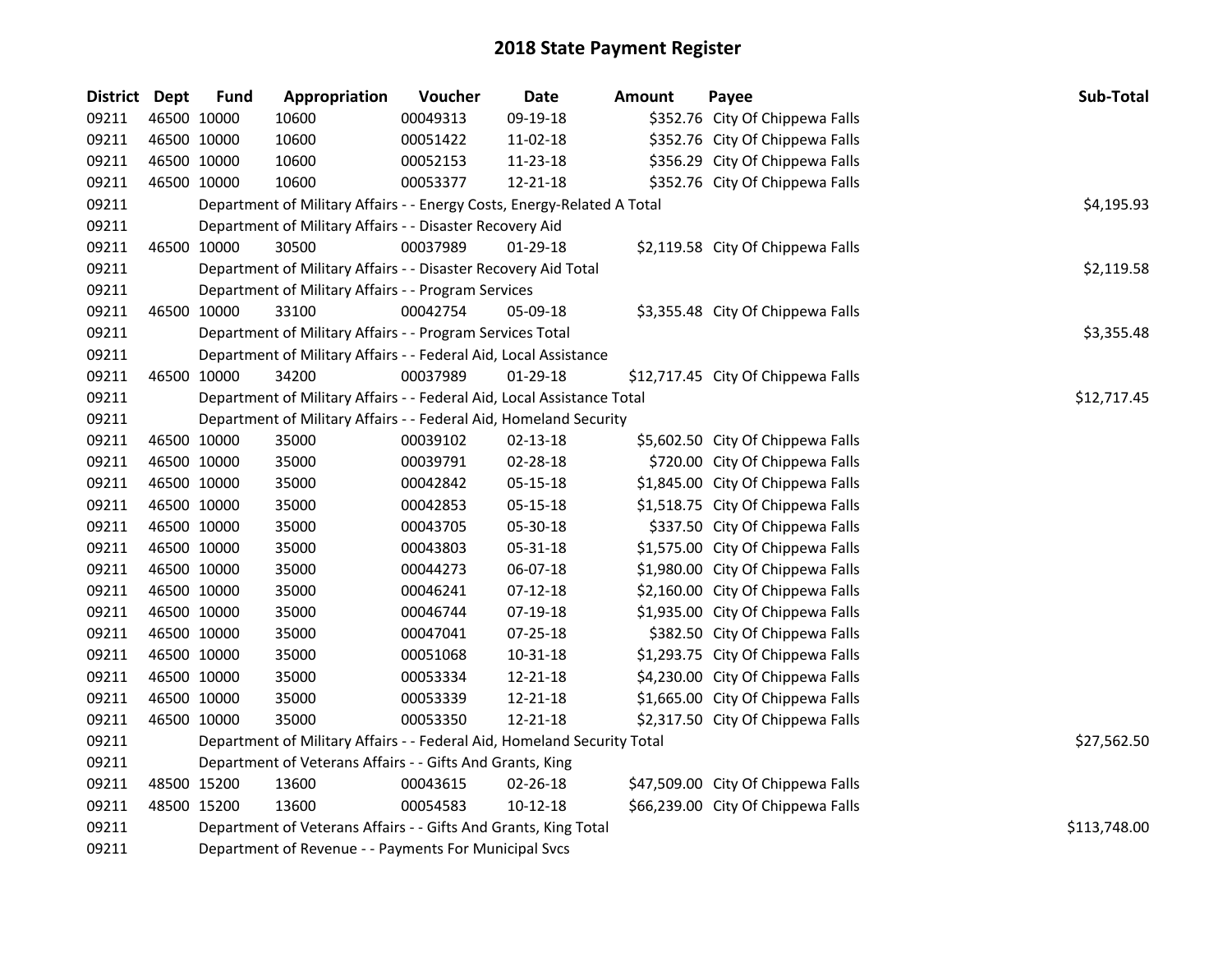| <b>District</b> | Dept | Fund        | Appropriation                                                         | Voucher      | Date           | <b>Amount</b> | Payee                                 | Sub-Total      |
|-----------------|------|-------------|-----------------------------------------------------------------------|--------------|----------------|---------------|---------------------------------------|----------------|
| 09211           |      | 56600 10000 | 50100                                                                 | 00026710     | $01 - 31 - 18$ |               | \$262,254.81 City Of Chippewa Falls   |                |
| 09211           |      |             | Department of Revenue - - Payments For Municipal Svcs Total           |              |                |               |                                       | \$262,254.81   |
| 09211           |      |             | Shared Revenue and Tax Relief - - Expenditure Restraint Program       |              |                |               |                                       |                |
| 09211           |      | 83500 10000 | 10100                                                                 | 00032834     | $07 - 23 - 18$ |               | \$201,160.08 City Of Chippewa Falls   |                |
| 09211           |      |             | Shared Revenue and Tax Relief - - Expenditure Restraint Program Total | \$201,160.08 |                |               |                                       |                |
| 09211           |      |             | Shared Revenue and Tax Relief - - County And Municipal Aid            |              |                |               |                                       |                |
| 09211           |      | 83500 10000 | 10500                                                                 | 00032834     | $07 - 23 - 18$ |               | \$466,307.49 City Of Chippewa Falls   |                |
| 09211           |      | 83500 10000 | 10500                                                                 | 00035720     | 11-19-18       |               | \$2,579,173.68 City Of Chippewa Falls |                |
| 09211           |      |             | Shared Revenue and Tax Relief - - County And Municipal Aid Total      |              |                |               |                                       | \$3,045,481.17 |
| 09211           |      |             | Shared Revenue and Tax Relief - - Exempt Computer Aid                 |              |                |               |                                       |                |
| 09211           |      | 83500 10000 | 10900                                                                 | 00030145     | 07-23-18       |               | \$197,846.21 City Of Chippewa Falls   |                |
| 09211           |      | 83500 10000 | 10900                                                                 | 00032249     | $07 - 23 - 18$ |               | \$83,479.43 City Of Chippewa Falls    |                |
| 09211           |      | 83500 10000 | 10900                                                                 | 00034848     | 09-13-18       |               | \$78,072.70 City Of Chippewa Falls    |                |
| 09211           |      |             | Shared Revenue and Tax Relief - - Exempt Computer Aid Total           |              |                |               |                                       | \$359,398.34   |
| 09211           |      |             | Shared Revenue and Tax Relief - - Utility Aid                         |              |                |               |                                       |                |
| 09211           |      | 83500 10000 | 11000                                                                 | 00032834     | $07 - 23 - 18$ |               | \$9,171.46 City Of Chippewa Falls     |                |
| 09211           |      | 83500 10000 | 11000                                                                 | 00035720     | 11-19-18       |               | \$52,118.20 City Of Chippewa Falls    |                |
| 09211           |      |             | Shared Revenue and Tax Relief - - Utility Aid Total                   |              |                |               |                                       | \$61,289.66    |
| 09211           |      |             | Shared Revenue and Tax Relief - - Lottery & Gaming Credit             |              |                |               |                                       |                |
| 09211           |      | 83500 52100 | 36300                                                                 | 00027286     | $03 - 26 - 18$ |               | \$5,023.44 City Of Chippewa Falls     |                |
| 09211           |      |             | Shared Revenue and Tax Relief - - Lottery & Gaming Credit Total       |              |                |               |                                       | \$5,023.44     |
| 09211 Total     |      |             |                                                                       |              |                |               |                                       | \$5,604,651.07 |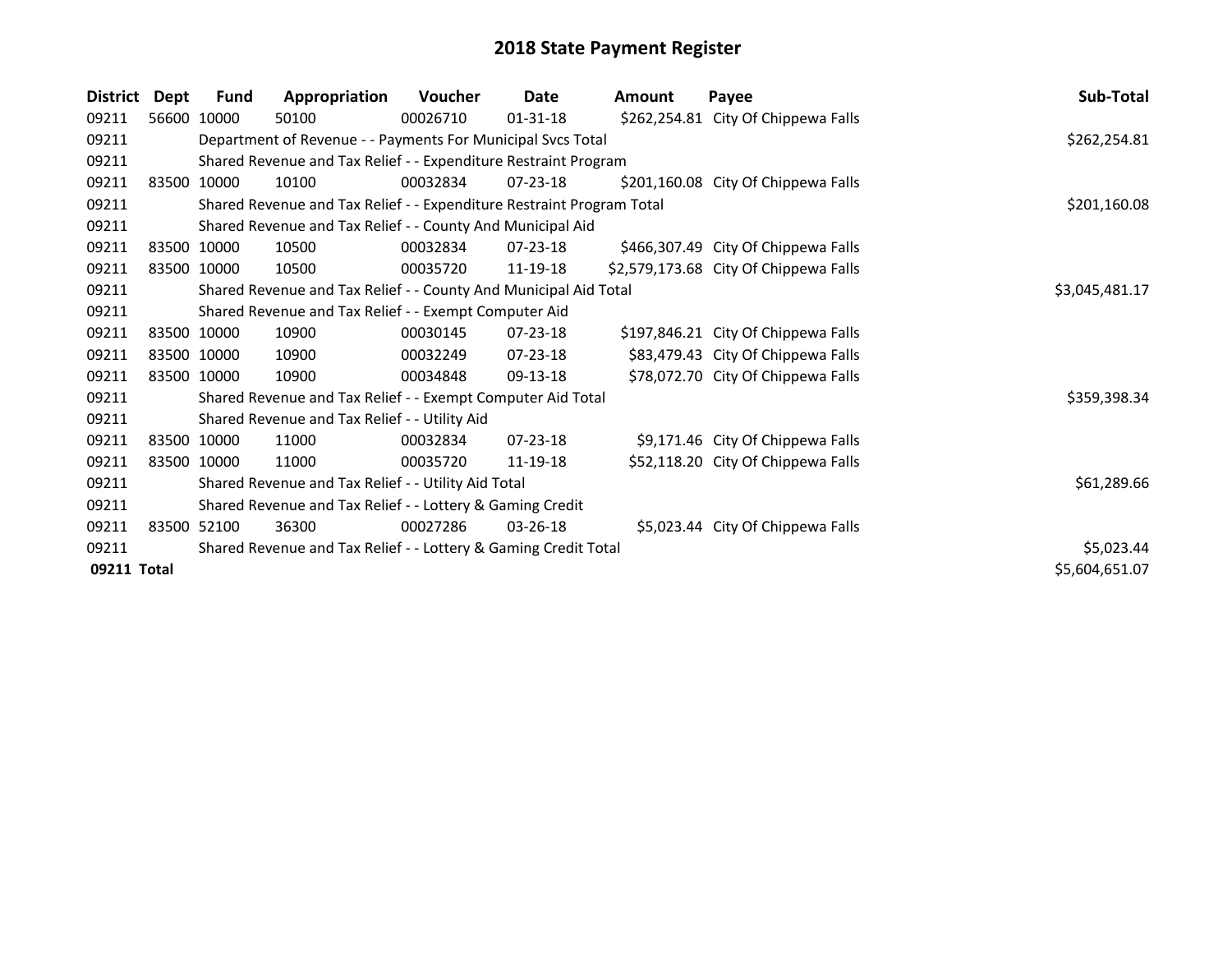| District Dept |             | <b>Fund</b> | Appropriation                                                      | Voucher  | Date           | <b>Amount</b> | Payee                       | Sub-Total   |
|---------------|-------------|-------------|--------------------------------------------------------------------|----------|----------------|---------------|-----------------------------|-------------|
| 09213         |             |             | Dept of Safety & Prof Services - - Fire Dues Distribution          |          |                |               |                             |             |
| 09213         | 16500 10000 |             | 22500                                                              | 00023808 | $07 - 24 - 18$ |               | \$2,862.80 City Of Cornell  |             |
| 09213         |             |             | Dept of Safety & Prof Services - - Fire Dues Distribution Total    |          |                |               |                             | \$2,862.80  |
| 09213         |             |             | Dept of Natural Resources - - Aids In Lieu Of Taxes - Gener        |          |                |               |                             |             |
| 09213         | 37000 10000 |             | 50300                                                              | 00211884 | $02 - 02 - 18$ |               | \$53.49 City Of Cornell     |             |
| 09213         | 37000 10000 |             | 50300                                                              | 00230338 | 04-20-18       |               | \$122.76 City Of Cornell    |             |
| 09213         |             |             | Dept of Natural Resources - - Aids In Lieu Of Taxes - Gener Total  |          |                |               |                             | \$176.25    |
| 09213         |             |             | Dept of Natural Resources - - Gen Program Ops-State Funds          |          |                |               |                             |             |
| 09213         |             | 37000 21200 | 16100                                                              | 00228820 | 05-10-18       |               | \$123.76 City Of Cornell    |             |
| 09213         |             |             | Dept of Natural Resources - - Gen Program Ops-State Funds Total    |          |                |               |                             | \$123.76    |
| 09213         |             |             | Dept of Natural Resources - - Gen Program Ops-State Funds-Fr       |          |                |               |                             |             |
| 09213         |             | 37000 21200 | 16600                                                              | 00207268 | $01 - 16 - 18$ |               | \$106.36 City Of Cornell    |             |
| 09213         |             |             | Dept of Natural Resources - - Gen Program Ops-State Funds-Fr Total |          |                |               |                             | \$106.36    |
| 09213         |             |             | Dept of Natural Resources - - General Program Operations --        |          |                |               |                             |             |
| 09213         | 37000 21200 |             | 25400                                                              | 00211412 | 03-02-18       |               | \$180.48 City Of Cornell    |             |
| 09213         | 37000 21200 |             | 25400                                                              | 00220472 | 03-19-18       |               | \$347.31 City Of Cornell    |             |
| 09213         | 37000 21200 |             | 25400                                                              | 00233212 | 05-03-18       |               | \$13.72 City Of Cornell     |             |
| 09213         |             | 37000 21200 | 25400                                                              | 00245124 | 06-22-18       |               | \$49.82 City Of Cornell     |             |
| 09213         |             | 37000 21200 | 25400                                                              | 00251792 | $07-12-18$     |               | \$52.65 City Of Cornell     |             |
| 09213         | 37000 21200 |             | 25400                                                              | 00259815 | 08-20-18       |               | \$72.27 City Of Cornell     |             |
| 09213         | 37000 21200 |             | 25400                                                              | 00263126 | 08-31-18       |               | \$50.80 City Of Cornell     |             |
| 09213         | 37000 21200 |             | 25400                                                              | 00270977 | 10-04-18       |               | \$53.27 City Of Cornell     |             |
| 09213         | 37000 21200 |             | 25400                                                              | 00276995 | 11-05-18       |               | \$57.96 City Of Cornell     |             |
| 09213         | 37000 21200 |             | 25400                                                              | 00283085 | 12-06-18       |               | \$72.47 City Of Cornell     |             |
| 09213         |             |             | Dept of Natural Resources - - General Program Operations -- Total  |          |                |               |                             | \$950.75    |
| 09213         |             |             | Dept of Natural Resources - - Aids In Lieu Of Taxes - Sum S        |          |                |               |                             |             |
| 09213         | 37000 21200 |             | 57900                                                              | 00230337 | 04-20-18       |               | \$34.58 City Of Cornell     |             |
| 09213         | 37000 21200 |             | 57900                                                              | 00230339 | 04-20-18       |               | \$2.55 City Of Cornell      |             |
| 09213         |             |             | Dept of Natural Resources - - Aids In Lieu Of Taxes - Sum S Total  |          |                |               |                             | \$37.13     |
| 09213         |             |             | Dept of Natural Resources - - Fin Asst For Responsible Units       |          |                |               |                             |             |
| 09213         |             | 37000 27400 | 67000                                                              | 00235447 | 05-11-18       |               | \$10,239.80 City Of Cornell |             |
| 09213         |             |             | Dept of Natural Resources - - Fin Asst For Responsible Units Total |          |                |               |                             | \$10,239.80 |
| 09213         |             |             | WI Dept of Transportation - - Hwy Sfty Loc Aid Ffd                 |          |                |               |                             |             |
| 09213         | 39500 21100 |             | 18500                                                              | 00303985 | 10-01-18       |               | \$4,000.00 City Of Cornell  |             |
| 09213         |             |             | WI Dept of Transportation - - Hwy Sfty Loc Aid Ffd Total           |          |                |               |                             | \$4,000.00  |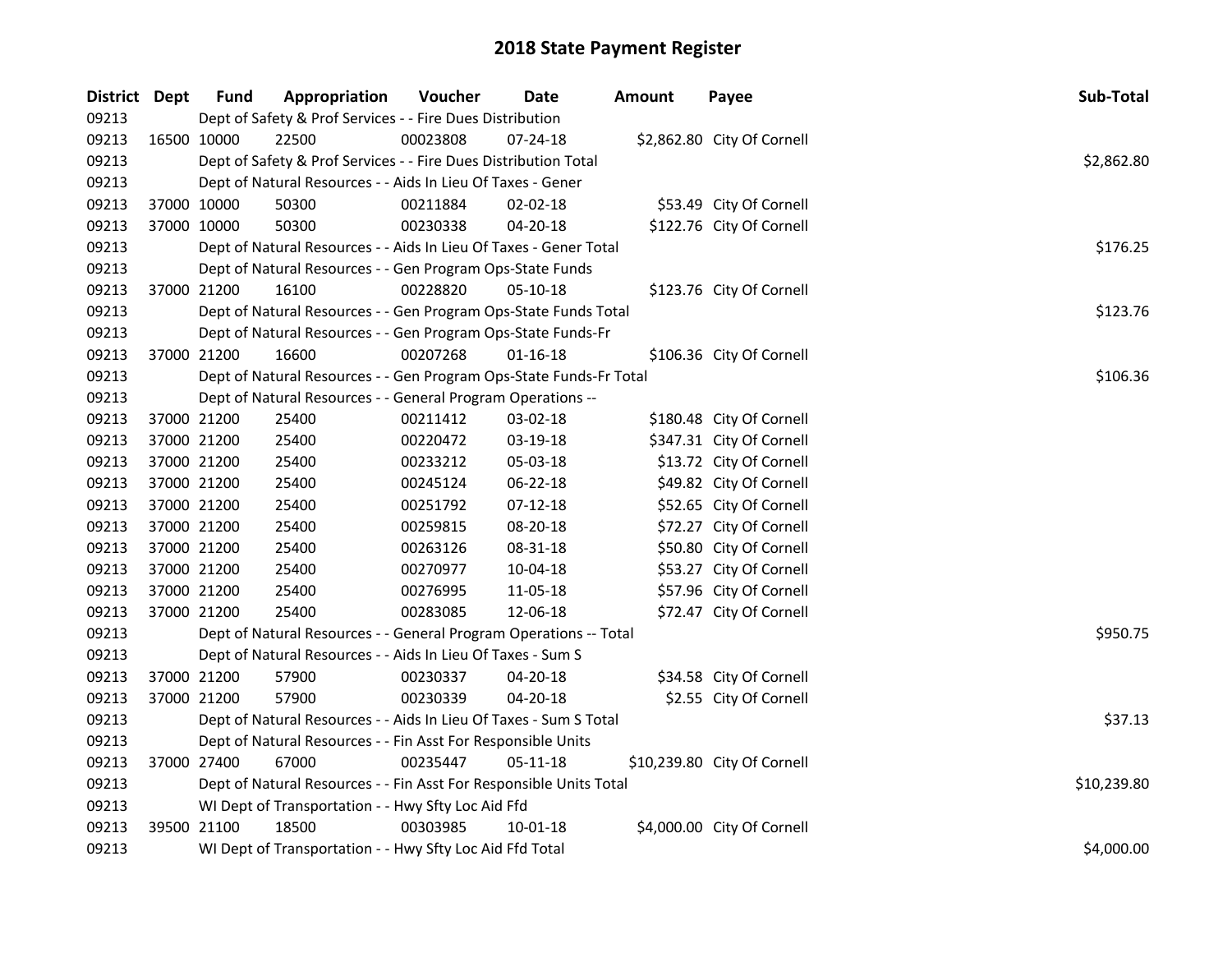| District Dept |             | <b>Fund</b> | Appropriation                                                         | Voucher  | Date           | Amount | Payee                        | Sub-Total    |
|---------------|-------------|-------------|-----------------------------------------------------------------------|----------|----------------|--------|------------------------------|--------------|
| 09213         |             |             | WI Dept of Transportation - - Trns Aids To Mnc.-Sf                    |          |                |        |                              |              |
| 09213         |             | 39500 21100 | 19100                                                                 | 00203900 | $01 - 02 - 18$ |        | \$25,351.96 City Of Cornell  |              |
| 09213         | 39500 21100 |             | 19100                                                                 | 00234409 | 04-02-18       |        | \$25,351.96 City Of Cornell  |              |
| 09213         | 39500 21100 |             | 19100                                                                 | 00268108 | 07-02-18       |        | \$25,351.96 City Of Cornell  |              |
| 09213         | 39500 21100 |             | 19100                                                                 | 00302160 | $10 - 01 - 18$ |        | \$25,351.96 City Of Cornell  |              |
| 09213         |             |             | WI Dept of Transportation - - Trns Aids To Mnc.-Sf Total              |          |                |        |                              | \$101,407.84 |
| 09213         |             |             | WI Dept of Transportation - - Loc Rd Imp Prg St Fd                    |          |                |        |                              |              |
| 09213         | 39500 21100 |             | 27800                                                                 | 00292358 | 08-30-18       |        | \$25,000.00 City Of Cornell  |              |
| 09213         |             |             | WI Dept of Transportation - - Loc Rd Imp Prg St Fd Total              |          |                |        |                              | \$25,000.00  |
| 09213         |             |             | Department of Administration - - Federal Aid, Local Assistance        |          |                |        |                              |              |
| 09213         | 50500 10000 |             | 74300                                                                 | 00086251 | 08-10-18       |        | \$192,261.39 City Of Cornell |              |
| 09213         | 50500 10000 |             | 74300                                                                 | 00087965 | 09-12-18       |        | \$154,953.59 City Of Cornell |              |
| 09213         | 50500 10000 |             | 74300                                                                 | 00091952 | 11-19-18       |        | \$48,214.78 City Of Cornell  |              |
| 09213         | 50500 10000 |             | 74300                                                                 | 00093073 | 12-10-18       |        | \$34,481.99 City Of Cornell  |              |
| 09213         |             |             | Department of Administration - - Federal Aid, Local Assistance Total  |          |                |        |                              | \$429,911.75 |
| 09213         |             |             | Department of Revenue - - Payments For Municipal Svcs                 |          |                |        |                              |              |
| 09213         |             | 56600 10000 | 50100                                                                 | 00026711 | $01 - 31 - 18$ |        | \$1,085.36 City Of Cornell   |              |
| 09213         |             |             | Department of Revenue - - Payments For Municipal Svcs Total           |          |                |        |                              | \$1,085.36   |
| 09213         |             |             | Shared Revenue and Tax Relief - - Expenditure Restraint Program       |          |                |        |                              |              |
| 09213         | 83500 10000 |             | 10100                                                                 | 00032835 | 07-23-18       |        | \$5,682.31 City Of Cornell   |              |
| 09213         |             |             | Shared Revenue and Tax Relief - - Expenditure Restraint Program Total |          |                |        |                              | \$5,682.31   |
| 09213         |             |             | Shared Revenue and Tax Relief - - County And Municipal Aid            |          |                |        |                              |              |
| 09213         | 83500 10000 |             | 10500                                                                 | 00032835 | 07-23-18       |        | \$72,675.11 City Of Cornell  |              |
| 09213         | 83500 10000 |             | 10500                                                                 | 00035721 | 11-19-18       |        | \$411,825.60 City Of Cornell |              |
| 09213         |             |             | Shared Revenue and Tax Relief - - County And Municipal Aid Total      |          |                |        |                              | \$484,500.71 |
| 09213         |             |             | Shared Revenue and Tax Relief - - Exempt Computer Aid                 |          |                |        |                              |              |
| 09213         | 83500 10000 |             | 10900                                                                 | 00030146 | 07-23-18       |        | \$793.78 City Of Cornell     |              |
| 09213         |             |             | Shared Revenue and Tax Relief - - Exempt Computer Aid Total           |          |                |        |                              | \$793.78     |
| 09213         |             |             | Shared Revenue and Tax Relief - - Utility Aid                         |          |                |        |                              |              |
| 09213         | 83500 10000 |             | 11000                                                                 | 00032835 | 07-23-18       |        | \$16,690.53 City Of Cornell  |              |
| 09213         | 83500 10000 |             | 11000                                                                 | 00035721 | 11-19-18       |        | \$94,895.14 City Of Cornell  |              |
| 09213         |             |             | Shared Revenue and Tax Relief - - Utility Aid Total                   |          |                |        |                              | \$111,585.67 |
| 09213         |             |             | Shared Revenue and Tax Relief - - Lottery & Gaming Credit             |          |                |        |                              |              |
| 09213         | 83500 52100 |             | 36300                                                                 | 00027287 | 03-26-18       |        | \$382.68 City Of Cornell     |              |
| 09213         |             |             | Shared Revenue and Tax Relief - - Lottery & Gaming Credit Total       |          |                |        |                              | \$382.68     |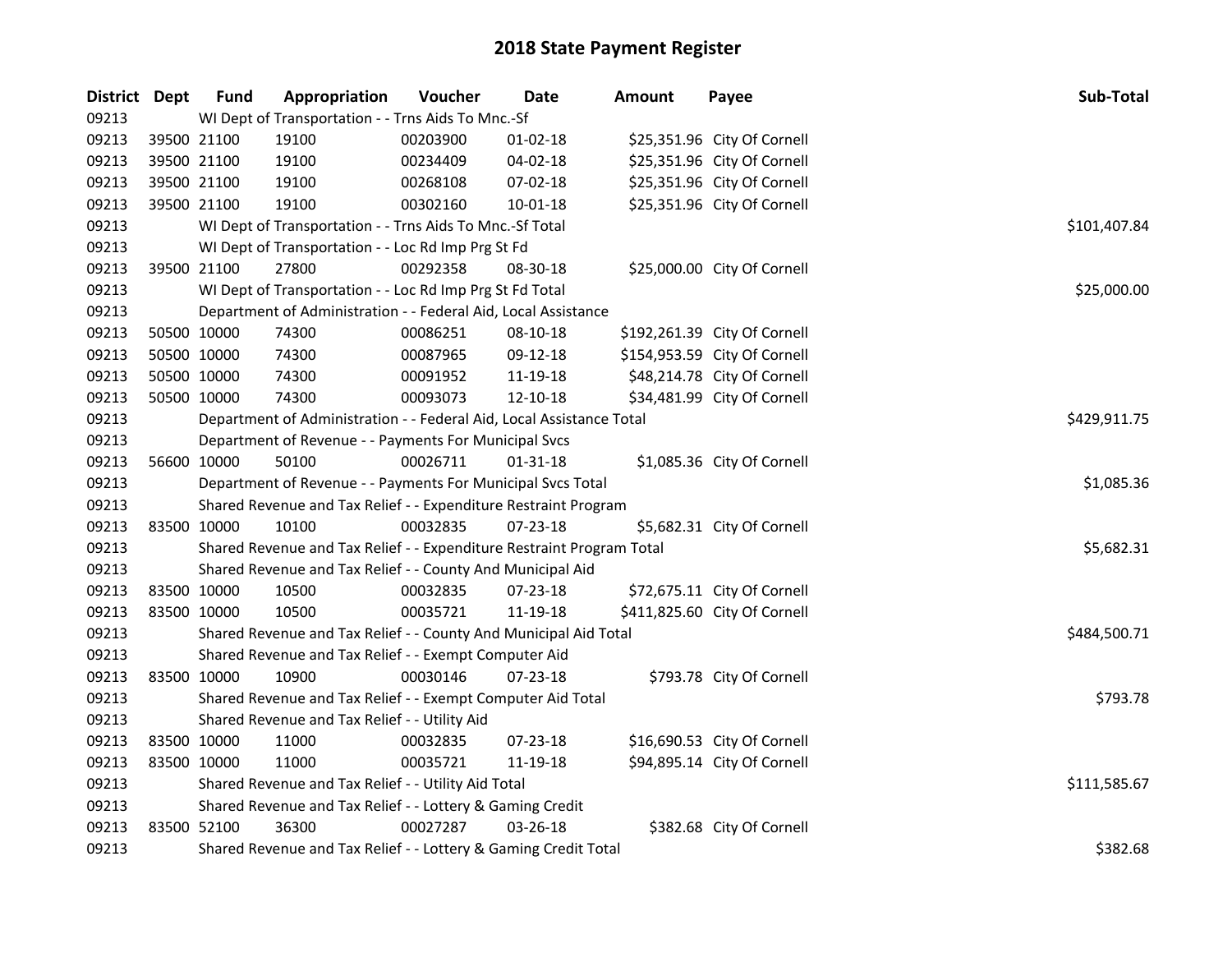| District Dept Fund | Appropriation | Voucher | Date | Amount | Payee | Sub-Total      |
|--------------------|---------------|---------|------|--------|-------|----------------|
| 09213 Total        |               |         |      |        |       | \$1,178,846.95 |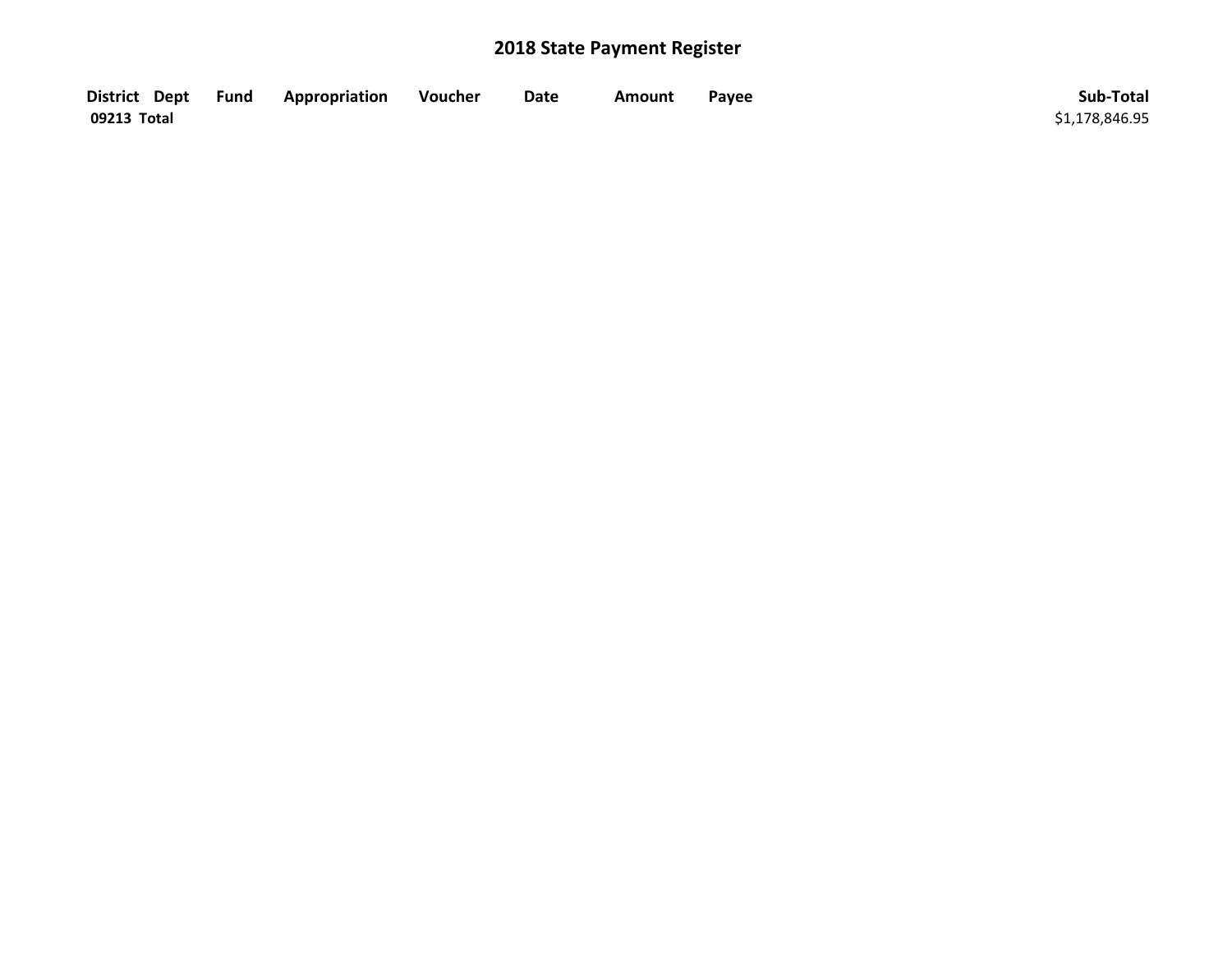| District Dept |             | <b>Fund</b> | Appropriation                                                                     | Voucher  | <b>Date</b>    | <b>Amount</b> | Payee                          | Sub-Total   |  |  |  |
|---------------|-------------|-------------|-----------------------------------------------------------------------------------|----------|----------------|---------------|--------------------------------|-------------|--|--|--|
| 09221         |             |             | Dept of Ag, Trade & Cons Protc - - Retail Petroleum                               |          |                |               |                                |             |  |  |  |
| 09221         | 11500 27200 |             | 16100                                                                             | 00036433 | 07-18-18       |               | \$331.20 City Of Eau Claire    |             |  |  |  |
| 09221         | 11500 27200 |             | 16100                                                                             | 00036464 | 07-18-18       |               | \$4,416.00 City Of Eau Claire  |             |  |  |  |
| 09221         | 11500 27200 |             | 16100                                                                             | 00038394 | 09-13-18       |               | \$92.00 City Of Eau Claire     |             |  |  |  |
| 09221         | 11500 27200 |             | 16100                                                                             | 00039454 | $10 - 12 - 18$ |               | \$725.00 City Of Eau Claire    |             |  |  |  |
| 09221         | 11500 27200 |             | 16100                                                                             | 00040856 | 11-15-18       |               | \$92.00 City Of Eau Claire     |             |  |  |  |
| 09221         |             |             | Dept of Ag, Trade & Cons Protc - - Retail Petroleum Total                         |          |                |               |                                | \$5,656.20  |  |  |  |
| 09221         |             |             | <b>Educational Communications Bd - - Energy Costs</b>                             |          |                |               |                                |             |  |  |  |
| 09221         | 22500 10000 |             | 10200                                                                             | 00005125 | 03-19-18       |               | \$193.88 City Of Eau Claire    |             |  |  |  |
| 09221         | 22500 10000 |             | 10200                                                                             | 00005699 | 06-18-18       |               | \$190.05 City Of Eau Claire    |             |  |  |  |
| 09221         | 22500 10000 |             | 10200                                                                             | 00006253 | 09-24-18       |               | \$190.05 City Of Eau Claire    |             |  |  |  |
| 09221         | 22500 10000 |             | 10200                                                                             | 00006793 | 12-26-18       |               | \$190.05 City Of Eau Claire    |             |  |  |  |
| 09221         |             |             | Educational Communications Bd - - Energy Costs Total                              |          |                |               |                                | \$764.03    |  |  |  |
| 09221         |             |             | Dept of Public Instruction - - Federal Funds, Local Assistanc                     |          |                |               |                                |             |  |  |  |
| 09221         | 25500 10000 |             | 34300                                                                             | 00153497 | 12-07-18       |               | \$4,297.88 City Of Eau Claire  |             |  |  |  |
| 09221         | 25500 10000 |             | 34300                                                                             | 00155152 | 12-31-18       |               | \$2,038.75 City Of Eau Claire  |             |  |  |  |
| 09221         |             |             | \$6,336.63<br>Dept of Public Instruction - - Federal Funds, Local Assistanc Total |          |                |               |                                |             |  |  |  |
| 09221         |             |             | Dept of Natural Resources - - Gpo-State Funds                                     |          |                |               |                                |             |  |  |  |
| 09221         |             | 37000 10000 | 40100                                                                             | 00277036 | 11-02-18       |               | \$1,584.35 City Of Eau Claire  |             |  |  |  |
| 09221         |             |             | Dept of Natural Resources - - Gpo-State Funds Total                               |          |                |               |                                | \$1,584.35  |  |  |  |
| 09221         |             |             | Dept of Natural Resources - - Gpo - Federal Funds                                 |          |                |               |                                |             |  |  |  |
| 09221         | 37000 10000 |             | 94100                                                                             | 00216858 | 02-26-18       |               | \$45,000.00 City Of Eau Claire |             |  |  |  |
| 09221         |             |             | Dept of Natural Resources - - Gpo - Federal Funds Total                           |          |                |               |                                | \$45,000.00 |  |  |  |
| 09221         |             |             | Dept of Natural Resources - - Gen Program Ops-State Funds                         |          |                |               |                                |             |  |  |  |
| 09221         | 37000 21200 |             | 16100                                                                             | 00212886 | $02 - 15 - 18$ |               | \$19.00 City Of Eau Claire     |             |  |  |  |
| 09221         | 37000 21200 |             | 16100                                                                             | 00228582 | 04-19-18       |               | \$37.60 City Of Eau Claire     |             |  |  |  |
| 09221         | 37000 21200 |             | 16100                                                                             | 00241695 | 06-29-18       |               | \$19.00 City Of Eau Claire     |             |  |  |  |
| 09221         | 37000 21200 |             | 16100                                                                             | 00241696 | 06-29-18       |               | \$57.00 City Of Eau Claire     |             |  |  |  |
| 09221         | 37000 21200 |             | 16100                                                                             | 00252265 | 07-30-18       |               | \$209.00 City Of Eau Claire    |             |  |  |  |
| 09221         | 37000 21200 |             | 16100                                                                             | 00252280 | 07-30-18       |               | \$19.00 City Of Eau Claire     |             |  |  |  |
| 09221         | 37000 21200 |             | 16100                                                                             | 00252304 | 08-02-18       |               | \$38.00 City Of Eau Claire     |             |  |  |  |
| 09221         | 37000 21200 |             | 16100                                                                             | 00254072 | 07-19-18       |               | \$42.79 City Of Eau Claire     |             |  |  |  |
| 09221         | 37000 21200 |             | 16100                                                                             | 00261726 | 09-14-18       |               | \$76.00 City Of Eau Claire     |             |  |  |  |
| 09221         | 37000 21200 |             | 16100                                                                             | 00273828 | 11-02-18       |               | \$190.00 City Of Eau Claire    |             |  |  |  |
| 09221         | 37000 21200 |             | 16100                                                                             | 00274353 | 10-25-18       |               | \$42.79 City Of Eau Claire     |             |  |  |  |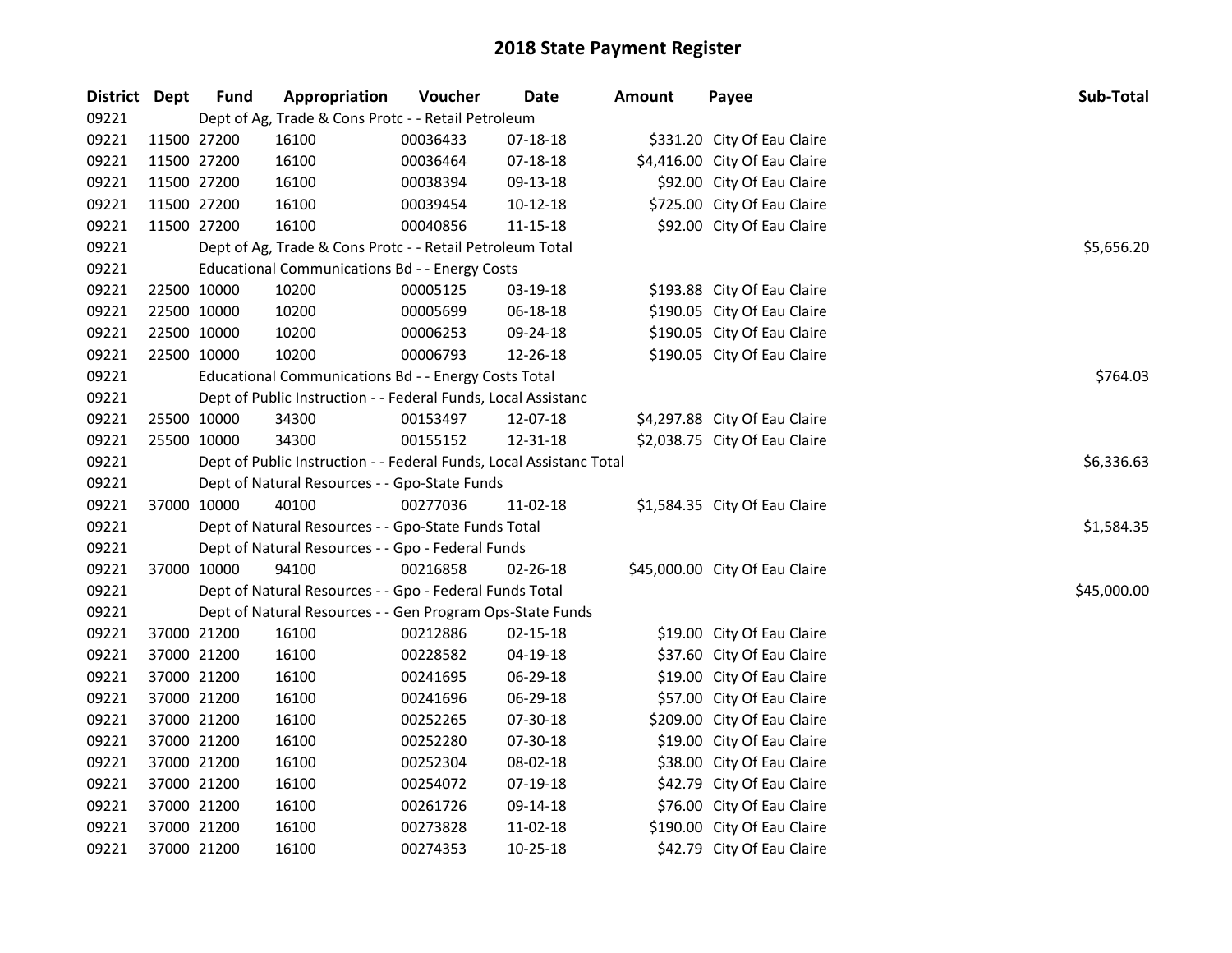| District Dept | <b>Fund</b> | Appropriation                                                      | Voucher  | Date           | <b>Amount</b> | Payee                           | Sub-Total    |
|---------------|-------------|--------------------------------------------------------------------|----------|----------------|---------------|---------------------------------|--------------|
| 09221         | 37000 21200 | 16100                                                              | 00278486 | 11-30-18       |               | \$19.00 City Of Eau Claire      |              |
| 09221         | 37000 21200 | 16100                                                              | 00278488 | 11-30-18       |               | \$19.00 City Of Eau Claire      |              |
| 09221         |             | Dept of Natural Resources - - Gen Program Ops-State Funds Total    |          |                |               |                                 | \$788.18     |
| 09221         |             | Dept of Natural Resources - - Resaids - Cnty Forst, Cl & Mfl       |          |                |               |                                 |              |
| 09221         | 37000 21200 | 57100                                                              | 00247435 | 06-28-18       |               | \$3.27 City Of Eau Claire       |              |
| 09221         |             | Dept of Natural Resources - - Resaids - Cnty Forst, Cl & Mfl Total |          |                |               |                                 | \$3.27       |
| 09221         |             | Dept of Natural Resources - - Wildlife Abat & Control Grants       |          |                |               |                                 |              |
| 09221         | 37000 21200 | 58000                                                              | 00249688 | $07-11-18$     |               | \$5,000.00 City Of Eau Claire   |              |
| 09221         |             | Dept of Natural Resources - - Wildlife Abat & Control Grants Total |          |                |               |                                 | \$5,000.00   |
| 09221         |             | Dept of Natural Resources - - Gpo--State Funds                     |          |                |               |                                 |              |
| 09221         | 37000 21200 | 86100                                                              | 00286430 | 12-20-18       |               | \$78.37 City Of Eau Claire      |              |
| 09221         | 37000 21200 | 86100                                                              | 00286433 | 12-20-18       |               | \$1,292.04 City Of Eau Claire   |              |
| 09221         |             | Dept of Natural Resources - - Gpo--State Funds Total               |          |                |               |                                 | \$1,370.41   |
| 09221         |             | Dept of Natural Resources - - Gpo - State Funds                    |          |                |               |                                 |              |
| 09221         | 37000 21200 | 96100                                                              | 00210153 | $01 - 26 - 18$ |               | \$42.44 City Of Eau Claire      |              |
| 09221         | 37000 21200 | 96100                                                              | 00223329 | 03-30-18       |               | \$1,277.49 City Of Eau Claire   |              |
| 09221         | 37000 21200 | 96100                                                              | 00223335 | 03-30-18       |               | \$93.56 City Of Eau Claire      |              |
| 09221         | 37000 21200 | 96100                                                              | 00248585 | 06-29-18       |               | \$1,323.18 City Of Eau Claire   |              |
| 09221         | 37000 21200 | 96100                                                              | 00248589 | 06-29-18       |               | \$83.56 City Of Eau Claire      |              |
| 09221         | 37000 21200 | 96100                                                              | 00269053 | 09-27-18       |               | \$1,286.85 City Of Eau Claire   |              |
| 09221         | 37000 21200 | 96100                                                              | 00269054 | 09-27-18       |               | \$88.75 City Of Eau Claire      |              |
| 09221         |             | Dept of Natural Resources - - Gpo - State Funds Total              |          |                |               |                                 | \$4,195.83   |
| 09221         |             | Dept of Natural Resources - - Wr-Groundwater Management            |          |                |               |                                 |              |
| 09221         | 37000 27400 | 46300                                                              | 00214781 | 02-20-18       |               | \$1,523.10 City Of Eau Claire   |              |
| 09221         | 37000 27400 | 46300                                                              | 00233544 | $05 - 11 - 18$ |               | \$2,278.20 City Of Eau Claire   |              |
| 09221         | 37000 27400 | 46300                                                              | 00277036 | 11-02-18       |               | \$10,487.76 City Of Eau Claire  |              |
| 09221         |             | Dept of Natural Resources - - Wr-Groundwater Management Total      |          |                |               |                                 | \$14,289.06  |
| 09221         |             | Dept of Natural Resources - - Land Acquisition                     |          |                |               |                                 |              |
| 09221         | 37000 36300 | TA100                                                              | 00233249 | 05-04-18       |               | \$180,705.00 City Of Eau Claire |              |
| 09221         |             | Dept of Natural Resources - - Land Acquisition Total               |          |                |               |                                 | \$180,705.00 |
| 09221         |             | Dept of Natural Resources - - Gpo - Sd Water Loan Prog, Fed        |          |                |               |                                 |              |
| 09221         | 37000 57300 | 48200                                                              | 00214930 | 02-20-18       |               | \$4,782.50 City Of Eau Claire   |              |
| 09221         | 37000 57300 | 48200                                                              | 00222019 | 04-19-18       |               | \$3,370.00 City Of Eau Claire   |              |
| 09221         | 37000 57300 | 48200                                                              | 00244122 | 06-18-18       |               | \$3,370.00 City Of Eau Claire   |              |
| 09221         | 37000 57300 | 48200                                                              | 00267389 | 09-17-18       |               | \$3,370.00 City Of Eau Claire   |              |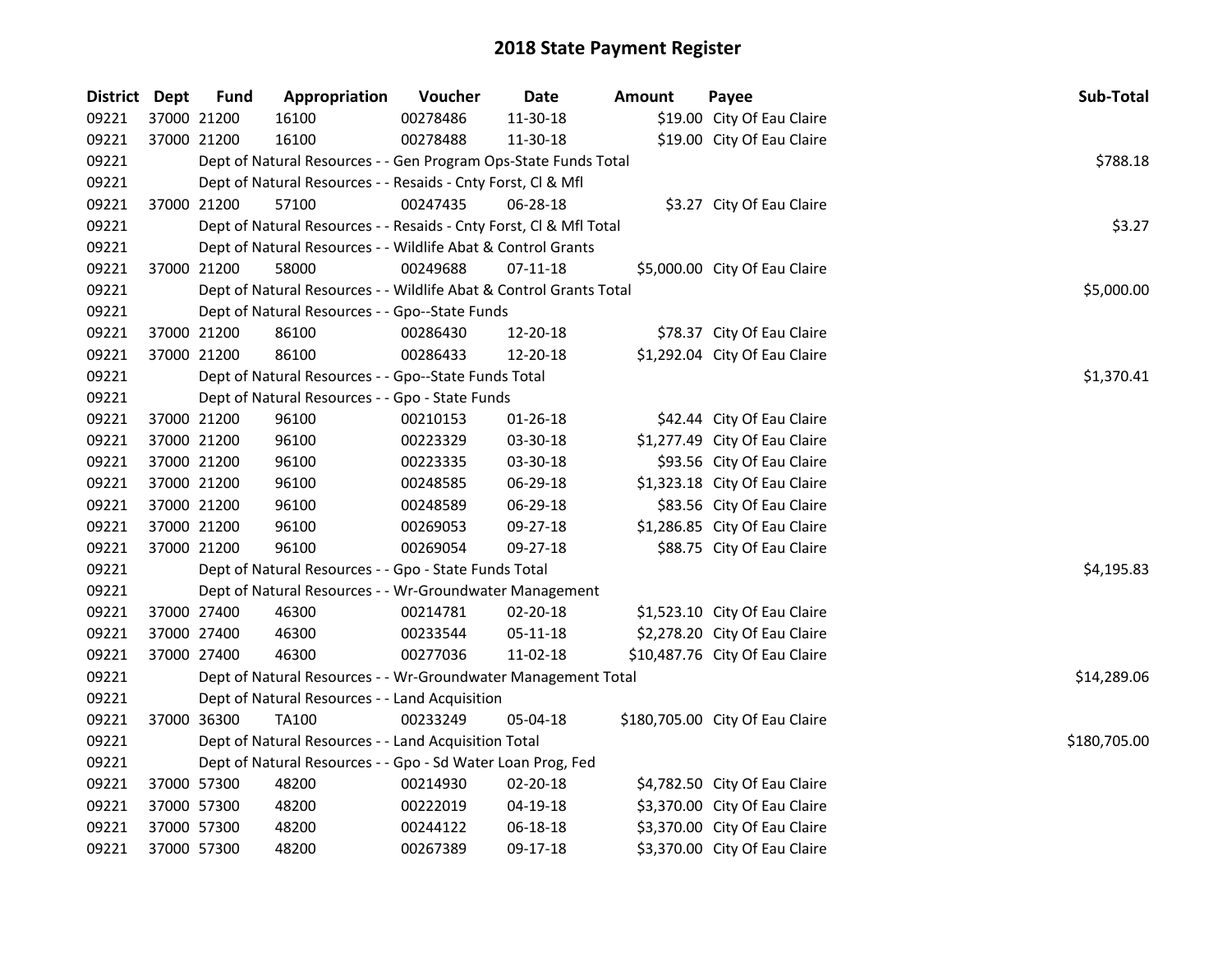| District Dept |             | Fund        | Appropriation                                                          | Voucher  | <b>Date</b>    | Amount | Payee                           | Sub-Total    |
|---------------|-------------|-------------|------------------------------------------------------------------------|----------|----------------|--------|---------------------------------|--------------|
| 09221         |             |             | Dept of Natural Resources - - Gpo - Sd Water Loan Prog, Fed Total      |          |                |        |                                 | \$14,892.50  |
| 09221         |             |             | WI Dept of Transportation - - Loc Rd Imp Prg St Fd                     |          |                |        |                                 |              |
| 09221         |             | 39500 21100 | 27800                                                                  | 00292356 | 08-30-18       |        | \$156,811.55 City Of Eau Claire |              |
| 09221         |             |             | WI Dept of Transportation - - Loc Rd Imp Prg St Fd Total               |          |                |        |                                 | \$156,811.55 |
| 09221         |             |             | WI Dept of Transportation - - Dept Mgt & Oper St Fd                    |          |                |        |                                 |              |
| 09221         |             | 39500 21100 | 46100                                                                  | 00212875 | $01 - 17 - 18$ |        | \$732.77 City Of Eau Claire     |              |
| 09221         |             | 39500 21100 | 46100                                                                  | 00222217 | $02 - 14 - 18$ |        | \$1,906.20 City Of Eau Claire   |              |
| 09221         |             | 39500 21100 | 46100                                                                  | 00243675 | 04-19-18       |        | \$778.81 City Of Eau Claire     |              |
| 09221         |             | 39500 21100 | 46100                                                                  | 00255110 | 05-18-18       |        | \$1,949.10 City Of Eau Claire   |              |
| 09221         |             | 39500 21100 | 46100                                                                  | 00279142 | 07-25-18       |        | \$778.81 City Of Eau Claire     |              |
| 09221         |             | 39500 21100 | 46100                                                                  | 00289551 | 08-22-18       |        | \$1,985.43 City Of Eau Claire   |              |
| 09221         |             | 39500 21100 | 46100                                                                  | 00314598 | 10-24-18       |        | \$763.24 City Of Eau Claire     |              |
| 09221         |             | 39500 21100 | 46100                                                                  | 00327178 | 11-28-18       |        | \$2,146.32 City Of Eau Claire   |              |
| 09221         |             |             | WI Dept of Transportation - - Dept Mgt & Oper St Fd Total              |          |                |        |                                 | \$11,040.68  |
| 09221         |             |             | Department of Corrections - - Purchased Services For Offende           |          |                |        |                                 |              |
| 09221         |             | 41000 10000 | 11100                                                                  | 00188587 | $02 - 14 - 18$ |        | \$500.00 City Of Eau Claire     |              |
| 09221         |             | 41000 10000 | 11100                                                                  | 00227842 | 08-10-18       |        | \$752.00 City Of Eau Claire     |              |
| 09221         |             |             | Department of Corrections - - Purchased Services For Offende Total     |          |                |        |                                 | \$1,252.00   |
| 09221         |             |             | Department of Health Services - - Public Health Dispensaries And       |          |                |        |                                 |              |
| 09221         |             | 43500 10000 | 10700                                                                  | 00183066 | $02 - 16 - 18$ |        | \$37.95 City Of Eau Claire      |              |
| 09221         |             | 43500 10000 | 10700                                                                  | 00190769 | 03-21-18       |        | \$82.59 City Of Eau Claire      |              |
| 09221         |             | 43500 10000 | 10700                                                                  | 00201670 | 05-11-18       |        | \$18.97 City Of Eau Claire      |              |
| 09221         |             |             | Department of Health Services - - Public Health Dispensaries And Total |          |                |        |                                 | \$139.51     |
| 09221         |             |             | Department of Health Services - - Emergency Medical Services, Ai       |          |                |        |                                 |              |
| 09221         |             | 43500 10000 | 11900                                                                  | 00229331 | 08-31-18       |        | \$11,312.52 City Of Eau Claire  |              |
| 09221         |             |             | Department of Health Services - - Emergency Medical Services, Ai Total |          |                |        |                                 | \$11,312.52  |
| 09221         |             |             | Department of Health Services - - Federal Projects Operations          |          |                |        |                                 |              |
| 09221         |             | 43500 10000 | 14900                                                                  | 00195445 | 03-30-18       |        | \$800.00 City Of Eau Claire     |              |
| 09221         |             | 43500 10000 | 14900                                                                  | 00195910 | 04-13-18       |        | \$457.15 City Of Eau Claire     |              |
| 09221         |             | 43500 10000 | 14900                                                                  | 00205061 | 05-14-18       |        | \$1,240.88 City Of Eau Claire   |              |
| 09221         |             | 43500 10000 | 14900                                                                  | 00211812 | 06-13-18       |        | \$497.16 City Of Eau Claire     |              |
| 09221         |             | 43500 10000 | 14900                                                                  | 00212169 | 06-13-18       |        | \$423.20 City Of Eau Claire     |              |
| 09221         |             | 43500 10000 | 14900                                                                  | 00218574 | 07-13-18       |        | \$229.98 City Of Eau Claire     |              |
| 09221         |             | 43500 10000 | 14900                                                                  | 00231107 | 09-07-18       |        | \$1,275.00 City Of Eau Claire   |              |
| 09221         | 43500 10000 |             | 14900                                                                  | 00231110 | 09-07-18       |        | \$500.00 City Of Eau Claire     |              |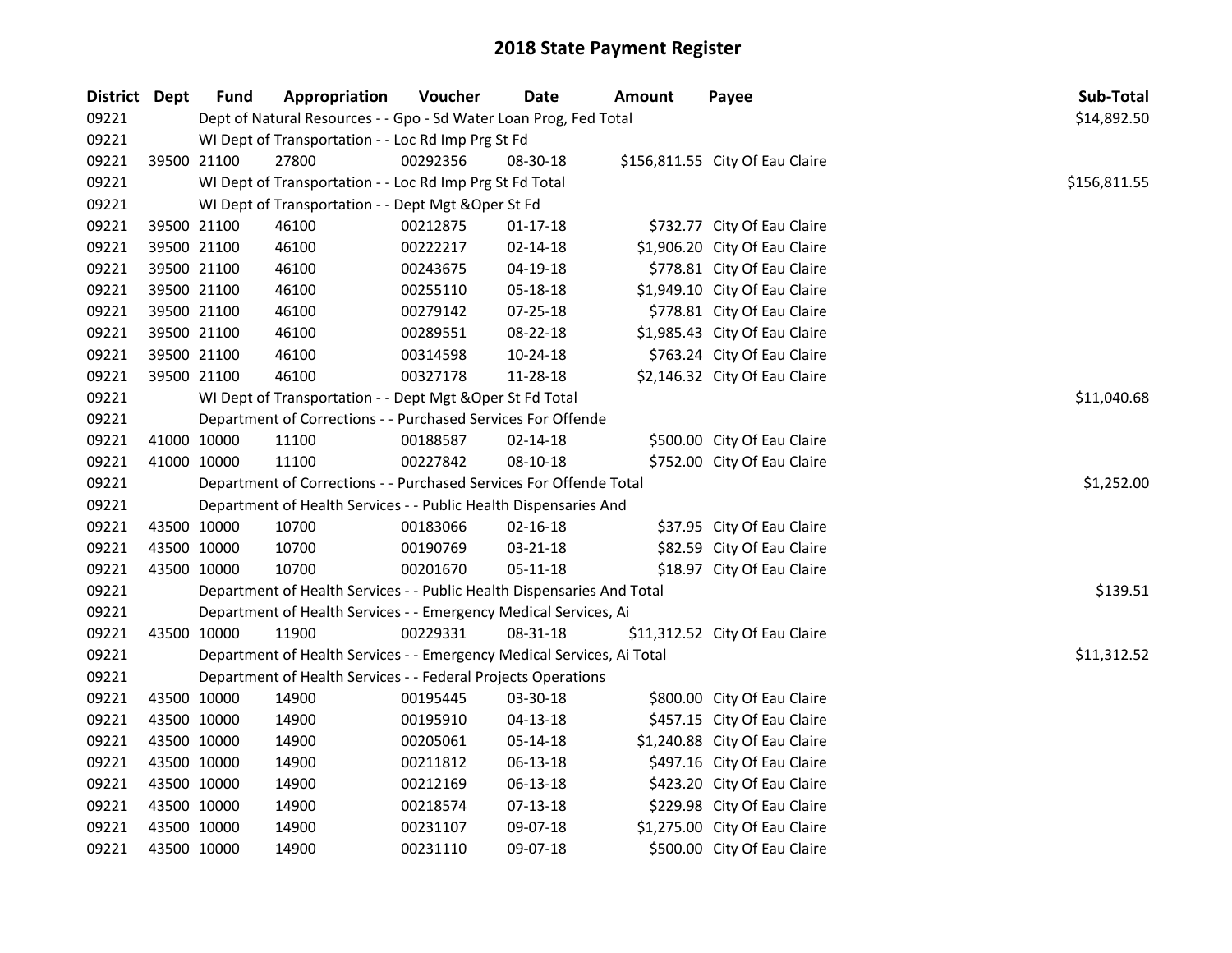| District Dept |             | <b>Fund</b> | Appropriation                                                          | Voucher  | <b>Date</b> | Amount | Payee                          | Sub-Total   |
|---------------|-------------|-------------|------------------------------------------------------------------------|----------|-------------|--------|--------------------------------|-------------|
| 09221         |             | 43500 10000 | 14900                                                                  | 00232121 | 09-17-18    |        | \$2,800.00 City Of Eau Claire  |             |
| 09221         | 43500 10000 |             | 14900                                                                  | 00242722 | 11-01-18    |        | \$1,381.55 City Of Eau Claire  |             |
| 09221         |             | 43500 10000 | 14900                                                                  | 00245518 | 11-15-18    |        | \$775.00 City Of Eau Claire    |             |
| 09221         |             |             | Department of Health Services - - Federal Projects Operations Total    |          |             |        |                                | \$10,379.92 |
| 09221         |             |             | Department of Health Services - - Federal Project Aids                 |          |             |        |                                |             |
| 09221         |             | 43500 10000 | 15000                                                                  | 00218279 | 07-26-18    |        | \$12,000.00 City Of Eau Claire |             |
| 09221         |             |             | Department of Health Services - - Federal Project Aids Total           |          |             |        |                                | \$12,000.00 |
| 09221         |             |             | Department of Health Services - - Interagency And Intra-Agency P       |          |             |        |                                |             |
| 09221         |             | 43500 10000 | 16700                                                                  | 00231451 | 09-11-18    |        | \$5,500.00 City Of Eau Claire  |             |
| 09221         |             |             | Department of Health Services - - Interagency And Intra-Agency P Total |          |             |        |                                | \$5,500.00  |
| 09221         |             |             | Department of Health Services - - Federal Block Grant Aids -- Pr       |          |             |        |                                |             |
| 09221         |             | 43500 10000 | 19200                                                                  | 00241802 | 10-30-18    |        | \$6,500.00 City Of Eau Claire  |             |
| 09221         |             |             | Department of Health Services - - Federal Block Grant Aids -- Pr Total |          |             |        |                                | \$6,500.00  |
| 09221         |             |             | Dept of Workforce Development - - Title Ib Aids State Gpr              |          |             |        |                                |             |
| 09221         | 44500 10000 |             | 50900                                                                  | 00150031 | 02-20-18    |        | \$263.78 City Of Eau Claire    |             |
| 09221         |             | 44500 10000 | 50900                                                                  | 00153960 | 03-12-18    |        | \$255.59 City Of Eau Claire    |             |
| 09221         |             | 44500 10000 | 50900                                                                  | 00161511 | 04-24-18    |        | \$255.58 City Of Eau Claire    |             |
| 09221         | 44500 10000 |             | 50900                                                                  | 00166997 | 06-04-18    |        | \$266.23 City Of Eau Claire    |             |
| 09221         |             | 44500 10000 | 50900                                                                  | 00173639 | 07-16-18    |        | \$282.21 City Of Eau Claire    |             |
| 09221         |             | 44500 10000 | 50900                                                                  | 00181059 | 08-27-18    |        | \$234.29 City Of Eau Claire    |             |
| 09221         |             | 44500 10000 | 50900                                                                  | 00189701 | $10-12-18$  |        | \$255.58 City Of Eau Claire    |             |
| 09221         |             | 44500 10000 | 50900                                                                  | 00199438 | 12-10-18    |        | \$234.28 City Of Eau Claire    |             |
| 09221         |             |             | Dept of Workforce Development - - Title Ib Aids State Gpr Total        |          |             |        |                                | \$2,047.54  |
| 09221         |             |             | Dept of Workforce Development - - Title Ib Aids Federal Prf            |          |             |        |                                |             |
| 09221         |             | 44500 10000 | 54400                                                                  | 00150031 | 02-20-18    |        | \$975.22 City Of Eau Claire    |             |
| 09221         |             | 44500 10000 | 54400                                                                  | 00153960 | 03-12-18    |        | \$944.41 City Of Eau Claire    |             |
| 09221         |             | 44500 10000 | 54400                                                                  | 00161511 | 04-24-18    |        | \$944.42 City Of Eau Claire    |             |
| 09221         |             | 44500 10000 | 54400                                                                  | 00166997 | 06-04-18    |        | \$983.77 City Of Eau Claire    |             |
| 09221         |             | 44500 10000 | 54400                                                                  | 00173639 | $07-16-18$  |        | \$1,042.79 City Of Eau Claire  |             |
| 09221         |             | 44500 10000 | 54400                                                                  | 00181059 | 08-27-18    |        | \$865.71 City Of Eau Claire    |             |
| 09221         | 44500 10000 |             | 54400                                                                  | 00189701 | 10-12-18    |        | \$944.42 City Of Eau Claire    |             |
| 09221         |             | 44500 10000 | 54400                                                                  | 00199438 | 12-10-18    |        | \$865.72 City Of Eau Claire    |             |
| 09221         |             |             | Dept of Workforce Development - - Title Ib Aids Federal Prf Total      |          |             |        |                                | \$7,566.46  |
| 09221         |             |             | Department of Justice - - Law Enforcement Train, Local                 |          |             |        |                                |             |
| 09221         |             | 45500 10000 | 23100                                                                  | 00052728 | 10-04-18    |        | \$14,720.00 City Of Eau Claire |             |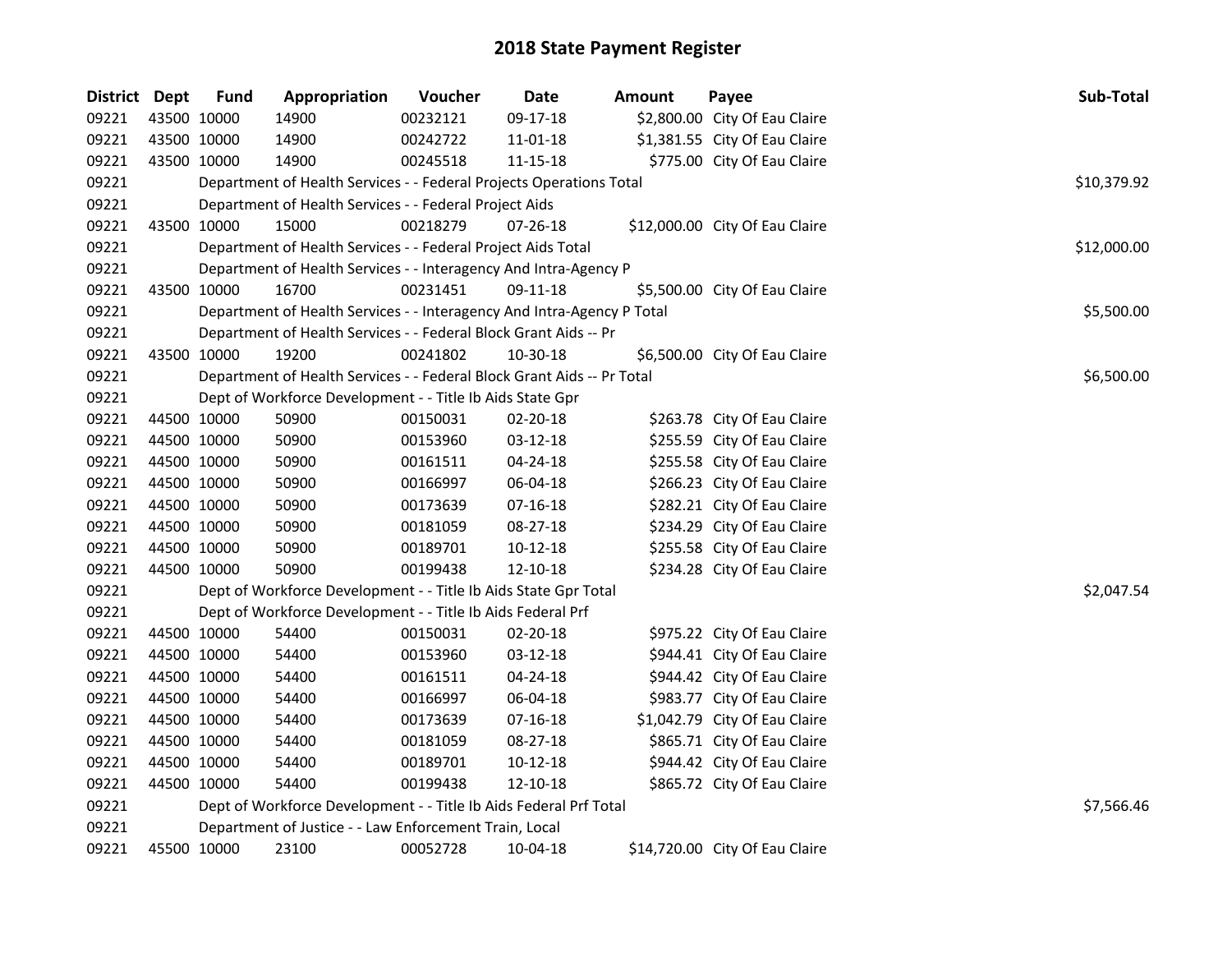| District Dept |             | <b>Fund</b>                                                  | Appropriation                                                           | Voucher  | Date           | Amount | Payee                         | Sub-Total   |
|---------------|-------------|--------------------------------------------------------------|-------------------------------------------------------------------------|----------|----------------|--------|-------------------------------|-------------|
| 09221         |             | Department of Justice - - Law Enforcement Train, Local Total | \$14,720.00                                                             |          |                |        |                               |             |
| 09221         |             |                                                              | Department of Justice - - Internet Crimes Against Childr                |          |                |        |                               |             |
| 09221         |             | 45500 10000                                                  | 28400                                                                   | 00041576 | 02-07-18       |        | \$3,027.16 City Of Eau Claire |             |
| 09221         | 45500 10000 |                                                              | 28400                                                                   | 00047943 | 07-09-18       |        | \$3,300.00 City Of Eau Claire |             |
| 09221         |             |                                                              | Department of Justice - - Internet Crimes Against Childr Total          |          |                |        |                               | \$6,327.16  |
| 09221         |             |                                                              | Department of Justice - - Awards For Victims Of Crimes                  |          |                |        |                               |             |
| 09221         | 45500 10000 |                                                              | 50200                                                                   | 00056256 | 12-03-18       |        | \$1,251.50 City Of Eau Claire |             |
| 09221         |             |                                                              | Department of Justice - - Awards For Victims Of Crimes Total            |          |                |        |                               | \$1,251.50  |
| 09221         |             |                                                              | Department of Military Affairs - - Energy Costs, Energy-Related A       |          |                |        |                               |             |
| 09221         | 46500 10000 |                                                              | 10600                                                                   | 00037864 | $01 - 24 - 18$ |        | \$364.16 City Of Eau Claire   |             |
| 09221         | 46500 10000 |                                                              | 10600                                                                   | 00041884 | $04 - 17 - 18$ |        | \$333.88 City Of Eau Claire   |             |
| 09221         | 46500 10000 |                                                              | 10600                                                                   | 00046553 | 07-18-18       |        | \$375.40 City Of Eau Claire   |             |
| 09221         | 46500 10000 |                                                              | 10600                                                                   | 00051424 | $11 - 01 - 18$ |        | \$359.83 City Of Eau Claire   |             |
| 09221         |             |                                                              | Department of Military Affairs - - Energy Costs, Energy-Related A Total |          |                |        |                               | \$1,433.27  |
| 09221         |             |                                                              | Department of Military Affairs - - Federal Aid-Service Contracts        |          |                |        |                               |             |
| 09221         | 46500 10000 |                                                              | 14100                                                                   | 00037866 | $01 - 24 - 18$ |        | \$945.38 City Of Eau Claire   |             |
| 09221         | 46500 10000 |                                                              | 14100                                                                   | 00041885 | $04 - 17 - 18$ |        | \$978.70 City Of Eau Claire   |             |
| 09221         | 46500 10000 |                                                              | 14100                                                                   | 00046554 | $07-16-18$     |        | \$978.70 City Of Eau Claire   |             |
| 09221         | 46500 10000 |                                                              | 14100                                                                   | 00051425 | $11 - 01 - 18$ |        | \$994.27 City Of Eau Claire   |             |
| 09221         |             |                                                              | Department of Military Affairs - - Federal Aid-Service Contracts Total  |          |                |        |                               | \$3,897.05  |
| 09221         |             |                                                              | Department of Administration - - Facility Ops And Maintenance           |          |                |        |                               |             |
| 09221         | 50500 16400 |                                                              | 53100                                                                   | 00068821 | $01 - 04 - 18$ |        | \$3,827.74 City Of Eau Claire |             |
| 09221         | 50500 16400 |                                                              | 53100                                                                   | 00076448 | 04-03-18       |        | \$3,601.87 City Of Eau Claire |             |
| 09221         | 50500 16400 |                                                              | 53100                                                                   | 00083818 | 06-28-18       |        | \$3,091.47 City Of Eau Claire |             |
| 09221         | 50500 16400 |                                                              | 53100                                                                   | 00089534 | 10-03-18       |        | \$3,419.63 City Of Eau Claire |             |
| 09221         |             | 50500 16400                                                  | 53100                                                                   | 00094322 | 12-28-18       |        | \$3,286.25 City Of Eau Claire |             |
| 09221         |             |                                                              | Department of Administration - - Facility Ops And Maintenance Total     |          |                |        |                               | \$17,226.96 |
| 09221         |             |                                                              | Department of Administration - - Risk Mgmt - Worker'S Comp              |          |                |        |                               |             |
| 09221         | 50500 16500 |                                                              | 23200                                                                   | 00081789 | 06-05-18       |        | \$1,038.30 City Of Eau Claire |             |
| 09221         |             |                                                              | Department of Administration - - Risk Mgmt - Worker'S Comp Total        |          |                |        |                               | \$1,038.30  |
| 09221         |             |                                                              | Public Defender Board - - Trial Representation                          |          |                |        |                               |             |
| 09221         | 55000 10000 |                                                              | 10300                                                                   | 00143593 | 05-23-18       |        | \$16.39 City Of Eau Claire    |             |
| 09221         |             |                                                              | Public Defender Board - - Trial Representation Total                    |          |                |        |                               | \$16.39     |
| 09221         |             |                                                              | Public Defender Board - - Transcript, Discovery And Int                 |          |                |        |                               |             |
| 09221         | 55000 10000 |                                                              | 10600                                                                   | 00157463 | 08-21-18       |        | \$5.00 City Of Eau Claire     |             |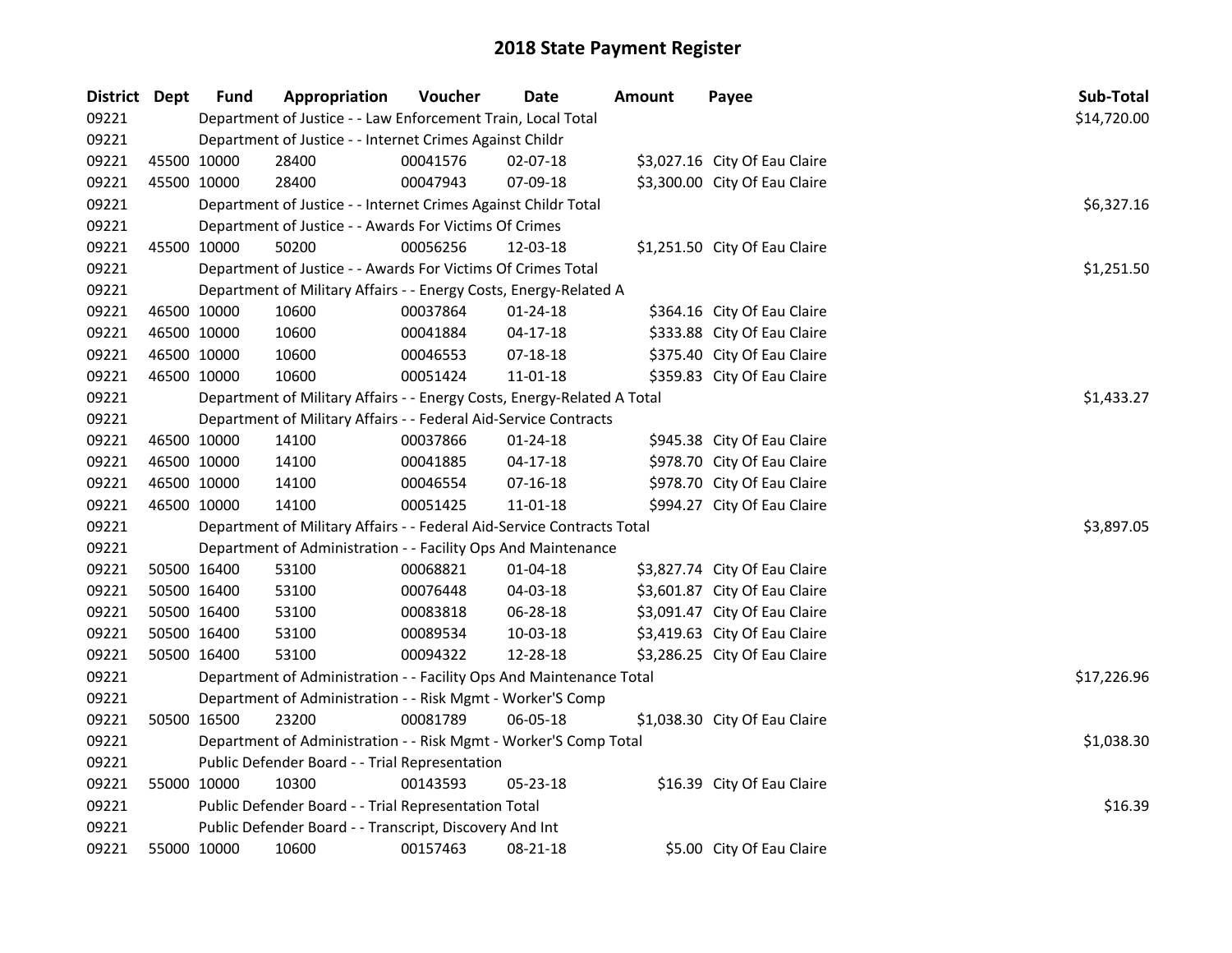| District Dept | Fund        | Appropriation                                                         | <b>Voucher</b> | Date           | <b>Amount</b> | Payee                           | Sub-Total    |
|---------------|-------------|-----------------------------------------------------------------------|----------------|----------------|---------------|---------------------------------|--------------|
| 09221         |             | Public Defender Board - - Transcript, Discovery And Int Total         | \$5.00         |                |               |                                 |              |
| 09221         |             | Shared Revenue and Tax Relief - - Exempt Computer Aid                 |                |                |               |                                 |              |
| 09221         | 83500 10000 | 10900                                                                 | 00030147       | $07 - 23 - 18$ |               | \$10,691.89 City Of Eau Claire  |              |
| 09221         |             | Shared Revenue and Tax Relief - - Exempt Computer Aid Total           |                |                |               |                                 | \$10,691.89  |
| 09221         |             | Shared Revenue and Tax Relief - - School Lvy Tx/First Dollar Cr       |                |                |               |                                 |              |
| 09221         | 83500 10000 | 30200                                                                 | 00029587       | 07-23-18       |               | \$50,237.61 City Of Eau Claire  |              |
| 09221         | 83500 10000 | 30200                                                                 | 00029735       | $07 - 23 - 18$ |               | \$324,710.41 City Of Eau Claire |              |
| 09221         |             | Shared Revenue and Tax Relief - - School Lvy Tx/First Dollar Cr Total |                |                |               |                                 | \$374,948.02 |
| 09221         |             | Shared Revenue and Tax Relief - - Lottery & Gaming Credit             |                |                |               |                                 |              |
| 09221         | 83500 52100 | 36300                                                                 | 00027102       | $03 - 26 - 18$ |               | \$58,751.79 City Of Eau Claire  |              |
| 09221         | 83500 52100 | 36300                                                                 | 00027288       | $03 - 26 - 18$ |               | \$4,001.11 City Of Eau Claire   |              |
| 09221         |             | Shared Revenue and Tax Relief - - Lottery & Gaming Credit Total       |                |                |               |                                 | \$62,752.90  |
| 09221 Total   |             |                                                                       |                |                |               |                                 | \$999,444.08 |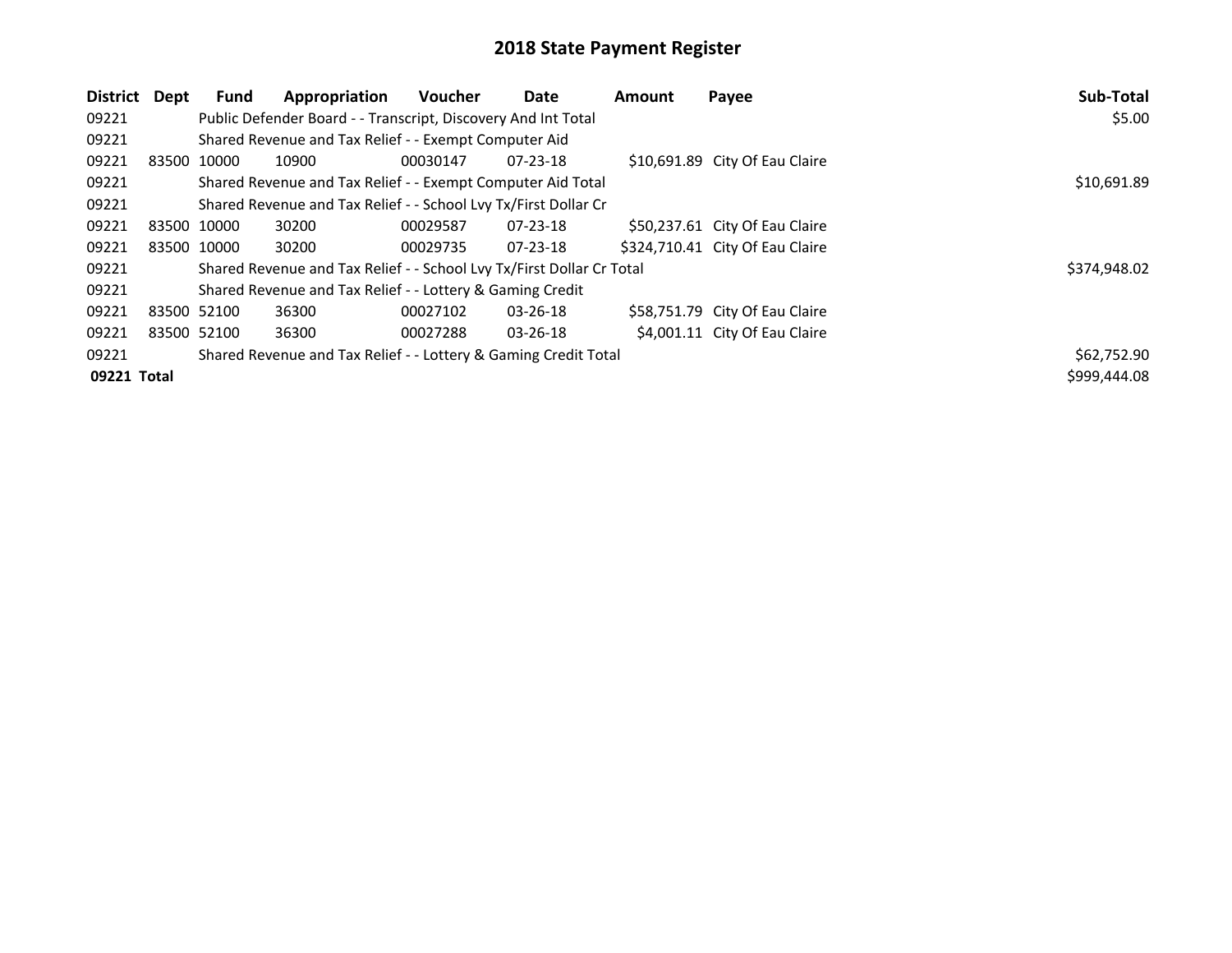| District Dept | <b>Fund</b> | Appropriation                                                      | Voucher  | <b>Date</b>    | <b>Amount</b> | Payee                        | Sub-Total      |
|---------------|-------------|--------------------------------------------------------------------|----------|----------------|---------------|------------------------------|----------------|
| 09281         |             | Dept of Safety & Prof Services - - Fire Dues Distribution          |          |                |               |                              |                |
| 09281         | 16500 10000 | 22500                                                              | 00023809 | 07-25-18       |               | \$5,195.36 City Of Stanley   |                |
| 09281         |             | Dept of Safety & Prof Services - - Fire Dues Distribution Total    |          |                |               |                              | \$5,195.36     |
| 09281         |             | Dept of Natural Resources - - Gen Program Ops-State Funds-Fr       |          |                |               |                              |                |
| 09281         | 37000 21200 | 16600                                                              | 00205119 | 01-05-18       |               | \$245.00 City Of Stanley     |                |
| 09281         |             | Dept of Natural Resources - - Gen Program Ops-State Funds-Fr Total |          |                |               |                              | \$245.00       |
| 09281         |             | WI Dept of Transportation - - Hwy Sfty Loc Aid Ffd                 |          |                |               |                              |                |
| 09281         | 39500 21100 | 18500                                                              | 00303986 | 09-26-18       |               | \$4,000.00 City Of Stanley   |                |
| 09281         |             | WI Dept of Transportation - - Hwy Sfty Loc Aid Ffd Total           |          |                |               |                              | \$4,000.00     |
| 09281         |             | WI Dept of Transportation - - Trns Aids To Mnc.-Sf                 |          |                |               |                              |                |
| 09281         | 39500 21100 | 19100                                                              | 00203901 | $01 - 02 - 18$ |               | \$56,429.13 City Of Stanley  |                |
| 09281         | 39500 21100 | 19100                                                              | 00234410 | 04-02-18       |               | \$56,429.13 City Of Stanley  |                |
| 09281         | 39500 21100 | 19100                                                              | 00268109 | 07-02-18       |               | \$56,429.13 City Of Stanley  |                |
| 09281         | 39500 21100 | 19100                                                              | 00302161 | 10-01-18       |               | \$56,429.14 City Of Stanley  |                |
| 09281         |             | WI Dept of Transportation - - Trns Aids To Mnc.-Sf Total           |          |                |               |                              | \$225,716.53   |
| 09281         |             | WI Dept of Transportation - - Dept Mgt & Oper St Fd                |          |                |               |                              |                |
| 09281         | 39500 21100 | 46100                                                              | 00212368 | $01 - 16 - 18$ |               | \$150.00 City Of Stanley     |                |
| 09281         | 39500 21100 | 46100                                                              | 00331351 | 12-13-18       |               | \$150.00 City Of Stanley     |                |
| 09281         |             | WI Dept of Transportation - - Dept Mgt & Oper St Fd Total          |          |                |               |                              | \$300.00       |
| 09281         |             | Department of Corrections - - Energy Costs, Energy-Related A       |          |                |               |                              |                |
| 09281         | 41000 10000 | 10600                                                              | 00180502 | 01-08-18       |               | \$1,074.29 City Of Stanley   |                |
| 09281         | 41000 10000 | 10600                                                              | 00180508 | 01-08-18       |               | \$274,702.44 City Of Stanley |                |
| 09281         | 41000 10000 | 10600                                                              | 00187435 | 02-08-18       |               | \$535.50 City Of Stanley     |                |
| 09281         | 41000 10000 | 10600                                                              | 00198261 | 03-28-18       |               | \$1,243.46 City Of Stanley   |                |
| 09281         | 41000 10000 | 10600                                                              | 00198262 | 03-30-18       |               | \$281,607.10 City Of Stanley |                |
| 09281         | 41000 10000 | 10600                                                              | 00219982 | 07-09-18       |               | \$294,046.08 City Of Stanley |                |
| 09281         | 41000 10000 | 10600                                                              | 00219985 | $07-11-18$     |               | \$535.50 City Of Stanley     |                |
| 09281         | 41000 10000 | 10600                                                              | 00240566 | 10-09-18       |               | \$275,861.34 City Of Stanley |                |
| 09281         | 41000 10000 | 10600                                                              | 00240981 | 10-10-18       |               | \$757.10 City Of Stanley     |                |
| 09281         |             | Department of Corrections - - Energy Costs, Energy-Related A Total |          |                |               |                              | \$1,130,362.81 |
| 09281         |             | Department of Corrections - - Correctional Institution Enter       |          |                |               |                              |                |
| 09281         | 41000 10000 | 16600                                                              | 00189926 | 02-20-18       |               | \$50.00 City Of Stanley      |                |
| 09281         |             | Department of Corrections - - Correctional Institution Enter Total |          |                |               |                              | \$50.00        |
| 09281         |             | Department of Justice - - Law Enforcement Train, Local             |          |                |               |                              |                |
| 09281         | 45500 10000 | 23100                                                              | 00053760 | 10-25-18       |               | \$960.00 City Of Stanley     |                |